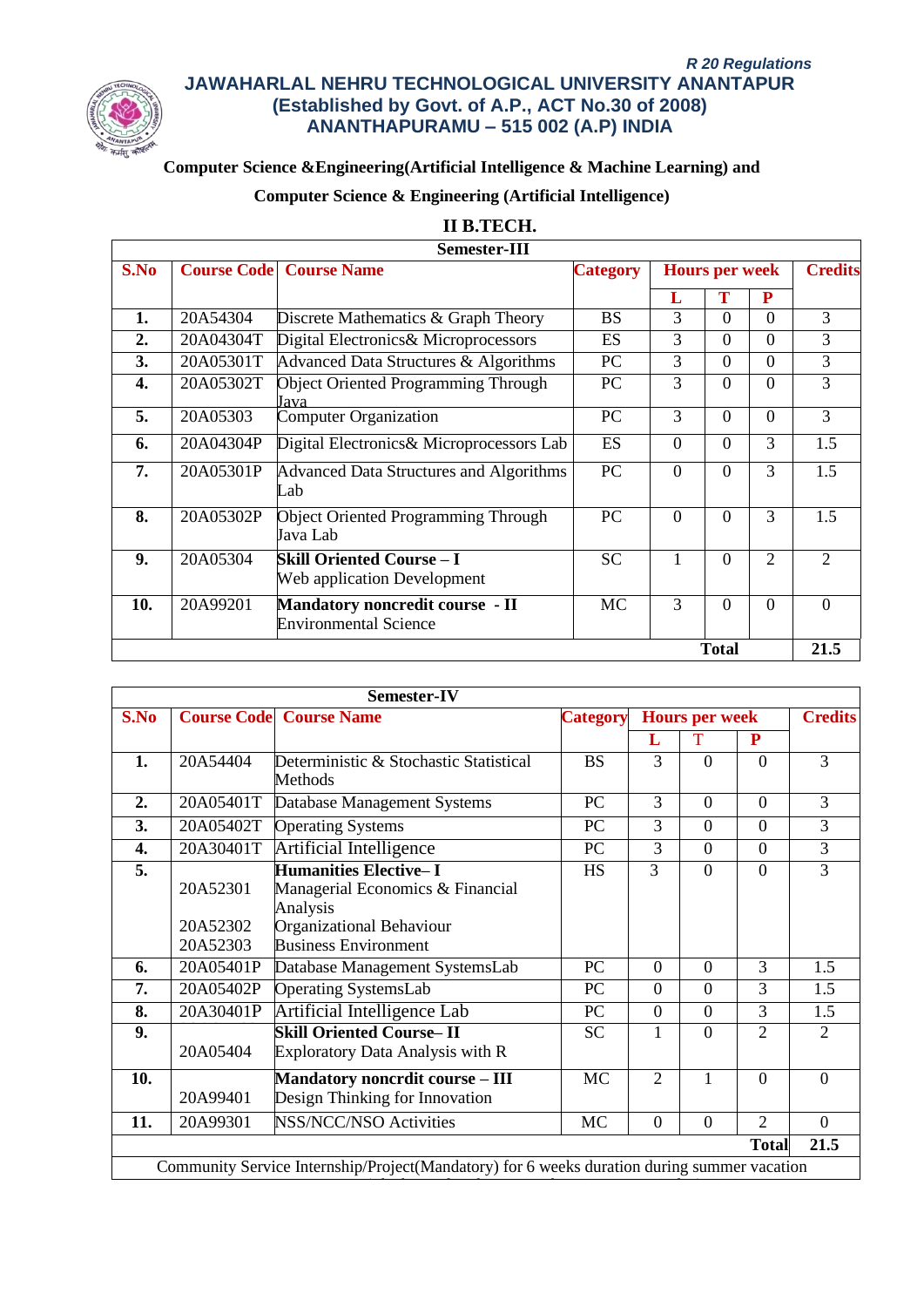

# **Computer Science &Engineering(Artificial Intelligence & Machine Learning) and**

## **Computer Science & Engineering (Artificial Intelligence)**

### **Note:**

- 1. Eligible and interested students can register either for Honors or for a Minor in IV Semester as per the guidelines issued by the University
- 2. Students shall register for NCC/NSS/NSO activities and will be required to participate in an activity for two hours in a week during fourth semester.
- 3. Lateral entry students shall undergo a bridge course in Mathematics during third semester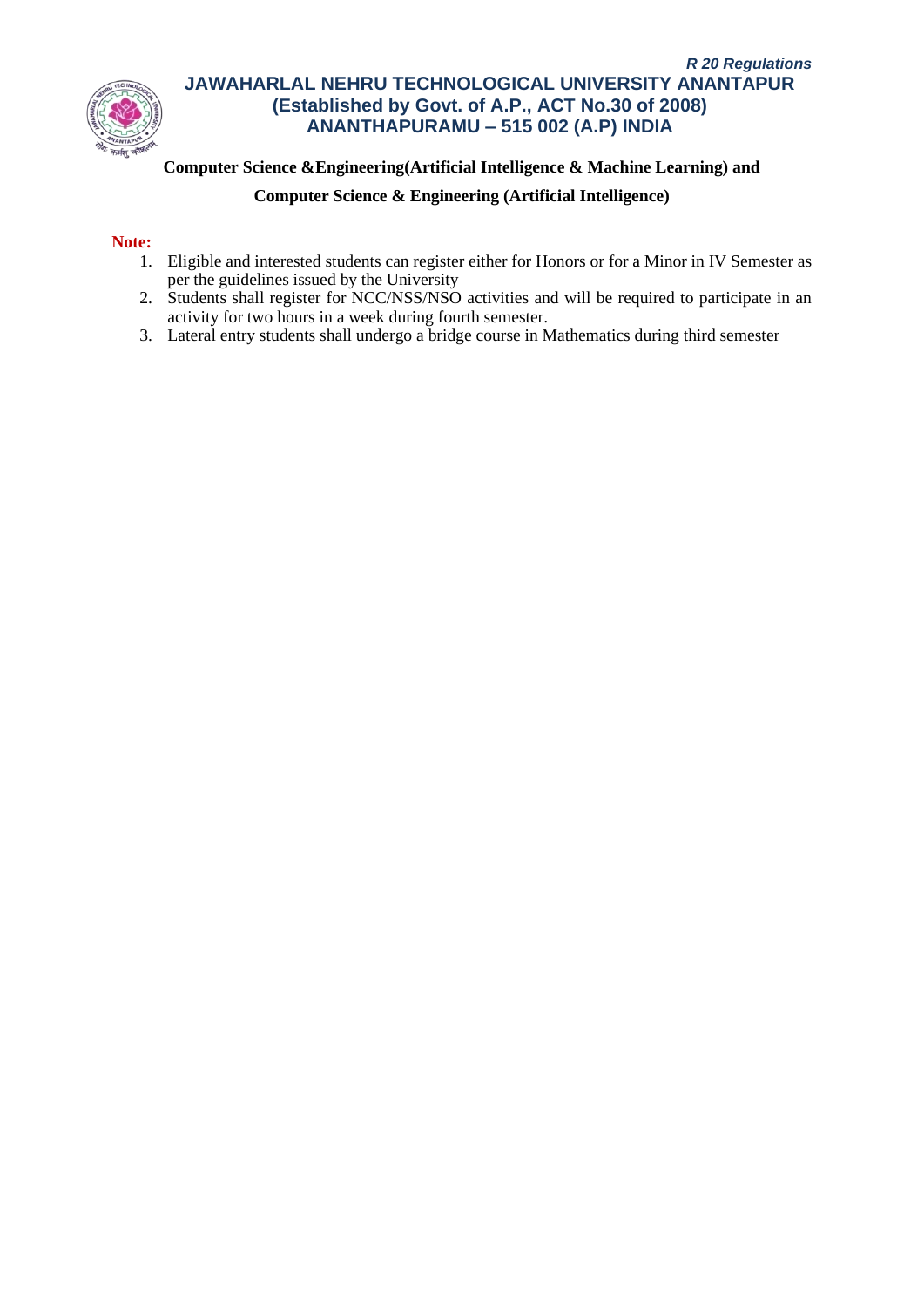

# **Computer Science &Engineering(Artificial Intelligence & Machine Learning) and**

| <b>Course Code</b>                                                                     | <b>Discrete Mathematics &amp; Graph theory</b>                                             |                 |       | T        | ${\bf P}$        | $\mathbf C$  |
|----------------------------------------------------------------------------------------|--------------------------------------------------------------------------------------------|-----------------|-------|----------|------------------|--------------|
| 20A54304                                                                               | (Common to CSE, IT, CSE(DS), CSE (IoT), CSE                                                |                 |       | $\bf{0}$ | $\boldsymbol{0}$ | $\mathbf{3}$ |
|                                                                                        | $(AI)$ , CSE $(AI & ML)$ and $AI & DS$                                                     |                 |       |          |                  |              |
| Pre-requisite                                                                          | <b>Basic Mathematics</b>                                                                   | <b>Semester</b> | III   |          |                  |              |
|                                                                                        |                                                                                            |                 |       |          |                  |              |
| <b>Course Objectives:</b>                                                              |                                                                                            |                 |       |          |                  |              |
| Introduce the concepts of mathematical logic and gain knowledge in sets, relations and |                                                                                            |                 |       |          |                  |              |
|                                                                                        | functions and Solve problems using counting techniques and combinatorics and to introduce  |                 |       |          |                  |              |
|                                                                                        | generating functions and recurrence relations. Use Graph Theory for solving real world     |                 |       |          |                  |              |
| problems                                                                               |                                                                                            |                 |       |          |                  |              |
| Course Outcomes (CO):                                                                  |                                                                                            |                 |       |          |                  |              |
| After completion of the course, students will be able to                               |                                                                                            |                 |       |          |                  |              |
|                                                                                        | Apply mathematical logic to solve problems.                                                |                 |       |          |                  |              |
|                                                                                        | Understand the concepts and perform the operations related to sets, relations and          |                 |       |          |                  |              |
| functions.                                                                             |                                                                                            |                 |       |          |                  |              |
|                                                                                        | Gain the conceptual background needed and identify structures of algebraic nature.         |                 |       |          |                  |              |
|                                                                                        | Apply basic counting techniques to solve combinatorial problems.                           |                 |       |          |                  |              |
|                                                                                        | Formulate problems and solve recurrence relations.                                         |                 |       |          |                  |              |
|                                                                                        | Apply Graph Theory in solving computer science problems                                    |                 |       |          |                  |              |
| UNIT - I                                                                               | <b>Mathematical Logic</b>                                                                  |                 | 8 Hrs |          |                  |              |
|                                                                                        | Introduction, Statements and Notation, Connectives, Well-formed formulas, Tautology,       |                 |       |          |                  |              |
|                                                                                        | Duality law, Equivalence, Implication, Normal Forms, Functionally complete set of          |                 |       |          |                  |              |
|                                                                                        | connectives, Inference Theory of Statement Calculus, Predicate Calculus, Inference theory  |                 |       |          |                  |              |
| of Predicate Calculus.                                                                 |                                                                                            |                 |       |          |                  |              |
| UNIT - II                                                                              | <b>Set theory</b>                                                                          |                 | 9 Hrs |          |                  |              |
|                                                                                        | Basic Concepts of Set Theory, Relations and Ordering, The Principle of Inclusion-          |                 |       |          |                  |              |
|                                                                                        | Exclusion, Pigeon hole principle and its application, Functions composition of functions,  |                 |       |          |                  |              |
|                                                                                        | Inverse Functions, Recursive Functions, Lattices and its properties. Algebraic structures: |                 |       |          |                  |              |
|                                                                                        | Algebraic systems-Examples and General Properties, Semi groups and Monoids, groups, sub    |                 |       |          |                  |              |
|                                                                                        | groups, homomorphism, Isomorphism.                                                         |                 |       |          |                  |              |
| UNIT - III                                                                             | <b>Elementary Combinatorics</b>                                                            |                 | 8 Hrs |          |                  |              |
|                                                                                        | Basics of Counting, Combinations and Permutations, Enumeration of Combinations and         |                 |       |          |                  |              |
|                                                                                        | Permutations, Enumerating Combinations and Permutations with Repetitions, Enumerating      |                 |       |          |                  |              |
|                                                                                        | Permutations with Constrained Repetitions, Binomial Coefficients, The Binomial and         |                 |       |          |                  |              |
| Multinomial Theorems.                                                                  |                                                                                            |                 |       |          |                  |              |
| UNIT - IV                                                                              | <b>Recurrence Relations</b>                                                                |                 | 9 Hrs |          |                  |              |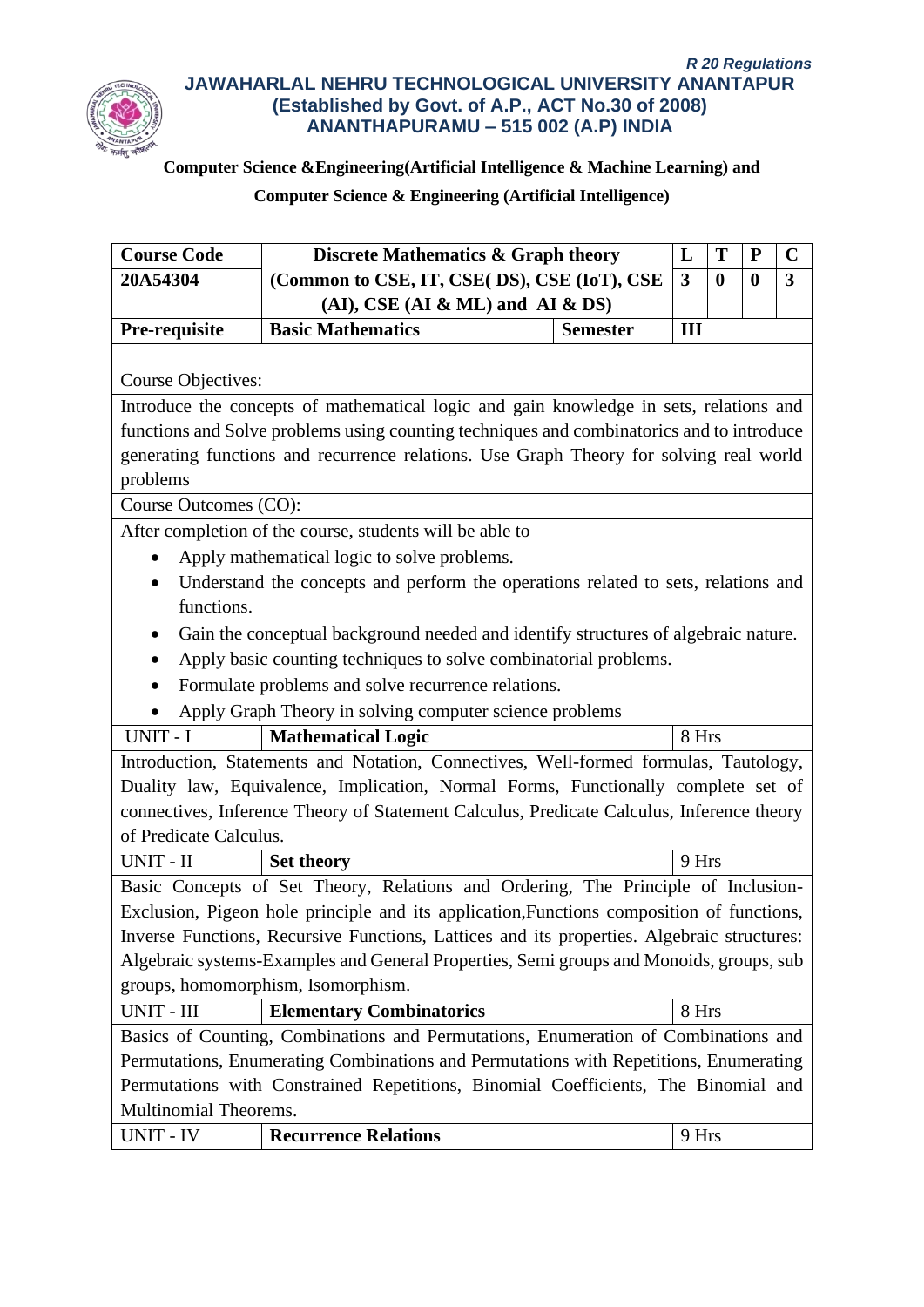

# **Computer Science &Engineering(Artificial Intelligence & Machine Learning) and**

# **Computer Science & Engineering (Artificial Intelligence)**

Generating Functions of Sequences, Calculating Coefficients of Generating Functions, Recurrence relations, Solving Recurrence Relations by Substitution and Generating functions, The Method of Characteristic roots, Solutions of Inhomogeneous Recurrence Relations.

UNIT - V **Graphs** 9 Hrs Basic Concepts, Isomorphism and Subgraphs, Trees and their Properties, Spanning Trees, Directed Trees, Binary Trees, Planar Graphs, Euler's Formula, Multigraphs and Euler Circuits, Hamiltonian Graphs, Chromatic Numbers, The Four Color Problem

# Textbooks:

- 1. Joe L. Mott, Abraham Kandel and Theodore P. Baker, Discrete Mathematics for Computer Scientists & Mathematicians, 2nd Edition, Pearson Education.
- 2. J.P. Tremblay and R. Manohar, Discrete Mathematical Structures with Applications to Computer Science, Tata McGraw Hill, 2002.

# Reference Books:

- 1. Kenneth H. Rosen, Discrete Mathematics and its Applications with Combinatorics and Graph Theory, 7th Edition, McGraw Hill Education (India) Private Limited.
- 2. Graph Theory with Applications to Engineering and Computer Science byNarsinghDeo.

Online Learning Resources:

<http://www.cs.yale.edu/homes/aspnes/classes/202/notes.pdf>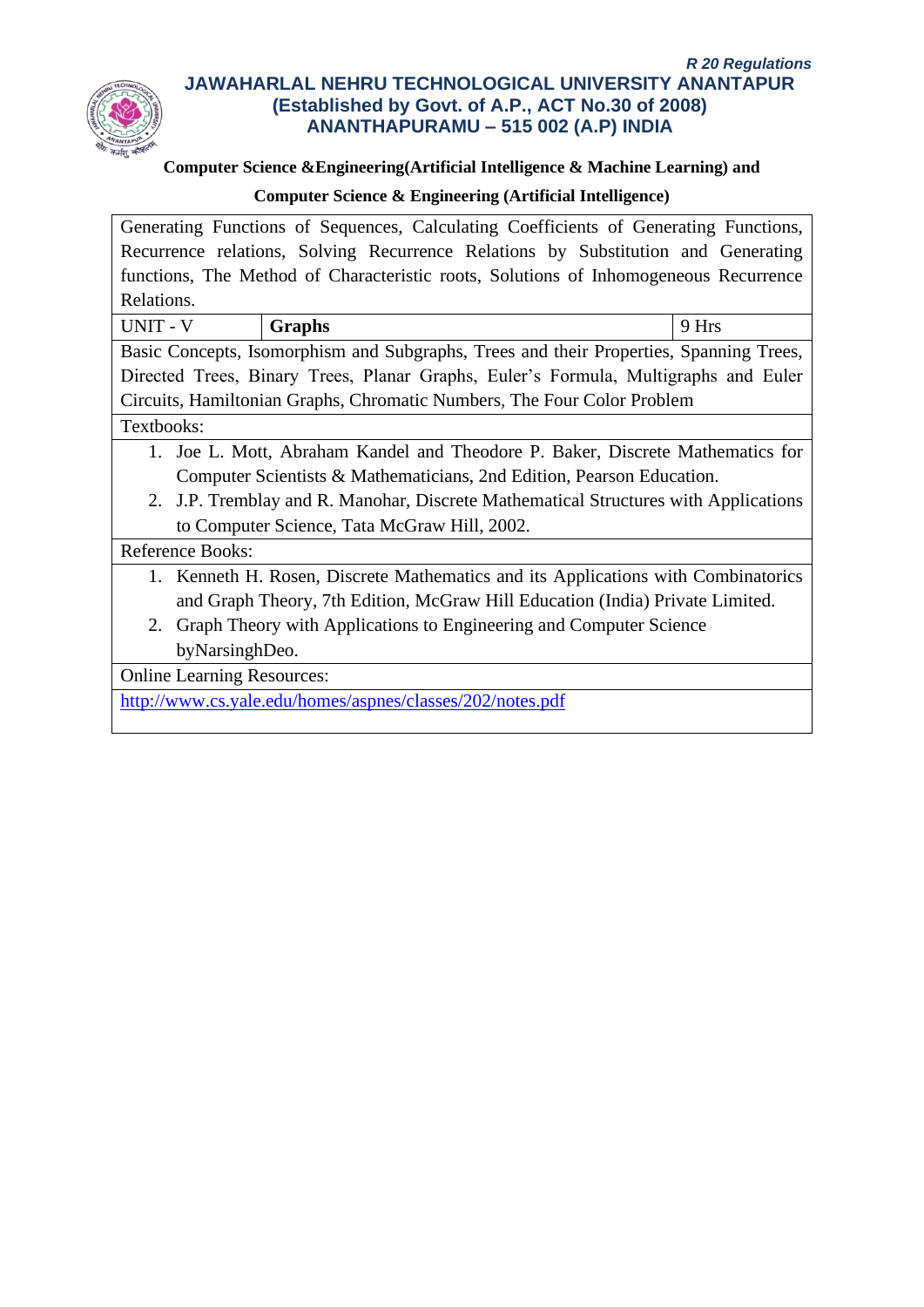

# **Computer Science &Engineering(Artificial Intelligence & Machine Learning) and**

| <b>Course Code</b>                                                          | <b>DIGITAL ELECTRONICS &amp;</b>                                                                       | L                               | T | ${\bf P}$ | $\mathbf C$             |  |  |
|-----------------------------------------------------------------------------|--------------------------------------------------------------------------------------------------------|---------------------------------|---|-----------|-------------------------|--|--|
| 20A04304T                                                                   | <b>MICROPROCESSORS</b>                                                                                 | $\overline{3}$<br>$\bf{0}$<br>0 |   |           | $\overline{\mathbf{3}}$ |  |  |
|                                                                             |                                                                                                        |                                 |   |           |                         |  |  |
| Pre-requisite                                                               | <b>Basic Electronics</b>                                                                               | <b>Semester</b>                 |   | Ш         |                         |  |  |
|                                                                             |                                                                                                        |                                 |   |           |                         |  |  |
| <b>Course Objectives:</b>                                                   |                                                                                                        |                                 |   |           |                         |  |  |
| $\bullet$                                                                   | To understand all the concepts of Logic Gates and Boolean Functions.                                   |                                 |   |           |                         |  |  |
|                                                                             | To learn about Combinational Logic and Sequential Logic Circuits.                                      |                                 |   |           |                         |  |  |
|                                                                             | To design logic circuits using Programmable Logic Devices.                                             |                                 |   |           |                         |  |  |
| To understand basics of 8086 Microprocessor and 8051 Microcontroller.       |                                                                                                        |                                 |   |           |                         |  |  |
| To understand architecture of 8086 Microprocessor and 8051 Microcontroller. |                                                                                                        |                                 |   |           |                         |  |  |
|                                                                             | To learn Assembly Language Programming of 8086 and 8051.                                               |                                 |   |           |                         |  |  |
| <b>Course Outcomes (CO):</b>                                                |                                                                                                        |                                 |   |           |                         |  |  |
|                                                                             | After Completion of this course, the student will be able to:                                          |                                 |   |           |                         |  |  |
|                                                                             | Design any Logic circuit using basic concepts of Boolean Algebra.                                      |                                 |   |           |                         |  |  |
|                                                                             | Design any Logic circuit using basic concepts of PLDs.                                                 |                                 |   |           |                         |  |  |
|                                                                             | Design and develop any application using 8086 Microprocessor.                                          |                                 |   |           |                         |  |  |
|                                                                             | Design and develop any application using 8051 Microcontroller.                                         |                                 |   |           |                         |  |  |
| UNIT - I                                                                    | Number Systems & Code Conversion                                                                       |                                 |   |           |                         |  |  |
|                                                                             | Number Systems & Code conversion, Boolean Algebra & Logic Gates, Truth Tables, Universal Gates,        |                                 |   |           |                         |  |  |
|                                                                             | Simplification of Boolean functions, SOP and POS methods - Simplification of Boolean functions         |                                 |   |           |                         |  |  |
|                                                                             | using K-maps, Signed and Unsigned Binary Numbers.                                                      |                                 |   |           |                         |  |  |
| UNIT - II                                                                   | <b>Combinational Circuits</b>                                                                          |                                 |   |           |                         |  |  |
|                                                                             | Combinational Logic Circuits: Adders &Subtractors, Multiplexers, Demultiplexers, Encoders,             |                                 |   |           |                         |  |  |
|                                                                             | Decoders, Programmable Logic Devices.                                                                  |                                 |   |           |                         |  |  |
|                                                                             |                                                                                                        |                                 |   |           |                         |  |  |
| UNIT - III                                                                  | <b>Sequential Circuits</b>                                                                             |                                 |   |           |                         |  |  |
|                                                                             | Sequential Logic Circuits: RS, Clocked RS, D, JK, Master Slave JK, T Flip-Flops, Shift Registers,      |                                 |   |           |                         |  |  |
|                                                                             | Types of Shift Registers, Counters, Ripple Counter, Synchronous Counters, Asynchronous Counters,       |                                 |   |           |                         |  |  |
| Up-Down Counter.                                                            |                                                                                                        |                                 |   |           |                         |  |  |
| <b>UNIT - IV</b>                                                            | Microprocessors - I                                                                                    |                                 |   |           |                         |  |  |
|                                                                             | 8085 microprocessor Review (brief details only), 8086 microprocessor, Functional Diagram, register     |                                 |   |           |                         |  |  |
|                                                                             | organization 8086, Flag register of 8086 and its functions, Addressing modes of 8086, Pin diagram of   |                                 |   |           |                         |  |  |
|                                                                             | 8086, Minimum mode & Maximum mode operation of 8086, Interrupts in 8086.                               |                                 |   |           |                         |  |  |
| $UNIT - V$                                                                  | Microprocessors - II                                                                                   |                                 |   |           |                         |  |  |
|                                                                             | Instruction set of 8086, Assembler directives, Procedures and Macros, Simple programs involving        |                                 |   |           |                         |  |  |
|                                                                             | arithmetic, logical, branch instructions, Ascending, Descending and Block move programs, String        |                                 |   |           |                         |  |  |
|                                                                             | Manipulation Instructions. Overview of 8051 microcontroller, Architecture, I/O ports and Memory        |                                 |   |           |                         |  |  |
|                                                                             | organization, addressing modes and instruction set of 8051(Brief details only), Simple Programs.       |                                 |   |           |                         |  |  |
|                                                                             |                                                                                                        |                                 |   |           |                         |  |  |
| <b>Text Books:</b>                                                          |                                                                                                        |                                 |   |           |                         |  |  |
|                                                                             | 1.M. Morris Mano, Michael D. Ciletti, Digital Design, Pearson Education, 5 <sup>th</sup> Edition, 2013 |                                 |   |           |                         |  |  |
|                                                                             | 2. Anil K. Maini, Digital Electronics: Principles, Devices and Applications, John Wiley & Sons, Ltd.,  |                                 |   |           |                         |  |  |
| 2007.                                                                       |                                                                                                        |                                 |   |           |                         |  |  |
|                                                                             | 3. N. Senthil Kumar, M. Saravanan, S. Jeevanathan, Microprocessor and                                  |                                 |   |           |                         |  |  |
|                                                                             | Microcontrollers, Oxford Publishers, 2010.                                                             |                                 |   |           |                         |  |  |
|                                                                             | 4. Advanced microprocessors and peripherals-A.K Ray and K.M.Bhurchandani, TMH, 2nd edition,            |                                 |   |           |                         |  |  |
| 2006.                                                                       |                                                                                                        |                                 |   |           |                         |  |  |
| <b>Reference Books:</b>                                                     |                                                                                                        |                                 |   |           |                         |  |  |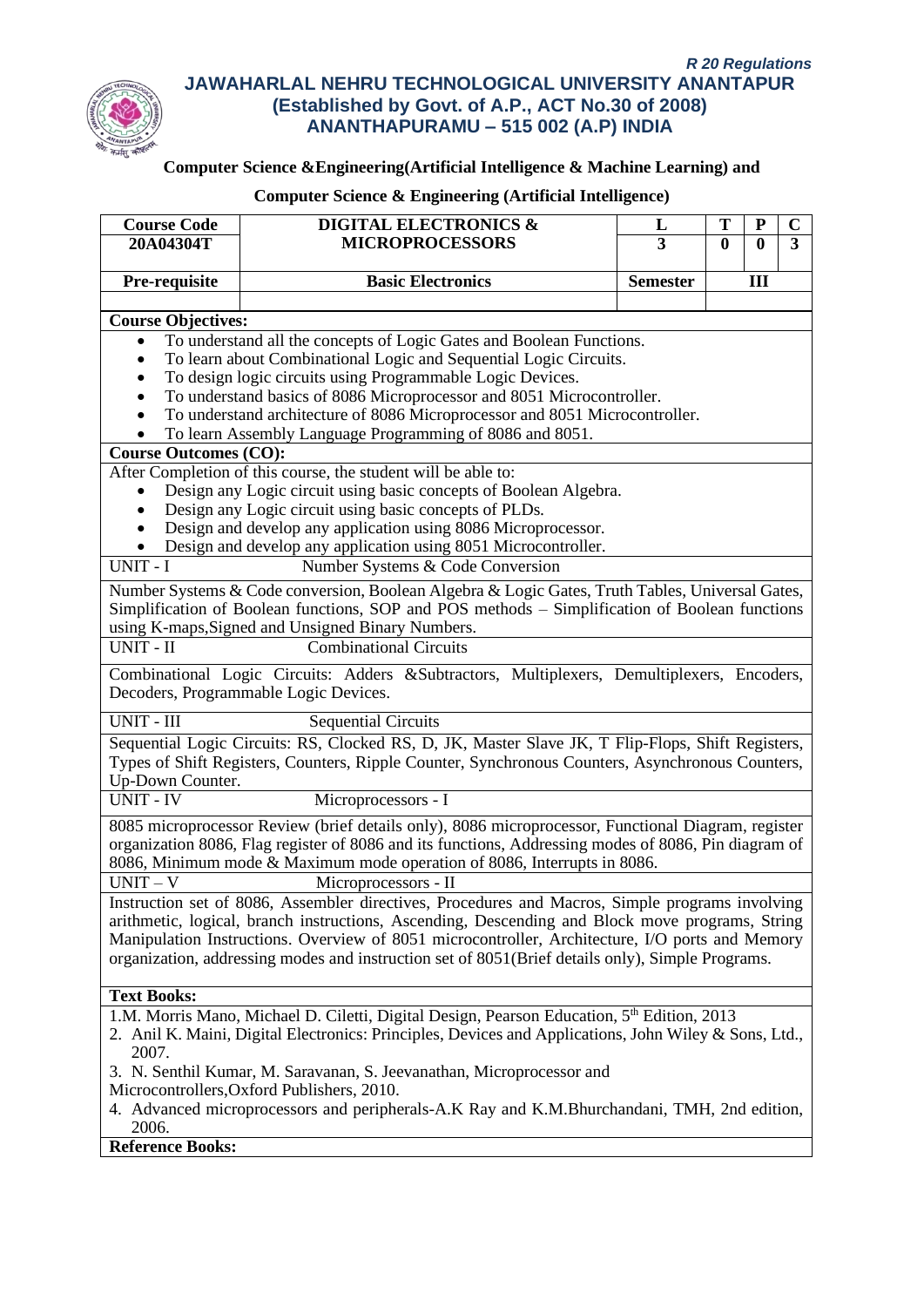

# **Computer Science &Engineering(Artificial Intelligence & Machine Learning) and**

# **Computer Science & Engineering (Artificial Intelligence)**

- 1. Thomas L. Floyd, Digital Fundamentals A Systems Approach, Pearson, 2013.
- 2. Charles H. Roth, Fundamentals of Logic Design, Cengage Learning, 5th, Edition, 2004.
- 3. D.V.Hall, Microprocessors and Interfacing. TMGH, 2nd edition, 2006.

4. Kenneth.J.Ayala, The 8051 microcontroller, 3rd edition, Cengage Learning,2010.

**Online Learning Resources:**

NPTEL, SWAYAM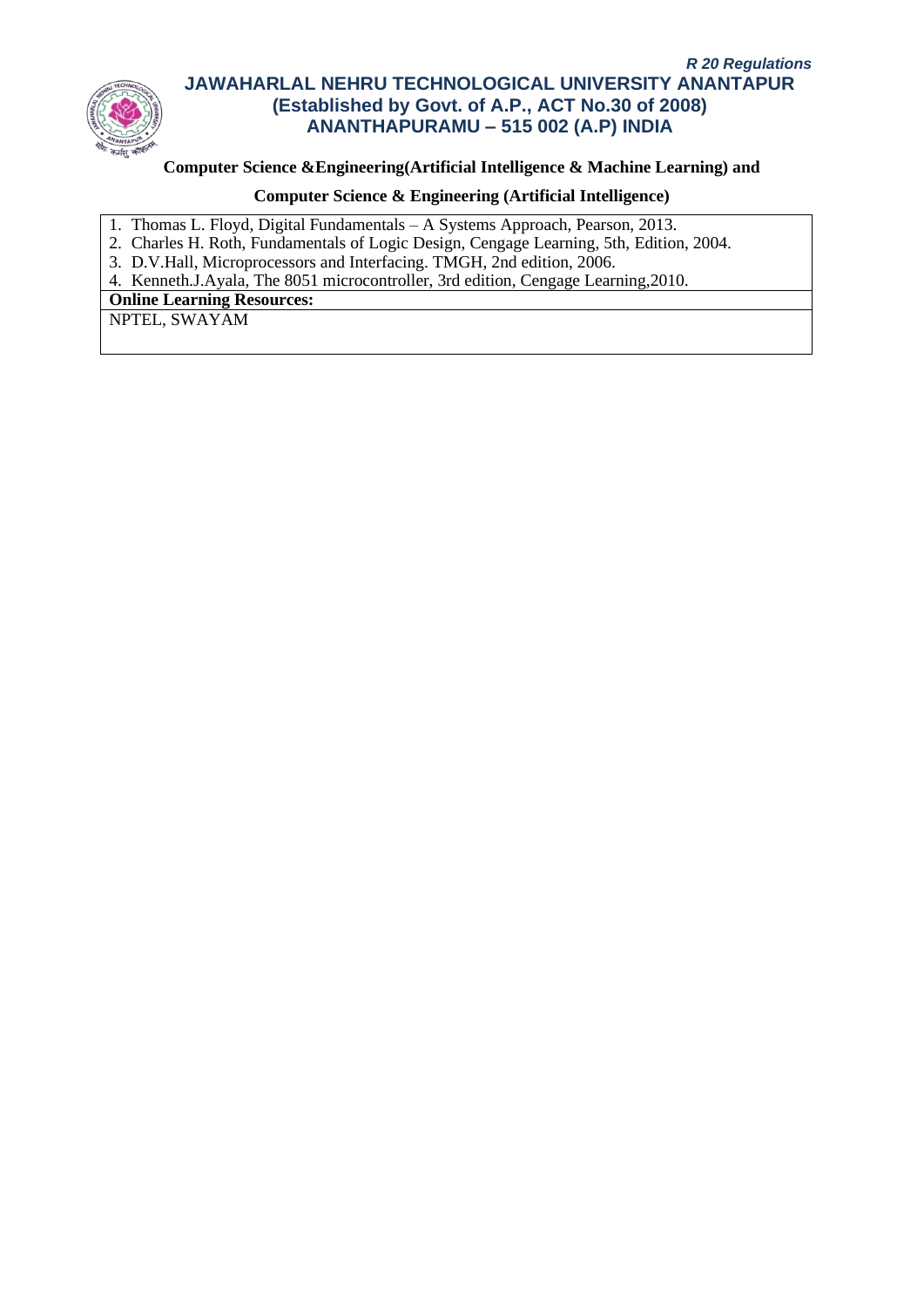

## **Computer Science &Engineering(Artificial Intelligence & Machine Learning) and**

# **Course Code Advanced Data Structures & Algorithms (Common to CSE, IT, CSE( DS), CSE (IoT), CSE (AI), CSE 20A05301T 3 0 0 3 (AI & ML) and AI & DS) L T P C Pre-requisite Data Structures Semester III Course Objectives:** • Learn asymptotic notations, and analyze the performance of different algorithms. • Understand and implement various data structures. • Learn and implement greedy, divide and conquer, dynamic programming and backtracking algorithms using relevant data structures. • Understand non-deterministic algorithms, polynomial and non-polynomial problems. **Course Outcomes (CO):** After completion of the course, students will be able to • Analyze the complexity of algorithms and apply asymptotic notations. • Apply non-linear data structures and their operations. Understand and apply greedy, divide and conquer algorithms. • Develop dynamic programming algorithms for various real-time applications. • Illustrate Backtracking algorithms for various applications. UNIT - I **Introduction to Algorithms** 9 Hrs **Introduction to Algorithms:** Algorithms, Pseudocode for expressing algorithms, Performance Analysis-Space complexity, Time complexity, Asymptotic Notation- Big oh, Omega, Theta notation and Little oh notation, Polynomial Vs Exponential Algorithms, Average, Best and Worst Case Complexities, Analysing Recursive Programs. UNIT - II **Trees Part-I** 8 Hrs **Trees Part-I Binary Search Trees:** Definition and Operations, AVL Trees: Definition and Operations, Applications. **B Trees:** Definition and Operations. UNIT - III **Trees Part-II** 8 Hrs **Trees Part-II** Red-Black Trees, Splay Trees, Applications. **Hash Tables:** Introduction, Hash Structure, Hash functions, Linear Open Addressing, Chaining and Applications. UNIT - IV **Divide and conquer, Greedy method** 9 Hrs **Divide and conquer:** General method, applications-Binary search, Finding Maximum and minimum, Quick sort, Merge sort, Strassen's matrix multiplication. **Greedy method**: General method, applications-Job sequencing with deadlines, knapsack problem, Minimum cost spanning trees, Single source shortest path problem. UNIT - V **Dynamic Programming & Backtracking** 9 Hrs **Dynamic Programming**: General method, applications-  $0/1$  knapsack problem, All pairs shortest path problem, Travelling salesperson problem, Reliability design. **Backtracking**: General method, applications-n-queen problem, sum of subsets problem, graph coloring, Hamiltonian cycles. **Introduction to NP-Hard and NP-Complete problems**: Basic Concepts. Textbooks: 1. Data Structures and algorithms: Concepts, Techniques and Applications, G A V Pai.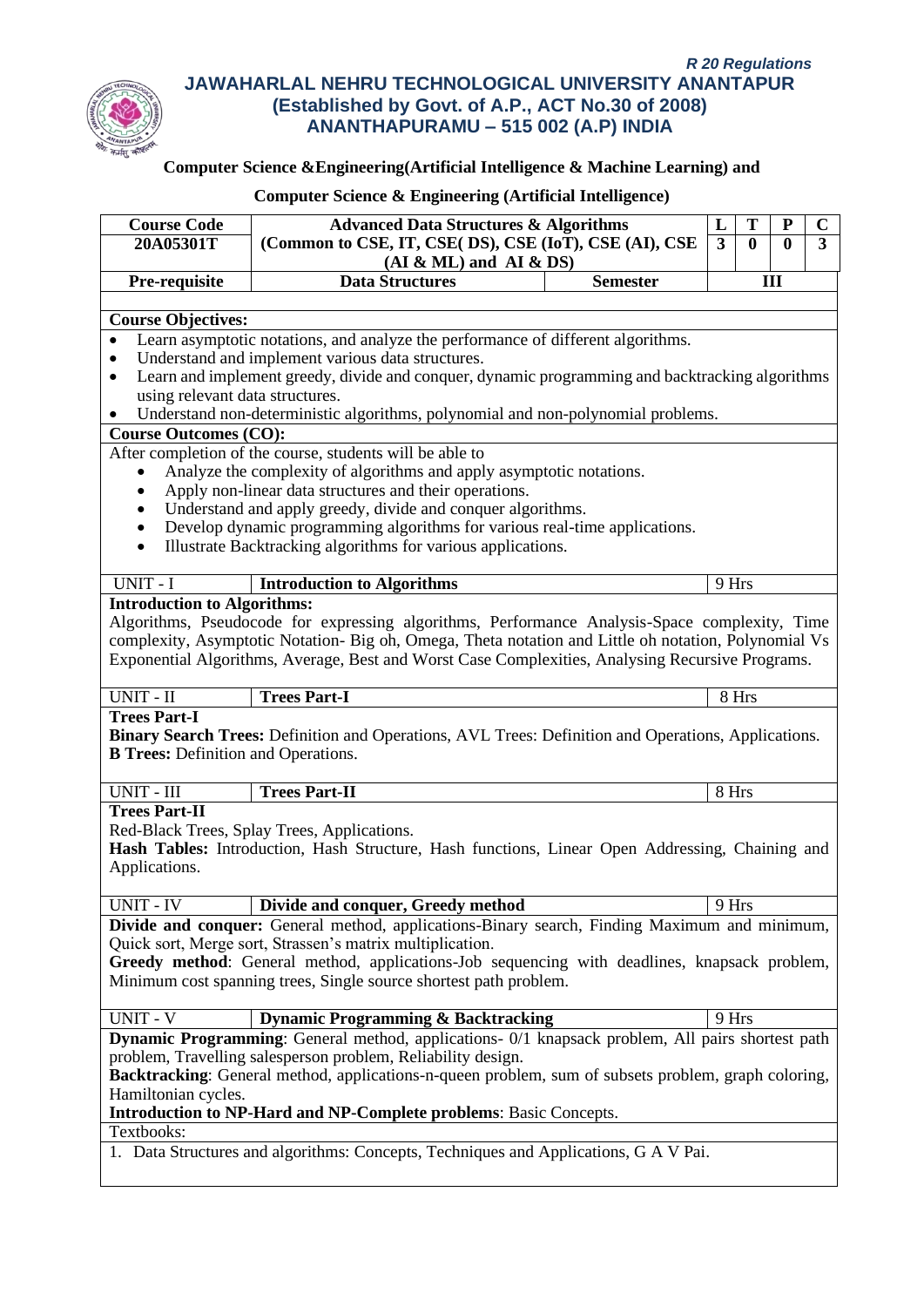

## **Computer Science &Engineering(Artificial Intelligence & Machine Learning) and**

### **Computer Science & Engineering (Artificial Intelligence)**

2. Fundamentals of Computer Algorithms, Ellis Horowitz, Sartaj Sahni and Rajasekharam, Galgotia publications Pvt. Ltd.

### Reference Books:

1. Classic Data Structures by D. Samanta, 2005, PHI

2. Design and Analysis of Computer Algorithms by Aho, Hopcraft, Ullman 1998, PEA.

3. Introduction to the Design and Analysis of Algorithms by Goodman, Hedetniemi, TMG.

Online Learning Resources:

[https://www.tutorialspoint.com/advanced\\_data\\_structures/index.asp](https://www.tutorialspoint.com/advanced_data_structures/index.asp) <http://peterindia.net/Algorithms.html>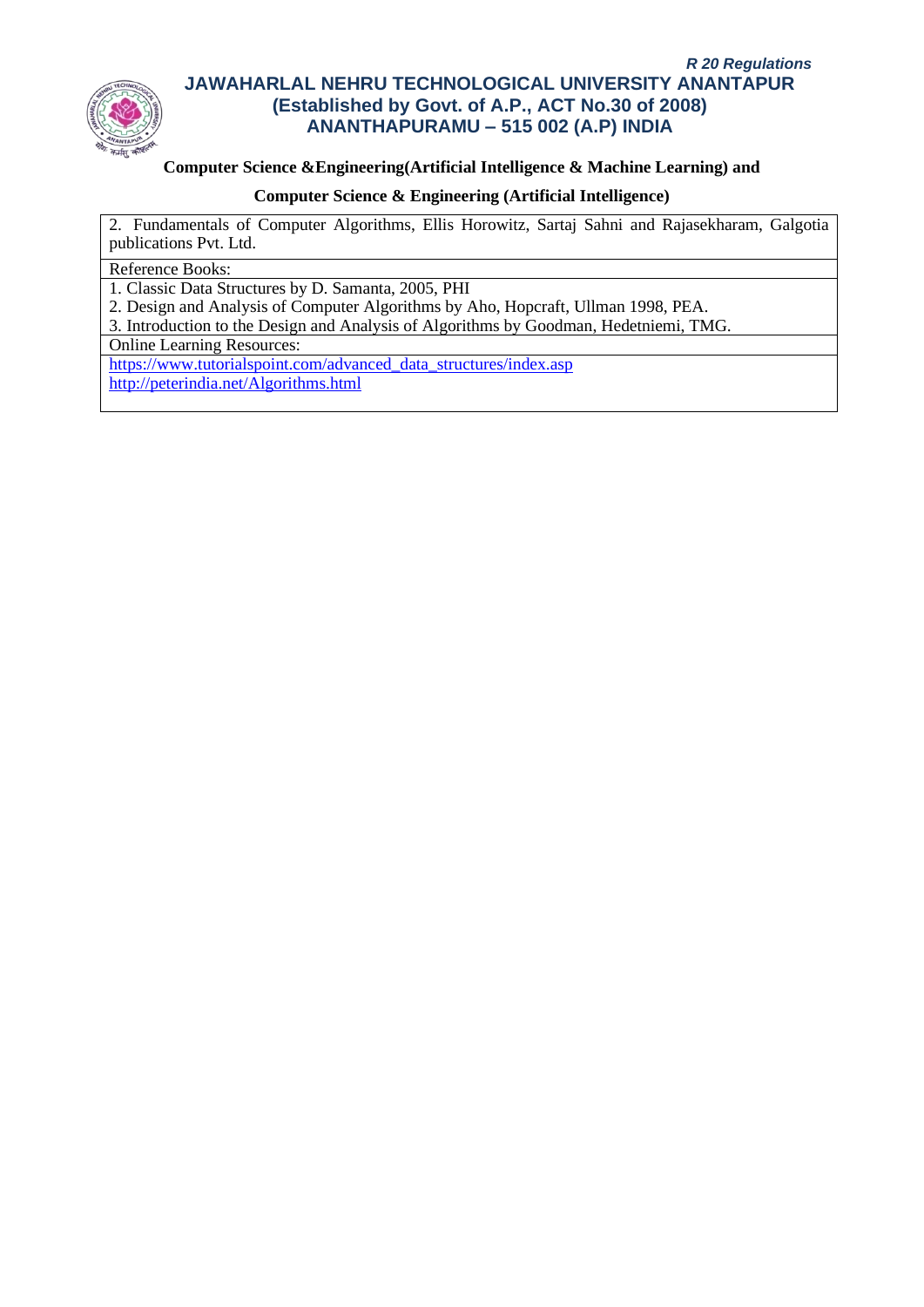

# **Computer Science &Engineering(Artificial Intelligence & Machine Learning) and**

| <b>Course Code</b>                                                                                                | <b>Object Oriented Programming Through Java</b>                                                               |                         | L                       | T           | ${\bf P}$ | $\mathbf C$ |
|-------------------------------------------------------------------------------------------------------------------|---------------------------------------------------------------------------------------------------------------|-------------------------|-------------------------|-------------|-----------|-------------|
| 20A05302T                                                                                                         | (Common to CSE, IT, CSE (AI), CSE (AI & ML) and AI&                                                           |                         | $\overline{\mathbf{3}}$ | $\mathbf 0$ | 0         | 3           |
|                                                                                                                   | DS)                                                                                                           |                         |                         |             |           |             |
|                                                                                                                   |                                                                                                               |                         |                         |             |           |             |
| Pre-requisite                                                                                                     | <b>Fundamental Programming</b>                                                                                | <b>Semester</b>         |                         |             | III       |             |
|                                                                                                                   |                                                                                                               |                         |                         |             |           |             |
| <b>Course Objectives:</b>                                                                                         |                                                                                                               |                         |                         |             |           |             |
|                                                                                                                   | To understand object oriented concepts and problem solving techniques                                         |                         |                         |             |           |             |
|                                                                                                                   | To obtain knowledge about the principles of inheritance and polymorphism                                      |                         |                         |             |           |             |
|                                                                                                                   | To implement the concept of packages, interfaces, exception handling and concurrency<br>mechanism.            |                         |                         |             |           |             |
|                                                                                                                   |                                                                                                               |                         |                         |             |           |             |
| To design the GUIs using applets and swing controls.<br>To understand the Java Database Connectivity Architecture |                                                                                                               |                         |                         |             |           |             |
| <b>Course Outcomes (CO):</b>                                                                                      |                                                                                                               |                         |                         |             |           |             |
|                                                                                                                   |                                                                                                               |                         |                         |             |           |             |
|                                                                                                                   | After completion of the course, students will be able to                                                      |                         |                         |             |           |             |
|                                                                                                                   | Solve real-world problems using OOP techniques.                                                               |                         |                         |             |           |             |
|                                                                                                                   | Apply code reusability through inheritance, packages and interfaces                                           |                         |                         |             |           |             |
|                                                                                                                   | Solve problems using java collection framework and I/O classes.                                               |                         |                         |             |           |             |
|                                                                                                                   | Develop applications by using parallel streams for better performance.                                        |                         |                         |             |           |             |
|                                                                                                                   | Develop applets for web applications.                                                                         |                         |                         |             |           |             |
|                                                                                                                   | Build GUIs and handle events generated by user interactions.<br>Use the JDBC API to access the database       |                         |                         |             |           |             |
|                                                                                                                   |                                                                                                               |                         |                         |             |           |             |
| UNIT - I                                                                                                          | <b>Introduction</b>                                                                                           |                         | 8Hrs                    |             |           |             |
|                                                                                                                   | Introduction: Introduction to Object Oriented Programming, The History and Evolution of Java,                 |                         |                         |             |           |             |
|                                                                                                                   | Introduction to Classes, Objects, Methods, Constructors, this keyword, Garbage Collection, Data Types,        |                         |                         |             |           |             |
|                                                                                                                   | Variables, Type Conversion and Casting, Arrays, Operators, Control Statements, Method Overloading,            |                         |                         |             |           |             |
|                                                                                                                   | Constructor Overloading, Parameter Passing, Recursion, String Class and String handling methods.              |                         |                         |             |           |             |
| UNIT - II                                                                                                         | <b>Inheritance, Packages, Interfaces</b>                                                                      |                         |                         | 9Hrs        |           |             |
|                                                                                                                   | Inheritance: Basics, Using Super, Creating Multilevel hierarchy, Method overriding, Dynamic Method            |                         |                         |             |           |             |
|                                                                                                                   | Dispatch, Using Abstract classes, Using final with inheritance, Object class,                                 |                         |                         |             |           |             |
|                                                                                                                   | Packages: Basics, Finding packages and CLASSPATH, Access Protection, Importing packages.                      |                         |                         |             |           |             |
|                                                                                                                   | Interfaces: Definition, Implementing Interfaces, Extending Interfaces, Nested Interfaces, Applying            |                         |                         |             |           |             |
| Interfaces, Variables in Interfaces.                                                                              |                                                                                                               |                         |                         |             |           |             |
| UNIT - III                                                                                                        | <b>Exception handling, Stream based I/O</b> (java.io)                                                         |                         | 9Hrs                    |             |           |             |
|                                                                                                                   | <b>Exception handling</b> - Fundamentals, Exception types, Uncaught exceptions, using try and catch, multiple |                         |                         |             |           |             |
|                                                                                                                   | catch clauses, nested try statements, throw, throws and finally, built-in exceptions, creating own exception  |                         |                         |             |           |             |
| subclasses.                                                                                                       |                                                                                                               |                         |                         |             |           |             |
|                                                                                                                   | <b>Stream based I/O</b> (java.io) – The Stream classes-Byte streams and Character streams, Reading console    |                         |                         |             |           |             |
|                                                                                                                   | Input and Writing Console Output, File class, Reading and Writing Files, Random access file operations,       |                         |                         |             |           |             |
|                                                                                                                   | The Console class, Serialization, Enumerations, Autoboxing, Generics.                                         |                         |                         |             |           |             |
| UNIT - IV                                                                                                         | Multithreading, The Collections Framework (java.util)                                                         |                         | 8Hrs                    |             |           |             |
|                                                                                                                   | Multithreading: The Java thread model, Creating threads, Thread priorities, Synchronizing threads,            |                         |                         |             |           |             |
| Interthread communication.                                                                                        |                                                                                                               |                         |                         |             |           |             |
| <b>Collections</b><br>The                                                                                         | Framework (java.util): Collections                                                                            | overview,<br>Collection |                         | Interfaces, |           | The         |
|                                                                                                                   | Collectionclasses- Array List, Linked List, Hash Set, Tree Set, Priority Queue, Array Deque. Hashtable,       |                         |                         |             |           |             |
|                                                                                                                   | Properties, Stack, Vector, String Tokenizer, Bit Set, Date, Calendar, Random, Formatter, Scanner.             |                         |                         |             |           |             |
| <b>UNIT - V</b>                                                                                                   | <b>Applet, GUI Programming with Swings, Accessing Databases</b>                                               |                         | 8Hrs                    |             |           |             |
|                                                                                                                   | with JDBC                                                                                                     |                         |                         |             |           |             |
|                                                                                                                   | Applet: Basics, Architecture, Applet Skeleton, requesting repainting, using the status window, passing        |                         |                         |             |           |             |
| parameters to applets                                                                                             |                                                                                                               |                         |                         |             |           |             |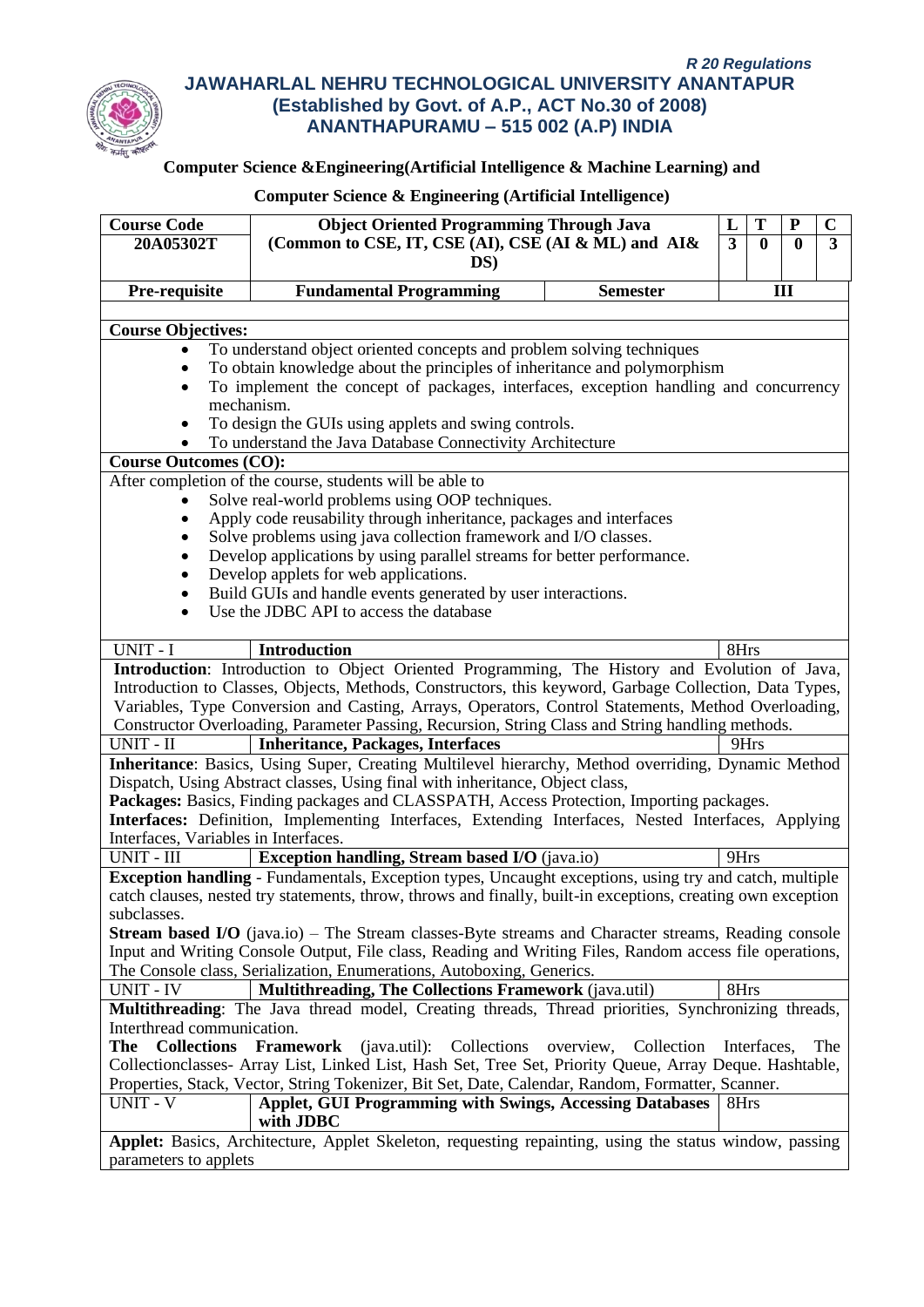

### **Computer Science &Engineering(Artificial Intelligence & Machine Learning) and**

### **Computer Science & Engineering (Artificial Intelligence)**

**GUI Programming with Swings –** The origin and design philosophy of swing, components and containers, layout managers, event handling, using a push button, jtextfield, jlabel and image icon, the swing buttons, jtext field, jscrollpane, jlist, jcombobox, trees, jtable, An overview of jmenubar, jmenu and jmenuitem, creating a main menu, showmessagedialog, showconfirmdialog, showinputdialog, showoptiondialog, jdialog, create a modeless dialog.

### **Accessing Databases with JDBC:**

Types of Drivers, JDBC Architecture, JDBC classes and Interfaces, Basic steps in developing JDBC applications, Creating a new database and table with JDBC.

### Textbooks:

1. Java The complete reference, 9<sup>th</sup> edition, Herbert Schildt, McGraw Hill Education (India) Pvt. Ltd.

2. Java How to Program,  $10<sup>th</sup>$  Edition, Paul Dietel, Harvey Dietel, Pearson Education.

### Reference Books:

- 1. Understanding Object-Oriented Programming with Java, updated edition, T. Budd, Pearson Education.
- 2. Core Java Volume 1 Fundamentals, Cay S. Horstmann, Pearson Education.

 3. Java Programming for core and advanced learners, Sagayaraj, Dennis, Karthik andGajalakshmi, University Press

- 4. Introduction to Java programming, Y. Daniel Liang, Pearson Education.
- 5. Object Oriented Programming through Java, P. Radha Krishna, University Press.
- 6. Programming in Java, S. Malhotra, S. Chaudhary, 2nd edition, Oxford Univ. Press.
- 7. Java Programming and Object-oriented Application Development, R.A. Johnson,

### Cengage Learning.

Online Learning Resources:

[https://www.w3schools.com/java/java\\_oop.asp](https://www.w3schools.com/java/java_oop.asp)

<http://peterindia.net/JavaFiles.html>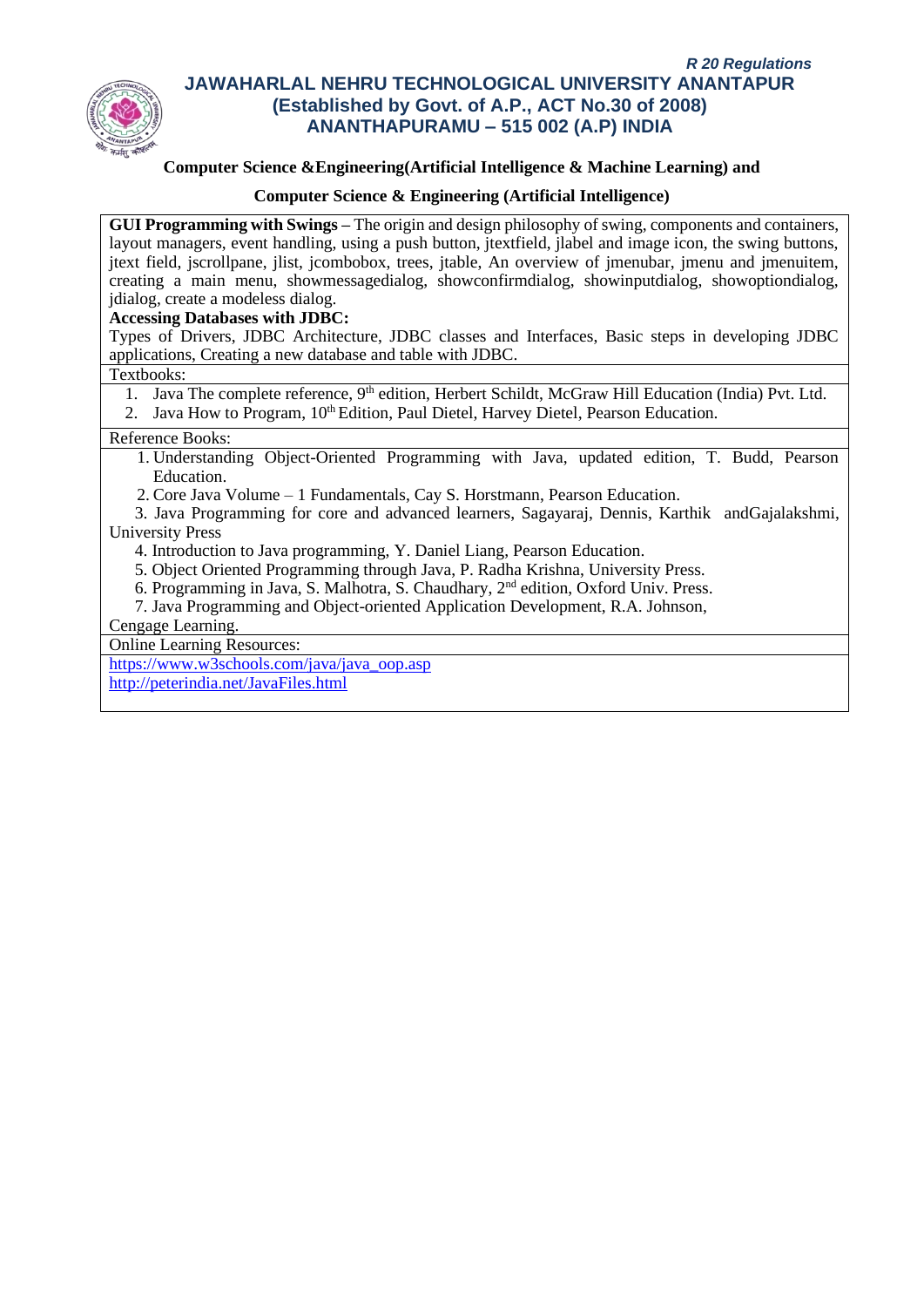

# **Computer Science &Engineering(Artificial Intelligence & Machine Learning) and**

# **Computer Science & Engineering (Artificial Intelligence)**

| <b>Course Code</b>                                                                      | <b>Computer Organization</b>                                                                                                               | L     | Т            | Р            | $\mathbf C$    |
|-----------------------------------------------------------------------------------------|--------------------------------------------------------------------------------------------------------------------------------------------|-------|--------------|--------------|----------------|
| 20A05303                                                                                | (Common to CSE, IT, CSE( DS), CSE (IoT), CSE (AI), CSE                                                                                     | 3     | $\mathbf{0}$ | $\mathbf{0}$ | $\overline{3}$ |
|                                                                                         | $(AI & ML)$ and $AI & DS)$                                                                                                                 |       |              |              |                |
| Pre-requisite                                                                           | <b>Digital Electronics</b><br><b>Semester</b>                                                                                              |       |              | III          |                |
|                                                                                         |                                                                                                                                            |       |              |              |                |
| <b>Course Objectives:</b>                                                               |                                                                                                                                            |       |              |              |                |
| $\bullet$                                                                               | To learn the fundamentals of computer organization and its relevance to classical and modern                                               |       |              |              |                |
|                                                                                         | problems of computer design                                                                                                                |       |              |              |                |
| ٠                                                                                       | To understand the structure and behavior of various functional modules of a computer.                                                      |       |              |              |                |
| To learn the techniques that computers use to communicate with I/O devices<br>$\bullet$ |                                                                                                                                            |       |              |              |                |
| $\bullet$                                                                               | To acquire the concept of pipelining and exploitation of processing speed.                                                                 |       |              |              |                |
| $\bullet$                                                                               | To learn the basic characteristics of multiprocessors                                                                                      |       |              |              |                |
|                                                                                         |                                                                                                                                            |       |              |              |                |
| <b>Course Outcomes (CO):</b>                                                            | After completion of the course, students will be able to                                                                                   |       |              |              |                |
|                                                                                         | Understand computer architecture concepts related to the design of modern processors, memories                                             |       |              |              |                |
| and I/Os                                                                                |                                                                                                                                            |       |              |              |                |
| ٠                                                                                       | Identify the hardware requirements for cache memory and virtual memory                                                                     |       |              |              |                |
| $\bullet$                                                                               | Design algorithms to exploit pipelining and multiprocessors                                                                                |       |              |              |                |
| $\bullet$                                                                               | Understand the importance and trade-offs of different types of memories.                                                                   |       |              |              |                |
| $\bullet$                                                                               | Identify pipeline hazards and possible solutions to those hazards                                                                          |       |              |              |                |
|                                                                                         |                                                                                                                                            |       |              |              |                |
| UNIT - I                                                                                | Basic Structure of Computer, Machine Instructions and                                                                                      | 8Hrs  |              |              |                |
|                                                                                         | <b>Programs</b>                                                                                                                            |       |              |              |                |
|                                                                                         | Basic Structure of Computer: Computer Types, Functional Units, Basic operational Concepts, Bus                                             |       |              |              |                |
|                                                                                         | Structure, Software, Performance, Multiprocessors and Multicomputer.                                                                       |       |              |              |                |
|                                                                                         | Machine Instructions and Programs: Numbers, Arithmetic Operations and Programs, Instructions and                                           |       |              |              |                |
|                                                                                         | Instruction Sequencing, Addressing Modes, Basic Input/output Operations, Stacks and Queues,                                                |       |              |              |                |
| Subroutines, Additional Instructions.                                                   |                                                                                                                                            |       |              |              |                |
| UNIT - II                                                                               | <b>Arithmetic, Basic Processing Unit</b>                                                                                                   | 9Hrs  |              |              |                |
|                                                                                         | Arithmetic: Addition and Subtraction of Signed Numbers, Design of Fast Adders, Multiplication of                                           |       |              |              |                |
|                                                                                         | Positive Numbers, Signed-operand Multiplication, Fast Multiplication, Integer Division, Floating-Point                                     |       |              |              |                |
| Numbers and Operations.                                                                 |                                                                                                                                            |       |              |              |                |
|                                                                                         | Basic Processing Unit: Fundamental Concepts, Execution of a Complete Instruction, Multiple-Bus                                             |       |              |              |                |
|                                                                                         | Organization, Hardwired Control, and Multi programmed Control.                                                                             |       |              |              |                |
|                                                                                         |                                                                                                                                            |       |              |              |                |
| UNIT - III                                                                              | <b>The Memory System</b>                                                                                                                   | 8Hrs  |              |              |                |
|                                                                                         | The Memory System: Basic Concepts, Semiconductor RAM Memories, Read-Only Memories, Speed,                                                  |       |              |              |                |
|                                                                                         | Size and Cost, Cache Memories, Performance Considerations, Virtual Memories, Memory Management                                             |       |              |              |                |
| Requirements, Secondary Storage.                                                        |                                                                                                                                            |       |              |              |                |
|                                                                                         |                                                                                                                                            |       |              |              |                |
| <b>UNIT - IV</b>                                                                        | <b>Input/Output Organization</b>                                                                                                           | 8Hrs  |              |              |                |
|                                                                                         | Input/Output Organization: Accessing I/O Devices, Interrupts, Processor Examples, Direct Memory                                            |       |              |              |                |
|                                                                                         | Access, Buses, Interface Circuits, Standard I/O Interfaces.                                                                                |       |              |              |                |
| <b>UNIT - V</b>                                                                         |                                                                                                                                            | 9 Hrs |              |              |                |
|                                                                                         | <b>Pipelining, Large Computer Systems</b><br>Pipelining: Basic Concepts, Data Hazards, Instruction Hazards, Influence on Instruction Sets. |       |              |              |                |
|                                                                                         | Large Computer Systems: Forms of Parallel Processing, Array Processors, The Structure of General-                                          |       |              |              |                |
|                                                                                         | Purpose multiprocessors, Interconnection Networks.                                                                                         |       |              |              |                |
|                                                                                         |                                                                                                                                            |       |              |              |                |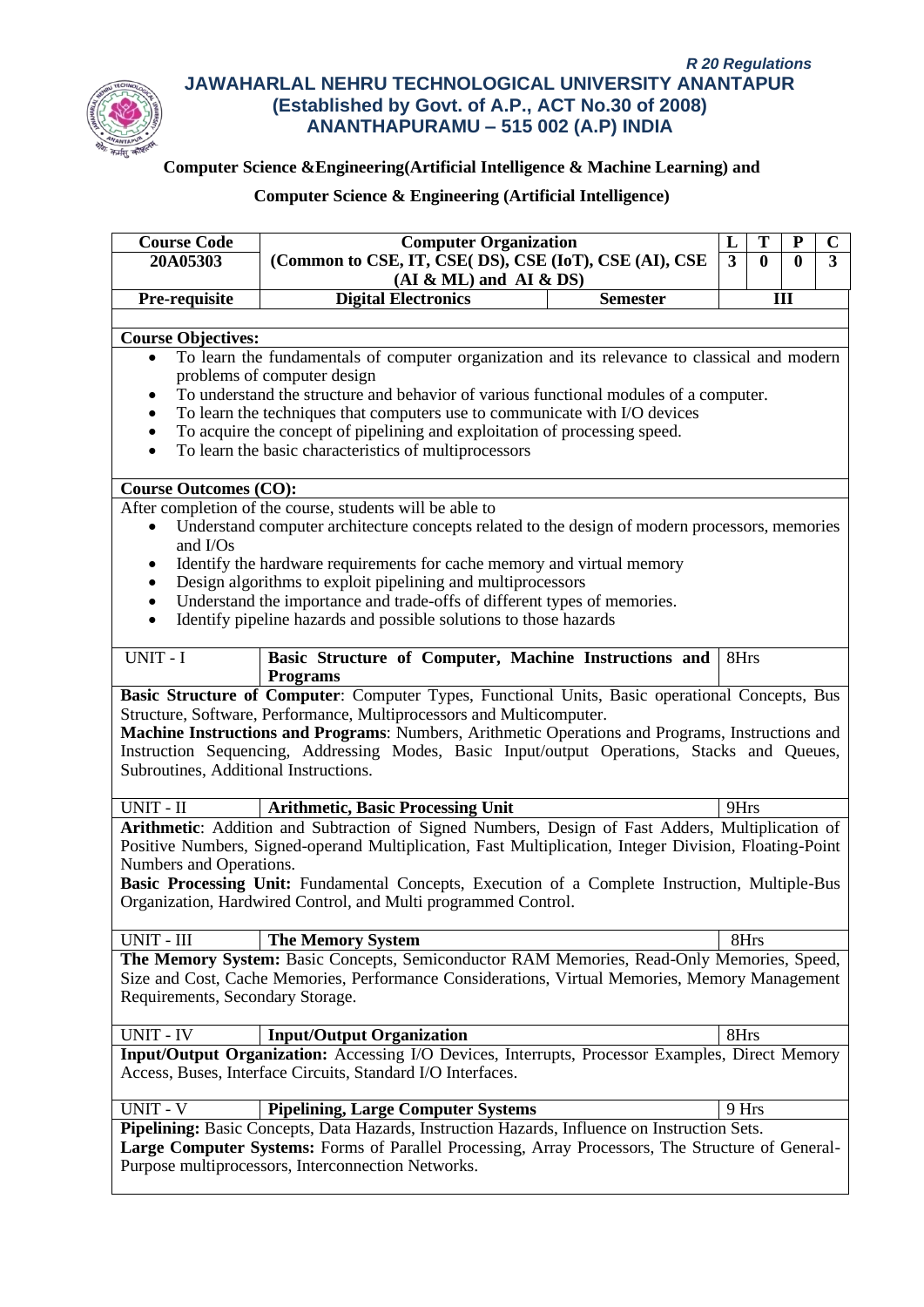

## **Computer Science &Engineering(Artificial Intelligence & Machine Learning) and**

### **Computer Science & Engineering (Artificial Intelligence)**

#### Textbooks:

1. Carl Hamacher, ZvonkoVranesic, SafwatZaky, "Computer Organization", 5<sup>th</sup> Edition, McGraw Hill Education, 2013.

### Reference Books:

- 1. M.Morris Mano, "Computer System Architecture", 3rd Edition, Pearson Education.
- 2. Themes and Variations, Alan Clements, "Computer Organization and Architecture", CENGAGE Learning.
- 3. SmrutiRanjanSarangi, "Computer Organization and Architecture", McGraw Hill Education.
- 4. John P.Hayes, "Computer Architecture and Organization", McGraw Hill Education

Online Learning Resources:

https://nptel.ac.in/courses/106/103/106103068/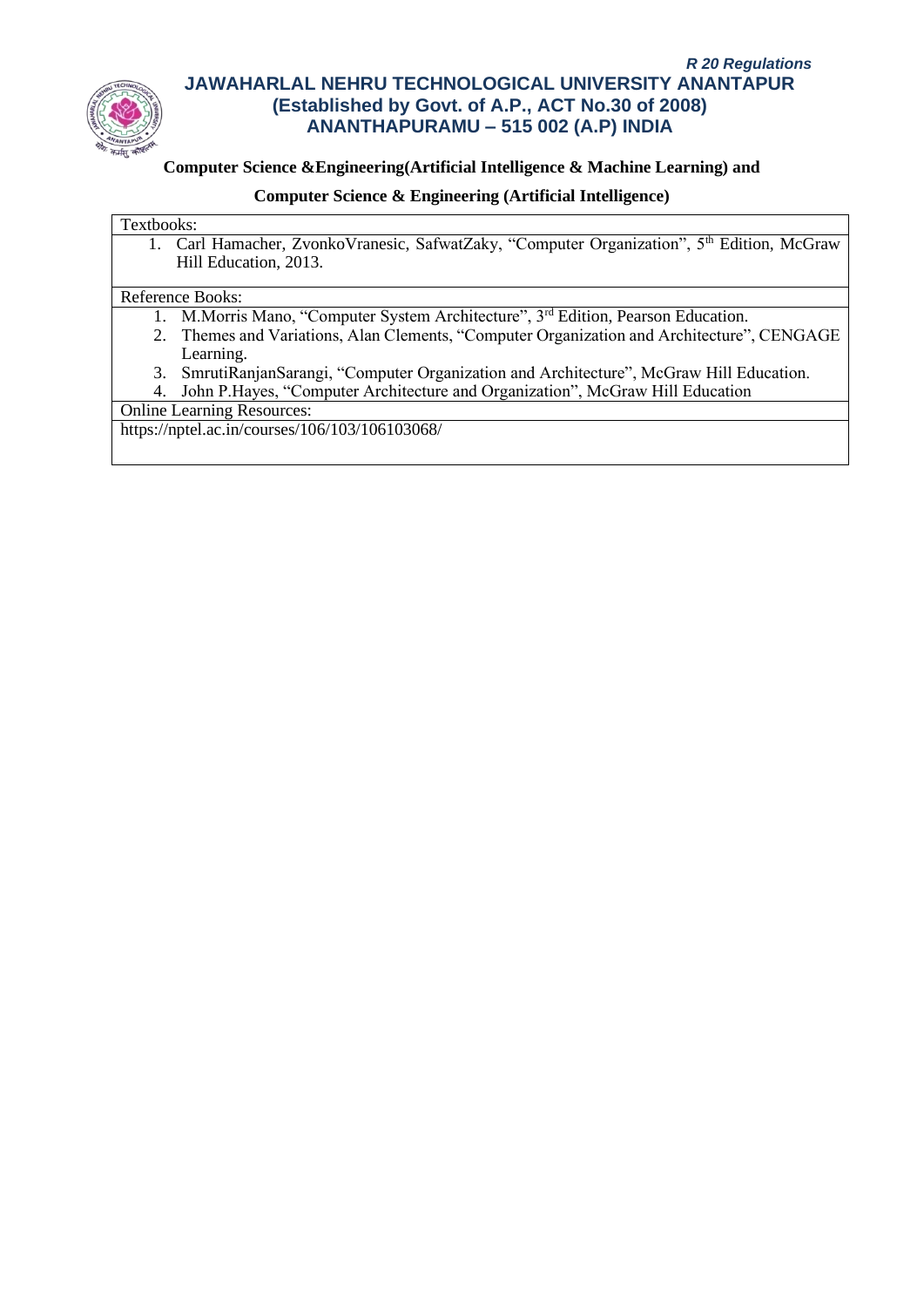

# **Computer Science &Engineering(Artificial Intelligence & Machine Learning) and**

| <b>Course Code</b>             | <b>DIGITAL ELECTRONICS &amp;</b>                                                    | L            | T           | P              | $\mathbf C$ |
|--------------------------------|-------------------------------------------------------------------------------------|--------------|-------------|----------------|-------------|
| 20A04304P                      | <b>MICROPROCESSORS LAB</b>                                                          | $\mathbf{0}$ | $\mathbf 0$ | $\overline{3}$ | 1.5         |
| Pre-requisite                  | <b>Semester</b>                                                                     |              |             | Ш              |             |
| Basic Electronics Engineering, |                                                                                     |              |             |                |             |
| <b>Course Objectives:</b>      |                                                                                     |              |             |                |             |
| $\bullet$                      | To understand all the concepts of Logic Gates and Boolean Functions.                |              |             |                |             |
|                                | To learn about Combinational Logic and Sequential Logic Circuits.                   |              |             |                |             |
|                                | To design logic circuits using Programmable Logic Devices.                          |              |             |                |             |
|                                | To understand basics of 8086 Microprocessor and 8051 Microcontroller.               |              |             |                |             |
|                                | To understand architecture of 8086 Microprocessor and 8051 Microcontroller.         |              |             |                |             |
|                                | To learn Assembly Language Programming of 8086 and 8051.                            |              |             |                |             |
| Course Outcomes (CO):          |                                                                                     |              |             |                |             |
|                                | After Completion of this course, the student will be able to:                       |              |             |                |             |
|                                | Design any Logic circuit using basic concepts of Boolean Algebra.                   |              |             |                |             |
|                                | Design any Logic circuit using basic concepts of PLDs.                              |              |             |                |             |
|                                | Design and develop any application using 8086 Microprocessor.                       |              |             |                |             |
|                                | Design and develop any application using 8051 Microcontroller.                      |              |             |                |             |
| <b>List of Experiments:</b>    |                                                                                     |              |             |                |             |
|                                |                                                                                     |              |             |                |             |
|                                | Note: Minimum of 12 ( $6+6$ ) experiments shall be conducted from both the sections |              |             |                |             |
| given below:                   |                                                                                     |              |             |                |             |
| <b>DIGITAL ELECTRONICS:</b>    |                                                                                     |              |             |                |             |
|                                | 1. Verification of Truth Table for AND, OR, NOT, NAND, NOR                          |              |             |                |             |
| and EX-OR gates.               | 2. Realisation of NOT, AND, OR, EX-OR gates with only NAND                          |              |             |                |             |
| and only NOR gates.            |                                                                                     |              |             |                |             |
|                                | 3. Karnaughmap Reduction and Logic Circuit Implementation.                          |              |             |                |             |
|                                | 4. Verification of DeMorgan's Laws.                                                 |              |             |                |             |
|                                | 5. Implementation of Half-Adder and Half-Subtractor.                                |              |             |                |             |
|                                | 6. Implementation of Full-Adder and Full-Subtractor.                                |              |             |                |             |
|                                | 7. Four Bit Binary Adder                                                            |              |             |                |             |
|                                | 8. Four Bit Binary Subtractor using 1's and 2's Complement.                         |              |             |                |             |
|                                | MICROPROCESSORS (8086 Assembly Language Programming)                                |              |             |                |             |
|                                | 1.8 Bit Addition and Subtraction.                                                   |              |             |                |             |
| 2. 16 Bit Addition.            |                                                                                     |              |             |                |             |
| 3. BCD Addition.               |                                                                                     |              |             |                |             |
| 4. BCD Subtraction.            |                                                                                     |              |             |                |             |
| 5.8 Bit Multiplication.        |                                                                                     |              |             |                |             |
| 6. 8 Bit Division.             |                                                                                     |              |             |                |             |
|                                | 7. Searching for an Element in an Array.                                            |              |             |                |             |
|                                | 8. Sorting in Ascending and Descending Orders.                                      |              |             |                |             |
|                                | 9. Finding Largest and Smallest Elements from an Array.                             |              |             |                |             |
| 10. Block Move                 |                                                                                     |              |             |                |             |
| <b>Text Books:</b>             |                                                                                     |              |             |                |             |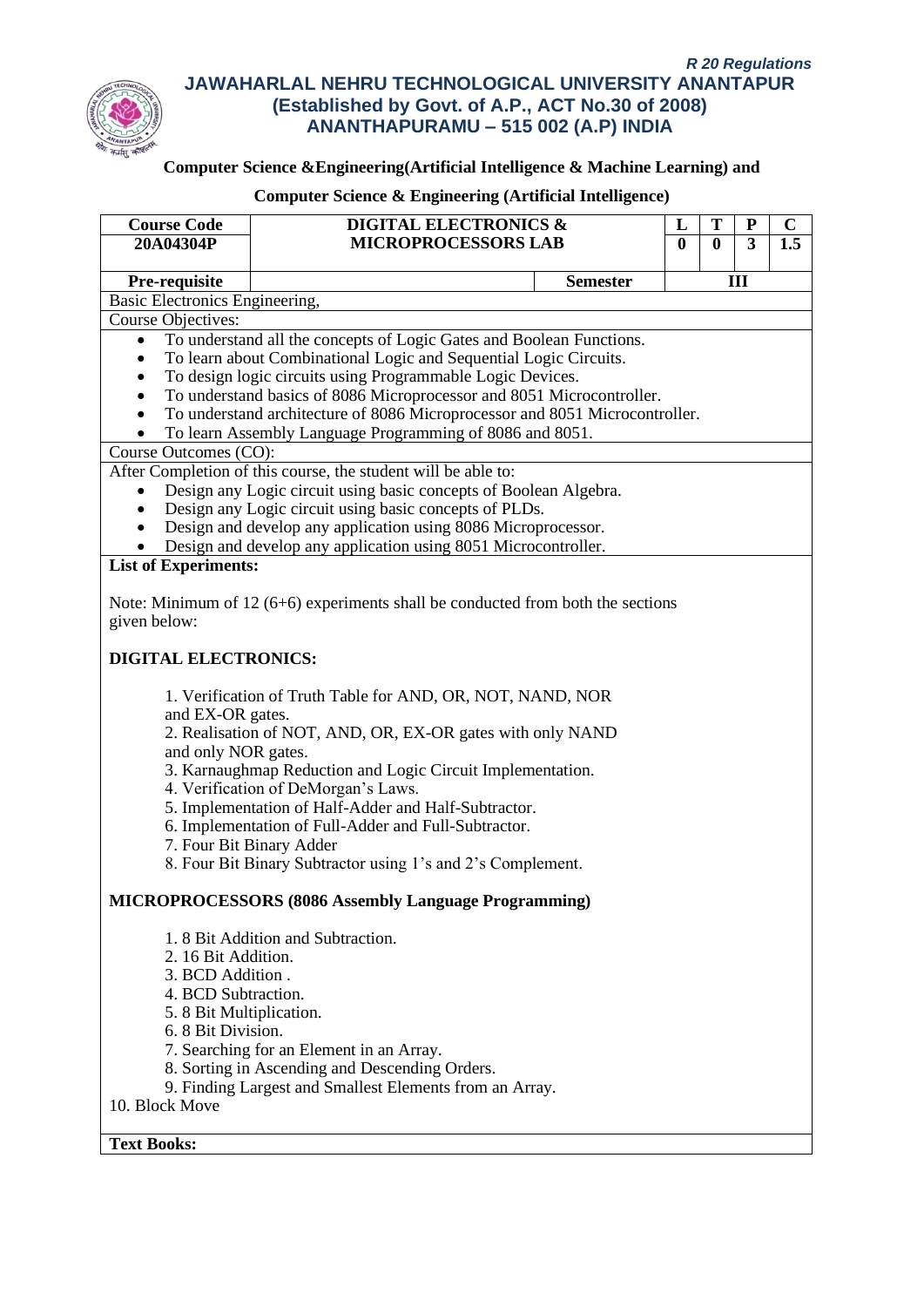

### **Computer Science &Engineering(Artificial Intelligence & Machine Learning) and**

### **Computer Science & Engineering (Artificial Intelligence)**

1.M. Morris Mano, Michael D. Ciletti, Digital Design, Pearson Education, 5<sup>th</sup> Edition, 2013.

- 2. Anil K. Maini, Digital Electronics: Principles, Devices and Applications, John Wiley & Sons, Ltd., 2007.
- 3. N. Senthil Kumar, M. Saravanan, S. Jeevanathan, Microprocessor and
- Microcontrollers,Oxford Publishers, 2010.
- 4. Advanced microprocessors and peripherals-A.K ray and K.M.Bhurchandani, TMH, 2nd edition, 2006.

### **Reference Books:**

- 1. Thomas L. Floyd, Digital Fundamentals A Systems Approach, Pearson, 2013.
- 2. Charles H. Roth, Fundamentals of Logic Design, Cengage Learning, 5th, Edition, 2004.
- 3. D.V.Hall, Microprocessors and Interfacing. TMGH, 2nd edition, 2006.

4. Kenneth. J. Ayala, The 8051 microcontroller, 3rd edition, Cengage Learning, 2010.

# **Online Learning Resources/Virtual Labs:**

<https://www.vlab.co.in/>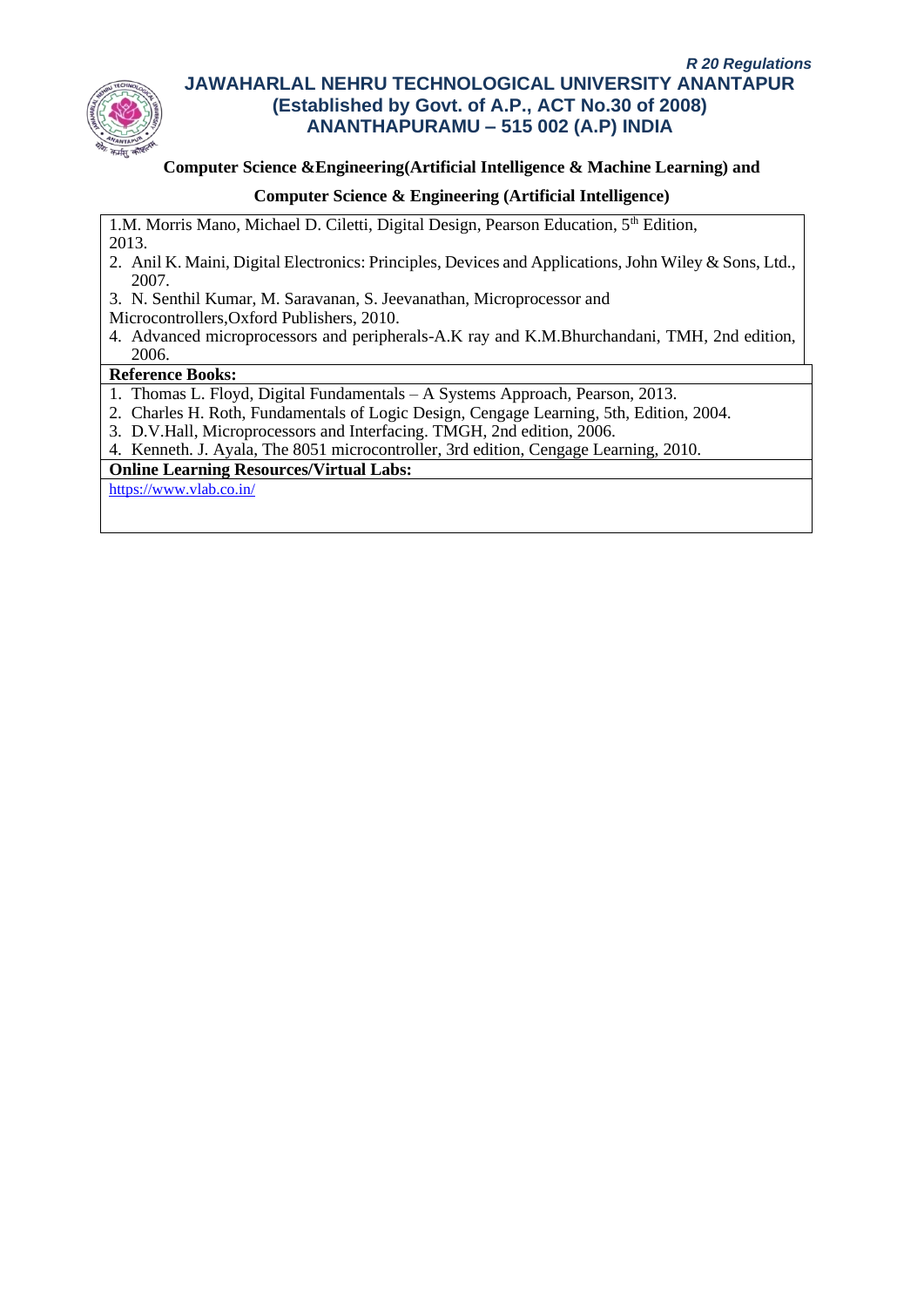

## **Computer Science &Engineering(Artificial Intelligence & Machine Learning) and**

## **Course Code Advanced Data Structures and Algorithms Lab**<br> **20A05301P** (Common to CSE, IT, CSE( DS), CSE (IoT), CSE **(Common to CSE, IT, CSE( DS), CSE (IoT), CSE 20A05301P 0 0 3 1.5 (AI), CSE (AI & ML) and AI & DS)**  $\begin{array}{|c|c|c|c|}\n\hline\nL & T & P & C \\
\hline\n0 & 0 & 3 & 1.\n\end{array}$ **Pre-requisite** Basics of Data Structures Semester III Course Objectives: • Learn data structures for various applications. • Implement different operations of data structures by optimizing the performance. • Develop applications using Greedy, Divide and Conquer, dynamic programming. • Implement applications for backtracking algorithms using relevant data structures. Course Outcomes (CO): After completion of the course, students will be able to Understand and apply data structure operations. Understand and apply non-linear data structure operations. • Apply Greedy, divide and conquer algorithms. • Develop dynamic programming algorithms for various real-time applications. • Illustrate and apply backtracking algorithms, further able to understand non-deterministic algorithms. List of Experiments: 1. Write a program to implement the following operations on Binary Search Tree: a) Insert b) Delete c) Search d) Display 2. Write a program to perform a Binary Search for a given set of integer values. 3. Write a program to implement Splay trees. 4. Write a program to implement Merge sort for the given list of integer values. 5. Write a program to implement Quicksort for the given list of integer values. 6. Write a program to find the solution for the knapsack problem using the greedy method. 7. Write a program to find minimum cost spanning tree using Prim's algorithm 8. Write a program to find minimum cost spanning tree using Kruskal's algorithm 9. Write a program to find a single source shortest path for a given graph. 10. Write a program to find the solution for job sequencing with deadlines problems. 11. Write a program to find the solution for a 0-1 knapsack problem using dynamic programming. 12. Write a program to solve Sum of subsets problem for a given set of distinct numbers using backtracking. 13. Implement N Queen's problem using Back Tracking. References: 1. Y Daniel Liang, "Introduction to Programming using Python", Pearson. 2. Benjamin Baka, David Julian, "Python Data Structures and Algorithms", Packt Publishers,2017. 3. Rance D. Necaise, "Data Structures and Algorithms using Python", Wiley Student Edition. Online Learning Resources/Virtual Labs:

**Computer Science & Engineering (Artificial Intelligence)**

<http://cse01-iiith.vlabs.ac.in/>

<http://peterindia.net/Algorithms.html>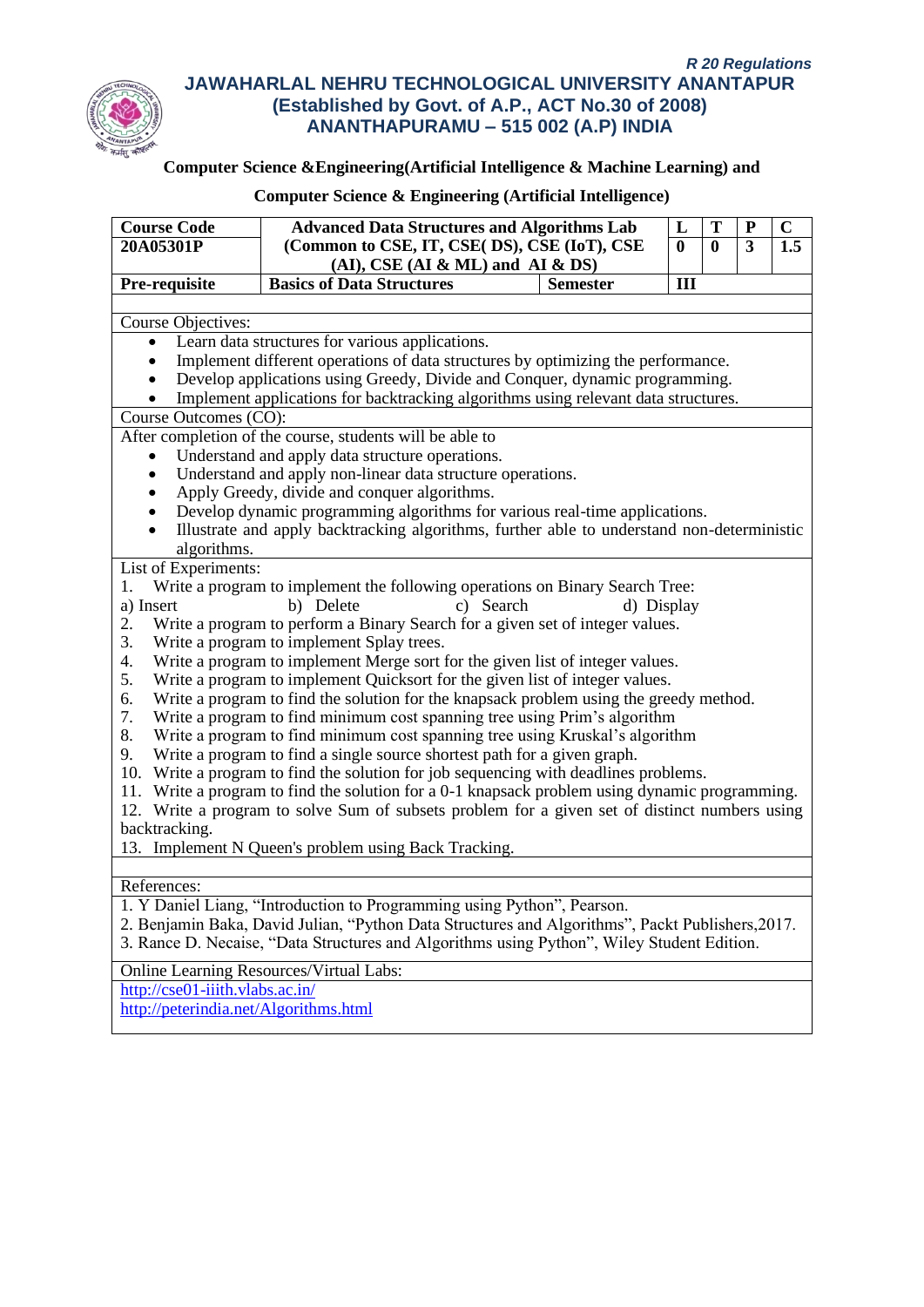

# **Computer Science &Engineering(Artificial Intelligence & Machine Learning) and**

| <b>Course Code</b>                  | <b>Object Oriented Programming Through Java Lab</b>                                                         |                 | L            | T                | $\bf P$ | $\mathbf C$ |
|-------------------------------------|-------------------------------------------------------------------------------------------------------------|-----------------|--------------|------------------|---------|-------------|
| 20A05302P                           | (Common to CSE, IT, CSE (AI), CSE (AI & ML) and                                                             |                 | $\mathbf{0}$ | $\boldsymbol{0}$ | 3       | 1.5         |
|                                     | AI& DS)<br><b>Fundamental Programming</b>                                                                   | <b>Semester</b> | III          |                  |         |             |
| Pre-requisite                       |                                                                                                             |                 |              |                  |         |             |
| <b>Course Objectives:</b>           |                                                                                                             |                 |              |                  |         |             |
| $\bullet$                           | To introduce the concepts of Java.                                                                          |                 |              |                  |         |             |
| $\bullet$                           | To Practice object-oriented programs and build java applications.                                           |                 |              |                  |         |             |
|                                     | To implement java programs for establishing interfaces.                                                     |                 |              |                  |         |             |
| $\bullet$                           | To implement sample programs for developing reusable software components.                                   |                 |              |                  |         |             |
| $\bullet$                           | To establish database connectivity in java and implement GUI applications.                                  |                 |              |                  |         |             |
| Course Outcomes (CO):               |                                                                                                             |                 |              |                  |         |             |
|                                     | After completion of the course, students will be able to                                                    |                 |              |                  |         |             |
|                                     | Recognize the Java programming environment.                                                                 |                 |              |                  |         |             |
| $\bullet$                           | Develop efficient programs using multithreading.                                                            |                 |              |                  |         |             |
|                                     | Design reliable programs using Java exception handling features.                                            |                 |              |                  |         |             |
|                                     | Extend the programming functionality supported by Java.                                                     |                 |              |                  |         |             |
|                                     | Select appropriate programming constructs to solve a problem.                                               |                 |              |                  |         |             |
| List of Experiments:                |                                                                                                             |                 |              |                  |         |             |
| Week-1                              |                                                                                                             |                 |              |                  |         |             |
|                                     | a. Installation of Java software, study of any Integrated development environment, Use Eclipse or           |                 |              |                  |         |             |
|                                     | Netbeans platform and acquaint with the various menus. Create a test project, add a test class and run      |                 |              |                  |         |             |
| it.                                 |                                                                                                             |                 |              |                  |         |             |
|                                     | See how you can use auto suggestions, auto fill. Try code formatter and code refactoring like               |                 |              |                  |         |             |
|                                     | renaming variables, methods and classes. Try debug step by step with java program to find prime             |                 |              |                  |         |             |
| numbers between 1 to n.             |                                                                                                             |                 |              |                  |         |             |
|                                     | b. Write a Java program that prints all real solutions to the quadratic equation $ax^2+bx+c=0$ . Read in a, |                 |              |                  |         |             |
| b, c and use the quadratic formula. |                                                                                                             |                 |              |                  |         |             |
|                                     | c. Develop a Java application to generate Electricity bills. Create a class with the following members:     |                 |              |                  |         |             |
|                                     | Consumer no., consumer name, previous month reading, current month reading, type of EB connection           |                 |              |                  |         |             |
|                                     | (i.e domestic or commercial). Commute the bill amount using the following tariff.                           |                 |              |                  |         |             |
|                                     | If the type of the EB connection is domestic, calculate the amount to be paid as follows:                   |                 |              |                  |         |             |
|                                     | First 100 units - Rs. 1 per unit                                                                            |                 |              |                  |         |             |
|                                     | 101-200 units - Rs. 2.50 per unit                                                                           |                 |              |                  |         |             |
|                                     | $201 - 500$ units - Rs. 4 per unit                                                                          |                 |              |                  |         |             |
|                                     | $> 501$ units - Rs. 6 per unit                                                                              |                 |              |                  |         |             |
|                                     | If the type of the EB connection is commercial, calculate the amount to be paid as follows:                 |                 |              |                  |         |             |
|                                     | First 100 units - Rs. 2 per unit                                                                            |                 |              |                  |         |             |
|                                     | 101-200 units - Rs. 4.50 per unit                                                                           |                 |              |                  |         |             |
|                                     | 201 -500 units - Rs. 6 per unit                                                                             |                 |              |                  |         |             |
|                                     | $>$ 501 units<br>- Rs. 7 per unit                                                                           |                 |              |                  |         |             |
|                                     | d. Write a Java program to multiply two given matrices.                                                     |                 |              |                  |         |             |
| Week-2                              |                                                                                                             |                 |              |                  |         |             |
|                                     | a. Write Java program on use of inheritance, preventing inheritance using final, abstract classes.          |                 |              |                  |         |             |
|                                     | b. Write Java program on dynamic binding, differentiating method overloading and overriding.                |                 |              |                  |         |             |
|                                     | c. Develop a java application to implement currency converter (Dollar to INR, EURO to INR, Yen)             |                 |              |                  |         |             |
| using                               |                                                                                                             |                 |              |                  |         |             |
| Interfaces.                         |                                                                                                             |                 |              |                  |         |             |
| Week-3                              |                                                                                                             |                 |              |                  |         |             |
|                                     | a. Write Java program that inputs 5 numbers, each between 10 and 100 inclusive. As each number is           |                 |              |                  |         |             |
|                                     | read, display it only if it's not a duplicate of any number already read display the complete set of        |                 |              |                  |         |             |
|                                     | unique values input after the user enters each new value.                                                   |                 |              |                  |         |             |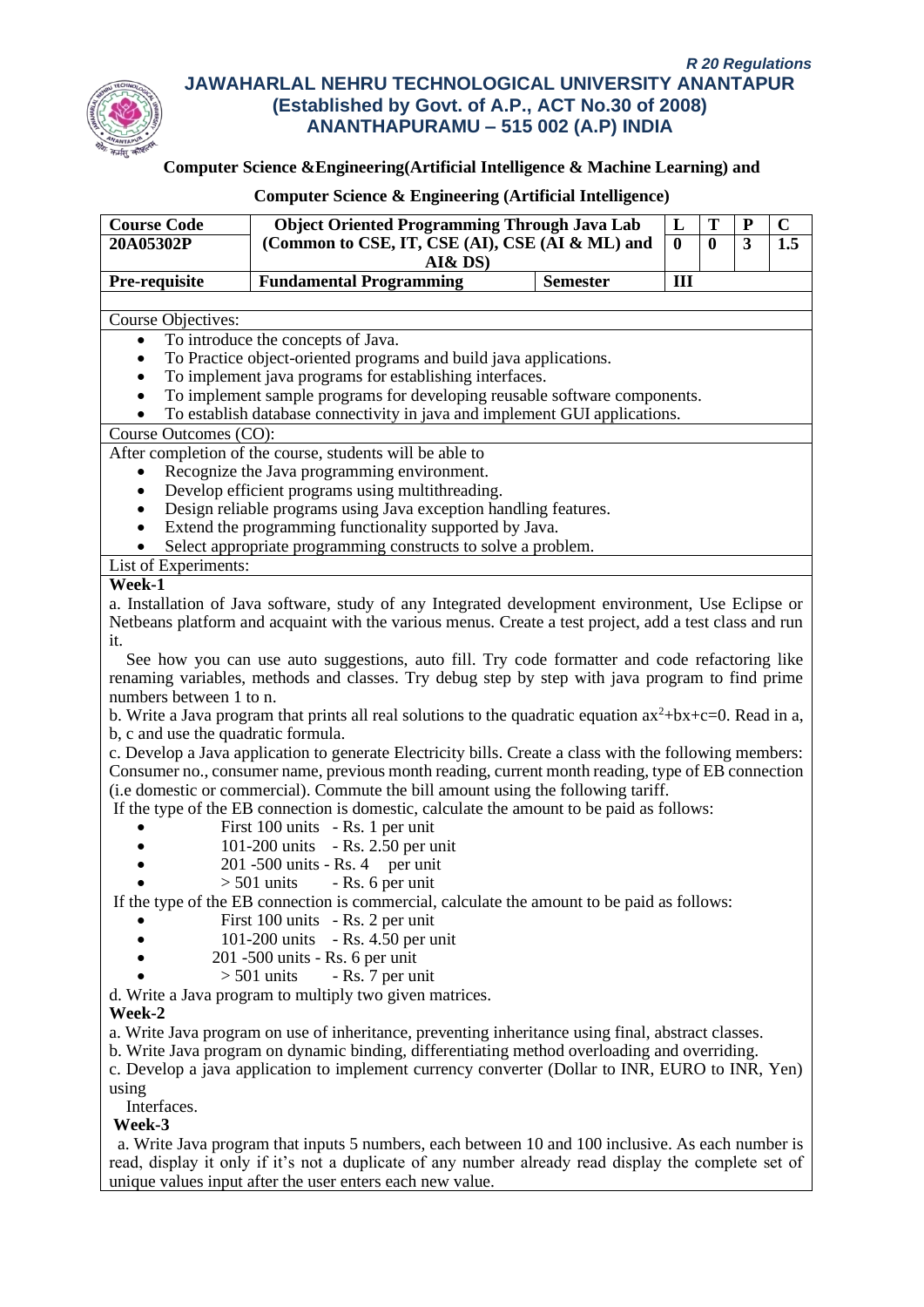

# **Computer Science &Engineering(Artificial Intelligence & Machine Learning) and**

#### **Computer Science & Engineering (Artificial Intelligence)**

b. Write a Java Program to create an abstract class named Shape that contains two integers and an empty method named print Area(). Provide three classes named Rectangle, Triangle and Circle such that each one of the classes extends the class Shape. Each one of the classes contains only the method print Area () that prints the area of the given shape.

c. Write a Java program to read the time intervals (HH:MM) and to compare system time if the system Time between your time intervals print correct time and exit else try again to repute the same thing. By using StringToknizer class.

#### **Week-4**

a. Write a Java program to implement user defined exception handling.

b. Write java program that inputs 5 numbers, each between 10 and 100 inclusive. As each number is read display it only if it's not a duplicate of any number already read. Display the complete set of unique values input after the user enters each new value.

#### **Week-5**

a. Write a Java program that creates a user interface to perform integer division. The user enters two numbers in the text fields, Num1 and Num2. The division of Num1 and Num2 is displayed in the Result field when the Divide button is clicked. If Num1 and Num2 were not integers, the program would throw a Number Format Exception. If Num2 were zero, the program would throw an Arithmetic Exception Display the exception in a message dialog box.

b. Write a Java program that creates three threads. First thread displays —Good Morningl every one second, the second thread displays ―Hello‖ every two seconds and the third thread displays ―Welcome‖ every three seconds.

#### **Week-6**

a. Write a java program to split a given text file into n parts. Name each part as the name of the original file followed by .part where n is the sequence number of the part file.

b. Write a Java program that reads a file name from the user, displays information about whether the file exists, whether the file is readable, or writable, the type of file and the length of the file in bytes.

#### **Week-7**

a. Write a java program that displays the number of characters, lines and words in a text file.

b. Write a java program that reads a file and displays the file on the screen with line number before each line.

#### **Week-8**

a. Write a Java program that correctly implements the producer-consumer problem using the concept of inter thread communication.

b. Develop a Java application for stack operation using Buttons and JOptionPane input and Message dialog box.

c. Develop a Java application to perform Addition, Division, Multiplication and subtraction using the JOptionPane dialog Box and Textfields.

#### **Week-9**

a. Develop a Java application for the blinking eyes and mouth should open while blinking.

 b. Develop a Java application that simulates a traffic light. The program lets the user select one of the three lights: Red, Yellow or Green with radio buttons. On selecting a button an appropriate message with ―STOP‖ or ―READY‖ or ‖GO‖ should appear above the buttons in the selected color. Initially, there is no message shown.

#### **Week-10**

a. Develop a Java application to implement the opening of a door while opening man should present before hut and closing man should disappear.

b. Develop a Java application by using JtextField to read decimal values and converting a decimal number into a binary number then print the binary value in another JtextField.

#### **Week-11**

a. Develop a Java application that handles all mouse events and shows the event name at the center of the window when a mouse event is fired. Use adapter classes.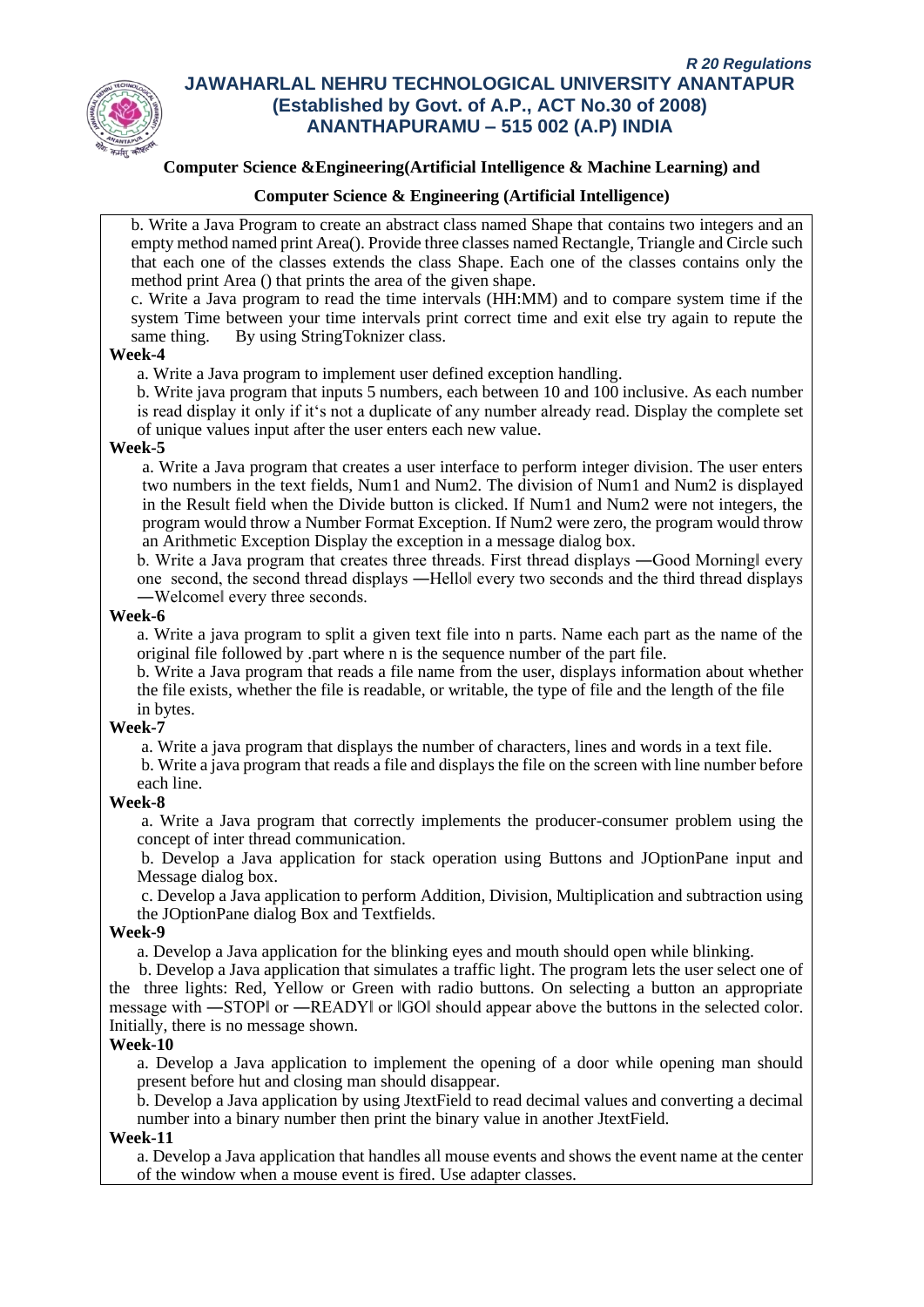

### **Computer Science &Engineering(Artificial Intelligence & Machine Learning) and**

### **Computer Science & Engineering (Artificial Intelligence)**

b. Develop a Java application to demonstrate the key event handlers.

**Week-12**

a. Develop a Java application to find the maximum value from the given type of elements using a generic function.

b. Develop a Java application that works as a simple calculator. Use a grid layout to arrange buttons for the digits and for the  $+, -$ \*, % operations. Add a text field to display the result.

c . Develop a Java application for handling mouse events.

#### **Week-13**

a. Develop a Java application to establish a JDBC connection, create a table student with properties name, register number, mark1, mark2, mark3. Insert the values into the table by using java and display the information of the students at front end.

References:

1. P. J. Deitel, H. M. Deitel, "Java for Programmers", Pearson Education, PHI, 4th Edition, 2007. 2. P. Radha Krishna, "Object Oriented Programming through Java", Universities Press, 2nd Edition, 2007

3. Bruce Eckel, "Thinking in Java", Pearson Education, 4th Edition, 2006.

4. Sachin Malhotra, Saurabh Chaudhary, "Programming in Java", Oxford University Press, 5th Edition, 2010.

Online Learning Resources/Virtual Labs:

<https://java-iitd.vlabs.ac.in/>

<http://peterindia.net/JavaFiles.html>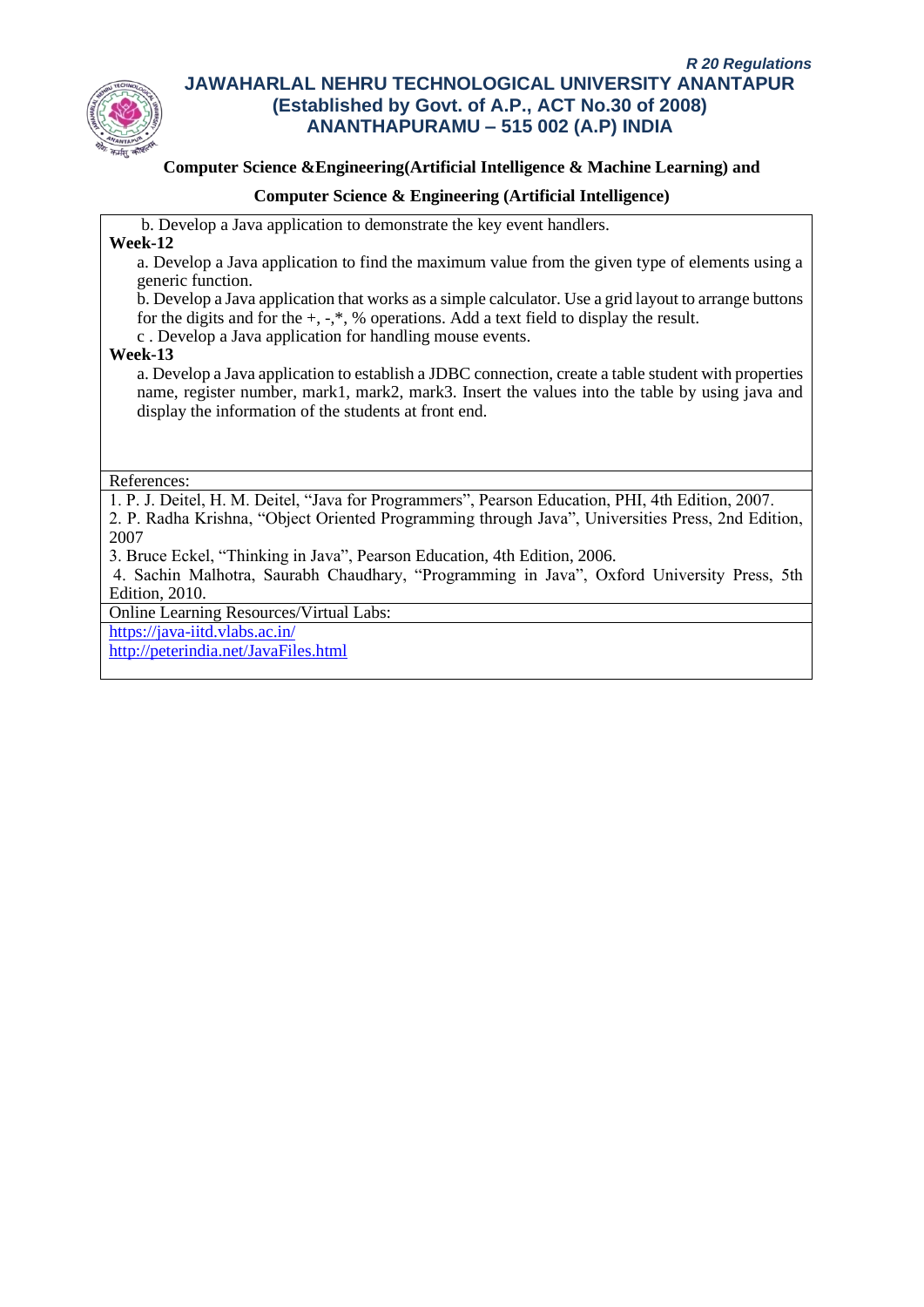

# **Computer Science &Engineering(Artificial Intelligence & Machine Learning) and**

| <b>Course Code</b>                                                                                                                                   | <b>Web Application Development</b><br>T<br>L<br>P                                                                                                                                                                                                                                                                                                                                                                                                                                                                                                                                                                                                                                                                                                                                                                                                                                                                                                                                                                                                                                                                                                                                                                                                                                                                                                                                                                                                                                                                                                                                                                                                                                                                                                                                                                                                                                                                                                                                                                                                                                                                                                                              |                                                |                                     |                |                |  |                                                                             |  |                                                                             |  |  |             |  |             |  |  |  |  |                                                                                                                                                                                             |  |                                                                                                                                                                                             |  |  |              |  |              |  |  |  |  |                                                |  |                                                |  |  |  |  |  |  |  |  |             |  |             |  |  |  |  |                                                                                                    |  |                                                                                                    |  |  |         |  |         |  |  |  |  |  |  |  |  |  |                                                                                                                                                      |  |                                                                                                                                                      |  |  |  |  |  |  |  |  |  |             |  |             |  |  |  |  |                                                                                       |  |                                                                                       |  |  |  |                                                                                                  |  |                                                                                                  |  |  |  |                                                                               |  |                                                                               |  |  |  |  |  |  |  |  |             |  |             |  |  |  |  |  |
|------------------------------------------------------------------------------------------------------------------------------------------------------|--------------------------------------------------------------------------------------------------------------------------------------------------------------------------------------------------------------------------------------------------------------------------------------------------------------------------------------------------------------------------------------------------------------------------------------------------------------------------------------------------------------------------------------------------------------------------------------------------------------------------------------------------------------------------------------------------------------------------------------------------------------------------------------------------------------------------------------------------------------------------------------------------------------------------------------------------------------------------------------------------------------------------------------------------------------------------------------------------------------------------------------------------------------------------------------------------------------------------------------------------------------------------------------------------------------------------------------------------------------------------------------------------------------------------------------------------------------------------------------------------------------------------------------------------------------------------------------------------------------------------------------------------------------------------------------------------------------------------------------------------------------------------------------------------------------------------------------------------------------------------------------------------------------------------------------------------------------------------------------------------------------------------------------------------------------------------------------------------------------------------------------------------------------------------------|------------------------------------------------|-------------------------------------|----------------|----------------|--|-----------------------------------------------------------------------------|--|-----------------------------------------------------------------------------|--|--|-------------|--|-------------|--|--|--|--|---------------------------------------------------------------------------------------------------------------------------------------------------------------------------------------------|--|---------------------------------------------------------------------------------------------------------------------------------------------------------------------------------------------|--|--|--------------|--|--------------|--|--|--|--|------------------------------------------------|--|------------------------------------------------|--|--|--|--|--|--|--|--|-------------|--|-------------|--|--|--|--|----------------------------------------------------------------------------------------------------|--|----------------------------------------------------------------------------------------------------|--|--|---------|--|---------|--|--|--|--|--|--|--|--|--|------------------------------------------------------------------------------------------------------------------------------------------------------|--|------------------------------------------------------------------------------------------------------------------------------------------------------|--|--|--|--|--|--|--|--|--|-------------|--|-------------|--|--|--|--|---------------------------------------------------------------------------------------|--|---------------------------------------------------------------------------------------|--|--|--|--------------------------------------------------------------------------------------------------|--|--------------------------------------------------------------------------------------------------|--|--|--|-------------------------------------------------------------------------------|--|-------------------------------------------------------------------------------|--|--|--|--|--|--|--|--|-------------|--|-------------|--|--|--|--|--|
| 20A05304                                                                                                                                             | (Common to CSE, CSE (AI), CSE (AI & ML) and                                                                                                                                                                                                                                                                                                                                                                                                                                                                                                                                                                                                                                                                                                                                                                                                                                                                                                                                                                                                                                                                                                                                                                                                                                                                                                                                                                                                                                                                                                                                                                                                                                                                                                                                                                                                                                                                                                                                                                                                                                                                                                                                    | $\overline{1}$                                 | $\mathbf 0$                         | $\overline{2}$ | $\overline{2}$ |  |                                                                             |  |                                                                             |  |  |             |  |             |  |  |  |  |                                                                                                                                                                                             |  |                                                                                                                                                                                             |  |  |              |  |              |  |  |  |  |                                                |  |                                                |  |  |  |  |  |  |  |  |             |  |             |  |  |  |  |                                                                                                    |  |                                                                                                    |  |  |         |  |         |  |  |  |  |  |  |  |  |  |                                                                                                                                                      |  |                                                                                                                                                      |  |  |  |  |  |  |  |  |  |             |  |             |  |  |  |  |                                                                                       |  |                                                                                       |  |  |  |                                                                                                  |  |                                                                                                  |  |  |  |                                                                               |  |                                                                               |  |  |  |  |  |  |  |  |             |  |             |  |  |  |  |  |
|                                                                                                                                                      | AI& DS)                                                                                                                                                                                                                                                                                                                                                                                                                                                                                                                                                                                                                                                                                                                                                                                                                                                                                                                                                                                                                                                                                                                                                                                                                                                                                                                                                                                                                                                                                                                                                                                                                                                                                                                                                                                                                                                                                                                                                                                                                                                                                                                                                                        |                                                |                                     |                |                |  |                                                                             |  |                                                                             |  |  |             |  |             |  |  |  |  |                                                                                                                                                                                             |  |                                                                                                                                                                                             |  |  |              |  |              |  |  |  |  |                                                |  |                                                |  |  |  |  |  |  |  |  |             |  |             |  |  |  |  |                                                                                                    |  |                                                                                                    |  |  |         |  |         |  |  |  |  |  |  |  |  |  |                                                                                                                                                      |  |                                                                                                                                                      |  |  |  |  |  |  |  |  |  |             |  |             |  |  |  |  |                                                                                       |  |                                                                                       |  |  |  |                                                                                                  |  |                                                                                                  |  |  |  |                                                                               |  |                                                                               |  |  |  |  |  |  |  |  |             |  |             |  |  |  |  |  |
| Pre-requisite                                                                                                                                        | <b>Semester</b>                                                                                                                                                                                                                                                                                                                                                                                                                                                                                                                                                                                                                                                                                                                                                                                                                                                                                                                                                                                                                                                                                                                                                                                                                                                                                                                                                                                                                                                                                                                                                                                                                                                                                                                                                                                                                                                                                                                                                                                                                                                                                                                                                                |                                                | III                                 |                |                |  |                                                                             |  |                                                                             |  |  |             |  |             |  |  |  |  |                                                                                                                                                                                             |  |                                                                                                                                                                                             |  |  |              |  |              |  |  |  |  |                                                |  |                                                |  |  |  |  |  |  |  |  |             |  |             |  |  |  |  |                                                                                                    |  |                                                                                                    |  |  |         |  |         |  |  |  |  |  |  |  |  |  |                                                                                                                                                      |  |                                                                                                                                                      |  |  |  |  |  |  |  |  |  |             |  |             |  |  |  |  |                                                                                       |  |                                                                                       |  |  |  |                                                                                                  |  |                                                                                                  |  |  |  |                                                                               |  |                                                                               |  |  |  |  |  |  |  |  |             |  |             |  |  |  |  |  |
|                                                                                                                                                      |                                                                                                                                                                                                                                                                                                                                                                                                                                                                                                                                                                                                                                                                                                                                                                                                                                                                                                                                                                                                                                                                                                                                                                                                                                                                                                                                                                                                                                                                                                                                                                                                                                                                                                                                                                                                                                                                                                                                                                                                                                                                                                                                                                                |                                                |                                     |                |                |  |                                                                             |  |                                                                             |  |  |             |  |             |  |  |  |  |                                                                                                                                                                                             |  |                                                                                                                                                                                             |  |  |              |  |              |  |  |  |  |                                                |  |                                                |  |  |  |  |  |  |  |  |             |  |             |  |  |  |  |                                                                                                    |  |                                                                                                    |  |  |         |  |         |  |  |  |  |  |  |  |  |  |                                                                                                                                                      |  |                                                                                                                                                      |  |  |  |  |  |  |  |  |  |             |  |             |  |  |  |  |                                                                                       |  |                                                                                       |  |  |  |                                                                                                  |  |                                                                                                  |  |  |  |                                                                               |  |                                                                               |  |  |  |  |  |  |  |  |             |  |             |  |  |  |  |  |
| Course Objectives:                                                                                                                                   | Learn website development using HTML, CSS, JavaScript.                                                                                                                                                                                                                                                                                                                                                                                                                                                                                                                                                                                                                                                                                                                                                                                                                                                                                                                                                                                                                                                                                                                                                                                                                                                                                                                                                                                                                                                                                                                                                                                                                                                                                                                                                                                                                                                                                                                                                                                                                                                                                                                         |                                                |                                     |                |                |  |                                                                             |  |                                                                             |  |  |             |  |             |  |  |  |  |                                                                                                                                                                                             |  |                                                                                                                                                                                             |  |  |              |  |              |  |  |  |  |                                                |  |                                                |  |  |  |  |  |  |  |  |             |  |             |  |  |  |  |                                                                                                    |  |                                                                                                    |  |  |         |  |         |  |  |  |  |  |  |  |  |  |                                                                                                                                                      |  |                                                                                                                                                      |  |  |  |  |  |  |  |  |  |             |  |             |  |  |  |  |                                                                                       |  |                                                                                       |  |  |  |                                                                                                  |  |                                                                                                  |  |  |  |                                                                               |  |                                                                               |  |  |  |  |  |  |  |  |             |  |             |  |  |  |  |  |
| $\bullet$<br>$\bullet$                                                                                                                               | Understand the concepts of responsive web development using the bootstrap framework                                                                                                                                                                                                                                                                                                                                                                                                                                                                                                                                                                                                                                                                                                                                                                                                                                                                                                                                                                                                                                                                                                                                                                                                                                                                                                                                                                                                                                                                                                                                                                                                                                                                                                                                                                                                                                                                                                                                                                                                                                                                                            |                                                |                                     |                |                |  |                                                                             |  |                                                                             |  |  |             |  |             |  |  |  |  |                                                                                                                                                                                             |  |                                                                                                                                                                                             |  |  |              |  |              |  |  |  |  |                                                |  |                                                |  |  |  |  |  |  |  |  |             |  |             |  |  |  |  |                                                                                                    |  |                                                                                                    |  |  |         |  |         |  |  |  |  |  |  |  |  |  |                                                                                                                                                      |  |                                                                                                                                                      |  |  |  |  |  |  |  |  |  |             |  |             |  |  |  |  |                                                                                       |  |                                                                                       |  |  |  |                                                                                                  |  |                                                                                                  |  |  |  |                                                                               |  |                                                                               |  |  |  |  |  |  |  |  |             |  |             |  |  |  |  |  |
| $\bullet$                                                                                                                                            | Make use of the JQueryjavascript library to provide interactiveness to the websites.                                                                                                                                                                                                                                                                                                                                                                                                                                                                                                                                                                                                                                                                                                                                                                                                                                                                                                                                                                                                                                                                                                                                                                                                                                                                                                                                                                                                                                                                                                                                                                                                                                                                                                                                                                                                                                                                                                                                                                                                                                                                                           |                                                |                                     |                |                |  |                                                                             |  |                                                                             |  |  |             |  |             |  |  |  |  |                                                                                                                                                                                             |  |                                                                                                                                                                                             |  |  |              |  |              |  |  |  |  |                                                |  |                                                |  |  |  |  |  |  |  |  |             |  |             |  |  |  |  |                                                                                                    |  |                                                                                                    |  |  |         |  |         |  |  |  |  |  |  |  |  |  |                                                                                                                                                      |  |                                                                                                                                                      |  |  |  |  |  |  |  |  |  |             |  |             |  |  |  |  |                                                                                       |  |                                                                                       |  |  |  |                                                                                                  |  |                                                                                                  |  |  |  |                                                                               |  |                                                                               |  |  |  |  |  |  |  |  |             |  |             |  |  |  |  |  |
| Discover how to use Google Charts to provide a better way to visualize data on a website<br>$\bullet$                                                |                                                                                                                                                                                                                                                                                                                                                                                                                                                                                                                                                                                                                                                                                                                                                                                                                                                                                                                                                                                                                                                                                                                                                                                                                                                                                                                                                                                                                                                                                                                                                                                                                                                                                                                                                                                                                                                                                                                                                                                                                                                                                                                                                                                |                                                |                                     |                |                |  |                                                                             |  |                                                                             |  |  |             |  |             |  |  |  |  |                                                                                                                                                                                             |  |                                                                                                                                                                                             |  |  |              |  |              |  |  |  |  |                                                |  |                                                |  |  |  |  |  |  |  |  |             |  |             |  |  |  |  |                                                                                                    |  |                                                                                                    |  |  |         |  |         |  |  |  |  |  |  |  |  |  |                                                                                                                                                      |  |                                                                                                                                                      |  |  |  |  |  |  |  |  |  |             |  |             |  |  |  |  |                                                                                       |  |                                                                                       |  |  |  |                                                                                                  |  |                                                                                                  |  |  |  |                                                                               |  |                                                                               |  |  |  |  |  |  |  |  |             |  |             |  |  |  |  |  |
|                                                                                                                                                      | 5. Learn Content Management Systems to speed the development process                                                                                                                                                                                                                                                                                                                                                                                                                                                                                                                                                                                                                                                                                                                                                                                                                                                                                                                                                                                                                                                                                                                                                                                                                                                                                                                                                                                                                                                                                                                                                                                                                                                                                                                                                                                                                                                                                                                                                                                                                                                                                                           |                                                |                                     |                |                |  |                                                                             |  |                                                                             |  |  |             |  |             |  |  |  |  |                                                                                                                                                                                             |  |                                                                                                                                                                                             |  |  |              |  |              |  |  |  |  |                                                |  |                                                |  |  |  |  |  |  |  |  |             |  |             |  |  |  |  |                                                                                                    |  |                                                                                                    |  |  |         |  |         |  |  |  |  |  |  |  |  |  |                                                                                                                                                      |  |                                                                                                                                                      |  |  |  |  |  |  |  |  |  |             |  |             |  |  |  |  |                                                                                       |  |                                                                                       |  |  |  |                                                                                                  |  |                                                                                                  |  |  |  |                                                                               |  |                                                                               |  |  |  |  |  |  |  |  |             |  |             |  |  |  |  |  |
| Course Outcomes (CO):                                                                                                                                |                                                                                                                                                                                                                                                                                                                                                                                                                                                                                                                                                                                                                                                                                                                                                                                                                                                                                                                                                                                                                                                                                                                                                                                                                                                                                                                                                                                                                                                                                                                                                                                                                                                                                                                                                                                                                                                                                                                                                                                                                                                                                                                                                                                |                                                |                                     |                |                |  |                                                                             |  |                                                                             |  |  |             |  |             |  |  |  |  |                                                                                                                                                                                             |  |                                                                                                                                                                                             |  |  |              |  |              |  |  |  |  |                                                |  |                                                |  |  |  |  |  |  |  |  |             |  |             |  |  |  |  |                                                                                                    |  |                                                                                                    |  |  |         |  |         |  |  |  |  |  |  |  |  |  |                                                                                                                                                      |  |                                                                                                                                                      |  |  |  |  |  |  |  |  |  |             |  |             |  |  |  |  |                                                                                       |  |                                                                                       |  |  |  |                                                                                                  |  |                                                                                                  |  |  |  |                                                                               |  |                                                                               |  |  |  |  |  |  |  |  |             |  |             |  |  |  |  |  |
|                                                                                                                                                      | After completion of the course, students will be able to                                                                                                                                                                                                                                                                                                                                                                                                                                                                                                                                                                                                                                                                                                                                                                                                                                                                                                                                                                                                                                                                                                                                                                                                                                                                                                                                                                                                                                                                                                                                                                                                                                                                                                                                                                                                                                                                                                                                                                                                                                                                                                                       |                                                |                                     |                |                |  |                                                                             |  |                                                                             |  |  |             |  |             |  |  |  |  |                                                                                                                                                                                             |  |                                                                                                                                                                                             |  |  |              |  |              |  |  |  |  |                                                |  |                                                |  |  |  |  |  |  |  |  |             |  |             |  |  |  |  |                                                                                                    |  |                                                                                                    |  |  |         |  |         |  |  |  |  |  |  |  |  |  |                                                                                                                                                      |  |                                                                                                                                                      |  |  |  |  |  |  |  |  |  |             |  |             |  |  |  |  |                                                                                       |  |                                                                                       |  |  |  |                                                                                                  |  |                                                                                                  |  |  |  |                                                                               |  |                                                                               |  |  |  |  |  |  |  |  |             |  |             |  |  |  |  |  |
| $\bullet$                                                                                                                                            | Construct web sites with valid HTML, CSS, JavaScript                                                                                                                                                                                                                                                                                                                                                                                                                                                                                                                                                                                                                                                                                                                                                                                                                                                                                                                                                                                                                                                                                                                                                                                                                                                                                                                                                                                                                                                                                                                                                                                                                                                                                                                                                                                                                                                                                                                                                                                                                                                                                                                           |                                                |                                     |                |                |  |                                                                             |  |                                                                             |  |  |             |  |             |  |  |  |  |                                                                                                                                                                                             |  |                                                                                                                                                                                             |  |  |              |  |              |  |  |  |  |                                                |  |                                                |  |  |  |  |  |  |  |  |             |  |             |  |  |  |  |                                                                                                    |  |                                                                                                    |  |  |         |  |         |  |  |  |  |  |  |  |  |  |                                                                                                                                                      |  |                                                                                                                                                      |  |  |  |  |  |  |  |  |  |             |  |             |  |  |  |  |                                                                                       |  |                                                                                       |  |  |  |                                                                                                  |  |                                                                                                  |  |  |  |                                                                               |  |                                                                               |  |  |  |  |  |  |  |  |             |  |             |  |  |  |  |  |
| $\bullet$                                                                                                                                            | Create responsive Web designs that work on phones, tablets, or traditional laptops and wide-                                                                                                                                                                                                                                                                                                                                                                                                                                                                                                                                                                                                                                                                                                                                                                                                                                                                                                                                                                                                                                                                                                                                                                                                                                                                                                                                                                                                                                                                                                                                                                                                                                                                                                                                                                                                                                                                                                                                                                                                                                                                                   |                                                |                                     |                |                |  |                                                                             |  |                                                                             |  |  |             |  |             |  |  |  |  |                                                                                                                                                                                             |  |                                                                                                                                                                                             |  |  |              |  |              |  |  |  |  |                                                |  |                                                |  |  |  |  |  |  |  |  |             |  |             |  |  |  |  |                                                                                                    |  |                                                                                                    |  |  |         |  |         |  |  |  |  |  |  |  |  |  |                                                                                                                                                      |  |                                                                                                                                                      |  |  |  |  |  |  |  |  |  |             |  |             |  |  |  |  |                                                                                       |  |                                                                                       |  |  |  |                                                                                                  |  |                                                                                                  |  |  |  |                                                                               |  |                                                                               |  |  |  |  |  |  |  |  |             |  |             |  |  |  |  |  |
| screen monitors.                                                                                                                                     |                                                                                                                                                                                                                                                                                                                                                                                                                                                                                                                                                                                                                                                                                                                                                                                                                                                                                                                                                                                                                                                                                                                                                                                                                                                                                                                                                                                                                                                                                                                                                                                                                                                                                                                                                                                                                                                                                                                                                                                                                                                                                                                                                                                |                                                |                                     |                |                |  |                                                                             |  |                                                                             |  |  |             |  |             |  |  |  |  |                                                                                                                                                                                             |  |                                                                                                                                                                                             |  |  |              |  |              |  |  |  |  |                                                |  |                                                |  |  |  |  |  |  |  |  |             |  |             |  |  |  |  |                                                                                                    |  |                                                                                                    |  |  |         |  |         |  |  |  |  |  |  |  |  |  |                                                                                                                                                      |  |                                                                                                                                                      |  |  |  |  |  |  |  |  |  |             |  |             |  |  |  |  |                                                                                       |  |                                                                                       |  |  |  |                                                                                                  |  |                                                                                                  |  |  |  |                                                                               |  |                                                                               |  |  |  |  |  |  |  |  |             |  |             |  |  |  |  |  |
|                                                                                                                                                      | Develop websites using jQuery to provide interactivity and engaging user experiences                                                                                                                                                                                                                                                                                                                                                                                                                                                                                                                                                                                                                                                                                                                                                                                                                                                                                                                                                                                                                                                                                                                                                                                                                                                                                                                                                                                                                                                                                                                                                                                                                                                                                                                                                                                                                                                                                                                                                                                                                                                                                           |                                                |                                     |                |                |  |                                                                             |  |                                                                             |  |  |             |  |             |  |  |  |  |                                                                                                                                                                                             |  |                                                                                                                                                                                             |  |  |              |  |              |  |  |  |  |                                                |  |                                                |  |  |  |  |  |  |  |  |             |  |             |  |  |  |  |                                                                                                    |  |                                                                                                    |  |  |         |  |         |  |  |  |  |  |  |  |  |  |                                                                                                                                                      |  |                                                                                                                                                      |  |  |  |  |  |  |  |  |  |             |  |             |  |  |  |  |                                                                                       |  |                                                                                       |  |  |  |                                                                                                  |  |                                                                                                  |  |  |  |                                                                               |  |                                                                               |  |  |  |  |  |  |  |  |             |  |             |  |  |  |  |  |
| $\bullet$                                                                                                                                            | Embed Google chart tools in a website for better visualization of data.                                                                                                                                                                                                                                                                                                                                                                                                                                                                                                                                                                                                                                                                                                                                                                                                                                                                                                                                                                                                                                                                                                                                                                                                                                                                                                                                                                                                                                                                                                                                                                                                                                                                                                                                                                                                                                                                                                                                                                                                                                                                                                        |                                                |                                     |                |                |  |                                                                             |  |                                                                             |  |  |             |  |             |  |  |  |  |                                                                                                                                                                                             |  |                                                                                                                                                                                             |  |  |              |  |              |  |  |  |  |                                                |  |                                                |  |  |  |  |  |  |  |  |             |  |             |  |  |  |  |                                                                                                    |  |                                                                                                    |  |  |         |  |         |  |  |  |  |  |  |  |  |  |                                                                                                                                                      |  |                                                                                                                                                      |  |  |  |  |  |  |  |  |  |             |  |             |  |  |  |  |                                                                                       |  |                                                                                       |  |  |  |                                                                                                  |  |                                                                                                  |  |  |  |                                                                               |  |                                                                               |  |  |  |  |  |  |  |  |             |  |             |  |  |  |  |  |
|                                                                                                                                                      | Design and develop web applications using Content Management Systems like WordPress                                                                                                                                                                                                                                                                                                                                                                                                                                                                                                                                                                                                                                                                                                                                                                                                                                                                                                                                                                                                                                                                                                                                                                                                                                                                                                                                                                                                                                                                                                                                                                                                                                                                                                                                                                                                                                                                                                                                                                                                                                                                                            |                                                |                                     |                |                |  |                                                                             |  |                                                                             |  |  |             |  |             |  |  |  |  |                                                                                                                                                                                             |  |                                                                                                                                                                                             |  |  |              |  |              |  |  |  |  |                                                |  |                                                |  |  |  |  |  |  |  |  |             |  |             |  |  |  |  |                                                                                                    |  |                                                                                                    |  |  |         |  |         |  |  |  |  |  |  |  |  |  |                                                                                                                                                      |  |                                                                                                                                                      |  |  |  |  |  |  |  |  |  |             |  |             |  |  |  |  |                                                                                       |  |                                                                                       |  |  |  |                                                                                                  |  |                                                                                                  |  |  |  |                                                                               |  |                                                                               |  |  |  |  |  |  |  |  |             |  |             |  |  |  |  |  |
| Activities:                                                                                                                                          |                                                                                                                                                                                                                                                                                                                                                                                                                                                                                                                                                                                                                                                                                                                                                                                                                                                                                                                                                                                                                                                                                                                                                                                                                                                                                                                                                                                                                                                                                                                                                                                                                                                                                                                                                                                                                                                                                                                                                                                                                                                                                                                                                                                |                                                |                                     |                |                |  |                                                                             |  |                                                                             |  |  |             |  |             |  |  |  |  |                                                                                                                                                                                             |  |                                                                                                                                                                                             |  |  |              |  |              |  |  |  |  |                                                |  |                                                |  |  |  |  |  |  |  |  |             |  |             |  |  |  |  |                                                                                                    |  |                                                                                                    |  |  |         |  |         |  |  |  |  |  |  |  |  |  |                                                                                                                                                      |  |                                                                                                                                                      |  |  |  |  |  |  |  |  |  |             |  |             |  |  |  |  |                                                                                       |  |                                                                                       |  |  |  |                                                                                                  |  |                                                                                                  |  |  |  |                                                                               |  |                                                                               |  |  |  |  |  |  |  |  |             |  |             |  |  |  |  |  |
| Module - 1:                                                                                                                                          |                                                                                                                                                                                                                                                                                                                                                                                                                                                                                                                                                                                                                                                                                                                                                                                                                                                                                                                                                                                                                                                                                                                                                                                                                                                                                                                                                                                                                                                                                                                                                                                                                                                                                                                                                                                                                                                                                                                                                                                                                                                                                                                                                                                |                                                |                                     |                |                |  |                                                                             |  |                                                                             |  |  |             |  |             |  |  |  |  |                                                                                                                                                                                             |  |                                                                                                                                                                                             |  |  |              |  |              |  |  |  |  |                                                |  |                                                |  |  |  |  |  |  |  |  |             |  |             |  |  |  |  |                                                                                                    |  |                                                                                                    |  |  |         |  |         |  |  |  |  |  |  |  |  |  |                                                                                                                                                      |  |                                                                                                                                                      |  |  |  |  |  |  |  |  |  |             |  |             |  |  |  |  |                                                                                       |  |                                                                                       |  |  |  |                                                                                                  |  |                                                                                                  |  |  |  |                                                                               |  |                                                                               |  |  |  |  |  |  |  |  |             |  |             |  |  |  |  |  |
|                                                                                                                                                      | HTML: What is a browser?, What is HTML?, Elements and Tags, Basic HTML5 structure, Metadata,                                                                                                                                                                                                                                                                                                                                                                                                                                                                                                                                                                                                                                                                                                                                                                                                                                                                                                                                                                                                                                                                                                                                                                                                                                                                                                                                                                                                                                                                                                                                                                                                                                                                                                                                                                                                                                                                                                                                                                                                                                                                                   |                                                |                                     |                |                |  |                                                                             |  |                                                                             |  |  |             |  |             |  |  |  |  |                                                                                                                                                                                             |  |                                                                                                                                                                                             |  |  |              |  |              |  |  |  |  |                                                |  |                                                |  |  |  |  |  |  |  |  |             |  |             |  |  |  |  |                                                                                                    |  |                                                                                                    |  |  |         |  |         |  |  |  |  |  |  |  |  |  |                                                                                                                                                      |  |                                                                                                                                                      |  |  |  |  |  |  |  |  |  |             |  |             |  |  |  |  |                                                                                       |  |                                                                                       |  |  |  |                                                                                                  |  |                                                                                                  |  |  |  |                                                                               |  |                                                                               |  |  |  |  |  |  |  |  |             |  |             |  |  |  |  |  |
|                                                                                                                                                      | <title>, Adding favicon, Comments, headings</title>                                                                                                                                                                                                                                                                                                                                                                                                                                                                                                                                                                                                                                                                                                                                                                                                                                                                                                                                                                                                                                                                                                                                                                                                                                                                                                                                                                                                                                                                                                                                                                                                                                                                                                                                                                                                                                                                                                                                                                                                                                                                                                                            |                                                |                                     |                |                |  |                                                                             |  |                                                                             |  |  |             |  |             |  |  |  |  |                                                                                                                                                                                             |  |                                                                                                                                                                                             |  |  |              |  |              |  |  |  |  |                                                |  |                                                |  |  |  |  |  |  |  |  |             |  |             |  |  |  |  |                                                                                                    |  |                                                                                                    |  |  |         |  |         |  |  |  |  |  |  |  |  |  |                                                                                                                                                      |  |                                                                                                                                                      |  |  |  |  |  |  |  |  |  |             |  |             |  |  |  |  |                                                                                       |  |                                                                                       |  |  |  |                                                                                                  |  |                                                                                                  |  |  |  |                                                                               |  |                                                                               |  |  |  |  |  |  |  |  |             |  |             |  |  |  |  |  |
| Task: Create a Basic HTML document                                                                                                                   |                                                                                                                                                                                                                                                                                                                                                                                                                                                                                                                                                                                                                                                                                                                                                                                                                                                                                                                                                                                                                                                                                                                                                                                                                                                                                                                                                                                                                                                                                                                                                                                                                                                                                                                                                                                                                                                                                                                                                                                                                                                                                                                                                                                |                                                |                                     |                |                |  |                                                                             |  |                                                                             |  |  |             |  |             |  |  |  |  |                                                                                                                                                                                             |  |                                                                                                                                                                                             |  |  |              |  |              |  |  |  |  |                                                |  |                                                |  |  |  |  |  |  |  |  |             |  |             |  |  |  |  |                                                                                                    |  |                                                                                                    |  |  |         |  |         |  |  |  |  |  |  |  |  |  |                                                                                                                                                      |  |                                                                                                                                                      |  |  |  |  |  |  |  |  |  |             |  |             |  |  |  |  |                                                                                       |  |                                                                                       |  |  |  |                                                                                                  |  |                                                                                                  |  |  |  |                                                                               |  |                                                                               |  |  |  |  |  |  |  |  |             |  |             |  |  |  |  |  |
|                                                                                                                                                      |                                                                                                                                                                                                                                                                                                                                                                                                                                                                                                                                                                                                                                                                                                                                                                                                                                                                                                                                                                                                                                                                                                                                                                                                                                                                                                                                                                                                                                                                                                                                                                                                                                                                                                                                                                                                                                                                                                                                                                                                                                                                                                                                                                                |                                                |                                     |                |                |  |                                                                             |  |                                                                             |  |  |             |  |             |  |  |  |  |                                                                                                                                                                                             |  |                                                                                                                                                                                             |  |  |              |  |              |  |  |  |  |                                                |  |                                                |  |  |  |  |  |  |  |  |             |  |             |  |  |  |  |                                                                                                    |  |                                                                                                    |  |  |         |  |         |  |  |  |  |  |  |  |  |  |                                                                                                                                                      |  |                                                                                                                                                      |  |  |  |  |  |  |  |  |  |             |  |             |  |  |  |  |                                                                                       |  |                                                                                       |  |  |  |                                                                                                  |  |                                                                                                  |  |  |  |                                                                               |  |                                                                               |  |  |  |  |  |  |  |  |             |  |             |  |  |  |  |  |
| Module - 2:                                                                                                                                          |                                                                                                                                                                                                                                                                                                                                                                                                                                                                                                                                                                                                                                                                                                                                                                                                                                                                                                                                                                                                                                                                                                                                                                                                                                                                                                                                                                                                                                                                                                                                                                                                                                                                                                                                                                                                                                                                                                                                                                                                                                                                                                                                                                                |                                                |                                     |                |                |  |                                                                             |  |                                                                             |  |  |             |  |             |  |  |  |  |                                                                                                                                                                                             |  |                                                                                                                                                                                             |  |  |              |  |              |  |  |  |  |                                                |  |                                                |  |  |  |  |  |  |  |  |             |  |             |  |  |  |  |                                                                                                    |  |                                                                                                    |  |  |         |  |         |  |  |  |  |  |  |  |  |  |                                                                                                                                                      |  |                                                                                                                                                      |  |  |  |  |  |  |  |  |  |             |  |             |  |  |  |  |                                                                                       |  |                                                                                       |  |  |  |                                                                                                  |  |                                                                                                  |  |  |  |                                                                               |  |                                                                               |  |  |  |  |  |  |  |  |             |  |             |  |  |  |  |  |
|                                                                                                                                                      | HTML (continued): Block-Level Elements & Inline Elements, Links (Understand Absolute vs Relative                                                                                                                                                                                                                                                                                                                                                                                                                                                                                                                                                                                                                                                                                                                                                                                                                                                                                                                                                                                                                                                                                                                                                                                                                                                                                                                                                                                                                                                                                                                                                                                                                                                                                                                                                                                                                                                                                                                                                                                                                                                                               |                                                |                                     |                |                |  |                                                                             |  |                                                                             |  |  |             |  |             |  |  |  |  |                                                                                                                                                                                             |  |                                                                                                                                                                                             |  |  |              |  |              |  |  |  |  |                                                |  |                                                |  |  |  |  |  |  |  |  |             |  |             |  |  |  |  |                                                                                                    |  |                                                                                                    |  |  |         |  |         |  |  |  |  |  |  |  |  |  |                                                                                                                                                      |  |                                                                                                                                                      |  |  |  |  |  |  |  |  |  |             |  |             |  |  |  |  |                                                                                       |  |                                                                                       |  |  |  |                                                                                                  |  |                                                                                                  |  |  |  |                                                                               |  |                                                                               |  |  |  |  |  |  |  |  |             |  |             |  |  |  |  |  |
|                                                                                                                                                      | paths), Lists, Images, iframe (embed youtube video)                                                                                                                                                                                                                                                                                                                                                                                                                                                                                                                                                                                                                                                                                                                                                                                                                                                                                                                                                                                                                                                                                                                                                                                                                                                                                                                                                                                                                                                                                                                                                                                                                                                                                                                                                                                                                                                                                                                                                                                                                                                                                                                            |                                                |                                     |                |                |  |                                                                             |  |                                                                             |  |  |             |  |             |  |  |  |  |                                                                                                                                                                                             |  |                                                                                                                                                                                             |  |  |              |  |              |  |  |  |  |                                                |  |                                                |  |  |  |  |  |  |  |  |             |  |             |  |  |  |  |                                                                                                    |  |                                                                                                    |  |  |         |  |         |  |  |  |  |  |  |  |  |  |                                                                                                                                                      |  |                                                                                                                                                      |  |  |  |  |  |  |  |  |  |             |  |             |  |  |  |  |                                                                                       |  |                                                                                       |  |  |  |                                                                                                  |  |                                                                                                  |  |  |  |                                                                               |  |                                                                               |  |  |  |  |  |  |  |  |             |  |             |  |  |  |  |  |
| Task: Create your Profile Page                                                                                                                       |                                                                                                                                                                                                                                                                                                                                                                                                                                                                                                                                                                                                                                                                                                                                                                                                                                                                                                                                                                                                                                                                                                                                                                                                                                                                                                                                                                                                                                                                                                                                                                                                                                                                                                                                                                                                                                                                                                                                                                                                                                                                                                                                                                                |                                                |                                     |                |                |  |                                                                             |  |                                                                             |  |  |             |  |             |  |  |  |  |                                                                                                                                                                                             |  |                                                                                                                                                                                             |  |  |              |  |              |  |  |  |  |                                                |  |                                                |  |  |  |  |  |  |  |  |             |  |             |  |  |  |  |                                                                                                    |  |                                                                                                    |  |  |         |  |         |  |  |  |  |  |  |  |  |  |                                                                                                                                                      |  |                                                                                                                                                      |  |  |  |  |  |  |  |  |  |             |  |             |  |  |  |  |                                                                                       |  |                                                                                       |  |  |  |                                                                                                  |  |                                                                                                  |  |  |  |                                                                               |  |                                                                               |  |  |  |  |  |  |  |  |             |  |             |  |  |  |  |  |
|                                                                                                                                                      |                                                                                                                                                                                                                                                                                                                                                                                                                                                                                                                                                                                                                                                                                                                                                                                                                                                                                                                                                                                                                                                                                                                                                                                                                                                                                                                                                                                                                                                                                                                                                                                                                                                                                                                                                                                                                                                                                                                                                                                                                                                                                                                                                                                |                                                |                                     |                |                |  |                                                                             |  |                                                                             |  |  |             |  |             |  |  |  |  |                                                                                                                                                                                             |  |                                                                                                                                                                                             |  |  |              |  |              |  |  |  |  |                                                |  |                                                |  |  |  |  |  |  |  |  |             |  |             |  |  |  |  |                                                                                                    |  |                                                                                                    |  |  |         |  |         |  |  |  |  |  |  |  |  |  |                                                                                                                                                      |  |                                                                                                                                                      |  |  |  |  |  |  |  |  |  |             |  |             |  |  |  |  |                                                                                       |  |                                                                                       |  |  |  |                                                                                                  |  |                                                                                                  |  |  |  |                                                                               |  |                                                                               |  |  |  |  |  |  |  |  |             |  |             |  |  |  |  |  |
| Module - 3:                                                                                                                                          |                                                                                                                                                                                                                                                                                                                                                                                                                                                                                                                                                                                                                                                                                                                                                                                                                                                                                                                                                                                                                                                                                                                                                                                                                                                                                                                                                                                                                                                                                                                                                                                                                                                                                                                                                                                                                                                                                                                                                                                                                                                                                                                                                                                |                                                |                                     |                |                |  |                                                                             |  |                                                                             |  |  |             |  |             |  |  |  |  |                                                                                                                                                                                             |  |                                                                                                                                                                                             |  |  |              |  |              |  |  |  |  |                                                |  |                                                |  |  |  |  |  |  |  |  |             |  |             |  |  |  |  |                                                                                                    |  |                                                                                                    |  |  |         |  |         |  |  |  |  |  |  |  |  |  |                                                                                                                                                      |  |                                                                                                                                                      |  |  |  |  |  |  |  |  |  |             |  |             |  |  |  |  |                                                                                       |  |                                                                                       |  |  |  |                                                                                                  |  |                                                                                                  |  |  |  |                                                                               |  |                                                                               |  |  |  |  |  |  |  |  |             |  |             |  |  |  |  |  |
|                                                                                                                                                      | HTML (continued): Tables: <table>, <tr><tr>, <th>, <td>, Attributes for each Table element</td></th><td></td><th></th><th></th><th></th></tr><tr><td></td><th>Task: Create a Class Timetable (to merge rows/columns, use rowspan/colspan)</th><td></td><th></th><th></th><th></th></tr><tr><td>Module - 4:</td><th></th><td></td><th></th><th></th><th></th></tr><tr><td></td><th>HTML (continued): Form Elements: <input/>, <select>, <textarea>, <br/> <br/> <br/> <http: th="" www.html<="" www.http:=""><td></td><th></th><th></th><th></th></http:></textarea></select></th></tr><tr><td>Form element</td><th></th><td></td><th></th><th></th><th></th></tr><tr><td></td><th>Task: Create a Student Hostel Application Form</th><td></td><th></th><th></th><th></th></tr><tr><td></td><th></th><td></td><th></th><th></th><th></th></tr><tr><td>Module - 5:</td><th></th><td></td><th></th><th></th><th></th></tr><tr><td></td><th>Cascading Style Sheets (CSS): CSS Properties, Types of CSS, Selectors, box model, Pseudo-elements,</th><td></td><th></th><th></th><th></th></tr><tr><td>z-index</td><th></th><td></td><th></th><th></th><th></th></tr><tr><td></td><th></th><td></td><th></th><th></th><th></th></tr><tr><td colspan="6">Task: Make the Hostel Application Form designed in Module -4 beautiful using CSS (add colors,<br/>backgrounds, change font properties, borders, etc.)</td></tr><tr><td></td><th></th><td></td><th></th><th></th><th></th></tr><tr><td>Module - 6:</td><th></th><td></td><th></th><th></th><th></th></tr><tr><td></td><th>Bootstrap - CSS Framework: Layouts (Containers, Grid system), Forms, Other Components</th><td></td><th></th><th></th><th></th></tr><tr><td></td><th>Task: Style the Hostel Application Form designed in Module-5still more beautiful using Bootstrap</th><td></td><th></th><th></th><th></th></tr><tr><td></td><th>CSS (Re-size browser and check how the webpage displays in mobile resolution)</th><td></td><th></th><th></th><th></th></tr><tr><td></td><th></th><td></td><th></th><th></th><th></th></tr><tr><td>Module - 7:</td><th></th><td></td><th></th><th></th><th></th></tr></tr></table> | , <td>, Attributes for each Table element</td> | , Attributes for each Table element |                |                |  |                                                                             |  | Task: Create a Class Timetable (to merge rows/columns, use rowspan/colspan) |  |  |             |  | Module - 4: |  |  |  |  |                                                                                                                                                                                             |  | HTML (continued): Form Elements: <input/> , <select>, <textarea>, <br/> <br/> <br/> <http: th="" www.html<="" www.http:=""><td></td><th></th><th></th><th></th></http:></textarea></select> |  |  |              |  | Form element |  |  |  |  |                                                |  | Task: Create a Student Hostel Application Form |  |  |  |  |  |  |  |  |             |  | Module - 5: |  |  |  |  |                                                                                                    |  | Cascading Style Sheets (CSS): CSS Properties, Types of CSS, Selectors, box model, Pseudo-elements, |  |  |         |  | z-index |  |  |  |  |  |  |  |  |  |                                                                                                                                                      |  | Task: Make the Hostel Application Form designed in Module -4 beautiful using CSS (add colors,<br>backgrounds, change font properties, borders, etc.) |  |  |  |  |  |  |  |  |  |             |  | Module - 6: |  |  |  |  |                                                                                       |  | Bootstrap - CSS Framework: Layouts (Containers, Grid system), Forms, Other Components |  |  |  |                                                                                                  |  | Task: Style the Hostel Application Form designed in Module-5still more beautiful using Bootstrap |  |  |  |                                                                               |  | CSS (Re-size browser and check how the webpage displays in mobile resolution) |  |  |  |  |  |  |  |  |             |  | Module - 7: |  |  |  |  |  |
| , <td>, Attributes for each Table element</td>                                                                                                       | , Attributes for each Table element                                                                                                                                                                                                                                                                                                                                                                                                                                                                                                                                                                                                                                                                                                                                                                                                                                                                                                                                                                                                                                                                                                                                                                                                                                                                                                                                                                                                                                                                                                                                                                                                                                                                                                                                                                                                                                                                                                                                                                                                                                                                                                                                            |                                                |                                     |                |                |  | Task: Create a Class Timetable (to merge rows/columns, use rowspan/colspan) |  |                                                                             |  |  | Module - 4: |  |             |  |  |  |  | HTML (continued): Form Elements: <input/> , <select>, <textarea>, <br/> <br/> <br/> <http: th="" www.html<="" www.http:=""><td></td><th></th><th></th><th></th></http:></textarea></select> |  |                                                                                                                                                                                             |  |  | Form element |  |              |  |  |  |  | Task: Create a Student Hostel Application Form |  |                                                |  |  |  |  |  |  |  |  | Module - 5: |  |             |  |  |  |  | Cascading Style Sheets (CSS): CSS Properties, Types of CSS, Selectors, box model, Pseudo-elements, |  |                                                                                                    |  |  | z-index |  |         |  |  |  |  |  |  |  |  |  | Task: Make the Hostel Application Form designed in Module -4 beautiful using CSS (add colors,<br>backgrounds, change font properties, borders, etc.) |  |                                                                                                                                                      |  |  |  |  |  |  |  |  |  | Module - 6: |  |             |  |  |  |  | Bootstrap - CSS Framework: Layouts (Containers, Grid system), Forms, Other Components |  |                                                                                       |  |  |  | Task: Style the Hostel Application Form designed in Module-5still more beautiful using Bootstrap |  |                                                                                                  |  |  |  | CSS (Re-size browser and check how the webpage displays in mobile resolution) |  |                                                                               |  |  |  |  |  |  |  |  | Module - 7: |  |             |  |  |  |  |  |
| , <td>, Attributes for each Table element</td>                                                                                                       | , Attributes for each Table element                                                                                                                                                                                                                                                                                                                                                                                                                                                                                                                                                                                                                                                                                                                                                                                                                                                                                                                                                                                                                                                                                                                                                                                                                                                                                                                                                                                                                                                                                                                                                                                                                                                                                                                                                                                                                                                                                                                                                                                                                                                                                                                                            |                                                |                                     |                |                |  |                                                                             |  |                                                                             |  |  |             |  |             |  |  |  |  |                                                                                                                                                                                             |  |                                                                                                                                                                                             |  |  |              |  |              |  |  |  |  |                                                |  |                                                |  |  |  |  |  |  |  |  |             |  |             |  |  |  |  |                                                                                                    |  |                                                                                                    |  |  |         |  |         |  |  |  |  |  |  |  |  |  |                                                                                                                                                      |  |                                                                                                                                                      |  |  |  |  |  |  |  |  |  |             |  |             |  |  |  |  |                                                                                       |  |                                                                                       |  |  |  |                                                                                                  |  |                                                                                                  |  |  |  |                                                                               |  |                                                                               |  |  |  |  |  |  |  |  |             |  |             |  |  |  |  |  |
|                                                                                                                                                      | Task: Create a Class Timetable (to merge rows/columns, use rowspan/colspan)                                                                                                                                                                                                                                                                                                                                                                                                                                                                                                                                                                                                                                                                                                                                                                                                                                                                                                                                                                                                                                                                                                                                                                                                                                                                                                                                                                                                                                                                                                                                                                                                                                                                                                                                                                                                                                                                                                                                                                                                                                                                                                    |                                                |                                     |                |                |  |                                                                             |  |                                                                             |  |  |             |  |             |  |  |  |  |                                                                                                                                                                                             |  |                                                                                                                                                                                             |  |  |              |  |              |  |  |  |  |                                                |  |                                                |  |  |  |  |  |  |  |  |             |  |             |  |  |  |  |                                                                                                    |  |                                                                                                    |  |  |         |  |         |  |  |  |  |  |  |  |  |  |                                                                                                                                                      |  |                                                                                                                                                      |  |  |  |  |  |  |  |  |  |             |  |             |  |  |  |  |                                                                                       |  |                                                                                       |  |  |  |                                                                                                  |  |                                                                                                  |  |  |  |                                                                               |  |                                                                               |  |  |  |  |  |  |  |  |             |  |             |  |  |  |  |  |
| Module - 4:                                                                                                                                          |                                                                                                                                                                                                                                                                                                                                                                                                                                                                                                                                                                                                                                                                                                                                                                                                                                                                                                                                                                                                                                                                                                                                                                                                                                                                                                                                                                                                                                                                                                                                                                                                                                                                                                                                                                                                                                                                                                                                                                                                                                                                                                                                                                                |                                                |                                     |                |                |  |                                                                             |  |                                                                             |  |  |             |  |             |  |  |  |  |                                                                                                                                                                                             |  |                                                                                                                                                                                             |  |  |              |  |              |  |  |  |  |                                                |  |                                                |  |  |  |  |  |  |  |  |             |  |             |  |  |  |  |                                                                                                    |  |                                                                                                    |  |  |         |  |         |  |  |  |  |  |  |  |  |  |                                                                                                                                                      |  |                                                                                                                                                      |  |  |  |  |  |  |  |  |  |             |  |             |  |  |  |  |                                                                                       |  |                                                                                       |  |  |  |                                                                                                  |  |                                                                                                  |  |  |  |                                                                               |  |                                                                               |  |  |  |  |  |  |  |  |             |  |             |  |  |  |  |  |
|                                                                                                                                                      | HTML (continued): Form Elements: <input/> , <select>, <textarea>, <br/> <br/> <br/> <http: th="" www.html<="" www.http:=""><td></td><th></th><th></th><th></th></http:></textarea></select>                                                                                                                                                                                                                                                                                                                                                                                                                                                                                                                                                                                                                                                                                                                                                                                                                                                                                                                                                                                                                                                                                                                                                                                                                                                                                                                                                                                                                                                                                                                                                                                                                                                                                                                                                                                                                                                                                                                                                                                    |                                                |                                     |                |                |  |                                                                             |  |                                                                             |  |  |             |  |             |  |  |  |  |                                                                                                                                                                                             |  |                                                                                                                                                                                             |  |  |              |  |              |  |  |  |  |                                                |  |                                                |  |  |  |  |  |  |  |  |             |  |             |  |  |  |  |                                                                                                    |  |                                                                                                    |  |  |         |  |         |  |  |  |  |  |  |  |  |  |                                                                                                                                                      |  |                                                                                                                                                      |  |  |  |  |  |  |  |  |  |             |  |             |  |  |  |  |                                                                                       |  |                                                                                       |  |  |  |                                                                                                  |  |                                                                                                  |  |  |  |                                                                               |  |                                                                               |  |  |  |  |  |  |  |  |             |  |             |  |  |  |  |  |
| Form element                                                                                                                                         |                                                                                                                                                                                                                                                                                                                                                                                                                                                                                                                                                                                                                                                                                                                                                                                                                                                                                                                                                                                                                                                                                                                                                                                                                                                                                                                                                                                                                                                                                                                                                                                                                                                                                                                                                                                                                                                                                                                                                                                                                                                                                                                                                                                |                                                |                                     |                |                |  |                                                                             |  |                                                                             |  |  |             |  |             |  |  |  |  |                                                                                                                                                                                             |  |                                                                                                                                                                                             |  |  |              |  |              |  |  |  |  |                                                |  |                                                |  |  |  |  |  |  |  |  |             |  |             |  |  |  |  |                                                                                                    |  |                                                                                                    |  |  |         |  |         |  |  |  |  |  |  |  |  |  |                                                                                                                                                      |  |                                                                                                                                                      |  |  |  |  |  |  |  |  |  |             |  |             |  |  |  |  |                                                                                       |  |                                                                                       |  |  |  |                                                                                                  |  |                                                                                                  |  |  |  |                                                                               |  |                                                                               |  |  |  |  |  |  |  |  |             |  |             |  |  |  |  |  |
|                                                                                                                                                      | Task: Create a Student Hostel Application Form                                                                                                                                                                                                                                                                                                                                                                                                                                                                                                                                                                                                                                                                                                                                                                                                                                                                                                                                                                                                                                                                                                                                                                                                                                                                                                                                                                                                                                                                                                                                                                                                                                                                                                                                                                                                                                                                                                                                                                                                                                                                                                                                 |                                                |                                     |                |                |  |                                                                             |  |                                                                             |  |  |             |  |             |  |  |  |  |                                                                                                                                                                                             |  |                                                                                                                                                                                             |  |  |              |  |              |  |  |  |  |                                                |  |                                                |  |  |  |  |  |  |  |  |             |  |             |  |  |  |  |                                                                                                    |  |                                                                                                    |  |  |         |  |         |  |  |  |  |  |  |  |  |  |                                                                                                                                                      |  |                                                                                                                                                      |  |  |  |  |  |  |  |  |  |             |  |             |  |  |  |  |                                                                                       |  |                                                                                       |  |  |  |                                                                                                  |  |                                                                                                  |  |  |  |                                                                               |  |                                                                               |  |  |  |  |  |  |  |  |             |  |             |  |  |  |  |  |
|                                                                                                                                                      |                                                                                                                                                                                                                                                                                                                                                                                                                                                                                                                                                                                                                                                                                                                                                                                                                                                                                                                                                                                                                                                                                                                                                                                                                                                                                                                                                                                                                                                                                                                                                                                                                                                                                                                                                                                                                                                                                                                                                                                                                                                                                                                                                                                |                                                |                                     |                |                |  |                                                                             |  |                                                                             |  |  |             |  |             |  |  |  |  |                                                                                                                                                                                             |  |                                                                                                                                                                                             |  |  |              |  |              |  |  |  |  |                                                |  |                                                |  |  |  |  |  |  |  |  |             |  |             |  |  |  |  |                                                                                                    |  |                                                                                                    |  |  |         |  |         |  |  |  |  |  |  |  |  |  |                                                                                                                                                      |  |                                                                                                                                                      |  |  |  |  |  |  |  |  |  |             |  |             |  |  |  |  |                                                                                       |  |                                                                                       |  |  |  |                                                                                                  |  |                                                                                                  |  |  |  |                                                                               |  |                                                                               |  |  |  |  |  |  |  |  |             |  |             |  |  |  |  |  |
| Module - 5:                                                                                                                                          |                                                                                                                                                                                                                                                                                                                                                                                                                                                                                                                                                                                                                                                                                                                                                                                                                                                                                                                                                                                                                                                                                                                                                                                                                                                                                                                                                                                                                                                                                                                                                                                                                                                                                                                                                                                                                                                                                                                                                                                                                                                                                                                                                                                |                                                |                                     |                |                |  |                                                                             |  |                                                                             |  |  |             |  |             |  |  |  |  |                                                                                                                                                                                             |  |                                                                                                                                                                                             |  |  |              |  |              |  |  |  |  |                                                |  |                                                |  |  |  |  |  |  |  |  |             |  |             |  |  |  |  |                                                                                                    |  |                                                                                                    |  |  |         |  |         |  |  |  |  |  |  |  |  |  |                                                                                                                                                      |  |                                                                                                                                                      |  |  |  |  |  |  |  |  |  |             |  |             |  |  |  |  |                                                                                       |  |                                                                                       |  |  |  |                                                                                                  |  |                                                                                                  |  |  |  |                                                                               |  |                                                                               |  |  |  |  |  |  |  |  |             |  |             |  |  |  |  |  |
|                                                                                                                                                      | Cascading Style Sheets (CSS): CSS Properties, Types of CSS, Selectors, box model, Pseudo-elements,                                                                                                                                                                                                                                                                                                                                                                                                                                                                                                                                                                                                                                                                                                                                                                                                                                                                                                                                                                                                                                                                                                                                                                                                                                                                                                                                                                                                                                                                                                                                                                                                                                                                                                                                                                                                                                                                                                                                                                                                                                                                             |                                                |                                     |                |                |  |                                                                             |  |                                                                             |  |  |             |  |             |  |  |  |  |                                                                                                                                                                                             |  |                                                                                                                                                                                             |  |  |              |  |              |  |  |  |  |                                                |  |                                                |  |  |  |  |  |  |  |  |             |  |             |  |  |  |  |                                                                                                    |  |                                                                                                    |  |  |         |  |         |  |  |  |  |  |  |  |  |  |                                                                                                                                                      |  |                                                                                                                                                      |  |  |  |  |  |  |  |  |  |             |  |             |  |  |  |  |                                                                                       |  |                                                                                       |  |  |  |                                                                                                  |  |                                                                                                  |  |  |  |                                                                               |  |                                                                               |  |  |  |  |  |  |  |  |             |  |             |  |  |  |  |  |
| z-index                                                                                                                                              |                                                                                                                                                                                                                                                                                                                                                                                                                                                                                                                                                                                                                                                                                                                                                                                                                                                                                                                                                                                                                                                                                                                                                                                                                                                                                                                                                                                                                                                                                                                                                                                                                                                                                                                                                                                                                                                                                                                                                                                                                                                                                                                                                                                |                                                |                                     |                |                |  |                                                                             |  |                                                                             |  |  |             |  |             |  |  |  |  |                                                                                                                                                                                             |  |                                                                                                                                                                                             |  |  |              |  |              |  |  |  |  |                                                |  |                                                |  |  |  |  |  |  |  |  |             |  |             |  |  |  |  |                                                                                                    |  |                                                                                                    |  |  |         |  |         |  |  |  |  |  |  |  |  |  |                                                                                                                                                      |  |                                                                                                                                                      |  |  |  |  |  |  |  |  |  |             |  |             |  |  |  |  |                                                                                       |  |                                                                                       |  |  |  |                                                                                                  |  |                                                                                                  |  |  |  |                                                                               |  |                                                                               |  |  |  |  |  |  |  |  |             |  |             |  |  |  |  |  |
|                                                                                                                                                      |                                                                                                                                                                                                                                                                                                                                                                                                                                                                                                                                                                                                                                                                                                                                                                                                                                                                                                                                                                                                                                                                                                                                                                                                                                                                                                                                                                                                                                                                                                                                                                                                                                                                                                                                                                                                                                                                                                                                                                                                                                                                                                                                                                                |                                                |                                     |                |                |  |                                                                             |  |                                                                             |  |  |             |  |             |  |  |  |  |                                                                                                                                                                                             |  |                                                                                                                                                                                             |  |  |              |  |              |  |  |  |  |                                                |  |                                                |  |  |  |  |  |  |  |  |             |  |             |  |  |  |  |                                                                                                    |  |                                                                                                    |  |  |         |  |         |  |  |  |  |  |  |  |  |  |                                                                                                                                                      |  |                                                                                                                                                      |  |  |  |  |  |  |  |  |  |             |  |             |  |  |  |  |                                                                                       |  |                                                                                       |  |  |  |                                                                                                  |  |                                                                                                  |  |  |  |                                                                               |  |                                                                               |  |  |  |  |  |  |  |  |             |  |             |  |  |  |  |  |
| Task: Make the Hostel Application Form designed in Module -4 beautiful using CSS (add colors,<br>backgrounds, change font properties, borders, etc.) |                                                                                                                                                                                                                                                                                                                                                                                                                                                                                                                                                                                                                                                                                                                                                                                                                                                                                                                                                                                                                                                                                                                                                                                                                                                                                                                                                                                                                                                                                                                                                                                                                                                                                                                                                                                                                                                                                                                                                                                                                                                                                                                                                                                |                                                |                                     |                |                |  |                                                                             |  |                                                                             |  |  |             |  |             |  |  |  |  |                                                                                                                                                                                             |  |                                                                                                                                                                                             |  |  |              |  |              |  |  |  |  |                                                |  |                                                |  |  |  |  |  |  |  |  |             |  |             |  |  |  |  |                                                                                                    |  |                                                                                                    |  |  |         |  |         |  |  |  |  |  |  |  |  |  |                                                                                                                                                      |  |                                                                                                                                                      |  |  |  |  |  |  |  |  |  |             |  |             |  |  |  |  |                                                                                       |  |                                                                                       |  |  |  |                                                                                                  |  |                                                                                                  |  |  |  |                                                                               |  |                                                                               |  |  |  |  |  |  |  |  |             |  |             |  |  |  |  |  |
|                                                                                                                                                      |                                                                                                                                                                                                                                                                                                                                                                                                                                                                                                                                                                                                                                                                                                                                                                                                                                                                                                                                                                                                                                                                                                                                                                                                                                                                                                                                                                                                                                                                                                                                                                                                                                                                                                                                                                                                                                                                                                                                                                                                                                                                                                                                                                                |                                                |                                     |                |                |  |                                                                             |  |                                                                             |  |  |             |  |             |  |  |  |  |                                                                                                                                                                                             |  |                                                                                                                                                                                             |  |  |              |  |              |  |  |  |  |                                                |  |                                                |  |  |  |  |  |  |  |  |             |  |             |  |  |  |  |                                                                                                    |  |                                                                                                    |  |  |         |  |         |  |  |  |  |  |  |  |  |  |                                                                                                                                                      |  |                                                                                                                                                      |  |  |  |  |  |  |  |  |  |             |  |             |  |  |  |  |                                                                                       |  |                                                                                       |  |  |  |                                                                                                  |  |                                                                                                  |  |  |  |                                                                               |  |                                                                               |  |  |  |  |  |  |  |  |             |  |             |  |  |  |  |  |
| Module - 6:                                                                                                                                          |                                                                                                                                                                                                                                                                                                                                                                                                                                                                                                                                                                                                                                                                                                                                                                                                                                                                                                                                                                                                                                                                                                                                                                                                                                                                                                                                                                                                                                                                                                                                                                                                                                                                                                                                                                                                                                                                                                                                                                                                                                                                                                                                                                                |                                                |                                     |                |                |  |                                                                             |  |                                                                             |  |  |             |  |             |  |  |  |  |                                                                                                                                                                                             |  |                                                                                                                                                                                             |  |  |              |  |              |  |  |  |  |                                                |  |                                                |  |  |  |  |  |  |  |  |             |  |             |  |  |  |  |                                                                                                    |  |                                                                                                    |  |  |         |  |         |  |  |  |  |  |  |  |  |  |                                                                                                                                                      |  |                                                                                                                                                      |  |  |  |  |  |  |  |  |  |             |  |             |  |  |  |  |                                                                                       |  |                                                                                       |  |  |  |                                                                                                  |  |                                                                                                  |  |  |  |                                                                               |  |                                                                               |  |  |  |  |  |  |  |  |             |  |             |  |  |  |  |  |
|                                                                                                                                                      | Bootstrap - CSS Framework: Layouts (Containers, Grid system), Forms, Other Components                                                                                                                                                                                                                                                                                                                                                                                                                                                                                                                                                                                                                                                                                                                                                                                                                                                                                                                                                                                                                                                                                                                                                                                                                                                                                                                                                                                                                                                                                                                                                                                                                                                                                                                                                                                                                                                                                                                                                                                                                                                                                          |                                                |                                     |                |                |  |                                                                             |  |                                                                             |  |  |             |  |             |  |  |  |  |                                                                                                                                                                                             |  |                                                                                                                                                                                             |  |  |              |  |              |  |  |  |  |                                                |  |                                                |  |  |  |  |  |  |  |  |             |  |             |  |  |  |  |                                                                                                    |  |                                                                                                    |  |  |         |  |         |  |  |  |  |  |  |  |  |  |                                                                                                                                                      |  |                                                                                                                                                      |  |  |  |  |  |  |  |  |  |             |  |             |  |  |  |  |                                                                                       |  |                                                                                       |  |  |  |                                                                                                  |  |                                                                                                  |  |  |  |                                                                               |  |                                                                               |  |  |  |  |  |  |  |  |             |  |             |  |  |  |  |  |
|                                                                                                                                                      | Task: Style the Hostel Application Form designed in Module-5still more beautiful using Bootstrap                                                                                                                                                                                                                                                                                                                                                                                                                                                                                                                                                                                                                                                                                                                                                                                                                                                                                                                                                                                                                                                                                                                                                                                                                                                                                                                                                                                                                                                                                                                                                                                                                                                                                                                                                                                                                                                                                                                                                                                                                                                                               |                                                |                                     |                |                |  |                                                                             |  |                                                                             |  |  |             |  |             |  |  |  |  |                                                                                                                                                                                             |  |                                                                                                                                                                                             |  |  |              |  |              |  |  |  |  |                                                |  |                                                |  |  |  |  |  |  |  |  |             |  |             |  |  |  |  |                                                                                                    |  |                                                                                                    |  |  |         |  |         |  |  |  |  |  |  |  |  |  |                                                                                                                                                      |  |                                                                                                                                                      |  |  |  |  |  |  |  |  |  |             |  |             |  |  |  |  |                                                                                       |  |                                                                                       |  |  |  |                                                                                                  |  |                                                                                                  |  |  |  |                                                                               |  |                                                                               |  |  |  |  |  |  |  |  |             |  |             |  |  |  |  |  |
|                                                                                                                                                      | CSS (Re-size browser and check how the webpage displays in mobile resolution)                                                                                                                                                                                                                                                                                                                                                                                                                                                                                                                                                                                                                                                                                                                                                                                                                                                                                                                                                                                                                                                                                                                                                                                                                                                                                                                                                                                                                                                                                                                                                                                                                                                                                                                                                                                                                                                                                                                                                                                                                                                                                                  |                                                |                                     |                |                |  |                                                                             |  |                                                                             |  |  |             |  |             |  |  |  |  |                                                                                                                                                                                             |  |                                                                                                                                                                                             |  |  |              |  |              |  |  |  |  |                                                |  |                                                |  |  |  |  |  |  |  |  |             |  |             |  |  |  |  |                                                                                                    |  |                                                                                                    |  |  |         |  |         |  |  |  |  |  |  |  |  |  |                                                                                                                                                      |  |                                                                                                                                                      |  |  |  |  |  |  |  |  |  |             |  |             |  |  |  |  |                                                                                       |  |                                                                                       |  |  |  |                                                                                                  |  |                                                                                                  |  |  |  |                                                                               |  |                                                                               |  |  |  |  |  |  |  |  |             |  |             |  |  |  |  |  |
|                                                                                                                                                      |                                                                                                                                                                                                                                                                                                                                                                                                                                                                                                                                                                                                                                                                                                                                                                                                                                                                                                                                                                                                                                                                                                                                                                                                                                                                                                                                                                                                                                                                                                                                                                                                                                                                                                                                                                                                                                                                                                                                                                                                                                                                                                                                                                                |                                                |                                     |                |                |  |                                                                             |  |                                                                             |  |  |             |  |             |  |  |  |  |                                                                                                                                                                                             |  |                                                                                                                                                                                             |  |  |              |  |              |  |  |  |  |                                                |  |                                                |  |  |  |  |  |  |  |  |             |  |             |  |  |  |  |                                                                                                    |  |                                                                                                    |  |  |         |  |         |  |  |  |  |  |  |  |  |  |                                                                                                                                                      |  |                                                                                                                                                      |  |  |  |  |  |  |  |  |  |             |  |             |  |  |  |  |                                                                                       |  |                                                                                       |  |  |  |                                                                                                  |  |                                                                                                  |  |  |  |                                                                               |  |                                                                               |  |  |  |  |  |  |  |  |             |  |             |  |  |  |  |  |
| Module - 7:                                                                                                                                          |                                                                                                                                                                                                                                                                                                                                                                                                                                                                                                                                                                                                                                                                                                                                                                                                                                                                                                                                                                                                                                                                                                                                                                                                                                                                                                                                                                                                                                                                                                                                                                                                                                                                                                                                                                                                                                                                                                                                                                                                                                                                                                                                                                                |                                                |                                     |                |                |  |                                                                             |  |                                                                             |  |  |             |  |             |  |  |  |  |                                                                                                                                                                                             |  |                                                                                                                                                                                             |  |  |              |  |              |  |  |  |  |                                                |  |                                                |  |  |  |  |  |  |  |  |             |  |             |  |  |  |  |                                                                                                    |  |                                                                                                    |  |  |         |  |         |  |  |  |  |  |  |  |  |  |                                                                                                                                                      |  |                                                                                                                                                      |  |  |  |  |  |  |  |  |  |             |  |             |  |  |  |  |                                                                                       |  |                                                                                       |  |  |  |                                                                                                  |  |                                                                                                  |  |  |  |                                                                               |  |                                                                               |  |  |  |  |  |  |  |  |             |  |             |  |  |  |  |  |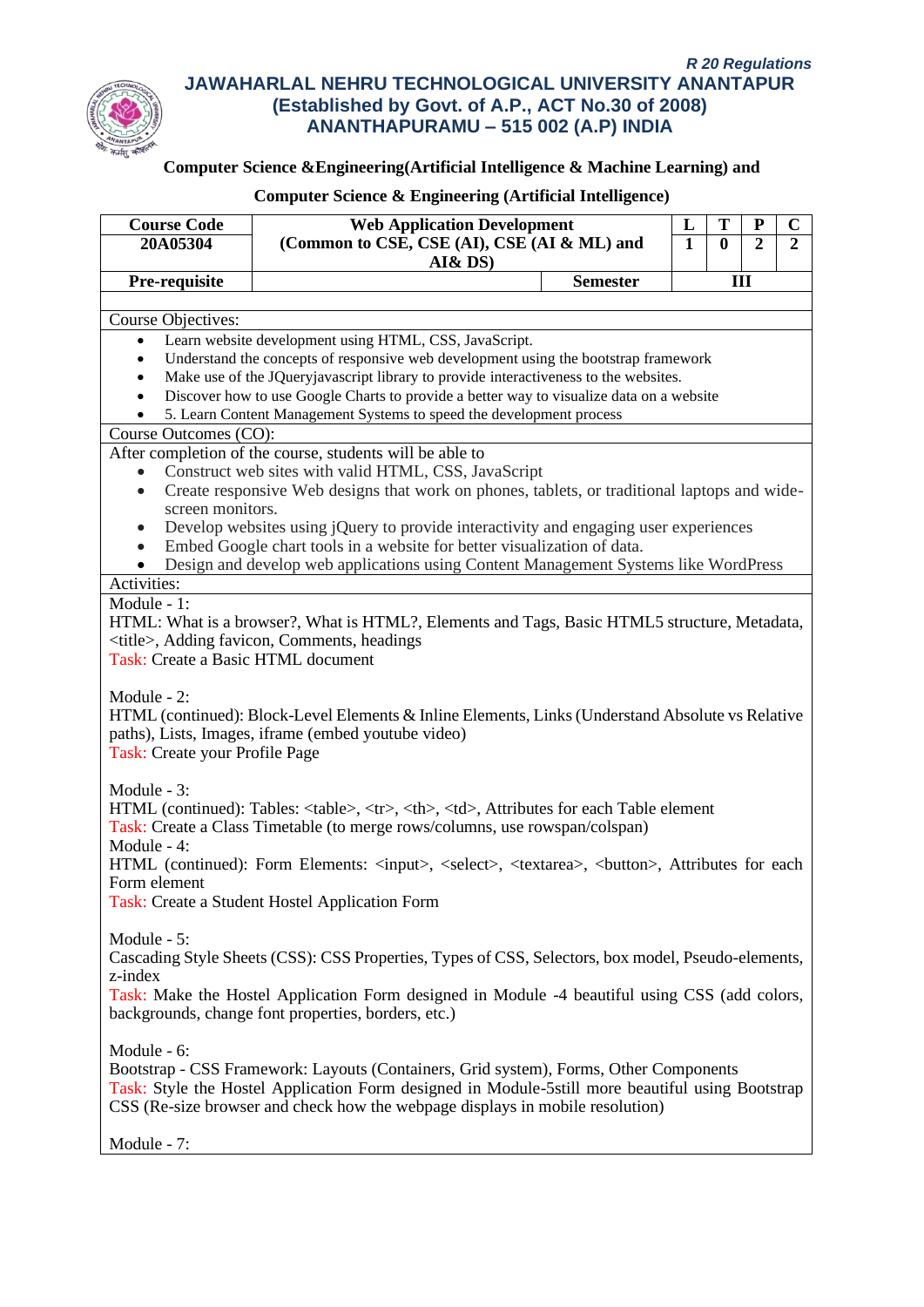

## **Computer Science &Engineering(Artificial Intelligence & Machine Learning) and**

## **Computer Science & Engineering (Artificial Intelligence)**

HTTP & Browser Developer Tools: Understand HTTP Headers (Request & Response Headers), URL & its Anatomy, Developer Tools: Elements/Inspector, Console, Network, Sources, performance, Application Storage.

Task:Analyse various HTTP requests (initiators, timing diagrams, responses) and identify problems if any.

Module - 8:

Javascript: Variables, Data Types, Operators, Statements, Objects, Functions, Events & Event Listeners, DOM.

Task: Design a simple calculator using JavaScript to perform sum, product, difference, and quotient operations:

Module - 9:

Dynamic HTML with JavaScript: Manipulate DOM, Error Handling, Promises, async/await, Modules. Task:Design& develop a Shopping Cart Application with features including Add Products, Update Quantity, Display Price(Sub-Total & Total), Remove items/products from the cart.

Module - 10:

JQuery - A Javascript Library: Interactions, Widgets, Effects, Utilities, Ajax using JQuery.

Task: Validate all Fields and Submit the Hostel Application Form designed in Module-6 using JQuery

Module - 11:

Google Charts: Understand the Usage of Pie chart, Bar Chart, Histogram, Area & Line Charts, Gantt Charts.

Task: Develop an HTML document to illustrate each chart with real-time examples.

Module - 12:

Open Source CMS (Content Management System): What is a CMS?, Install CMS, Themes, Plugins. Task: Develop an E-learning website using any CMS(for example WordPress)

References:

- 1. Deitel and Deitel and Nieto, ―Internet and World Wide Web How to Program‖, Prentice Hall, 5th Edition, 2011.
- 2. Web Technologies, Uttam K. Roy, Oxford Higher Education., 1<sup>st</sup> edition, 10<sup>th</sup> impression, 2015.
- 3. Stephen Wynkoop and John Burke ―Running a Perfect Website‖, QUE, 2nd Edition,1999.
- 4. Jeffrey C and Jackson, ―Web Technologies A Computer Science PerspectivePearsonEducation, 2011.

5. Gopalan N.P. and Akilandeswari J., ―Web Technology, Prentice Hall of India, 2011. Online Learning Resources/Virtual Labs:

- a. HTML: https://html.spec.whatwg.org/multipage/
- b. HTML: https://developer.mozilla.org/en-US/docs/Glossary/HTML5
- c. CSS: https://www.w3.org/Style/CSS/
- d. Bootstrap CSS Framework: https://getbootstrap.com/
- e. Browser Developer Tools: https://developer.mozilla.org/en-US/docs/Learn/Common\_questions/What\_are\_browser\_developer\_tools
- 
- f. Javascript: https://developer.mozilla.org/en-US/docs/Web/JavaScript
- g. JQuery: https://jquery.com
- h. Google Charts: https://developers.google.com/chart
- **i.** Wordpress: https://wordpress.com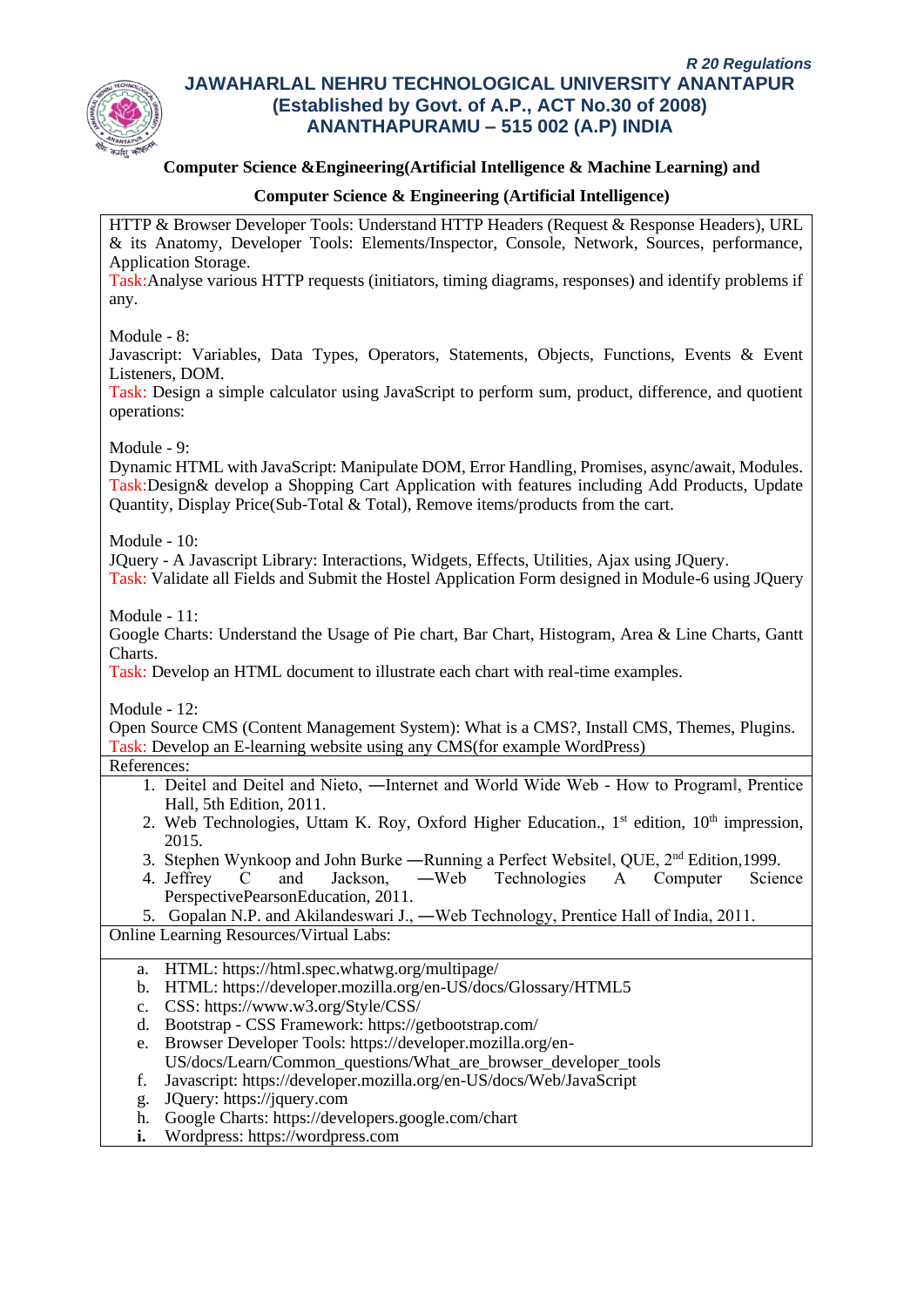

# **Computer Science &Engineering(Artificial Intelligence & Machine Learning) and**

| <b>Course Code</b>                                                  | <b>ENVIRONMENTAL SCIENCE</b>                                                                                                                                                                                                                                                                                                                                                                                                                                                                                                                                                                                                                                                                                                                                       |                 | $\mathbf C$<br>T<br>${\bf P}$<br>L |             |              |          |  |
|---------------------------------------------------------------------|--------------------------------------------------------------------------------------------------------------------------------------------------------------------------------------------------------------------------------------------------------------------------------------------------------------------------------------------------------------------------------------------------------------------------------------------------------------------------------------------------------------------------------------------------------------------------------------------------------------------------------------------------------------------------------------------------------------------------------------------------------------------|-----------------|------------------------------------|-------------|--------------|----------|--|
| 20A99201                                                            | (Common to All Branches of Engineering)                                                                                                                                                                                                                                                                                                                                                                                                                                                                                                                                                                                                                                                                                                                            |                 | $\overline{3}$                     | $\mathbf 0$ | $\mathbf{0}$ | $\bf{0}$ |  |
| Pre-requisite                                                       | <b>NIL</b>                                                                                                                                                                                                                                                                                                                                                                                                                                                                                                                                                                                                                                                                                                                                                         | <b>Semester</b> |                                    |             | III          |          |  |
|                                                                     |                                                                                                                                                                                                                                                                                                                                                                                                                                                                                                                                                                                                                                                                                                                                                                    |                 |                                    |             |              |          |  |
| <b>Course Objectives:</b>                                           |                                                                                                                                                                                                                                                                                                                                                                                                                                                                                                                                                                                                                                                                                                                                                                    |                 |                                    |             |              |          |  |
|                                                                     | To make the students to get awareness on environment                                                                                                                                                                                                                                                                                                                                                                                                                                                                                                                                                                                                                                                                                                               |                 |                                    |             |              |          |  |
| $\bullet$                                                           | To understand the importance of protecting natural resources, ecosystems for future generations                                                                                                                                                                                                                                                                                                                                                                                                                                                                                                                                                                                                                                                                    |                 |                                    |             |              |          |  |
| and pollution causes due to the day to day activities of human life |                                                                                                                                                                                                                                                                                                                                                                                                                                                                                                                                                                                                                                                                                                                                                                    |                 |                                    |             |              |          |  |
| To save earth from the inventions by the engineers.<br>$\bullet$    |                                                                                                                                                                                                                                                                                                                                                                                                                                                                                                                                                                                                                                                                                                                                                                    |                 |                                    |             |              |          |  |
| <b>Course Outcomes (CO):</b>                                        |                                                                                                                                                                                                                                                                                                                                                                                                                                                                                                                                                                                                                                                                                                                                                                    |                 |                                    |             |              |          |  |
|                                                                     | At the end of the course, the student will be able to                                                                                                                                                                                                                                                                                                                                                                                                                                                                                                                                                                                                                                                                                                              |                 |                                    |             |              |          |  |
|                                                                     | Grasp multidisciplinary nature of environmental studies and various renewable and nonrenewable                                                                                                                                                                                                                                                                                                                                                                                                                                                                                                                                                                                                                                                                     |                 |                                    |             |              |          |  |
| resources.                                                          |                                                                                                                                                                                                                                                                                                                                                                                                                                                                                                                                                                                                                                                                                                                                                                    |                 |                                    |             |              |          |  |
|                                                                     | Understand flow and bio-geo-chemical cycles and ecological pyramids.                                                                                                                                                                                                                                                                                                                                                                                                                                                                                                                                                                                                                                                                                               |                 |                                    |             |              |          |  |
|                                                                     | Understand various causes of pollution and solid waste management and related preventive                                                                                                                                                                                                                                                                                                                                                                                                                                                                                                                                                                                                                                                                           |                 |                                    |             |              |          |  |
| measures.                                                           |                                                                                                                                                                                                                                                                                                                                                                                                                                                                                                                                                                                                                                                                                                                                                                    |                 |                                    |             |              |          |  |
|                                                                     | About the rainwater harvesting, watershed management, ozone layer depletion and waste land                                                                                                                                                                                                                                                                                                                                                                                                                                                                                                                                                                                                                                                                         |                 |                                    |             |              |          |  |
| reclamation.                                                        |                                                                                                                                                                                                                                                                                                                                                                                                                                                                                                                                                                                                                                                                                                                                                                    |                 |                                    |             |              |          |  |
| UNIT - I                                                            | • Casus of population explosion, value education and welfare programmes.                                                                                                                                                                                                                                                                                                                                                                                                                                                                                                                                                                                                                                                                                           |                 |                                    |             |              | 8 Hrs    |  |
|                                                                     | Multidisciplinary Nature Of Environmental Studies: - Definition, Scope and Importance - Need for                                                                                                                                                                                                                                                                                                                                                                                                                                                                                                                                                                                                                                                                   |                 |                                    |             |              |          |  |
| Public Awareness.                                                   |                                                                                                                                                                                                                                                                                                                                                                                                                                                                                                                                                                                                                                                                                                                                                                    |                 |                                    |             |              |          |  |
|                                                                     | Natural Resources : Renewable and non-renewable resources – Natural resources and associated<br>problems – Forest resources – Use and over – exploitation, deforestation, case studies – Timber extraction<br>- Mining, dams and other effects on forest and tribal people - Water resources - Use and over utilization<br>of surface and ground water – Floods, drought, conflicts over water, dams – benefits and problems –<br>Mineral resources: Use and exploitation, environmental effects of extracting and using mineral resources,<br>case studies – Food resources: World food problems, changes caused by agriculture and overgrazing,<br>effects of modern agriculture, fertilizer-pesticide problems, water logging, salinity, case studies. - Energy |                 |                                    |             |              |          |  |
| resources:<br><b>UNIT - II</b>                                      |                                                                                                                                                                                                                                                                                                                                                                                                                                                                                                                                                                                                                                                                                                                                                                    |                 |                                    |             |              | 12 Hrs   |  |
|                                                                     | Ecosystems: Concept of an ecosystem. - Structure and function of an ecosystem - Producers, consumers                                                                                                                                                                                                                                                                                                                                                                                                                                                                                                                                                                                                                                                               |                 |                                    |             |              |          |  |
|                                                                     | and decomposers – Energy flow in the ecosystem – Ecological succession – Food chains, food webs and                                                                                                                                                                                                                                                                                                                                                                                                                                                                                                                                                                                                                                                                |                 |                                    |             |              |          |  |
|                                                                     | ecological pyramids - Introduction, types, characteristic features, structure and function of the following                                                                                                                                                                                                                                                                                                                                                                                                                                                                                                                                                                                                                                                        |                 |                                    |             |              |          |  |
| ecosystem:                                                          |                                                                                                                                                                                                                                                                                                                                                                                                                                                                                                                                                                                                                                                                                                                                                                    |                 |                                    |             |              |          |  |
| a.                                                                  | Forest ecosystem.                                                                                                                                                                                                                                                                                                                                                                                                                                                                                                                                                                                                                                                                                                                                                  |                 |                                    |             |              |          |  |
| b.                                                                  | Grassland ecosystem                                                                                                                                                                                                                                                                                                                                                                                                                                                                                                                                                                                                                                                                                                                                                |                 |                                    |             |              |          |  |
| c.                                                                  | Desert ecosystem                                                                                                                                                                                                                                                                                                                                                                                                                                                                                                                                                                                                                                                                                                                                                   |                 |                                    |             |              |          |  |
| d.                                                                  | Aquatic ecosystems (ponds, streams, lakes, rivers, oceans, estuaries)                                                                                                                                                                                                                                                                                                                                                                                                                                                                                                                                                                                                                                                                                              |                 |                                    |             |              |          |  |
|                                                                     | <b>Biodiversity And Its Conservation :</b> Introduction 0 Definition: genetic, species and ecosystem diversity                                                                                                                                                                                                                                                                                                                                                                                                                                                                                                                                                                                                                                                     |                 |                                    |             |              |          |  |
|                                                                     | $-$ Bio-geographical classification of India $-$ Value of biodiversity: consumptive use, Productive use, social,                                                                                                                                                                                                                                                                                                                                                                                                                                                                                                                                                                                                                                                   |                 |                                    |             |              |          |  |
|                                                                     | ethical, aesthetic and option values – Biodiversity at global, National and local levels – India as a mega-                                                                                                                                                                                                                                                                                                                                                                                                                                                                                                                                                                                                                                                        |                 |                                    |             |              |          |  |
|                                                                     | diversity nation – Hot-sports of biodiversity – Threats to biodiversity: habitat loss, poaching of wildlife,                                                                                                                                                                                                                                                                                                                                                                                                                                                                                                                                                                                                                                                       |                 |                                    |             |              |          |  |
|                                                                     | man-wildlife conflicts – Endangered and endemic species of India – Conservation of biodiversity: In-situ                                                                                                                                                                                                                                                                                                                                                                                                                                                                                                                                                                                                                                                           |                 |                                    |             |              |          |  |
| and Ex-situ conservation of biodiversity.                           |                                                                                                                                                                                                                                                                                                                                                                                                                                                                                                                                                                                                                                                                                                                                                                    |                 |                                    |             |              |          |  |
| UNIT - III                                                          |                                                                                                                                                                                                                                                                                                                                                                                                                                                                                                                                                                                                                                                                                                                                                                    |                 |                                    |             |              | 8 Hrs    |  |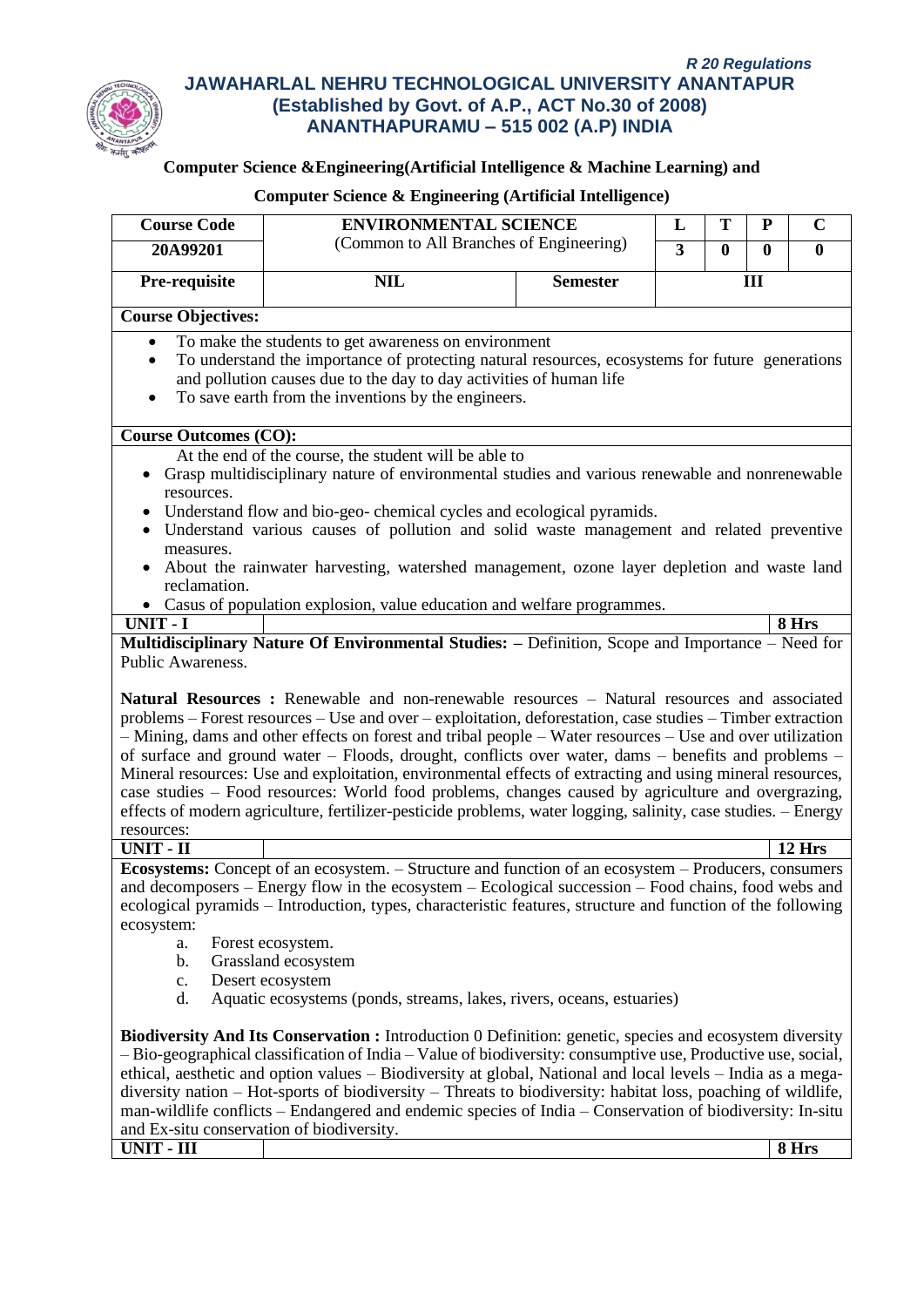

### **Computer Science &Engineering(Artificial Intelligence & Machine Learning) and**

### **Computer Science & Engineering (Artificial Intelligence)**

**Environmental Pollution:** Definition, Cause, effects and control measures of :

- a. Air Pollution.
- b. Water pollution
- c. Soil pollution
- d. Marine pollution
- e. Noise pollution
- f. Thermal pollution
- g. Nuclear hazards

**Solid Waste Management:** Causes**,** effects and control measures of urban and industrial wastes – Role of an individual in prevention of pollution – Pollution case studies – Disaster management: floods, earthquake, cyclone and landslides.

**UNIT - IV 10 Hrs Social Issues and the Environment:** From Unsustainable to Sustainable development – Urban problems related to energy – Water conservation, rain water harvesting, watershed management – Resettlement and rehabilitation of people; its problems and concerns. Case studies – Environmental ethics: Issues and possible solutions – Climate change, global warming, acid rain, ozone layer depletion, nuclear accidents and holocaust. Case Studies – Wasteland reclamation. – Consumerism and waste products. – Environment Protection Act. – Air (Prevention and Control of Pollution) Act. – Water (Prevention and control of Pollution) Act – Wildlife Protection Act – Forest Conservation Act – Issues involved in enforcement of environmental legislation – Public awareness. **UNIT - V 8 Hrs**

**Human Population And The Environment:** Population growth, variation among nations. Population explosion – Family Welfare Programmes. – Environment and human health – Human Rights – Value Education – HIV/AIDS – Women and Child Welfare – Role of information Technology in Environment and human health – Case studies.

**Field Work:** Visit to a local area to document environmental assets River/forest grassland/hill/mountain – Visit to a local polluted site-Urban/Rural/Industrial/Agricultural Study of common plants, insects, and birds – river, hill slopes, etc..

#### **Textbooks:**

- 1. Text book of Environmental Studies for Undergraduate Courses ErachBharucha for University Grants Commission, Universities Press.
- 2. Palaniswamy, "Environmental Studies", Pearson education
- 3. S.AzeemUnnisa, "Environmental Studies" Academic Publishing Company
- 4. K.Raghavan Nambiar, "Text book of Environmental Studies for Undergraduate Courses as per UGC model syllabus", Scitech Publications (India), Pvt. Ltd.

#### **Reference Books:**

- 1. Deeksha Dave and E.Sai Baba Reddy, "Textbook of Environmental Science", Cengage Publications.
- 2. M.Anji Reddy, "Text book of Environmental Sciences and Technology", BS Publication.
- 3. J.P.Sharma, Comprehensive Environmental studies, Laxmi publications.
- 4. J. Glynn Henry and Gary W. Heinke, "Environmental Sciences and Engineering", Prentice hall of India Private limited
- 5. G.R.Chatwal, "A Text Book of Environmental Studies" Himalaya Publishing House
- 6. Gilbert M. Masters and Wendell P. Ela, "Introduction to Environmental Engineering and Science, Prentice hall of India Private limited.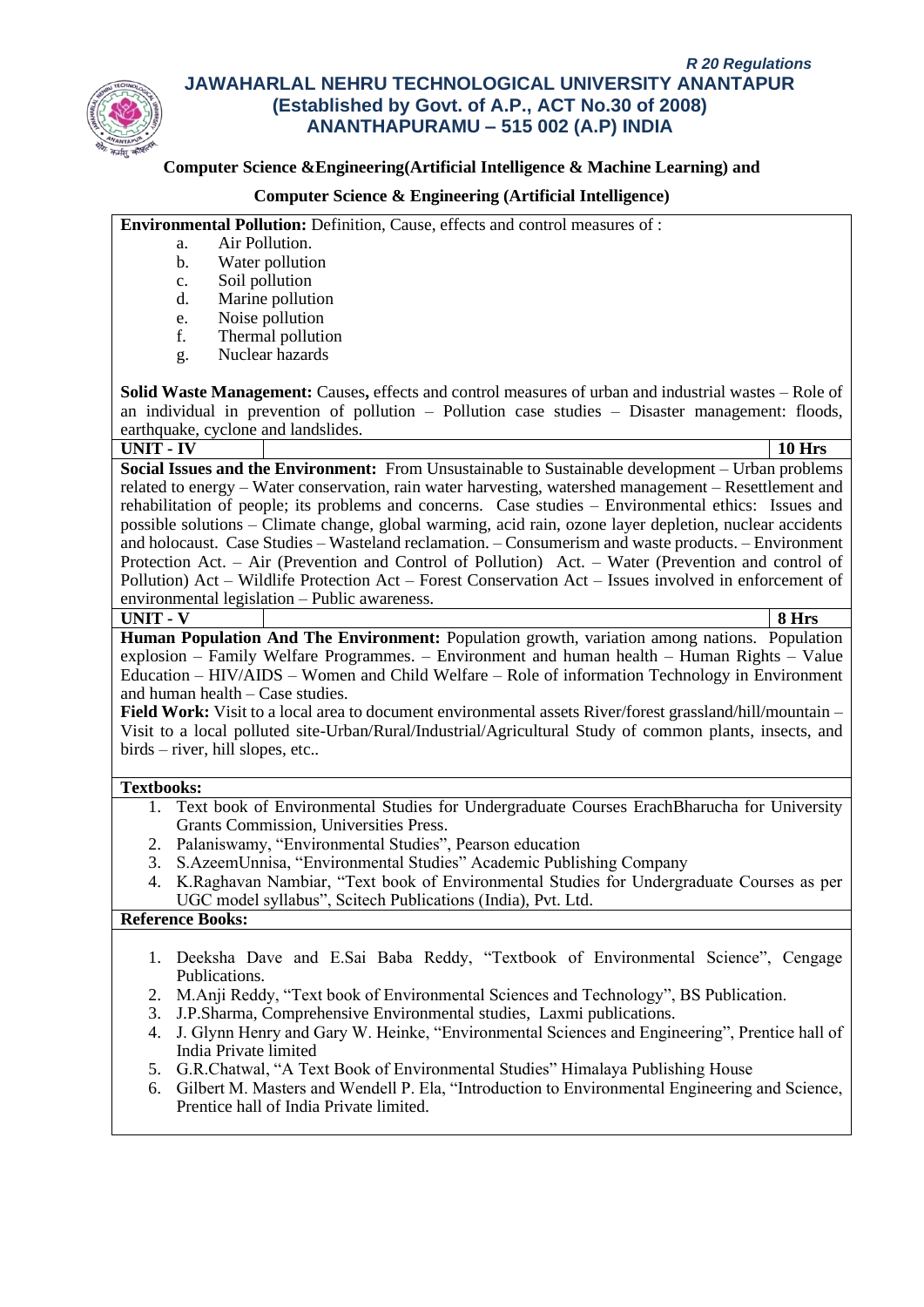

# **Computer Science &Engineering(Artificial Intelligence & Machine Learning) and**

| <b>Course Code</b>                                                                    | Deterministic & Stochastic Statistical Methods                                                                      | L                       | Т            | P | $\mathbf C$ |
|---------------------------------------------------------------------------------------|---------------------------------------------------------------------------------------------------------------------|-------------------------|--------------|---|-------------|
| 20A54404                                                                              | (Common to CSE, IT, CSE (AI), CSE (AI & ML) and AI &                                                                | $\overline{\mathbf{3}}$ | $\mathbf{0}$ | 0 | 3           |
|                                                                                       |                                                                                                                     |                         |              |   |             |
|                                                                                       | DS)                                                                                                                 |                         |              |   |             |
|                                                                                       |                                                                                                                     |                         |              |   |             |
| Pre-requisite                                                                         | <b>Basic Mathematics</b><br><b>Semester</b>                                                                         |                         | IV           |   |             |
| <b>Course Objectives:</b>                                                             |                                                                                                                     |                         |              |   |             |
|                                                                                       | This course provides a study of various Mathematical Methods and Statistical Methods which is needed for            |                         |              |   |             |
|                                                                                       | Artificial Intelligence, Machine Learning, and Data Science and also for Computer Science and engineering           |                         |              |   |             |
| problems.<br><b>Course Outcomes (CO):</b>                                             |                                                                                                                     |                         |              |   |             |
|                                                                                       | After completion of the course, students will be able to                                                            |                         |              |   |             |
|                                                                                       | Apply logical thinking to problem-solving in context.                                                               |                         |              |   |             |
| $\bullet$                                                                             | Employ methods related to these concepts in a variety of data science applications.                                 |                         |              |   |             |
| $\bullet$                                                                             | Use appropriate technology to aid problem-solving and data analysis.                                                |                         |              |   |             |
| $\bullet$                                                                             | The Bayesian process of inference in probabilistic reasoning system.                                                |                         |              |   |             |
| $\bullet$                                                                             | Demonstrate skills in unconstrained optimization.                                                                   |                         |              |   |             |
| UNIT - I                                                                              | <b>Data Representation</b>                                                                                          | 9 Hrs                   |              |   |             |
|                                                                                       | Distance measures, Projections, Notion of hyper planes, half-planes. Principal Component Analysis-Population        |                         |              |   |             |
|                                                                                       | Principal Components, sample principal coefficients, covariance, matrix of data set, Dimensionality reduction,      |                         |              |   |             |
|                                                                                       | Singular value decomposition, Gram Schmidt process.                                                                 |                         |              |   |             |
| UNIT - II                                                                             | <b>Single Variable Distribution</b>                                                                                 | 9 Hrs                   |              |   |             |
|                                                                                       | Random variables (discrete and continuous), probability density functions, properties, mathematical expectation-    |                         |              |   |             |
|                                                                                       | Probability distribution - Binomial, Poisson approximation to the binomial distribution and normal distribution-    |                         |              |   |             |
|                                                                                       | their properties-Uniform distribution-exponential distribution.                                                     |                         |              |   |             |
| $UNIT - III$                                                                          | <b>Stochastic Processes And Markov Chains:</b>                                                                      | 9 Hrs                   |              |   |             |
|                                                                                       | Introduction to Stochastic processes- Markov process. Transition Probability, Transition Probability Matrix, First  |                         |              |   |             |
|                                                                                       | order and Higher order Markov process, step transition probabilities, Markov chain, Steady state condition,         |                         |              |   |             |
| Markov analysis.                                                                      |                                                                                                                     |                         |              |   |             |
| <b>UNIT - IV</b>                                                                      | <b>Multivariate Distribution Theory</b>                                                                             | 10 Hrs                  |              |   |             |
|                                                                                       | Multivariate Normal distribution - Properties, Distributions of linear combinations, independence, marginal         |                         |              |   |             |
|                                                                                       | distributions, conditional distributions, Partial and Multiple correlation coefficient. Moment generating function. |                         |              |   |             |
|                                                                                       | <b>BAYESIAN INFERENCE AND ITS APPLICATIONS:</b> Statistical tests and Bayesian model comparison, Bit,               |                         |              |   |             |
|                                                                                       | Surprisal, Entropy, Source coding theorem, Joint entropy, Conditional entropy, Kullback-Leibler divergence.         |                         |              |   |             |
| <b>UNIT - V</b>                                                                       | Optimization                                                                                                        | 9 Hrs                   |              |   |             |
|                                                                                       | Unconstrained optimization, Necessary and sufficiency conditions for optima, Gradient descent methods,              |                         |              |   |             |
|                                                                                       | Constrained optimization, KKT conditions, Introduction to non-gradient techniques, Introduction to least squares    |                         |              |   |             |
|                                                                                       | optimization, Optimization view of machine learning. Data Science Methods: Linear regression as an exemplar         |                         |              |   |             |
|                                                                                       | function approximation problem, linear classification problems.                                                     |                         |              |   |             |
| Textbooks:                                                                            |                                                                                                                     |                         |              |   |             |
| 1.                                                                                    | Mathematics for Machine Learning by A. Aldo Faisal, Cheng Soon Ong, and Marc Peter Deisenroth                       |                         |              |   |             |
| Dr.B.S Grewal, Higher Engineering Mathematics, 45th Edition, Khanna Publishers.<br>2. |                                                                                                                     |                         |              |   |             |
| 3.                                                                                    | Operations Research, S.D. Sharma                                                                                    |                         |              |   |             |
| Reference Books:                                                                      |                                                                                                                     |                         |              |   |             |
| 1.                                                                                    | Operations Research, An Introduction, Hamdy A. Taha, Pearson publishers.                                            |                         |              |   |             |
| 2.                                                                                    | A Probabilistic Theory of Pattern Recognition by Luc Devroye,. Laszlo Gyorfi, Gabor Lugosi.                         |                         |              |   |             |
| <b>Online Learning Resources:</b>                                                     |                                                                                                                     |                         |              |   |             |
|                                                                                       | https://www.math.brown.edu/swatson2/classes/data1010/pdf/data1010.pdf                                               |                         |              |   |             |
|                                                                                       |                                                                                                                     |                         |              |   |             |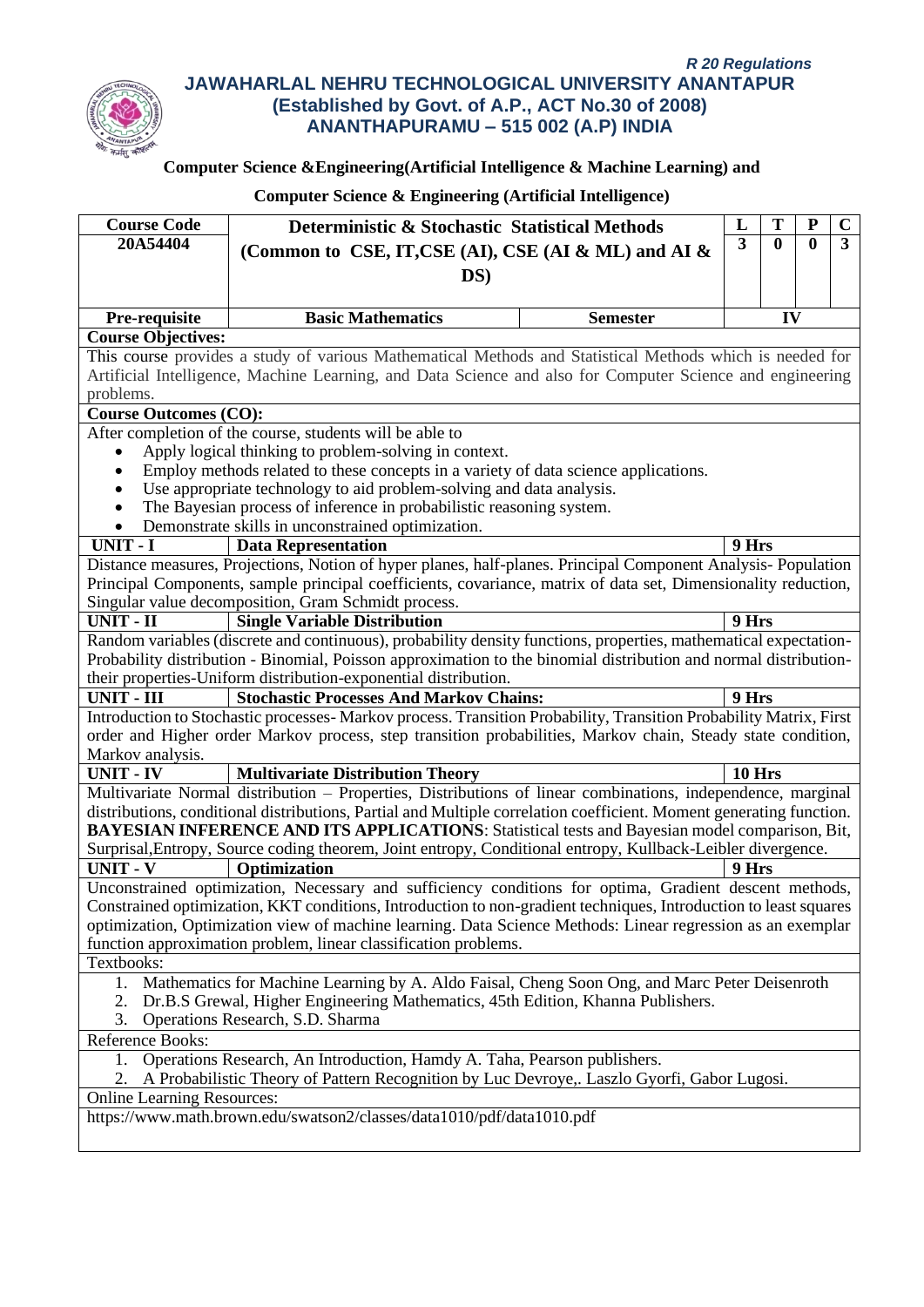

# **Computer Science &Engineering(Artificial Intelligence & Machine Learning) and**

| DATABASE MANAGEMENT SYSTEMS<br><b>Course Code</b>                                                                                                            | L              | T            | P            | $\mathbf C$    |  |  |  |  |
|--------------------------------------------------------------------------------------------------------------------------------------------------------------|----------------|--------------|--------------|----------------|--|--|--|--|
| 20A05401T<br>(Common to CSE, IT, CSE(DS), CSE (IoT), CSE (AI),                                                                                               | $\overline{3}$ | $\mathbf{0}$ | $\mathbf{0}$ | $\overline{3}$ |  |  |  |  |
| $CSE$ (AI & ML) and AI & DS)                                                                                                                                 |                |              |              |                |  |  |  |  |
| Pre-requisite<br><b>NIL</b><br><b>Semester</b>                                                                                                               |                |              | IV           |                |  |  |  |  |
|                                                                                                                                                              |                |              |              |                |  |  |  |  |
| <b>Course Objectives:</b>                                                                                                                                    |                |              |              |                |  |  |  |  |
| This course is designed to:                                                                                                                                  |                |              |              |                |  |  |  |  |
| Train in the fundamental concepts of database management systems, database modeling and design,<br>٠                                                         |                |              |              |                |  |  |  |  |
| SQL, PL/SQL and system implementation techniques.                                                                                                            |                |              |              |                |  |  |  |  |
| Enable students to model ER diagrams for any customized application<br>٠                                                                                     |                |              |              |                |  |  |  |  |
| Inducting appropriate strategies for optimization of queries.<br>$\bullet$                                                                                   |                |              |              |                |  |  |  |  |
| Provide knowledge on concurrency techniques<br>$\bullet$                                                                                                     |                |              |              |                |  |  |  |  |
| Demonstrate the organization of Databases                                                                                                                    |                |              |              |                |  |  |  |  |
| <b>Course Outcomes (CO):</b>                                                                                                                                 |                |              |              |                |  |  |  |  |
| After completion of the course, students will be able to                                                                                                     |                |              |              |                |  |  |  |  |
| Design a database for a real-world information system<br>$\bullet$                                                                                           |                |              |              |                |  |  |  |  |
| Define transactions that preserve the integrity of the database<br>$\bullet$                                                                                 |                |              |              |                |  |  |  |  |
| Generate tables for a database<br>$\bullet$                                                                                                                  |                |              |              |                |  |  |  |  |
| Organize the data to prevent redundancy<br>$\bullet$                                                                                                         |                |              |              |                |  |  |  |  |
| Pose queries to retrieve the information from the database.<br>$\bullet$                                                                                     |                |              |              |                |  |  |  |  |
| <b>Introduction, Introduction to Relational Model</b><br>UNIT - I                                                                                            | 9Hrs           |              |              |                |  |  |  |  |
| Introduction: Database systems applications, Purpose of Database Systems, view of Data, Database Languages,                                                  |                |              |              |                |  |  |  |  |
| Relational Databases, Database Design, Data Storage and Querying, Transaction Management, Database                                                           |                |              |              |                |  |  |  |  |
| Architecture, Data Mining and Information Retrieval, Specialty Databases, Database users and Administrators,                                                 |                |              |              |                |  |  |  |  |
| Introduction to Relational Model: Structure of Relational Databases, Database Schema, Keys, Schema                                                           |                |              |              |                |  |  |  |  |
| Diagrams, Relational Query Languages, Relational Operations                                                                                                  |                |              |              |                |  |  |  |  |
| UNIT - II<br><b>Introduction to SQL, Advanced SQL</b>                                                                                                        | 9 Hrs          |              |              |                |  |  |  |  |
| Introduction to SQL: Overview of the SQL Query Language, SQL Data Definition, Basic Structure of SQL                                                         |                |              |              |                |  |  |  |  |
| Queries, Additional Basic Operations, Set Operations, Null Values, Aggregate Functions, Nested Sub-queries,                                                  |                |              |              |                |  |  |  |  |
| Modification of the Database. Intermediate SQL: Joint Expressions, Views, Transactions, Integrity Constraints,                                               |                |              |              |                |  |  |  |  |
| SQL Data types and schemas, Authorization.                                                                                                                   |                |              |              |                |  |  |  |  |
| Advanced SQL: Accessing SQL from a Programming Language, Functions and Procedures, Triggers, Recursive                                                       |                |              |              |                |  |  |  |  |
| Queries, OLAP, Formal relational query languages.                                                                                                            |                |              |              |                |  |  |  |  |
| UNIT - III<br>Database Design and the E-R Model, Relational Database Design                                                                                  | 8Hrs           |              |              |                |  |  |  |  |
| Database Design and the E-R Model: Overview of the Design Process, The Entity-Relationship Model,                                                            |                |              |              |                |  |  |  |  |
| Constraints, Removing Redundant Attributes in Entity Sets, Entity-Relationship Diagrams, Reduction to                                                        |                |              |              |                |  |  |  |  |
| Relational Schemas, Entity-Relationship Design Issues.                                                                                                       |                |              |              |                |  |  |  |  |
| <b>Relational Database Design:</b>                                                                                                                           |                |              |              |                |  |  |  |  |
| Features of Good Relational Designs, Atomic Domains and First Normal Form, Decomposition Using Functional                                                    |                |              |              |                |  |  |  |  |
| Dependencies, Functional-Dependency Theory, Algorithms for Decomposition, Decomposition Using                                                                |                |              |              |                |  |  |  |  |
| Multivalued Dependencies, More Normal Forms.                                                                                                                 |                |              |              |                |  |  |  |  |
| <b>Query Processing, Query optimization</b><br><b>UNIT - IV</b>                                                                                              | 8 Hrs          |              |              |                |  |  |  |  |
| Query Processing: Overview, Measures of Query cost, Selection operation, sorting, Join Operation, other                                                      |                |              |              |                |  |  |  |  |
| operations, Evaluation of Expressions.<br><b>Query optimization:</b> Overview, Transformation of Relational Expressions, Estimating statistics of Expression |                |              |              |                |  |  |  |  |
|                                                                                                                                                              |                |              |              |                |  |  |  |  |
| results, Choice of Evaluation Plans, Materialized views, Advanced Topics in Query Optimization.<br><b>UNIT - V</b>                                           |                |              |              |                |  |  |  |  |
| Transaction Management, Concurrency Control, Recovery<br><b>System</b>                                                                                       | 10Hrs          |              |              |                |  |  |  |  |
| <b>Transaction Management:</b>                                                                                                                               |                |              |              |                |  |  |  |  |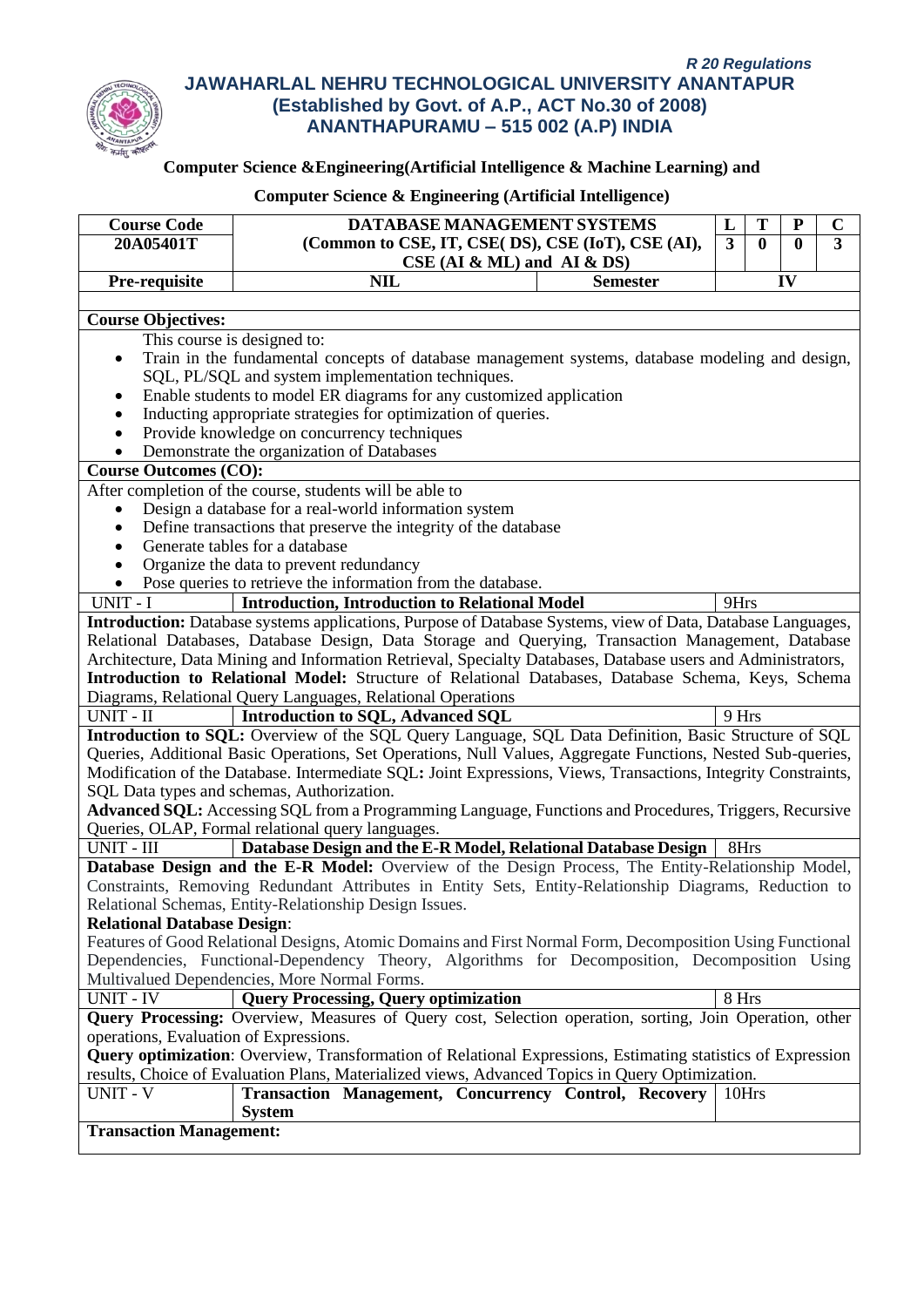

### **Computer Science &Engineering(Artificial Intelligence & Machine Learning) and**

### **Computer Science & Engineering (Artificial Intelligence)**

Transactions: Concept, A Simple Transactional Model, Storage Structures, Transaction Atomicity and Durability, Transaction Isolation, Serializability, Isolation and Atomicity, Transaction Isolation Levels, Implementation of Isolation Levels, Transactions as SQL Statements.

**Concurrency Control:** Lock-based Protocols, Deadlock Handling, Multiple granularity, Timestamp-based Protocols, and Validation-based Protocols.

**Recovery System:** Failure Classification, Storage, Recovery and Atomicity, Recovery Algorithm, Buffer Management, Failure with Loss of Nonvolatile Storage, Early Lock Release and Logical Undo Operations. Textbooks:

1. A.Silberschatz, H.F.Korth, S.Sudarshan, "Database System Concepts",6/e, TMH 2019

Reference Books:

1. Database Management System, 6/e RamezElmasri, Shamkant B. Navathe, PEA

2. Database Principles Fundamentals of Design Implementation and Management, Carlos Coronel, Steven Morris, Peter Robb, Cengage Learning.

3.Database Management Systems, 3/e, Raghurama Krishnan, Johannes Gehrke,TMH

Online Learning Resources:

https://onlinecourses.nptel.ac.in/noc21\_cs04/preview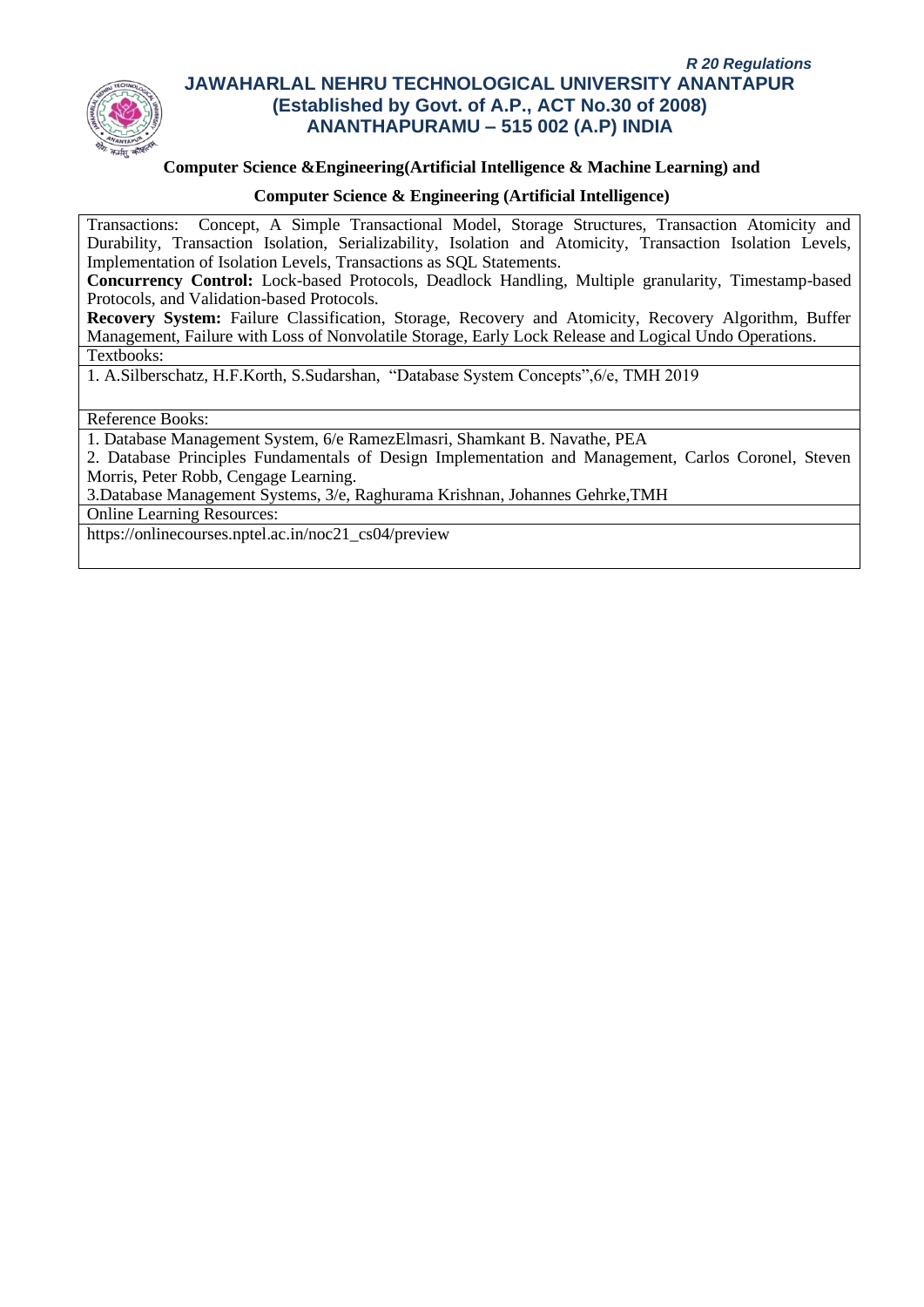

# **Computer Science &Engineering(Artificial Intelligence & Machine Learning) and**

| <b>Course Code</b>                                                                       | <b>OPERATING SYSTEMS</b>                                                                                                                                                                         |       |              | ${\bf P}$    | $\mathbf C$  |  |  |  |  |
|------------------------------------------------------------------------------------------|--------------------------------------------------------------------------------------------------------------------------------------------------------------------------------------------------|-------|--------------|--------------|--------------|--|--|--|--|
| 20A05402T                                                                                | (Common to CSE, IT, CSE(DS), CSE (IoT), CSE                                                                                                                                                      |       |              | $\mathbf{0}$ | $\mathbf{3}$ |  |  |  |  |
|                                                                                          | $(AI)$ , CSE $(AI & ML)$ and $AI & DS$                                                                                                                                                           |       |              |              |              |  |  |  |  |
| Pre-requisite                                                                            | <b>Basics of CO and DBMS</b><br><b>Semester</b>                                                                                                                                                  |       | IV           |              |              |  |  |  |  |
|                                                                                          |                                                                                                                                                                                                  |       |              |              |              |  |  |  |  |
| <b>Course Objectives:</b>                                                                |                                                                                                                                                                                                  |       |              |              |              |  |  |  |  |
|                                                                                          | The course is designed to                                                                                                                                                                        |       |              |              |              |  |  |  |  |
|                                                                                          | Understand basic concepts and functions of operating systems<br>Understand the processes, threads and scheduling algorithms.                                                                     |       |              |              |              |  |  |  |  |
| ٠<br>٠                                                                                   | Provide good insight on various memory management techniques                                                                                                                                     |       |              |              |              |  |  |  |  |
|                                                                                          | Expose the students with different techniques of handling deadlocks                                                                                                                              |       |              |              |              |  |  |  |  |
|                                                                                          | Explore the concept of file-system and its implementation issues                                                                                                                                 |       |              |              |              |  |  |  |  |
|                                                                                          | Familiarize with the basics of the Linux operating system                                                                                                                                        |       |              |              |              |  |  |  |  |
|                                                                                          | Implement various schemes for achieving system protection and security                                                                                                                           |       |              |              |              |  |  |  |  |
| <b>Course Outcomes (CO):</b>                                                             |                                                                                                                                                                                                  |       |              |              |              |  |  |  |  |
|                                                                                          | After completion of the course, students will be able to                                                                                                                                         |       |              |              |              |  |  |  |  |
| $\bullet$                                                                                | Realize how applications interact with the operating system                                                                                                                                      |       |              |              |              |  |  |  |  |
|                                                                                          | Analyze the functioning of a kernel in an Operating system.                                                                                                                                      |       |              |              |              |  |  |  |  |
|                                                                                          | Summarize resource management in operating systems                                                                                                                                               |       |              |              |              |  |  |  |  |
|                                                                                          | Analyze various scheduling algorithms                                                                                                                                                            |       |              |              |              |  |  |  |  |
|                                                                                          | Examine concurrency mechanism in Operating Systems                                                                                                                                               |       |              |              |              |  |  |  |  |
|                                                                                          | Apply memory management techniques in the design of operating systems                                                                                                                            |       |              |              |              |  |  |  |  |
|                                                                                          | Understand the functionality of the file system                                                                                                                                                  |       |              |              |              |  |  |  |  |
|                                                                                          | Compare and contrast memory management techniques.                                                                                                                                               |       |              |              |              |  |  |  |  |
| $\bullet$                                                                                | Understand deadlock prevention and avoidance.                                                                                                                                                    |       |              |              |              |  |  |  |  |
|                                                                                          | Perform administrative tasks on Linux based systems.                                                                                                                                             |       |              |              |              |  |  |  |  |
| $UNIT - \overline{I}$                                                                    | <b>Operating Systems Overview, System Structures</b>                                                                                                                                             | 8Hrs  |              |              |              |  |  |  |  |
|                                                                                          | Operating Systems Overview: Introduction, Operating system functions, Operating systems                                                                                                          |       |              |              |              |  |  |  |  |
|                                                                                          | operations, Computing environments, Open-Source Operating Systems                                                                                                                                |       |              |              |              |  |  |  |  |
|                                                                                          | System Structures: Operating System Services, User and Operating-System Interface, systems calls,                                                                                                |       |              |              |              |  |  |  |  |
|                                                                                          | Types of System Calls, system programs, Operating system Design and Implementation, Operating                                                                                                    |       |              |              |              |  |  |  |  |
|                                                                                          | system structure, Operating system debugging, System Boot.                                                                                                                                       |       |              |              |              |  |  |  |  |
| UNIT - II                                                                                | Concept, Multithreaded Programming, Process<br><b>Process</b>                                                                                                                                    | 10Hrs |              |              |              |  |  |  |  |
|                                                                                          | <b>Scheduling, Inter-process Communication</b>                                                                                                                                                   |       |              |              |              |  |  |  |  |
|                                                                                          | Process Concept: Process scheduling, Operations on processes, Inter-process communication,                                                                                                       |       |              |              |              |  |  |  |  |
|                                                                                          | Communication in client server systems.                                                                                                                                                          |       |              |              |              |  |  |  |  |
|                                                                                          | Multithreaded Programming: Multithreading models, Thread libraries, Threading issues, Examples.                                                                                                  |       |              |              |              |  |  |  |  |
|                                                                                          | Process Scheduling: Basic concepts, Scheduling criteria, Scheduling algorithms, Multiple processor                                                                                               |       |              |              |              |  |  |  |  |
|                                                                                          | scheduling, Thread scheduling, Examples.                                                                                                                                                         |       |              |              |              |  |  |  |  |
|                                                                                          | Inter-process Communication: Race conditions, Critical Regions, Mutual exclusion with busy<br>waiting, Sleep and wakeup, Semaphores, Mutexes, Monitors, Message passing, Barriers, Classical IPC |       |              |              |              |  |  |  |  |
|                                                                                          | Problems - Dining philosophers problem, Readers and writers problem.                                                                                                                             |       |              |              |              |  |  |  |  |
| UNIT - III                                                                               | <b>Memory-Management</b><br>Strategies,<br><b>Memory</b><br><b>Virtual</b>                                                                                                                       |       | Lecture 8Hrs |              |              |  |  |  |  |
|                                                                                          | <b>Management</b>                                                                                                                                                                                |       |              |              |              |  |  |  |  |
|                                                                                          | Memory-Management Strategies: Introduction, Swapping, Contiguous memory allocation, Paging,                                                                                                      |       |              |              |              |  |  |  |  |
| Segmentation, Examples.                                                                  |                                                                                                                                                                                                  |       |              |              |              |  |  |  |  |
| Virtual Memory Management: Introduction, Demand paging, Copy on-write, Page replacement, |                                                                                                                                                                                                  |       |              |              |              |  |  |  |  |
|                                                                                          | Frame allocation, Thrashing, Memory-mapped files, Kernel memory allocation, Examples.                                                                                                            |       |              |              |              |  |  |  |  |
| UNIT - IV                                                                                | <b>Deadlocks, File Systems</b>                                                                                                                                                                   |       | Lecture 9Hrs |              |              |  |  |  |  |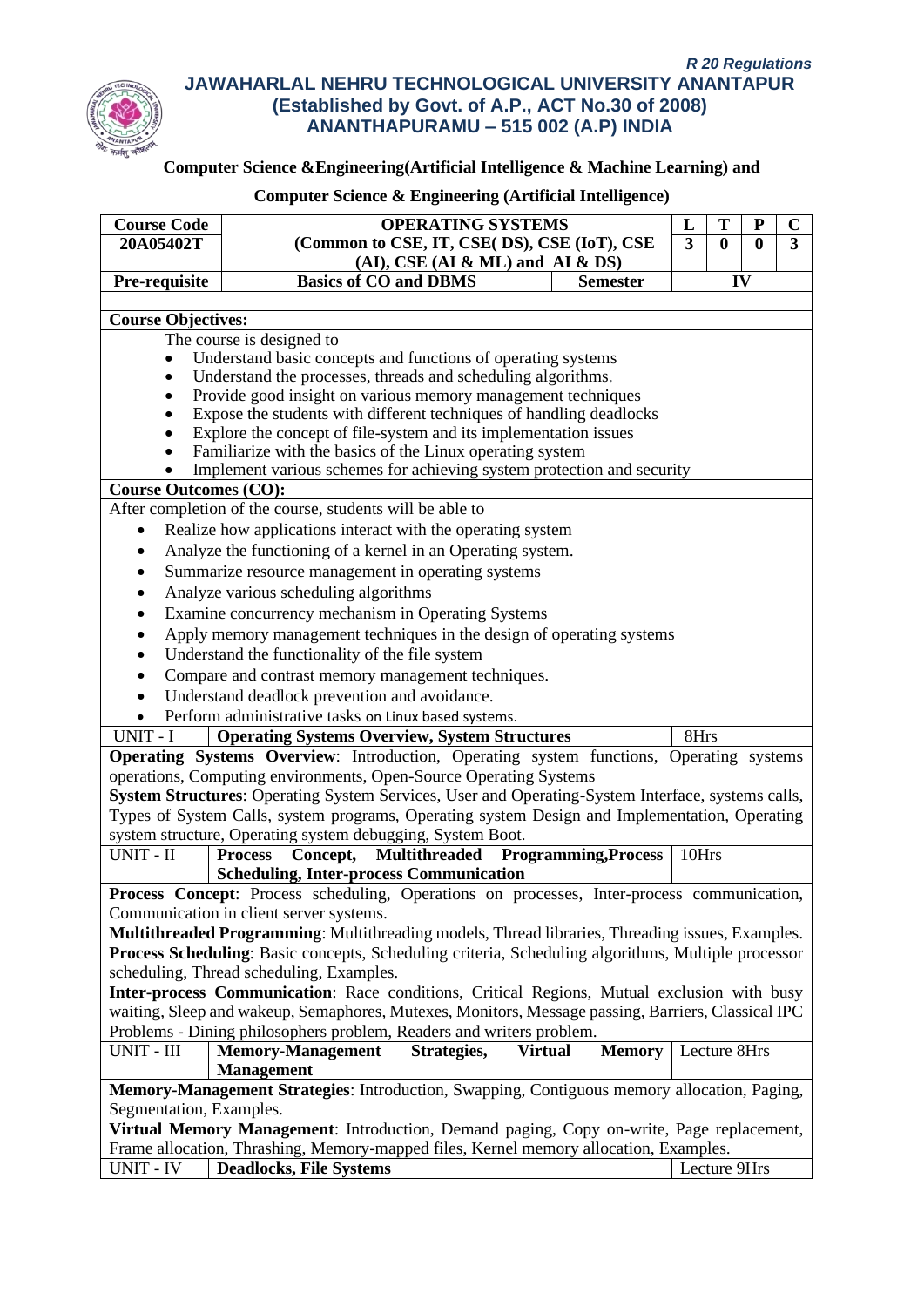

# **Computer Science &Engineering(Artificial Intelligence & Machine Learning) and**

## **Computer Science & Engineering (Artificial Intelligence)**

| <b>Deadlocks:</b> Resources, Conditions for resource deadlocks, Ostrich algorithm, Deadlock detection And |
|-----------------------------------------------------------------------------------------------------------|
|                                                                                                           |
| recovery, Deadlock avoidance, Deadlock prevention.                                                        |
| File Systems: Files, Directories, File system implementation, management and optimization.                |
| Secondary-Storage Structure: Overview of disk structure, and attachment, Disk scheduling, RAID            |
| structure, Stable storage implementation.                                                                 |
| UNIT - V<br><b>System Protection, System Security</b><br>Lecture 8Hrs                                     |
| System Protection: Goals of protection, Principles and domain of protection, Access matrix, Access        |
| control, Revocation of access rights.                                                                     |
| System Security: Introduction, Program threats, System and network threats, Cryptography as a             |
| security, User authentication, implementing security defenses, firewalling to protect systems and         |
| networks, Computer security classification.                                                               |
| Case Studies: Linux, Microsoft Windows.                                                                   |
| Textbooks:                                                                                                |
| Silberschatz A, Galvin P B, and Gagne G, Operating System Concepts, 9th edition, Wiley,<br>$1_{\cdot}$    |
| 2016.                                                                                                     |
| 2. Tanenbaum A S, Modern Operating Systems, 3rd edition, Pearson Education, 2008.                         |
| (Topics: Inter-process Communication and File systems.)                                                   |
| Reference Books:                                                                                          |
| 1. Tanenbaum A S, Woodhull A S, Operating Systems Design and Implementation, 3rd edition,                 |
| PHI, 2006.                                                                                                |
| Dhamdhere D M, Operating Systems A Concept Based Approach, 3rd edition, Tata McGraw-<br>2.                |
| Hill, 2012.                                                                                               |
| Stallings W, Operating Systems - Internals and Design Principles, 6th edition, Pearson<br>3.              |
| Education, 2009                                                                                           |
| Nutt G, Operating Systems, 3rd edition, Pearson Education, 2004<br>4.                                     |
| <b>Online Learning Resources:</b>                                                                         |
| https://nptel.ac.in/courses/106/106/106106144/                                                            |

<http://peterindia.net/OperatingSystems.html>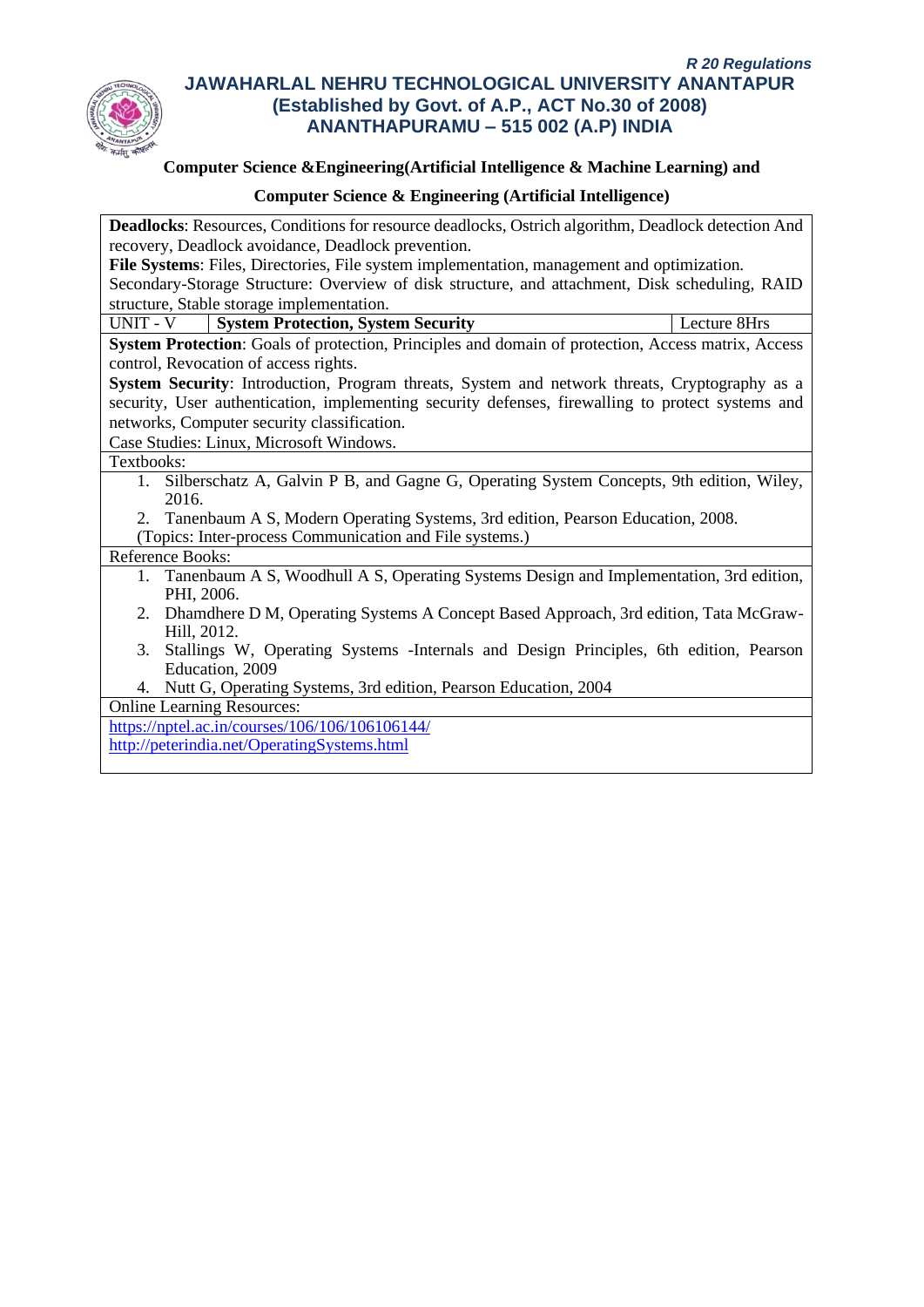

# **Computer Science &Engineering(Artificial Intelligence & Machine Learning) and**

| <b>Course Code</b><br><b>ARTIFICIAL INTELLIGENCE</b><br>T<br>${\bf P}$<br>L                                                                                                    |                                                                                                                                                                                     |                                |                         |              |               | $\mathbf C$  |  |
|--------------------------------------------------------------------------------------------------------------------------------------------------------------------------------|-------------------------------------------------------------------------------------------------------------------------------------------------------------------------------------|--------------------------------|-------------------------|--------------|---------------|--------------|--|
| 20A30401T                                                                                                                                                                      |                                                                                                                                                                                     |                                | $\overline{\mathbf{3}}$ | $\mathbf{0}$ | $\mathbf{0}$  | $\mathbf{3}$ |  |
|                                                                                                                                                                                | (Common to CSE (AI), CSE (AI & ML) and AI & DS)                                                                                                                                     |                                |                         |              |               |              |  |
| Pre-requisite                                                                                                                                                                  | <b>Mathematics and Programming</b>                                                                                                                                                  | <b>Semester</b>                | IV                      |              |               |              |  |
|                                                                                                                                                                                |                                                                                                                                                                                     |                                |                         |              |               |              |  |
| <b>Course Objectives:</b>                                                                                                                                                      |                                                                                                                                                                                     |                                |                         |              |               |              |  |
| $\bullet$                                                                                                                                                                      | To introduce Artificial Intelligence                                                                                                                                                |                                |                         |              |               |              |  |
| To Teach about the machine learning environment                                                                                                                                |                                                                                                                                                                                     |                                |                         |              |               |              |  |
| To Present the searching Technique for Problem Solving                                                                                                                         |                                                                                                                                                                                     |                                |                         |              |               |              |  |
|                                                                                                                                                                                | To Introduce Natural Language Processing and Robotics                                                                                                                               |                                |                         |              |               |              |  |
| Course Outcomes (CO):                                                                                                                                                          |                                                                                                                                                                                     |                                |                         |              |               |              |  |
|                                                                                                                                                                                | After completion of the course, students will be able to                                                                                                                            |                                |                         |              |               |              |  |
|                                                                                                                                                                                | Apply searching techniques for solving a problem                                                                                                                                    |                                |                         |              |               |              |  |
|                                                                                                                                                                                | Design Intelligent Agents                                                                                                                                                           |                                |                         |              |               |              |  |
|                                                                                                                                                                                | Develop Natural Language Interface for Machines                                                                                                                                     |                                |                         |              |               |              |  |
| Design mini robots<br>$\bullet$                                                                                                                                                |                                                                                                                                                                                     |                                |                         |              |               |              |  |
|                                                                                                                                                                                | Summarize past, present and future of Artificial Intelligence                                                                                                                       |                                |                         |              |               |              |  |
| UNIT - I                                                                                                                                                                       | <b>Introduction</b><br>Introduction: What is AI, Foundations of AI, History of AI, The State of Art.                                                                                |                                |                         | Lecture 8Hrs |               |              |  |
|                                                                                                                                                                                | Intelligent Agents: Agents and Environments, Good Behaviour: The Concept of Rationality, The                                                                                        |                                |                         |              |               |              |  |
|                                                                                                                                                                                | Nature of Environments, The Structure of Agents.                                                                                                                                    |                                |                         |              |               |              |  |
| UNIT - II                                                                                                                                                                      | <b>Solving Problems by searching</b>                                                                                                                                                |                                |                         | Lecture 8Hrs |               |              |  |
|                                                                                                                                                                                | Problem Solving Agents, Example problems, Searching for Solutions, Uninformed Search Strategies,                                                                                    |                                |                         |              |               |              |  |
|                                                                                                                                                                                | Informed search strategies, Heuristic Functions, Beyond Classical Search: Local Search Algorithms                                                                                   |                                |                         |              |               |              |  |
|                                                                                                                                                                                | and Optimization Problems, Local Search in Continues Spaces, Searching with Nondeterministic                                                                                        |                                |                         |              |               |              |  |
|                                                                                                                                                                                | Actions, Searching with partial observations, online search agents and unknown environments.                                                                                        |                                |                         |              |               |              |  |
| UNIT - III                                                                                                                                                                     | Learning<br><b>Natural</b><br>Reinforcement<br>$\mathbf{\&}$                                                                                                                        | <b>Language</b>   Lecture 9Hrs |                         |              |               |              |  |
|                                                                                                                                                                                | <b>Processing</b>                                                                                                                                                                   |                                |                         |              |               |              |  |
|                                                                                                                                                                                | Reinforcement Learning: Introduction, Passive Reinforcement Learning, Active Reinforcement<br>Learning, Generalization in Reinforcement Learning, Policy Search, applications of RL |                                |                         |              |               |              |  |
|                                                                                                                                                                                | Natural Language Processing: Language Models, Text Classification, Information Retrieval,                                                                                           |                                |                         |              |               |              |  |
| Information Extraction.                                                                                                                                                        |                                                                                                                                                                                     |                                |                         |              |               |              |  |
| <b>UNIT - IV</b>                                                                                                                                                               | <b>Natural Language for Communication</b>                                                                                                                                           |                                |                         | Lecture 9Hrs |               |              |  |
|                                                                                                                                                                                | Natural Language for Communication: Phrase structure grammars, Syntactic Analysis, Augmented                                                                                        |                                |                         |              |               |              |  |
|                                                                                                                                                                                | Grammars and semantic Interpretation, Machine Translation, Speech Recognition                                                                                                       |                                |                         |              |               |              |  |
|                                                                                                                                                                                | Perception: Image Formation, Early Image Processing Operations, Object Recognition by appearance,                                                                                   |                                |                         |              |               |              |  |
| Reconstructing the 3D World, Object Recognition from Structural information, Using Vision.                                                                                     |                                                                                                                                                                                     |                                |                         |              |               |              |  |
| UNIT - V                                                                                                                                                                       | <b>Robotics</b>                                                                                                                                                                     |                                |                         |              | Lecture 8 Hrs |              |  |
| Robotics: Introduction, Robot Hardware, Robotic Perception, Planning to move, Planning uncertain                                                                               |                                                                                                                                                                                     |                                |                         |              |               |              |  |
| movements, Moving, Robotic software architectures, application domains                                                                                                         |                                                                                                                                                                                     |                                |                         |              |               |              |  |
| Philosophical foundations: Weak AI, Strong AI, Ethics and Risks of AI, Agent Components, Agent<br>Architectures, Are we going in the right direction, What if AI does succeed. |                                                                                                                                                                                     |                                |                         |              |               |              |  |
| Textbooks:                                                                                                                                                                     |                                                                                                                                                                                     |                                |                         |              |               |              |  |
| Stuart J.Russell, Peter Norvig, "Artificial Intelligence A Modern Approach", 3 <sup>rd</sup> Edition,<br>1.                                                                    |                                                                                                                                                                                     |                                |                         |              |               |              |  |
|                                                                                                                                                                                | Pearson Education, 2019.                                                                                                                                                            |                                |                         |              |               |              |  |
|                                                                                                                                                                                | Reference Books:                                                                                                                                                                    |                                |                         |              |               |              |  |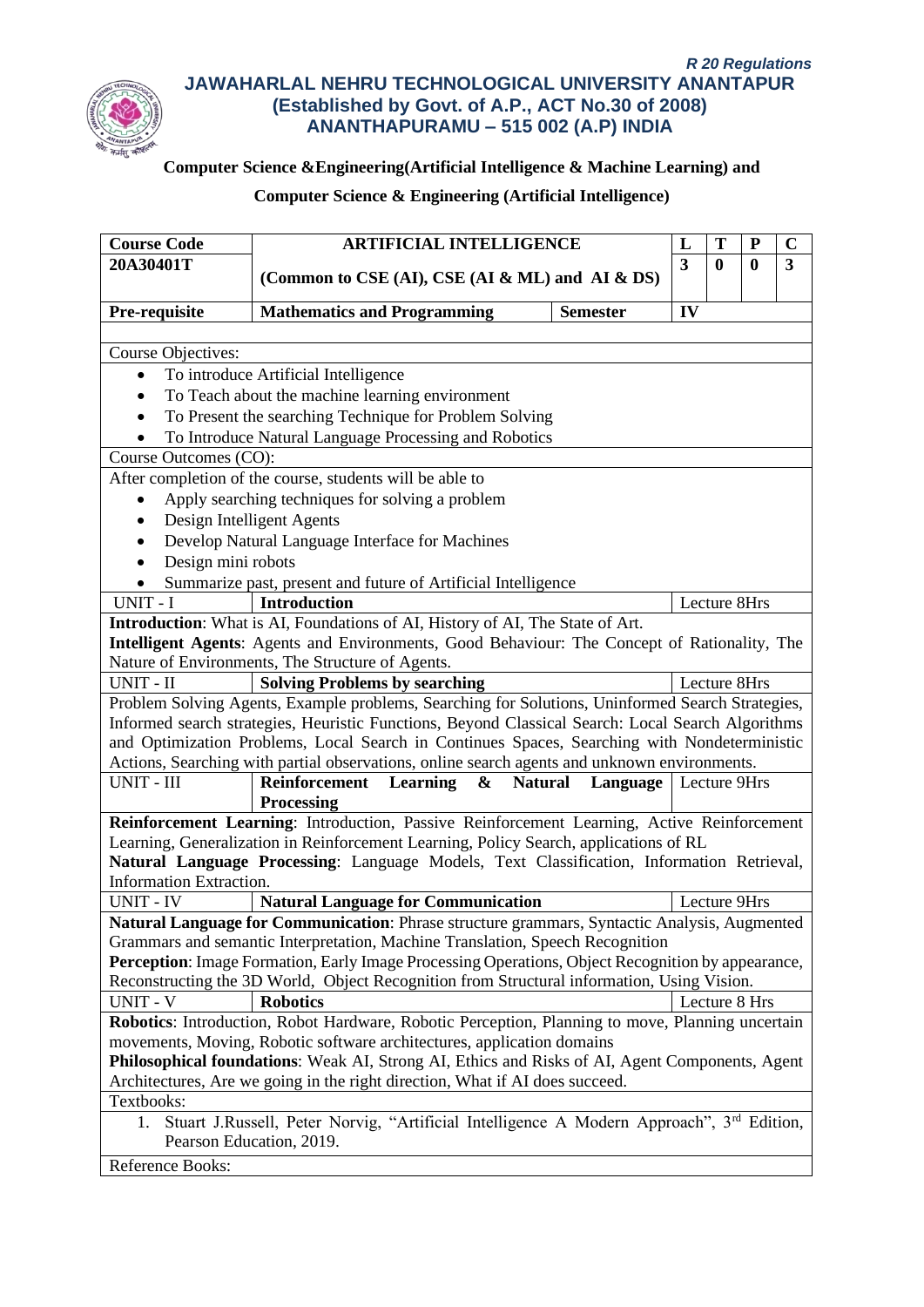

## **Computer Science &Engineering(Artificial Intelligence & Machine Learning) and**

# **Computer Science & Engineering (Artificial Intelligence)**

- 1. Nilsson, Nils J., and Nils Johan Nilsson. Artificial intelligence: a new synthesis. Morgan Kaufmann, 1998.
- 2. Johnson, Benny G., Fred Phillips, and Linda G. Chase. "An intelligent tutoring system for the accounting cycle: Enhancing textbook homework with artificial intelligence." Journal of Accounting Education 27.1 (2009): 30-39.

Online Learning Resources:

<http://peterindia.net/AILinks.html>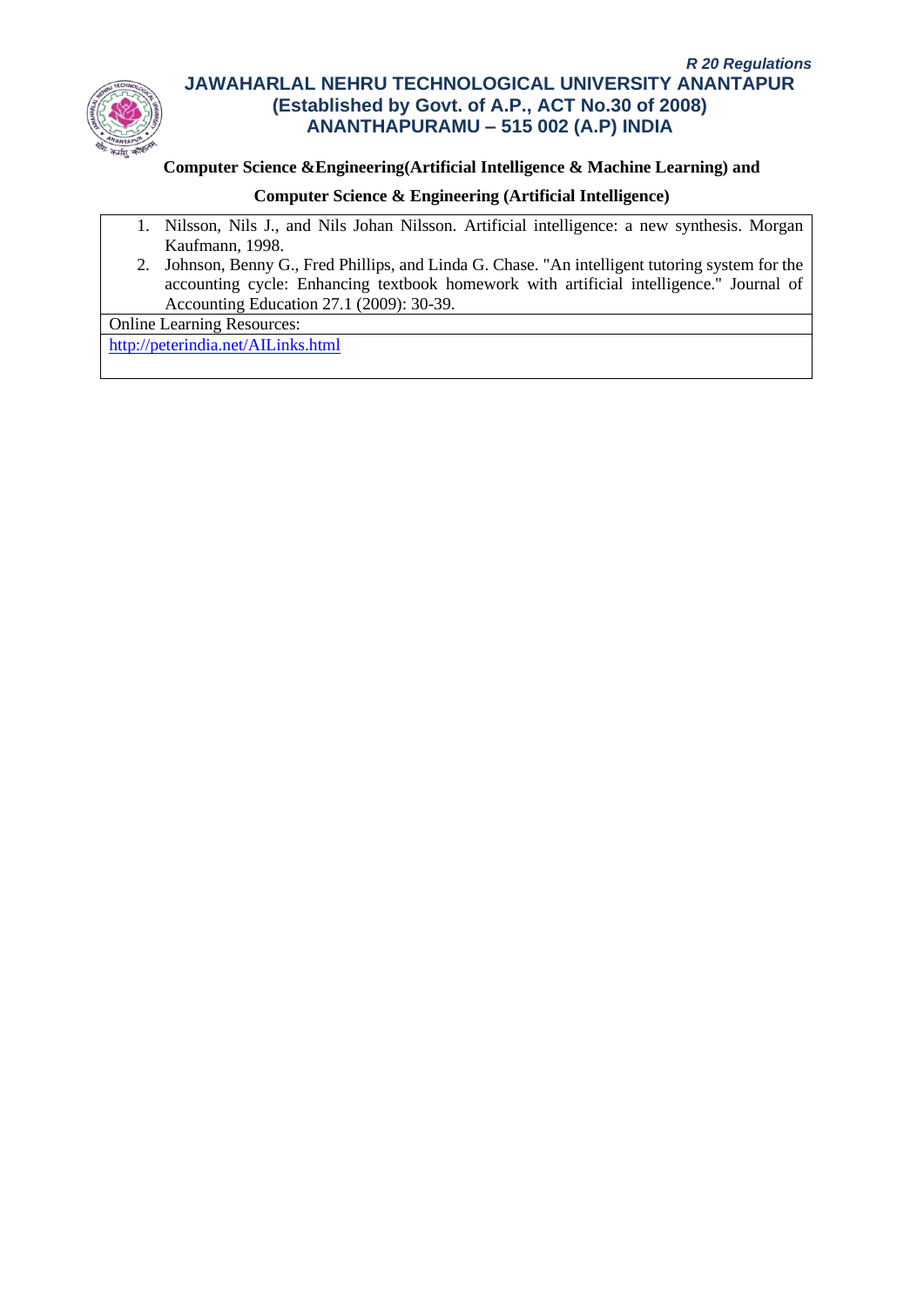

# **Computer Science &Engineering(Artificial Intelligence & Machine Learning) and**

| <b>Course Code</b>                                                                                                                                                                                 | <b>MANAGERIAL ECONOMICS AND FINANCIAL</b>                                                                                                                                          |  | T                                              | ${\bf P}$ | $\mathbf C$    |  |
|----------------------------------------------------------------------------------------------------------------------------------------------------------------------------------------------------|------------------------------------------------------------------------------------------------------------------------------------------------------------------------------------|--|------------------------------------------------|-----------|----------------|--|
| 20A52301                                                                                                                                                                                           | <b>ANALYSIS</b>                                                                                                                                                                    |  | $\overline{3}$<br>$\mathbf{0}$<br>$\mathbf{0}$ |           | $\overline{3}$ |  |
|                                                                                                                                                                                                    | (Common to All branches of Engineering)                                                                                                                                            |  |                                                |           |                |  |
| Pre-requisite                                                                                                                                                                                      | <b>NIL</b><br><b>Semester</b>                                                                                                                                                      |  | III                                            |           |                |  |
|                                                                                                                                                                                                    |                                                                                                                                                                                    |  |                                                |           |                |  |
| <b>Course Objectives:</b>                                                                                                                                                                          |                                                                                                                                                                                    |  |                                                |           |                |  |
|                                                                                                                                                                                                    | To inculcate the basic knowledge of micro economics and financial accounting                                                                                                       |  |                                                |           |                |  |
| To make the students learn how demand is estimated for different products, input-output                                                                                                            |                                                                                                                                                                                    |  |                                                |           |                |  |
| relationship for optimizing production and cost<br>To Know the Various types of market structure and pricing methods and strategy                                                                  |                                                                                                                                                                                    |  |                                                |           |                |  |
|                                                                                                                                                                                                    | To give an overview on investment appraisal methods to promote the students to learn how to                                                                                        |  |                                                |           |                |  |
|                                                                                                                                                                                                    | plan long-term investment decisions.                                                                                                                                               |  |                                                |           |                |  |
|                                                                                                                                                                                                    | To provide fundamental skills on accounting and to explain the process of preparing financial                                                                                      |  |                                                |           |                |  |
| statements                                                                                                                                                                                         |                                                                                                                                                                                    |  |                                                |           |                |  |
| <b>Course Outcomes (CO):</b>                                                                                                                                                                       |                                                                                                                                                                                    |  |                                                |           |                |  |
| $\bullet$                                                                                                                                                                                          | Define the concepts related to Managerial Economics, financial accounting and management.                                                                                          |  |                                                |           |                |  |
| Understand the                                                                                                                                                                                     | fundamentals of Economics viz., Demand, Production, cost, revenue and                                                                                                              |  |                                                |           |                |  |
| markets                                                                                                                                                                                            |                                                                                                                                                                                    |  |                                                |           |                |  |
|                                                                                                                                                                                                    | Apply the Concept of Production cost and revenues for effective Business decision                                                                                                  |  |                                                |           |                |  |
|                                                                                                                                                                                                    | Analyze how to invest their capital and maximize returns                                                                                                                           |  |                                                |           |                |  |
|                                                                                                                                                                                                    | Evaluate the capital budgeting techniques                                                                                                                                          |  |                                                |           |                |  |
|                                                                                                                                                                                                    | Develop the accounting statements and evaluate the financial performance of business entity.                                                                                       |  |                                                |           |                |  |
| UNIT - I                                                                                                                                                                                           | <b>Managerial Economics</b>                                                                                                                                                        |  |                                                |           |                |  |
|                                                                                                                                                                                                    |                                                                                                                                                                                    |  |                                                |           |                |  |
|                                                                                                                                                                                                    | Introduction - Nature, meaning, significance, functions, and advantages. Demand-Concept, Function,                                                                                 |  |                                                |           |                |  |
|                                                                                                                                                                                                    | Law of Demand - Demand Elasticity-Types - Measurement. Demand Forecasting-Factors governing<br>Forecasting, Methods. Managerial Economics and Financial Accounting and Management. |  |                                                |           |                |  |
|                                                                                                                                                                                                    |                                                                                                                                                                                    |  |                                                |           |                |  |
| UNIT - II                                                                                                                                                                                          | <b>Production and Cost Analysis</b>                                                                                                                                                |  |                                                |           |                |  |
|                                                                                                                                                                                                    |                                                                                                                                                                                    |  |                                                |           |                |  |
|                                                                                                                                                                                                    | Introduction - Nature, meaning, significance, functions and advantages. Production Function-Least-                                                                                 |  |                                                |           |                |  |
|                                                                                                                                                                                                    | cost combination- Short run and Long run Production Function- Isoquants and Isocosts, MRTS -                                                                                       |  |                                                |           |                |  |
|                                                                                                                                                                                                    | Cobb-Douglas Production Function - Laws of Returns - Internal and External Economies of scale. Cost                                                                                |  |                                                |           |                |  |
|                                                                                                                                                                                                    | & Break-Even Analysis - Cost concepts and Cost behavior- Break-Even Analysis (BEA) -                                                                                               |  |                                                |           |                |  |
|                                                                                                                                                                                                    | Determination of Break-Even Point (Simple Problems)-Managerial significance and limitations of                                                                                     |  |                                                |           |                |  |
| Break-Even Analysis.                                                                                                                                                                               |                                                                                                                                                                                    |  |                                                |           |                |  |
| UNIT - III                                                                                                                                                                                         | <b>Business Organizations and Markets</b>                                                                                                                                          |  |                                                |           |                |  |
|                                                                                                                                                                                                    | Introduction – Nature, meaning, significance, functions and advantages. Forms of Business                                                                                          |  |                                                |           |                |  |
|                                                                                                                                                                                                    | Organizations- Sole Proprietary - Partnership - Joint Stock Companies - Public Sector Enterprises.                                                                                 |  |                                                |           |                |  |
|                                                                                                                                                                                                    |                                                                                                                                                                                    |  |                                                |           |                |  |
| Types of Markets - Perfect and Imperfect Competition - Features of Perfect Competition Monopoly-<br>Monopolistic Competition-Oligopoly-Price-Output Determination - Pricing Methods and Strategies |                                                                                                                                                                                    |  |                                                |           |                |  |
| <b>UNIT - IV</b><br><b>Capital Budgeting</b>                                                                                                                                                       |                                                                                                                                                                                    |  |                                                |           |                |  |
| Introduction – Nature, meaning, significance, functions and advantages. Types of Working Capital,                                                                                                  |                                                                                                                                                                                    |  |                                                |           |                |  |
| Components, Sources of Short-term and Long-term<br>Capital, Estimating Working capital                                                                                                             |                                                                                                                                                                                    |  |                                                |           |                |  |
| requirements. Capital Budgeting-Features, Proposals, Methods and Evaluation. Projects - Pay Back                                                                                                   |                                                                                                                                                                                    |  |                                                |           |                |  |
|                                                                                                                                                                                                    | Method, Accounting Rate of Return (ARR) Net Present Value (NPV) Internal Rate Return (IRR)                                                                                         |  |                                                |           |                |  |
| Method (sample problems)                                                                                                                                                                           |                                                                                                                                                                                    |  |                                                |           |                |  |
| <b>UNIT - V</b>                                                                                                                                                                                    | <b>Financial Accounting and Analysis</b>                                                                                                                                           |  |                                                |           |                |  |
|                                                                                                                                                                                                    |                                                                                                                                                                                    |  |                                                |           |                |  |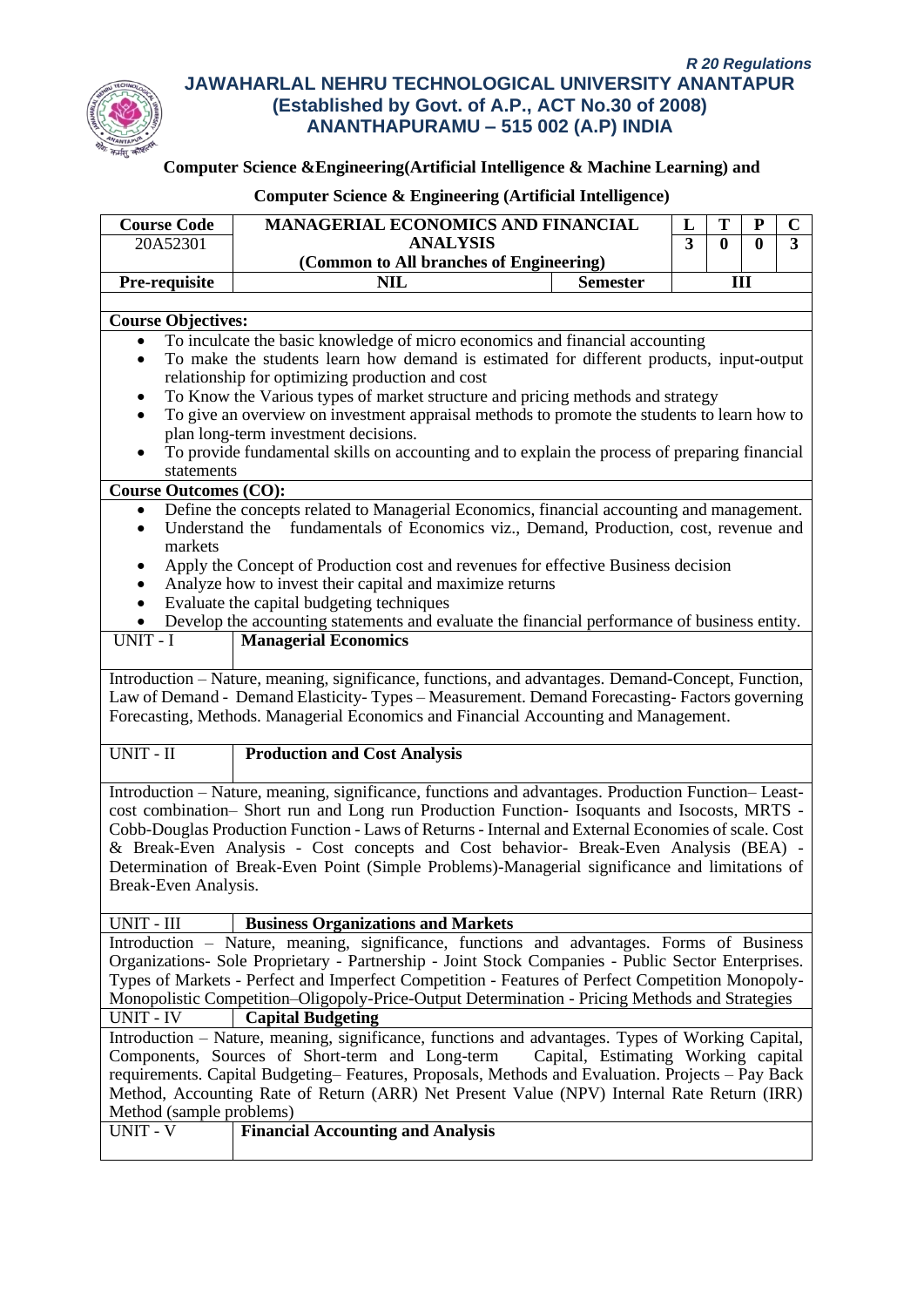

## **Computer Science &Engineering(Artificial Intelligence & Machine Learning) and**

### **Computer Science & Engineering (Artificial Intelligence)**

Introduction – Nature, meaning, significance, functions and advantages. Concepts and Conventions-Double-Entry Book Keeping, Journal, Ledger, Trial Balance- Final Accounts (Trading Account, Profit and Loss Account and Balance Sheet with simple adjustments). *Financial Analysis -* Analysis and Interpretation of Liquidity Ratios, Activity Ratios, and Capital structure Ratios and Profitability.

### **Textbooks:**

- 1. Varshney&Maheswari: Managerial Economics, Sultan Chand, 2013.
- 2. Aryasri: Business Economics and Financial Analysis, 4/e, MGH, 2019

### **Reference Books:**

- 1. Ahuja Hl Managerial economics Schand,3/e,2013
- 2. S.A. Siddiqui and A.S. Siddiqui: Managerial Economics and Financial Analysis, New Age International, 2013.
- 3. Joseph G. Nellis and David Parker: Principles of Business Economics, Pearson, 2/e, New Delhi.
- 4. Domnick Salvatore: Managerial Economics in a Global Economy, Cengage, 2013.

### **Online Learning Resources:**

**<https://www.slideshare.net/123ps/managerial-economics-ppt>**

<https://www.slideshare.net/rossanz/production-and-cost-45827016>

<https://www.slideshare.net/darkyla/business-organizations-19917607>

<https://www.slideshare.net/balarajbl/market-and-classification-of-market>

<https://www.slideshare.net/ruchi101/capital-budgeting-ppt-59565396>

<https://www.slideshare.net/ashu1983/financial-accounting>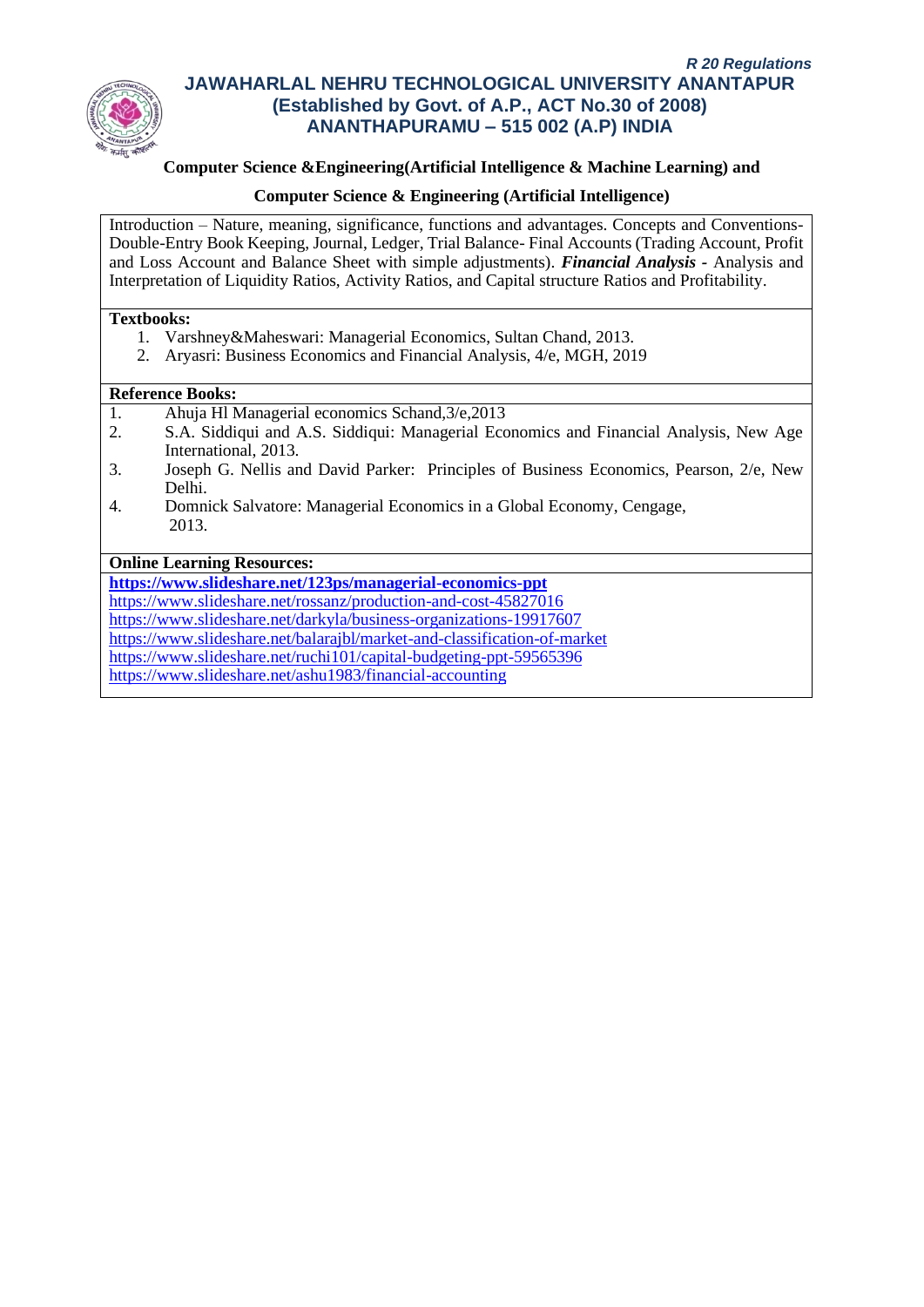

# **Computer Science &Engineering(Artificial Intelligence & Machine Learning) and**

| ORGANISATIONAL BEHAVIOUR<br>T<br><b>Course Code</b><br>L                                  |                                                                                                                             |                 | ${\bf P}$ | $\mathbf C$ |          |                         |
|-------------------------------------------------------------------------------------------|-----------------------------------------------------------------------------------------------------------------------------|-----------------|-----------|-------------|----------|-------------------------|
| 20A52302                                                                                  | (Common to All branches of Engineering)                                                                                     |                 |           | $\bf{0}$    | $\bf{0}$ | $\overline{\mathbf{3}}$ |
| Pre-requisite                                                                             | <b>NIL</b>                                                                                                                  | <b>Semester</b> |           | Ш           |          |                         |
| <b>Course Objectives:</b>                                                                 |                                                                                                                             |                 |           |             |          |                         |
| $\bullet$                                                                                 | To enable student's comprehension of organizational behavior                                                                |                 |           |             |          |                         |
|                                                                                           | To offer knowledge to students on self-motivation, leadership and management                                                |                 |           |             |          |                         |
|                                                                                           | To facilitate them to become powerful leaders                                                                               |                 |           |             |          |                         |
|                                                                                           | To Impart knowledge about group dynamics                                                                                    |                 |           |             |          |                         |
|                                                                                           | To make them understand the importance of change and development                                                            |                 |           |             |          |                         |
| <b>Course Outcomes (CO):</b>                                                              |                                                                                                                             |                 |           |             |          |                         |
| ٠                                                                                         | Define the Organizational Behaviour, its nature and scope.<br>Understand the nature and concept of Organizational behaviour |                 |           |             |          |                         |
|                                                                                           | Apply theories of motivation to analyse the performance problems                                                            |                 |           |             |          |                         |
|                                                                                           | Analyse the different theories of leadership                                                                                |                 |           |             |          |                         |
| Evaluate group dynamics                                                                   |                                                                                                                             |                 |           |             |          |                         |
| $\bullet$                                                                                 | Develop as powerful leader                                                                                                  |                 |           |             |          |                         |
|                                                                                           |                                                                                                                             |                 |           |             |          |                         |
| UNIT - I                                                                                  | <b>Introduction to Organizational Behavior</b>                                                                              |                 |           |             |          |                         |
|                                                                                           | Meaning, definition, nature, scope and functions - Organizing Process - Making organizing effective                         |                 |           |             |          |                         |
|                                                                                           | -Understanding Individual Behaviour – Attitude - Perception - Learning – Personality.                                       |                 |           |             |          |                         |
|                                                                                           |                                                                                                                             |                 |           |             |          |                         |
| UNIT - II                                                                                 | <b>Motivation and Leading</b>                                                                                               |                 |           |             |          |                         |
|                                                                                           | Theories of Motivation- Maslow's Hierarchy of Needs - Hertzberg's Two Factor Theory - Vroom's                               |                 |           |             |          |                         |
|                                                                                           | theory of expectancy – Mc Cleland's theory of needs–Mc Gregor's theory $X$ and theory $Y - \text{Adam's}$                   |                 |           |             |          |                         |
|                                                                                           | equity theory - Locke's goal setting theory- Alderfer's ERG theory.                                                         |                 |           |             |          |                         |
| UNIT - III                                                                                | <b>Organizational Culture</b>                                                                                               |                 |           |             |          |                         |
|                                                                                           | Introduction - Meaning, scope, definition, Nature - Organizational Climate - Leadership - Traits                            |                 |           |             |          |                         |
|                                                                                           | Theory–Managerial Grid - Transactional Vs Transformational Leadership - Qualities of good Leader                            |                 |           |             |          |                         |
|                                                                                           | - Conflict Management -Evaluating Leader-Women and Corporate leadership.                                                    |                 |           |             |          |                         |
| <b>UNIT - IV</b>                                                                          | <b>Group Dynamics</b>                                                                                                       |                 |           |             |          |                         |
|                                                                                           | Introduction - Meaning, scope, definition, Nature-Types of groups - Determinants of group behavior                          |                 |           |             |          |                         |
|                                                                                           | - Group process – Group Development - Group norms - Group cohesiveness - Small Groups - Group                               |                 |           |             |          |                         |
|                                                                                           | decision making - Team building - Conflict in the organization- Conflict resolution                                         |                 |           |             |          |                         |
| UNIT - V                                                                                  | <b>Organizational Change and Development</b>                                                                                |                 |           |             |          |                         |
|                                                                                           | Introduction -Nature, Meaning, scope, definition and functions- Organizational Culture - Changing                           |                 |           |             |          |                         |
|                                                                                           | the Culture – Change Management – Work Stress Management - Organizational management –                                      |                 |           |             |          |                         |
|                                                                                           | Managerial implications of organization's change and development                                                            |                 |           |             |          |                         |
| <b>Textbooks:</b>                                                                         |                                                                                                                             |                 |           |             |          |                         |
|                                                                                           | 1. Luthans, Fred, Organisational Behaviour, McGraw-Hill, 12 Th edition 2011                                                 |                 |           |             |          |                         |
|                                                                                           |                                                                                                                             |                 |           |             |          |                         |
| 2. P Subba Ran, Organisational Behaviour, Himalya Publishing House 2017                   |                                                                                                                             |                 |           |             |          |                         |
| <b>Reference Books:</b>                                                                   |                                                                                                                             |                 |           |             |          |                         |
|                                                                                           | McShane, Organizational Behaviour, TMH 2009                                                                                 |                 |           |             |          |                         |
|                                                                                           | Nelson, Organisational Behaviour, Thomson, 2009.                                                                            |                 |           |             |          |                         |
| Robbins, P. Stephen, Timothy A. Judge, Organisational Behaviour, Pearson 2009.            |                                                                                                                             |                 |           |             |          |                         |
| Aswathappa, Organisational Behaviour, Himalaya, 2009<br><b>Online Learning Resources:</b> |                                                                                                                             |                 |           |             |          |                         |
| httphttps://www.slideshare.net/Knight1040/organizational-culture-                         |                                                                                                                             |                 |           |             |          |                         |
| 9608857s://www.slideshare.net/AbhayRajpoot3/motivation-165556714                          |                                                                                                                             |                 |           |             |          |                         |
| https://www.slideshare.net/harshrastogi1/group-dynamics-159412405                         |                                                                                                                             |                 |           |             |          |                         |
| https://www.slideshare.net/vanyasingla1/organizational-change-development-26565951        |                                                                                                                             |                 |           |             |          |                         |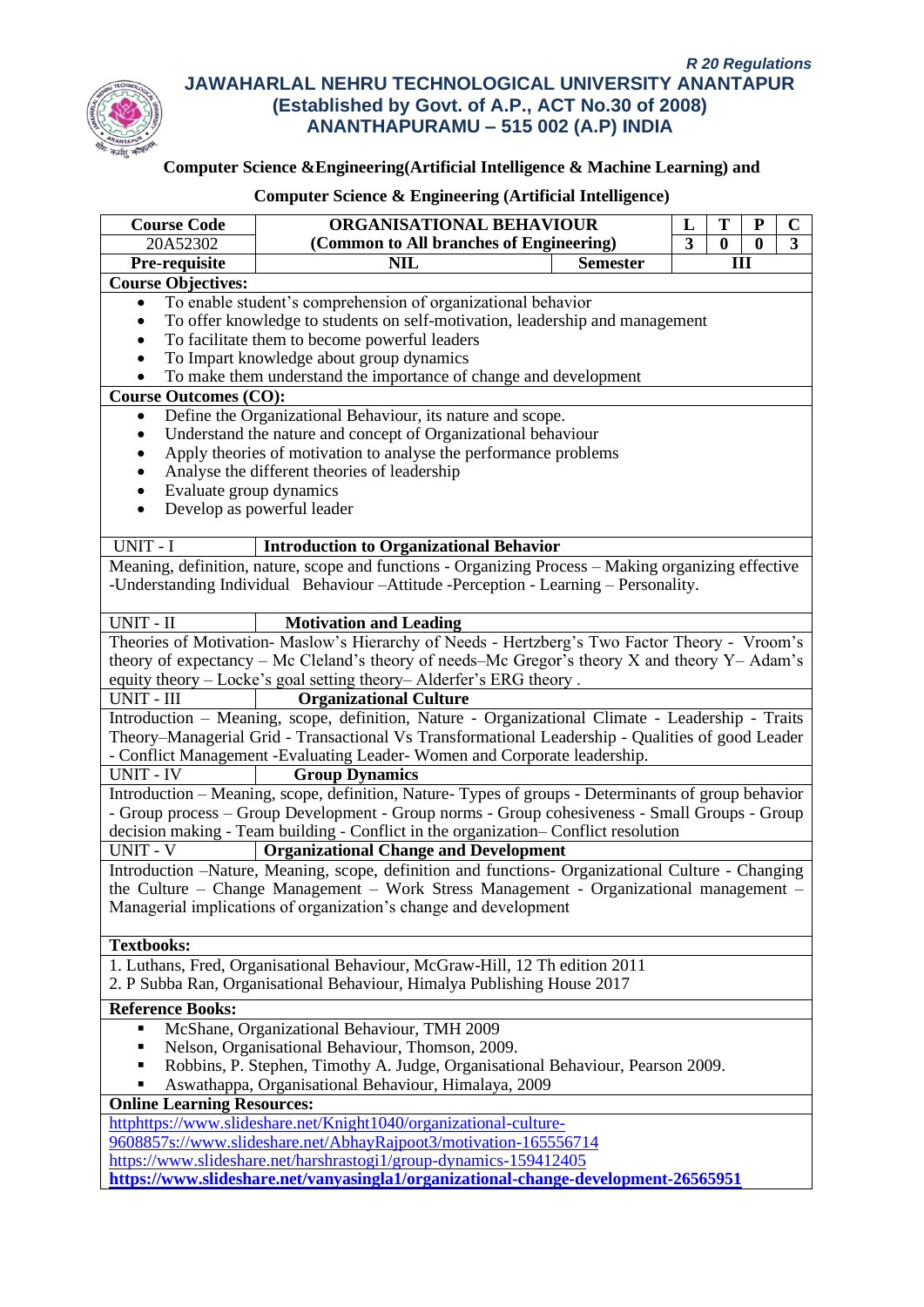

**Computer Science &Engineering(Artificial Intelligence & Machine Learning) and Computer Science & Engineering (Artificial Intelligence)**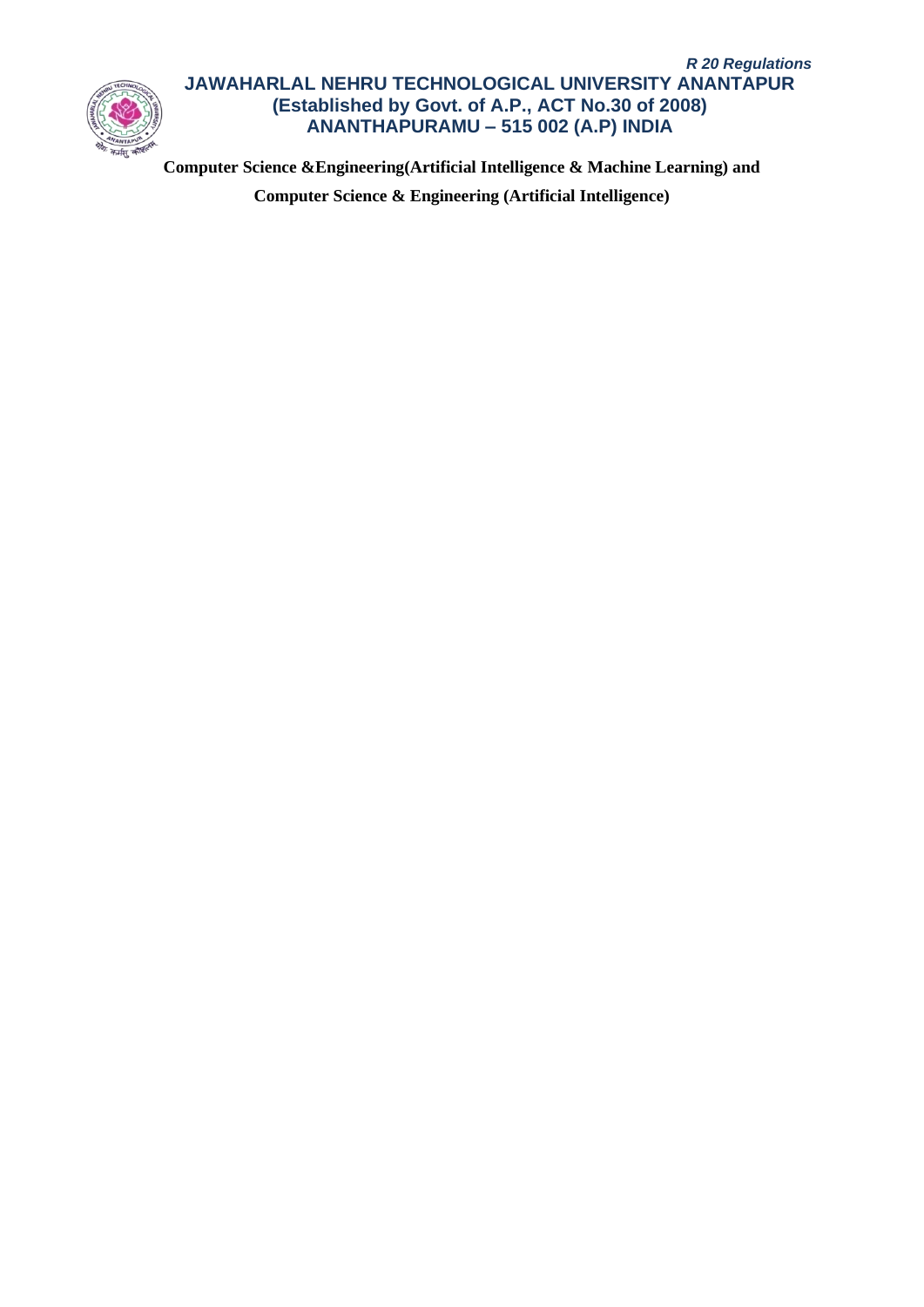

# **Computer Science &Engineering(Artificial Intelligence & Machine Learning) and**

| <b>Course Code</b><br>20A52303                                                                  | <b>Business Environment</b><br>(Common to All branches of Engineering)                                                                                                                                                                                                                                                                                |  |  | T        | ${\bf P}$       | $\mathbf C$<br>$\overline{\mathbf{3}}$ |  |  |
|-------------------------------------------------------------------------------------------------|-------------------------------------------------------------------------------------------------------------------------------------------------------------------------------------------------------------------------------------------------------------------------------------------------------------------------------------------------------|--|--|----------|-----------------|----------------------------------------|--|--|
| Pre-requisite                                                                                   | <b>NIL</b><br><b>Semester</b>                                                                                                                                                                                                                                                                                                                         |  |  | $\bf{0}$ | $\bf{0}$<br>III |                                        |  |  |
|                                                                                                 |                                                                                                                                                                                                                                                                                                                                                       |  |  |          |                 |                                        |  |  |
| <b>Course Objectives:</b>                                                                       |                                                                                                                                                                                                                                                                                                                                                       |  |  |          |                 |                                        |  |  |
|                                                                                                 | To make the student to understand about the business environment                                                                                                                                                                                                                                                                                      |  |  |          |                 |                                        |  |  |
|                                                                                                 | To enable them in knowing the importance of fiscal and monitory policy                                                                                                                                                                                                                                                                                |  |  |          |                 |                                        |  |  |
|                                                                                                 | To facilitate them in understanding the export policy of the country                                                                                                                                                                                                                                                                                  |  |  |          |                 |                                        |  |  |
| To Impart knowledge about the functioning and role of WTO<br>$\bullet$                          |                                                                                                                                                                                                                                                                                                                                                       |  |  |          |                 |                                        |  |  |
| $\bullet$                                                                                       | To Encourage the student in knowing the structure of stock markets                                                                                                                                                                                                                                                                                    |  |  |          |                 |                                        |  |  |
| <b>Course Outcomes (CO):</b>                                                                    |                                                                                                                                                                                                                                                                                                                                                       |  |  |          |                 |                                        |  |  |
| $\bullet$                                                                                       | Define Business Environment and its Importance.                                                                                                                                                                                                                                                                                                       |  |  |          |                 |                                        |  |  |
| $\bullet$                                                                                       | Understand various types of business environment.                                                                                                                                                                                                                                                                                                     |  |  |          |                 |                                        |  |  |
| $\bullet$                                                                                       | Apply the knowledge of Money markets in future investment                                                                                                                                                                                                                                                                                             |  |  |          |                 |                                        |  |  |
| ٠                                                                                               | Analyse India's Trade Policy                                                                                                                                                                                                                                                                                                                          |  |  |          |                 |                                        |  |  |
| $\bullet$                                                                                       | Evaluate fiscal and monitory policy                                                                                                                                                                                                                                                                                                                   |  |  |          |                 |                                        |  |  |
| $\bullet$                                                                                       | Develop a personal synthesis and approach for identifying business opportunities                                                                                                                                                                                                                                                                      |  |  |          |                 |                                        |  |  |
| UNIT - I                                                                                        | <b>Overview of Business Environment</b>                                                                                                                                                                                                                                                                                                               |  |  |          |                 |                                        |  |  |
|                                                                                                 | Introduction - meaning Nature, Scope, significance, functions and advantages. Types-Internal                                                                                                                                                                                                                                                          |  |  |          |                 |                                        |  |  |
|                                                                                                 | & External, Micro and Macro. Competitive structure of industries - Environmental analysis-advantages                                                                                                                                                                                                                                                  |  |  |          |                 |                                        |  |  |
|                                                                                                 | & limitations of environmental analysis& Characteristics of business.                                                                                                                                                                                                                                                                                 |  |  |          |                 |                                        |  |  |
| UNIT - II                                                                                       | <b>Fiscal &amp; Monetary Policy</b>                                                                                                                                                                                                                                                                                                                   |  |  |          |                 |                                        |  |  |
|                                                                                                 | Introduction - Nature, meaning, significance, functions and advantages. Public Revenues - Public                                                                                                                                                                                                                                                      |  |  |          |                 |                                        |  |  |
| of Finance Commission.                                                                          | Expenditure - Evaluation of recent fiscal policy of GOI. Highlights of Budget- Monetary Policy -<br>Demand and Supply of Money -RBI -Objectives of monetary and credit policy - Recent trends- Role                                                                                                                                                   |  |  |          |                 |                                        |  |  |
| $UNIT$ - $\rm III$                                                                              | <b>India's Trade Policy</b>                                                                                                                                                                                                                                                                                                                           |  |  |          |                 |                                        |  |  |
|                                                                                                 | Introduction - Nature, meaning, significance, functions and advantages. Magnitude and direction of<br>Indian International Trade - Bilateral and Multilateral Trade Agreements - EXIM policy and role of<br>EXIM bank -Balance of Payments- Structure & Major components - Causes for Disequilibrium in<br>Balance of Payments - Correction measures. |  |  |          |                 |                                        |  |  |
| UNIT - IV                                                                                       | <b>World Trade Organization</b>                                                                                                                                                                                                                                                                                                                       |  |  |          |                 |                                        |  |  |
|                                                                                                 | Introduction - Nature, significance, functions and advantages. Organization and Structure - Role and                                                                                                                                                                                                                                                  |  |  |          |                 |                                        |  |  |
|                                                                                                 | functions of WTO in promoting world trade - GATT -Agreements in the Uruguay Round –TRIPS,                                                                                                                                                                                                                                                             |  |  |          |                 |                                        |  |  |
|                                                                                                 | TRIMS - Disputes Settlement Mechanism - Dumping and Anti-dumping Measures.                                                                                                                                                                                                                                                                            |  |  |          |                 |                                        |  |  |
| <b>UNIT - V</b>                                                                                 | Money Markets and Capital Markets                                                                                                                                                                                                                                                                                                                     |  |  |          |                 |                                        |  |  |
|                                                                                                 |                                                                                                                                                                                                                                                                                                                                                       |  |  |          |                 |                                        |  |  |
|                                                                                                 | Introduction - Nature, meaning, significance, functions and advantages. Features and components of<br>Indian financial systems - Objectives, features and structure of money markets and capital markets -                                                                                                                                            |  |  |          |                 |                                        |  |  |
| Reforms and recent development – SEBI – Stock Exchanges - Investor protection and role of SEBI, |                                                                                                                                                                                                                                                                                                                                                       |  |  |          |                 |                                        |  |  |
| Introduction to international finance.                                                          |                                                                                                                                                                                                                                                                                                                                                       |  |  |          |                 |                                        |  |  |
| <b>Textbooks:</b>                                                                               |                                                                                                                                                                                                                                                                                                                                                       |  |  |          |                 |                                        |  |  |
|                                                                                                 | 1. Francis Cherunilam (2009), International Business: Text and Cases, Prentice Hall of India.                                                                                                                                                                                                                                                         |  |  |          |                 |                                        |  |  |
| 2. K. Aswathappa, Essentials of Business Environment: Texts and Cases & Exercises 13th Revised  |                                                                                                                                                                                                                                                                                                                                                       |  |  |          |                 |                                        |  |  |
| Edition.HPH2016                                                                                 |                                                                                                                                                                                                                                                                                                                                                       |  |  |          |                 |                                        |  |  |
|                                                                                                 |                                                                                                                                                                                                                                                                                                                                                       |  |  |          |                 |                                        |  |  |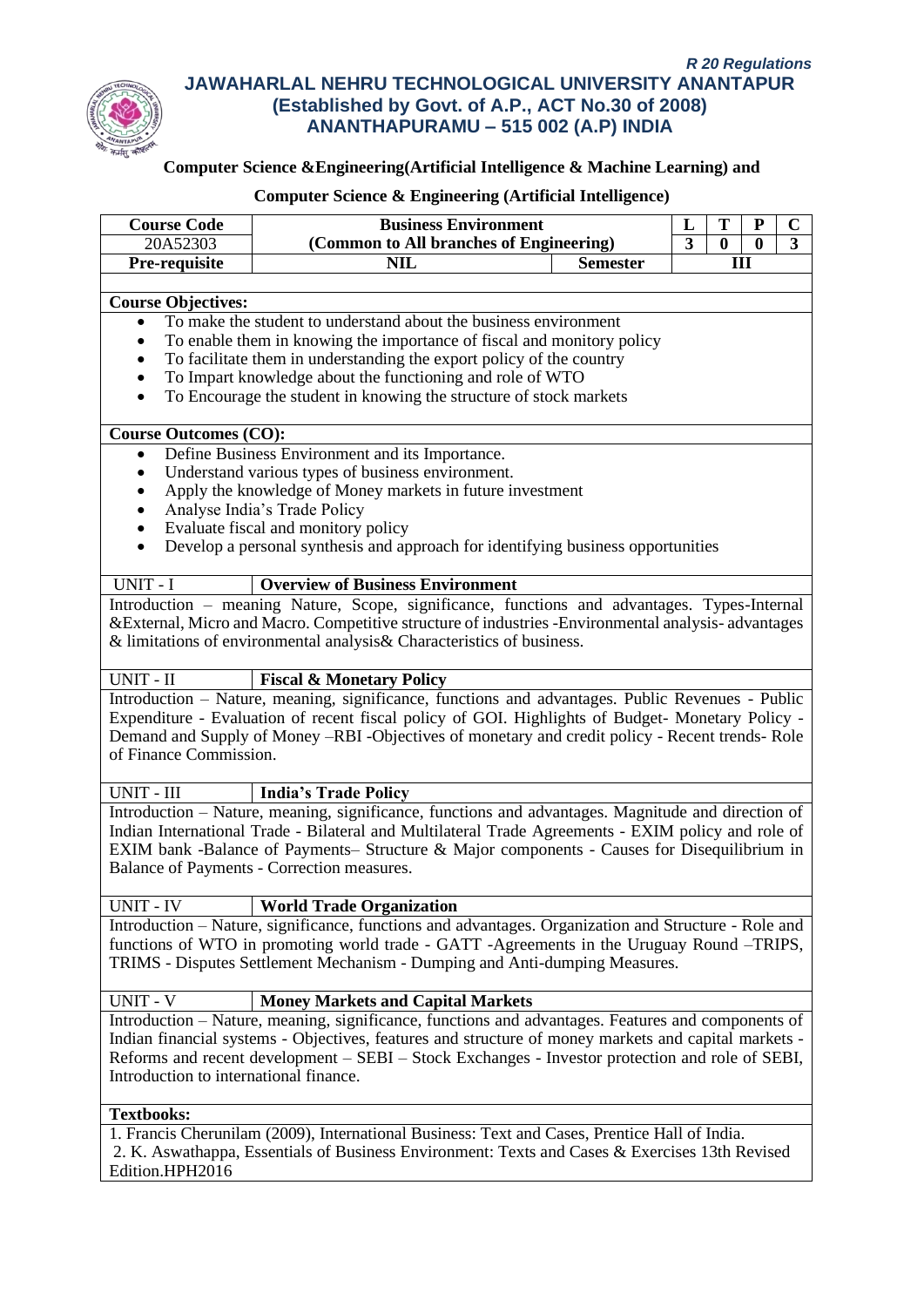

### **Computer Science &Engineering(Artificial Intelligence & Machine Learning) and**

### **Computer Science & Engineering (Artificial Intelligence)**

#### **Reference Books:**

1.K. V. Sivayya, V. B. M Das (2009), Indian Industrial Economy, Sultan Chand Publishers, New Delhi, India.

2. Sundaram, Black (2009), International Business Environment Text and Cases, Prentice Hall of India, New Delhi, India.

3. Chari. S. N (2009), International Business, Wiley India.

4.E. Bhattacharya (2009), International Business, Excel Publications, New Delhi.

### **Online Learning Resources:**

<https://www.slideshare.net/ShompaDhali/business-environment-53111245> <https://www.slideshare.net/rbalsells/fiscal-policy-ppt>

<https://www.slideshare.net/aguness/monetary-policy-presentationppt>

<https://www.slideshare.net/DaudRizwan/monetary-policy-of-india-69561982>

<https://www.slideshare.net/ShikhaGupta31/indias-trade-policyppt>

<https://www.slideshare.net/viking2690/wto-ppt-60260883>

<https://www.slideshare.net/prateeknepal3/ppt-mo>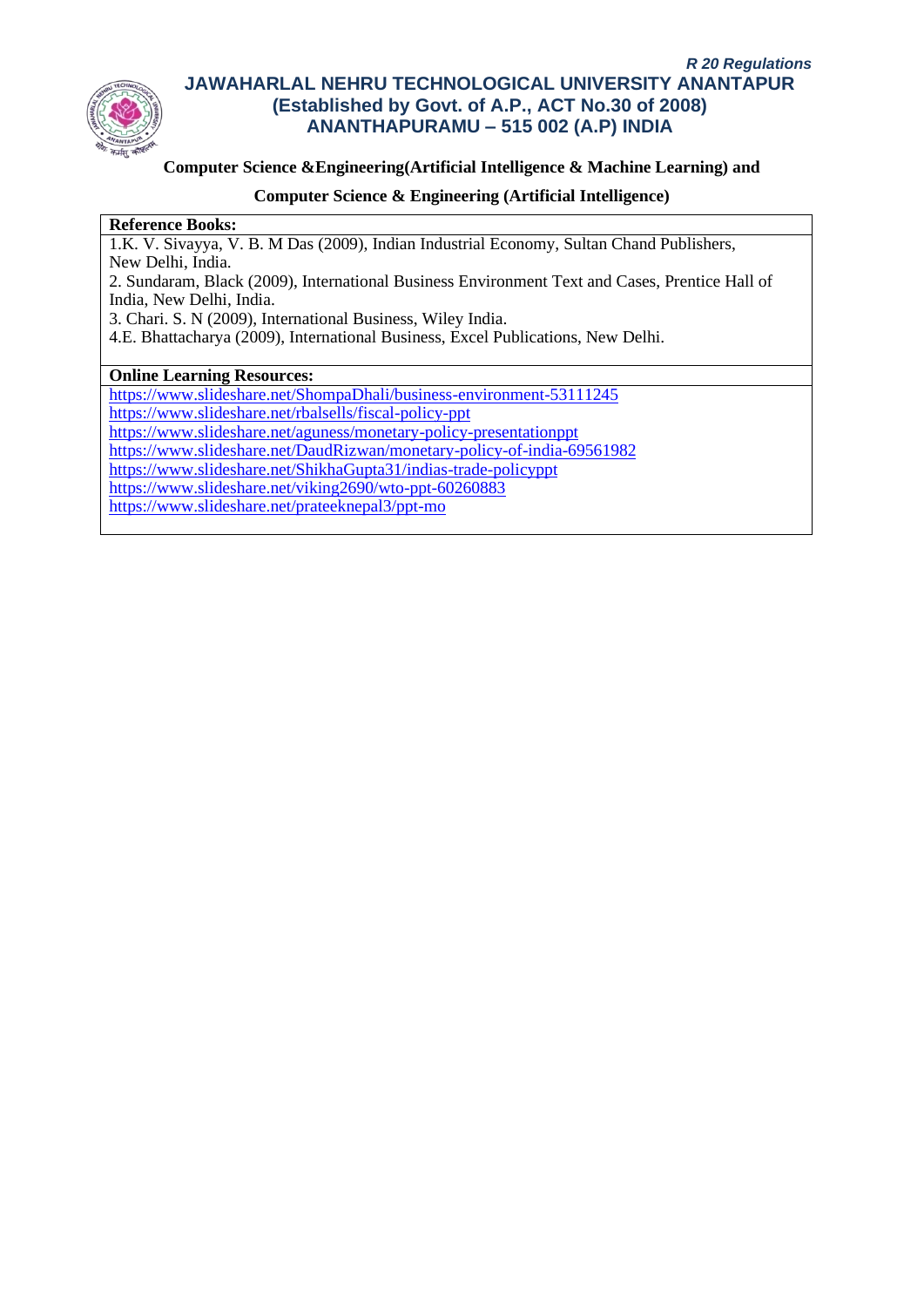

# **Computer Science &Engineering(Artificial Intelligence & Machine Learning) and**

# **Computer Science & Engineering (Artificial Intelligence)**

| <b>Course Code</b><br>20A05401P                                     |                                                                                   | <b>Database Management Systems</b><br>Laboratory                          | L<br>$\mathbf{0}$ | T<br>0 | ${\bf P}$<br>3 | $\mathbf C$<br>1.5 |  |
|---------------------------------------------------------------------|-----------------------------------------------------------------------------------|---------------------------------------------------------------------------|-------------------|--------|----------------|--------------------|--|
|                                                                     | (Common to CSE, IT, CSE(DS), CSE<br>(IoT), CSE (AI), CSE (AI & ML) and<br>AI & DS |                                                                           |                   |        |                |                    |  |
| Pre-requisite                                                       |                                                                                   | <b>Semester</b>                                                           |                   |        | IV             |                    |  |
|                                                                     |                                                                                   |                                                                           |                   |        |                |                    |  |
| Course Objectives:                                                  |                                                                                   | • To implement the basic knowledge of SQL queries and relational algebra. |                   |        |                |                    |  |
| • To construct database models for different database applications. |                                                                                   |                                                                           |                   |        |                |                    |  |
| • To apply normalization techniques for refining of databases.      |                                                                                   |                                                                           |                   |        |                |                    |  |
|                                                                     |                                                                                   | • To practice various triggers, procedures, and cursors using PL/SQL.     |                   |        |                |                    |  |
| • To design and implementation of a database for an organization    |                                                                                   |                                                                           |                   |        |                |                    |  |
| Course Outcomes (CO):                                               |                                                                                   |                                                                           |                   |        |                |                    |  |
| After completion of the course, students will be able to            |                                                                                   |                                                                           |                   |        |                |                    |  |
| $\bullet$                                                           | Design database for any real world problem                                        |                                                                           |                   |        |                |                    |  |
| Implement PL/SQL programs                                           |                                                                                   |                                                                           |                   |        |                |                    |  |
| Define SQL queries                                                  |                                                                                   |                                                                           |                   |        |                |                    |  |
| Decide the constraints<br>Investigate for data inconsistency        |                                                                                   |                                                                           |                   |        |                |                    |  |
| List of Experiments:                                                |                                                                                   |                                                                           |                   |        |                |                    |  |
| <b>Week-1: CREATION OF TABLES</b>                                   |                                                                                   |                                                                           |                   |        |                |                    |  |
|                                                                     |                                                                                   |                                                                           |                   |        |                |                    |  |
| 1. Create a table called Employee with the following structure.     |                                                                                   |                                                                           |                   |        |                |                    |  |
|                                                                     | <b>Name</b>                                                                       | <b>Type</b>                                                               |                   |        |                |                    |  |
|                                                                     | Empno                                                                             | Number                                                                    |                   |        |                |                    |  |
|                                                                     | Ename                                                                             | Varchar2(20)                                                              |                   |        |                |                    |  |
|                                                                     | Job                                                                               | Varchar2(20)                                                              |                   |        |                |                    |  |
|                                                                     | Mgr                                                                               | Number                                                                    |                   |        |                |                    |  |
|                                                                     | Sal                                                                               | Number                                                                    |                   |        |                |                    |  |
|                                                                     |                                                                                   |                                                                           |                   |        |                |                    |  |
| a.                                                                  |                                                                                   | Add a column commission with domain to the Employee table.                |                   |        |                |                    |  |
| b. Insert any five records into the table.                          |                                                                                   |                                                                           |                   |        |                |                    |  |
| Update the column details of job<br>$\mathbf{c}$ .                  |                                                                                   |                                                                           |                   |        |                |                    |  |
| d. Rename the column of Employ table using alter command.           |                                                                                   |                                                                           |                   |        |                |                    |  |
| e. Delete the employee whose empno is 19.                           |                                                                                   |                                                                           |                   |        |                |                    |  |
|                                                                     |                                                                                   |                                                                           |                   |        |                |                    |  |
| Create department table with the following structure.<br>2.         |                                                                                   |                                                                           |                   |        |                |                    |  |
|                                                                     | <b>Name</b>                                                                       | <b>Type</b>                                                               |                   |        |                |                    |  |
|                                                                     | Deptno                                                                            | $\overline{\text{Number}}$                                                |                   |        |                |                    |  |
|                                                                     | Varchar2(20)<br>Deptname                                                          |                                                                           |                   |        |                |                    |  |
| location<br>Varchar2(20)                                            |                                                                                   |                                                                           |                   |        |                |                    |  |
|                                                                     |                                                                                   |                                                                           |                   |        |                |                    |  |
| a.                                                                  | Add column designation to the department table.                                   |                                                                           |                   |        |                |                    |  |
| Insert values into thetable.<br>b.                                  |                                                                                   |                                                                           |                   |        |                |                    |  |
| $c_{\cdot}$                                                         | List the records of emp table grouped bydeptno.                                   |                                                                           |                   |        |                |                    |  |
| Update the record where deptno is9.<br>d.                           |                                                                                   |                                                                           |                   |        |                |                    |  |

e. Delete any column data from thetable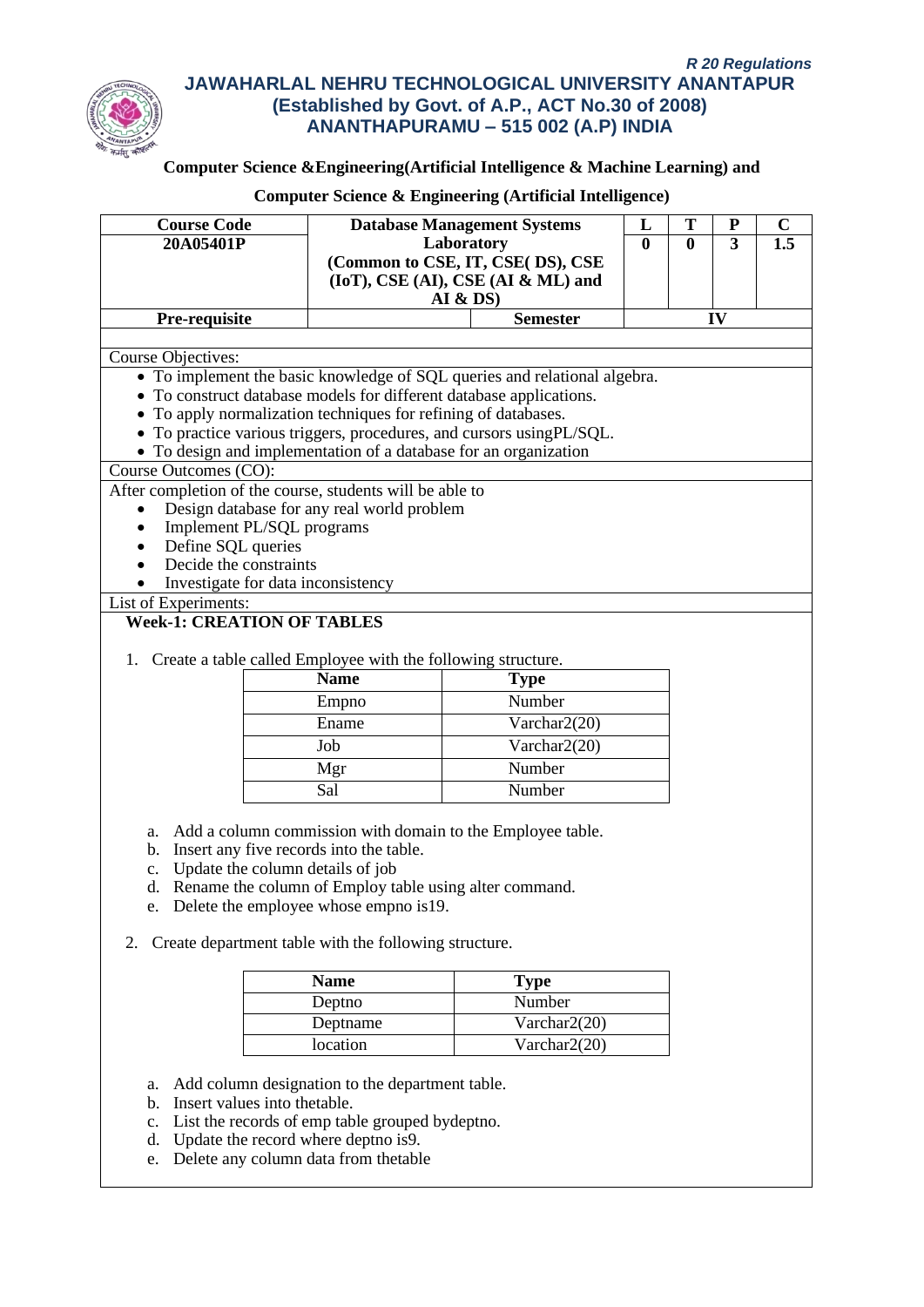

### **Computer Science &Engineering(Artificial Intelligence & Machine Learning) and**

#### **Computer Science & Engineering (Artificial Intelligence)**

3. Create a table called Customertable

| <b>Name</b> | <b>Type</b>     |
|-------------|-----------------|
| Cust name   | Varchar $2(20)$ |
| Cust street | Varchar $2(20)$ |
| Cust city   | Varchar $2(20)$ |

- a. Insert records into thetable.
- b. Add salary column to thetable.
- c. Alter the table columndomain.
- d. Drop salary column of the customertable.
- e. Delete the rows of customer table whose ust\_city is 'hyd'.
- f. Create a table called branchtable.

| <b>Name</b> | <b>Type</b>     |
|-------------|-----------------|
| Branch name | Varchar $2(20)$ |
| Branch city | Varchar $2(20)$ |
| asserts     | Number          |

4. Increase the size of data type for asserts to the branch.

- a. Add and drop a column to the branch table.
- b. Insert values to the table.
- c. Update the branch name column
- d. Delete any two columns from the table
- 5. Create a table called sailor table

| <b>Name</b> | <b>Type</b>     |
|-------------|-----------------|
| Sid         | Number          |
| Sname       | Varchar $2(20)$ |
| rating      | Varchar $2(20)$ |

- a. Add column age to the sailor table.
- b. Insert values into the sailor table.
- c. Delete the row with rating>8.
- d. Update the column details of sailor.
- e. Insert null values into the table.
- 6. Create a table called reserves table

| <b>Name</b> | Type    |
|-------------|---------|
| Boat id     | Integer |
| sid         | Integer |
| day         | Integer |
|             |         |

- a. Insert values into the reservestable.
- b. Add column time to the reservestable.
- c. Alter the column day data type todate.
- d. Drop the column time in thetable.
- e. Delete the row of the table with somecondition.

# **Week-2: QUERIES USING DDL AND DML**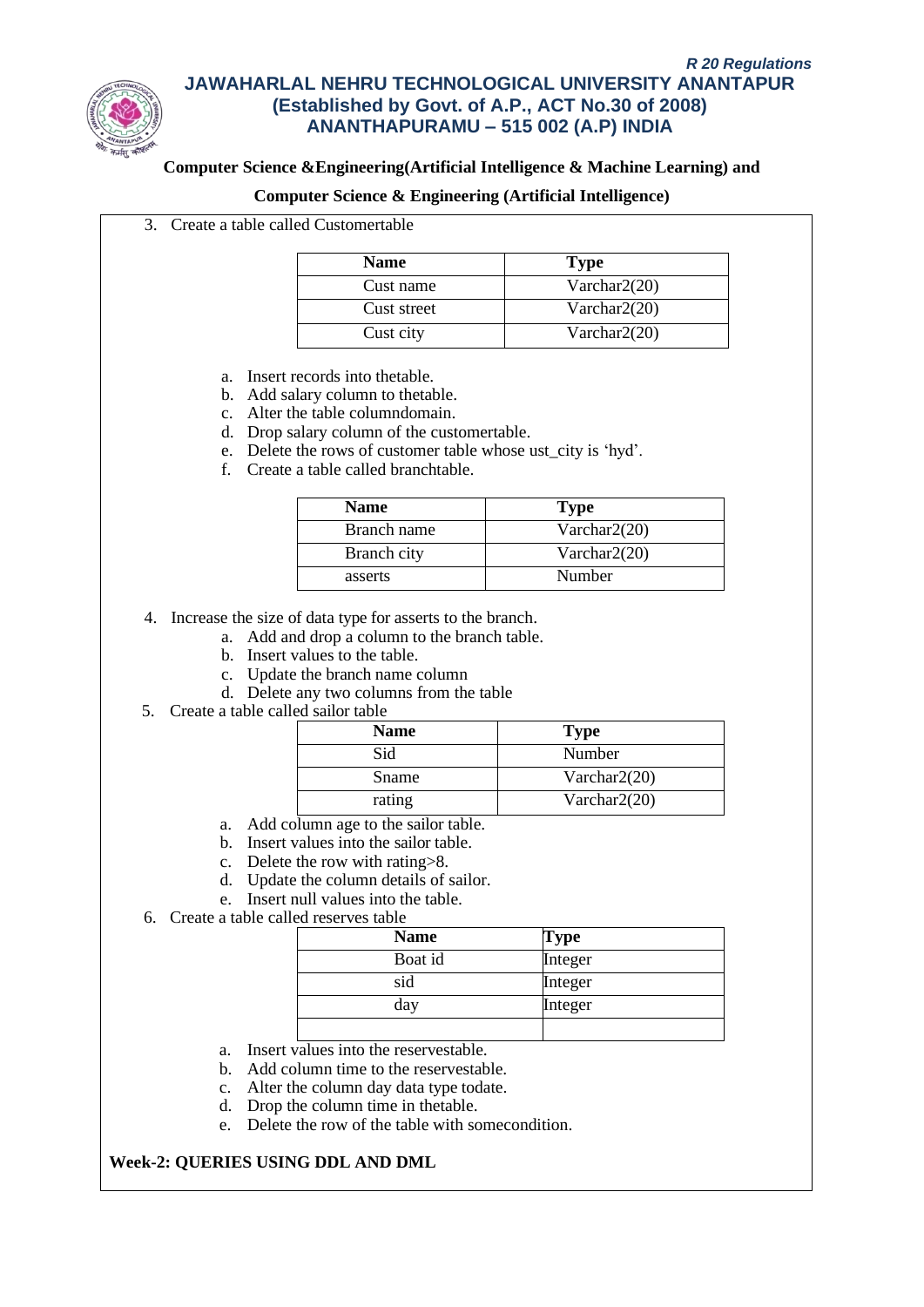

## **Computer Science &Engineering(Artificial Intelligence & Machine Learning) and**

### **Computer Science & Engineering (Artificial Intelligence)**

- 1. a. Create a user and grant all permissions to theuser.
	- b. Insert the any three records in the employee table and use rollback. Check theresult.
	- c. Add primary key constraint and not null constraint to the employeetable.
	- d. Insert null values to the employee table and verify theresult.
- 2. a. Create a user and grant all permissions to theuser.
	- b. Insert values in the department table and usecommit.
	- c. Add constraints like unique and not null to the departmenttable.
	- d. Insert repeated values and null values into thetable.
- 3. a. Create a user and grant all permissions to theuser.
	- b. Insert values into the table and use commit.
		- c. Delete any three records in the department table and use rollback.
	- d. Add constraint primary key and foreign key to thetable.
- 4. a. Create a user and grant all permissions to theuser. b. Insert records in the sailor table and usecommit. c. Add save point after insertion of records and verify save point. d. Add constraints not null and primary key to the sailortable.
- 5. a. Create a user and grant all permissions to theuser.
	- b. Use revoke command to remove userpermissions.
	- c. Change password of the usercreated.
	- d. Add constraint foreign key and notnull.
- 6. a. Create a user and grant all permissions to theuser.
	- b. Update the table reserves and use savepointandrollback.
	- **c.** Add constraint primary key , foreign key and not null to the reserves table
	- **d.**Delete constraint not null to the tablecolumn

# **Week-3:QUERIES USING AGGREGATE FUNCTIONS**

- 1. a. By using the group by clause, display the enames who belongs to deptno 10 alongwithaveragesalary.
	- b. Display lowest paid employee details under eachdepartment.
	- c. Display number of employees working in each department and their departmentnumber.

d. Using built in functions, display number of employees working in each department and their department name from dept table. Insert deptname to dept table and insert deptname for each row, do the required thing specified above.

- e. List all employees which start with either B or C.
- f. Display only these ename of employees where the maximum salary is greater than or equalto 5000.
- 2. a. Calculate the average salary for each differentjob.
	- b. Show the average salary of each job excludingmanager.
	- c. Show the average salary for all departments employing more than threepeople.
	- d. Display employees who earn more than thelowest salary in department 30
	- e. Show that value returned by sign (n)function.
	- f. How many days between day of birth to currentdate
- 3. a. Show that two substring as singlestring.
	- b. List all employee names, salary and 15% rise insalary.
	- c. Display lowest paid emp details under eachmanager
	- d. Display the average monthly salary bill for eachdeptno.
	- e. Show the average salary for all departments employing more than twopeople.
	- f. By using the group by clause, display the eid who belongs to deptno 05 along withaverage salary.
- 4. a. Count the number of employees in department20
	- b. Find the minimum salary earned byclerk.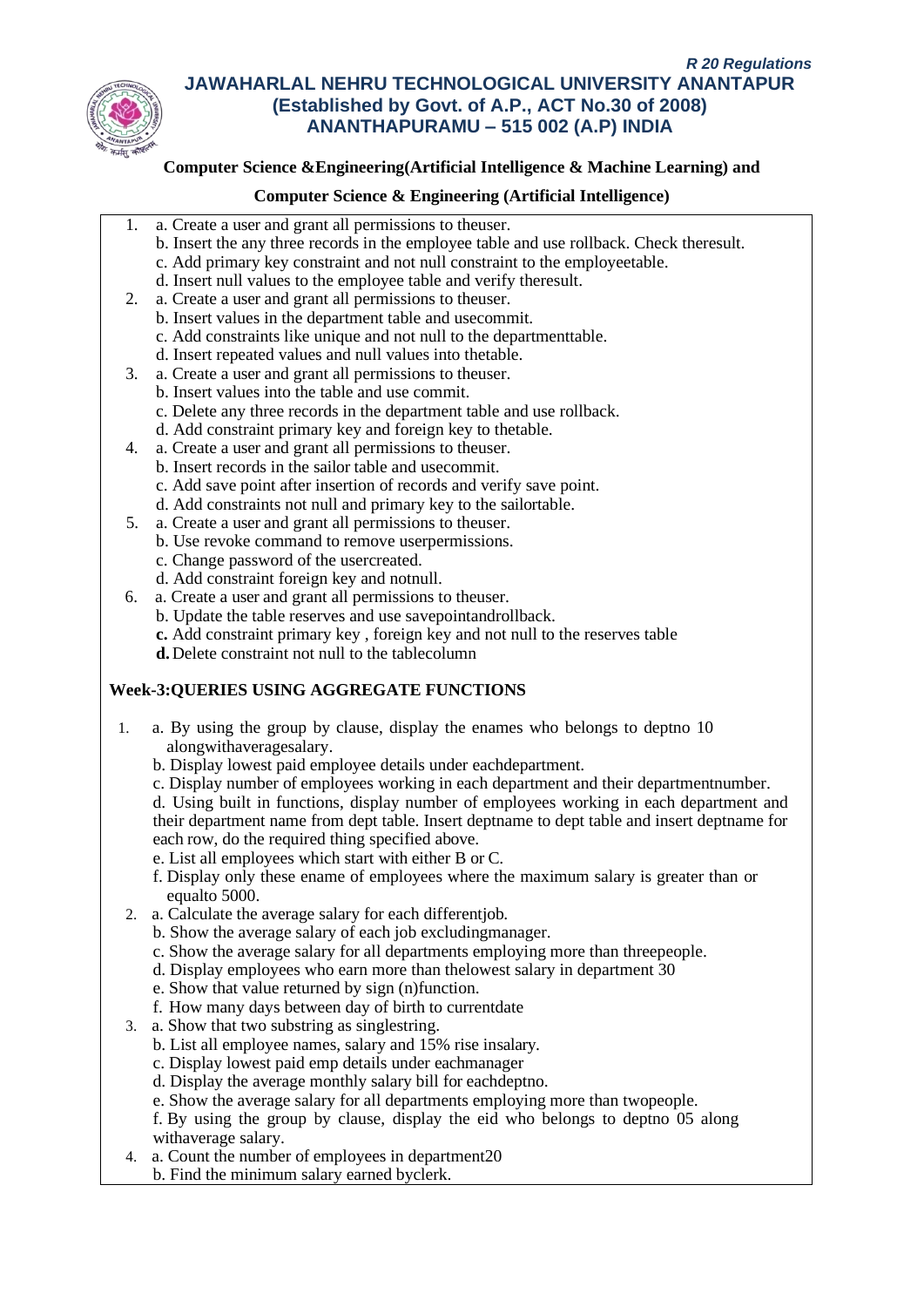

## **Computer Science &Engineering(Artificial Intelligence & Machine Learning) and**

### **Computer Science & Engineering (Artificial Intelligence)**

- c. Find minimum, maximum, average salary of allemployees.
- d. List the minimum and maximum salaries for each jobtype.
- e. List the employee names in descendingorder.
- f. List the employee id, names in ascending order byempid.
- 5. a. Find the sids ,names of sailors who have reserved all boats called"INTERLAKE Find the age of youngest sailor who is eligible to vote for each rating level with at least two such sailors.
	- b. Find the sname , bid and reservation date for eachreservation.
	- c. Find the ages of sailors whose name begin and end with B and has at least 3characters.
	- d. List in alphabetic order all sailors who have reserved redboat.
	- e. Find the age of youngest sailor for each ratinglevel.
- 6. a. List the Vendors who have delivered products within 6 months from orderdate.
	- b. Display the Vendor details who have supplied both Assembled and Subparts.
	- c. Display the Sub parts by grouping the Vendor type (Local or NonLocal).
	- d. Display the Vendor details in ascendingorder.
	- e. Display the Sub part which costs more than any of the Assembledparts.
	- f. Display the second maximum cost Assembledpart

# **Week-4: PROGRAMS ON PL/SQL**

- 1. a. Write a PL/SQL program to swaptwonumbers.
- b. Write a PL/SQL program to find the largest of threenumbers.
- 2. a. Write a PL/SQL program to find the total and average of 6 subjects and display thegrade.
- b. Write a PL/SQL program to find the sum of digits in a givennumber.
- 3. a. Write a PL/SQL program to display the number in reverseorder. b. Writea PL/SQLprogramtocheckwhetherthegivennumberisprimeornot.
- 4. a. Write a PL/SQL program to find the factorial of a givennumber.
	- b. Write a PL/SQL code block to calculate the area of a circle for a value of radius varying from 3 to 7. Store the radius and the corresponding values of calculated area in an empty table named areas, consisting of two columns radius andarea.
- 5. a. Write a PL/SQL program to accept a string and remove the vowels from the string. (When 'hello' passed to the program it should display 'Hll' removing e and o from the worldHello). b. Write a PL/SQL program to accept a number and a divisor. Make sure the divisor is less than or equal to 10. Else display an error message. Otherwise Display the remainderin words.

# **Week-5: PROCEDURES AND FUNCTIONS**

- 1. Write a function to accept employee number as parameter and return Basic +HRA together as single column.
- 2. Accept year as parameter and write a Function to return the total net salary spent for a givenyear.
- 3. Create a function to find the factorial of a given number and hence findNCR.
- 4. Write a PL/SQL block o pint prime Fibonacci series using localfunctions.
- 5. Create a procedure to find the lucky number of a given birthdate.
- 6. Create function to the reverse of givennumber

# **Week-6: TRIGGERS**

1. Create a row level trigger for the customers table that would fire for INSERT or UPDATE or DELETE operations performed on the CUSTOMERS table. This trigger will display the salary difference between the old values and newvalues:

CUSTOMERS table: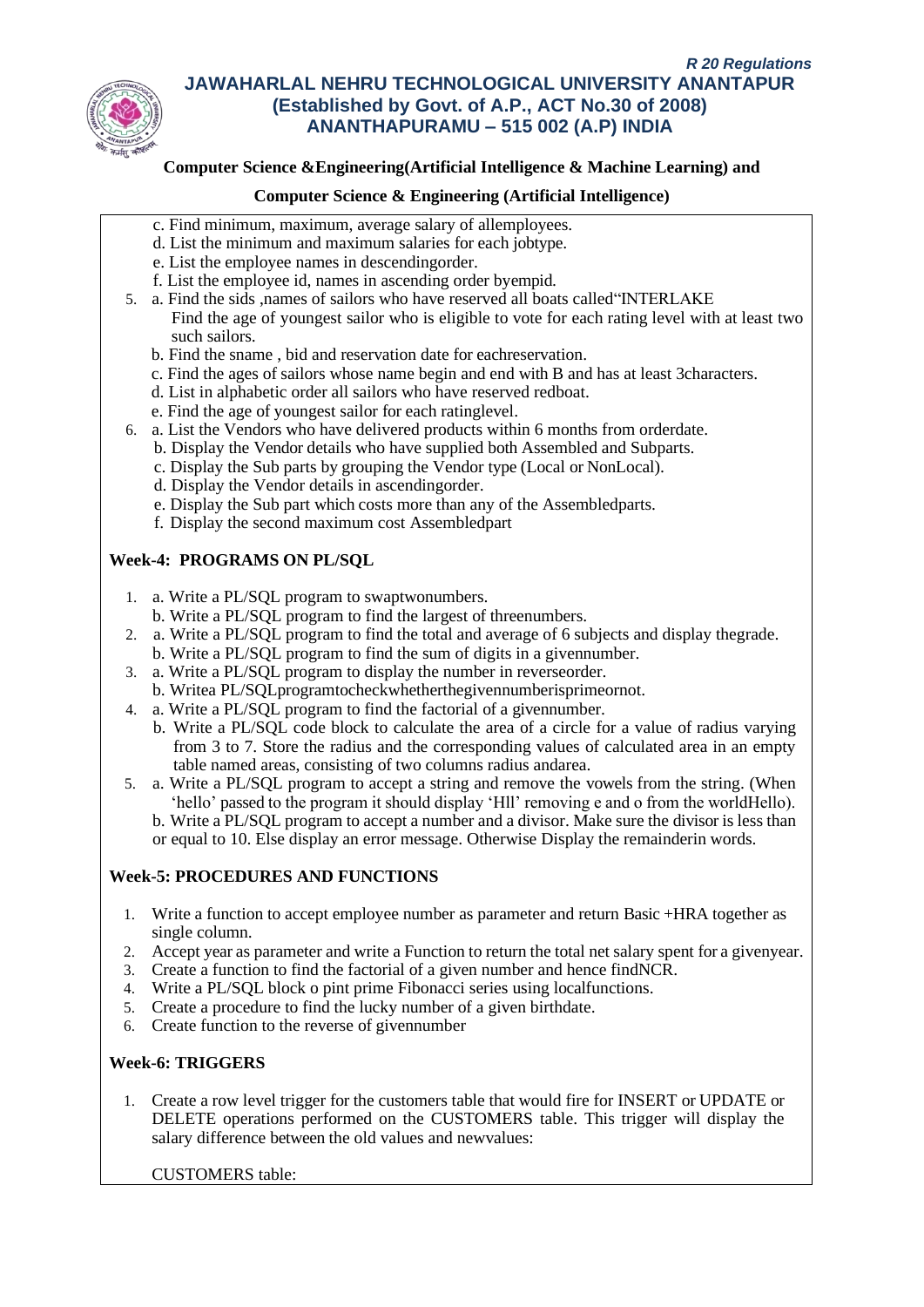

### **Computer Science &Engineering(Artificial Intelligence & Machine Learning) and**

| ID | <b>NAME</b> | AGE | <b>ADDRESS</b> | <b>SALARY</b> |
|----|-------------|-----|----------------|---------------|
|    | Alive       | 24  | Khammam        | 2000          |
|    | <b>Bob</b>  | 27  | Kadappa        | 3000          |
| 3  | Catri       | 25  | Guntur         | 4000          |
| 4  | Dena        | 28  | Hyderabad      | 5000          |
|    | Eeshwar     | 27  | Kurnool        | 6000          |
| 6  | Farooq      | 28  | Nellore        | 7000          |

#### **Computer Science & Engineering (Artificial Intelligence)**

2. Creation of insert trigger, delete trigger, update trigger practice triggers using the passenger database.

Passenger( Passport\_ id INTEGER PRIMARY KEY, Name VARCHAR (50) NotNULL, Age Integer Not NULL, Sex Char, Address VARCHAR (50) NotNULL);

- a. Write a Insert Trigger to check the Passport id is exactly six digits ornot.
- b. Write a trigger on passenger to display messages '1 Record is inserted', '1 record is deleted', '1 record is updated' when insertion, deletion and updation are done on passengerrespectively.
- 3. Insert row in employee table using Triggers. Every trigger is created with name any trigger have same name must be replaced by new name. These triggers can raised before insert, update or delete rows on data base. The main difference between a trigger and a stored procedure is that the former is attached to a table and is only fired when an INSERT, UPDATE or DELETEoccurs.
- 4. Convert employee name into uppercase whenever an employee record is inserted or updated. Trigger to fire before the insert orupdate.
- **5.** Trigger before deleting a record from emp table. Trigger will insert the row to be deleted into table called delete \_emp and also record user who has deleted the record and date and time ofdelete.
- **6.** Create a transparent audit system for a table CUST\_MSTR. The system must keep track of the records that are being deleted orupdated

### **Week-7:PROCEDURES**

- 1. Create the procedure for palindrome of givennumber.
- 2. Create the procedure for GCD: Program should load two registers with two Numbers and then apply the logic for GCD of two numbers. GCD of two numbers is performed by dividing the greater number by the smaller number till the remainder is zero. If it is zero, the divisor is the GCD if not the remainder and the divisors of the previous division are the new set of two numbers. The process is repeated by dividing greater of the two numbers by the smaller number till the remainder is zero and GCD isfound.
- 3. Write the PL/SQL programs to create the procedure for factorial of givennumber.
- 4. Write the PL/SQL programs to create the procedure to find sum of N naturalnumber.
- 5. Write the PL/SQL programs to create the procedure to find Fibonacciseries.
- 6. Write the PL/SQL programs to create the procedure to check the given number is perfect ornot

### **Week-8: CURSORS**

- **1.** Write a PL/SQL block that will display the name, dept no, salary of fist highest paidemployees**.**
- 2. Update the balance stock in the item master table each time a transaction takes place in the item transaction table. The change in item master table depends on the item id is already present in the item master then update operation is performed to decrease the balance stock by the quantity specified in the item transaction in case the item id is not present in the item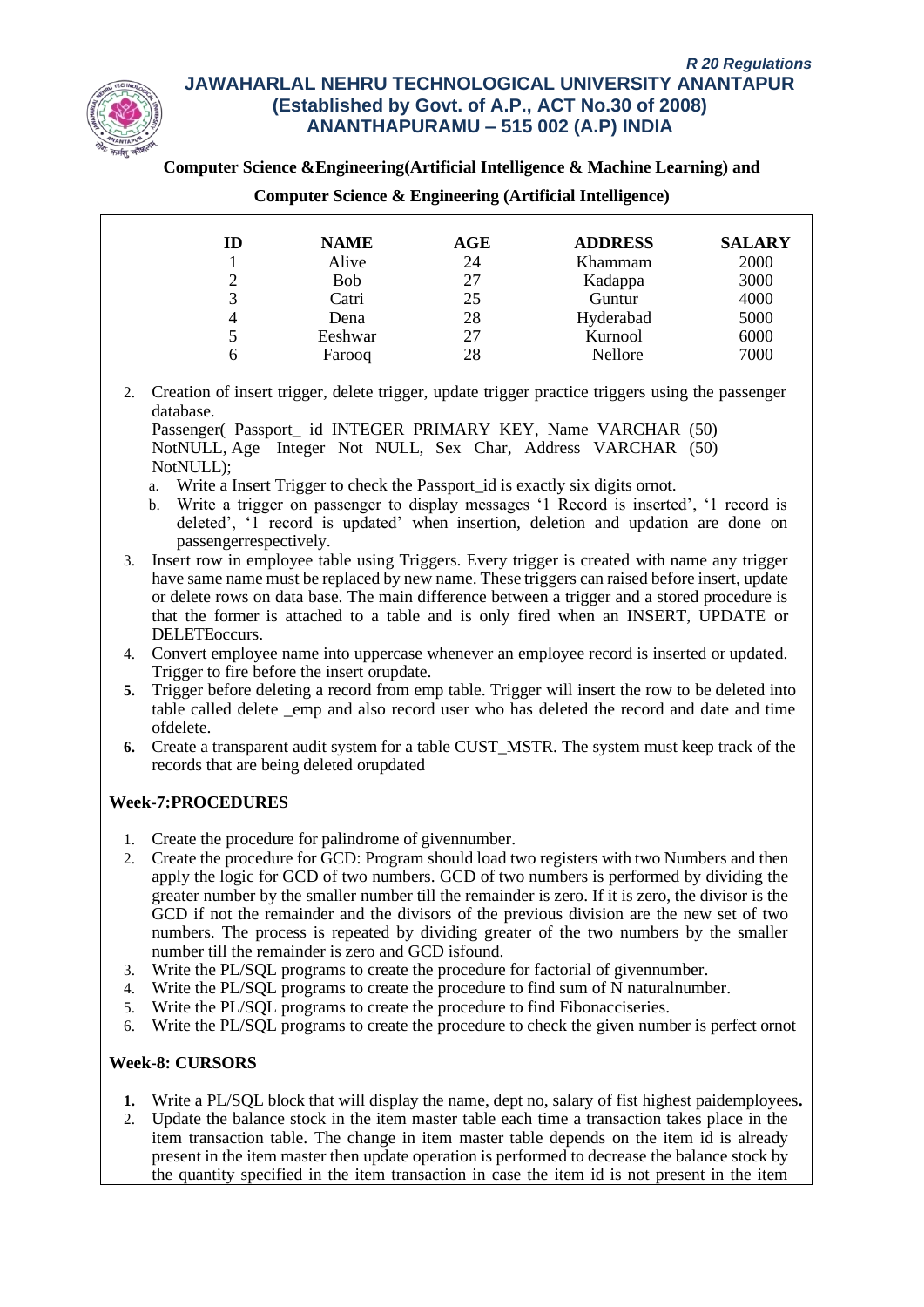

# **Computer Science &Engineering(Artificial Intelligence & Machine Learning) and**

### **Computer Science & Engineering (Artificial Intelligence)**

- master table then the record is inserted in the item mastertable.
- 3. Write a PL/SQL block that will display the employee details along with salary usingcursors.
- 4. To write a Cursor to display the list of employees who are working as a ManagersorAnalyst.
- 5. To write a Cursor to find employee with given job anddeptno.
- **6.** Write a PL/SQL block using implicit cursor that will display message, the salaries of all the employees in the 'employee' table are updated. If none of the employee's salary are updated we getamessage 'None of the salaries were updated'. Else we get a message like for example, 'Salaries for 1000 employees are updated' if there are 1000 rows in 'employee' table

## **Week-9: CASE STUDY: BOOK PUBLISHING COMPANY**

A publishing company produces scientific books on various subjects. The books are written by authors who specialize in one particular subject. The company employs editors who, not necessarily being specialists in a particular area, each take sole responsibility for editing one or more publications.

A publication covers essentially one of the specialist subjects and is normally written by a single author. When writing a particular book, each author works with on editor, but may submit another work for publication to be supervised by other editors. To improve their competitiveness, the company tries to employ a variety of authors, more than one author being a specialist in a particular subject for the above case study, do thefollowing:

- 1. Analyze the datarequired.
- 2. Normalize theattributes.

Create the logical data model using E-R diagrams

# **Week-10**: **CASE STUDY GENERAL HOSPITAL**

AGeneralHospitalconsistsofanumberofspecializedwards(suchasMaternity,Pediatric,Oncology, etc.). Each ward hosts a number of patients, who were admitted on the recommendation of their ownGP and confirmed by a consultant employed by the Hospital. On admission, the personal details of every patient are recorded. A separate register is to be held to store the information of the tests undertaken and the results of a prescribed treatment. A number of tests may be conducted for each patient. Each patient is assigned to one leading consultant but may be examined by another doctor, if required. Doctors are specialists in some branch of medicine and may be leading consultants for a number of patients, not necessarily from the same ward. For the above case study, do the following.

- 1. Analyze the datarequired.
- 2. Normalize theattributes.

Create the logical data model using E-R diagrams

# **Week-11**: **CASE STUDY: CAR RENTAL COMPANY**

A database is to be designed for a car rental company. The information required includes a description of cars, subcontractors (i.e. garages), company expenditures, company revenues and customers. Cars are to be described by such data as: make, model, year of production, engine size, fuel type, number of passengers, registration number, purchase price, purchase date, rent price and insurance details. It is the company policy not to keep any car for a period exceeding one year. All major repairs and maintenance are done by subcontractors (i.e. franchised garages), with whom CRC has long-term agreements. Therefore the data about garages to be kept in the database includes garage names, addresses, range of services and the like. Some garages require payments immediately after a repair has been made; with others CRC has made arrangements for credit facilities. Company expenditures are to be registered for all outgoings connected with purchases, repairs, maintenance, insurance etc. Similarly the cash inflow coming from all sources: Car hire,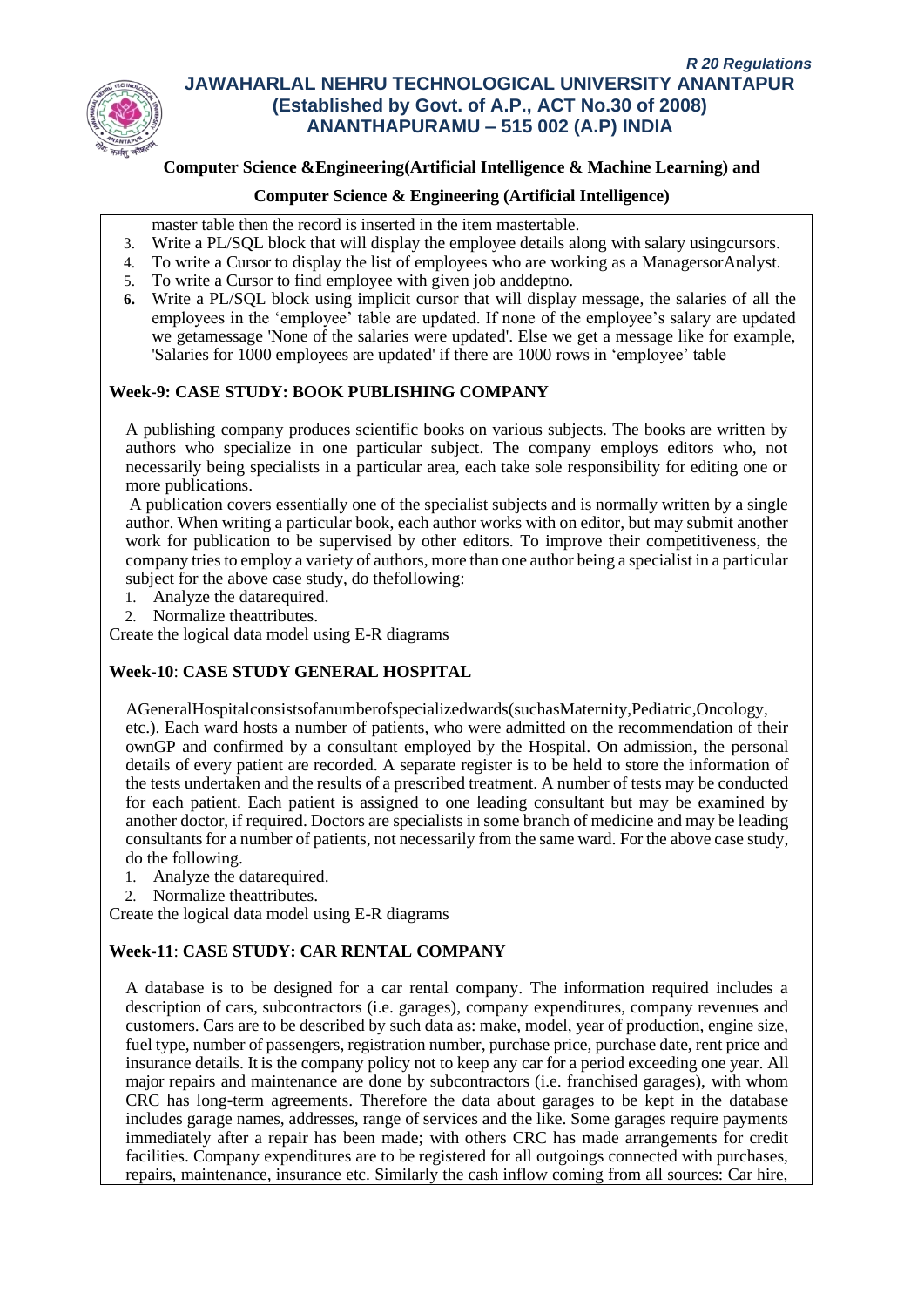

## **Computer Science &Engineering(Artificial Intelligence & Machine Learning) and**

### **Computer Science & Engineering (Artificial Intelligence)**

car sales, insurance claims must be kept of file. CRC maintains a reasonably stable client base. For this privileged category of customers special creditcard facilities are provided. These customers may also book in advance a particular car. These reservations can be made for any period of time up to one month. Casual customers must pay a deposit for an estimated time of rental, unless they wish to pay by credit card. All major credit cards are accepted. Personal details such as name, address, telephone number, driving license, number about each customer are kept in the database. For the above case study, do thefollowing:

- 1. Analyze the datarequired.
- 2. Normalize theattributes.

Create the logical data model using E-R diagrams

## **Week-12**: **CASE STUDY: STUDENT PROGRESS MONITORING SYSTEM**

A database is to be designed for a college to monitor students' progress throughout their course of study. The students are reading for a degree (such as BA, BA (Hons.) M.Sc., etc) within the framework of the modular system. The college provides a number of modules, each being characterized by its code, title, credit value, module leader, teaching staff and the department they come from. A module is coordinated by a module leader who shares teaching duties with one or more lecturers. A lecturer may teach (and be a module leader for) more than one module. Students are free to choose any module they wish but the following rules must be observed: Some modules require pre- requisites modules and some degree programs have compulsory modules. The database is also to contain some information about studentsincludingtheirnumbers,names,addresses,degreestheyreadfor,andtheirpastperformance

- i.e. modules taken and examination results. For the above case study, do the following:
- 1. Analyze the datarequired.
- 2. Normalize theattributes.
- 3. Create the logical data model i.e., ERdiagrams.
- 4. Comprehend the data given in the case study by creating respective tables with primary keys and foreign keys whereverrequired.
- 5. Insert values into the tables created (Be vigilant about Master- Slavetables).
- 6. Display the Students who have taken M.Sccourse
- 7. Display the Module code and Number of Modules taught by eachLecturer.
- 8. Retrieve the Lecturer names who are not Module Leaders.
- 9. Display the Department name which offers 'English 'module.
- 10. Retrieve the Prerequisite Courses offered by every Department (with Departmentnames).
- 11. Present the Lecturer ID and Name who teaches'Mathematics'.
- 12. Discover the number of years a Module istaught.
- 13. List out all the Faculties who work for 'Statistics'Department.
- 14. List out the number of Modules taught by each ModuleLeader.
- 15. List out the number of Modules taught by a particularLecturer.
- 16. Create a view which contains the fields of both Department and Module tables. (Hint- The fields like Module code, title, credit, Department code and itsname).
- 17. Update the credits of all the prerequisite courses to 5. Delete the Module 'History' from the Moduletable.

References:

- 1. RamezElmasri, Shamkant, B. Navathe, "Database Systems", Pearson Education, 6th Edition, 2013.
- 2. Peter Rob, Carles Coronel, "Database System Concepts", Cengage Learning, 7th Edition, 2008.

Online Learning Resources/Virtual Labs:

[http://www.scoopworld.in](http://www.scoopworld.in/)

<http://vlabs.iitb.ac.in/vlabs-dev/labs/dblab/index.php>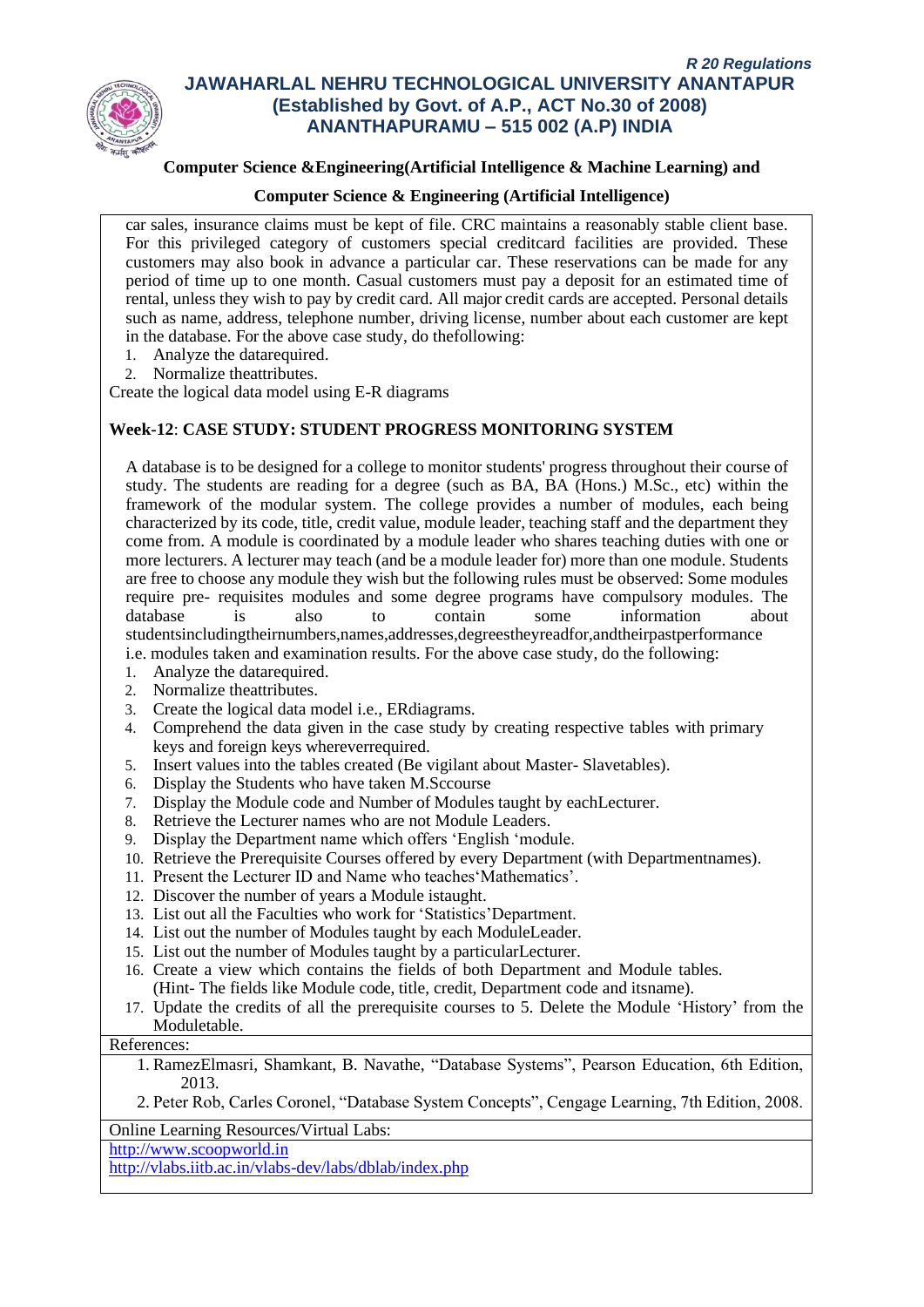

# **Computer Science &Engineering(Artificial Intelligence & Machine Learning) and**

| <b>Course Code</b>                                                                                                                                      | <b>OPERATING SYSTEMS LAB</b>                                                                 |                 | L            | T        | ${\bf P}$      | $\mathbf C$      |  |
|---------------------------------------------------------------------------------------------------------------------------------------------------------|----------------------------------------------------------------------------------------------|-----------------|--------------|----------|----------------|------------------|--|
| 20A05402P                                                                                                                                               | (Common to CSE, IT, CSE( DS), CSE (IoT), CSE (AI),                                           |                 | $\mathbf{0}$ | $\bf{0}$ | $\overline{3}$ | $\overline{1.5}$ |  |
|                                                                                                                                                         | $CSE$ (AI & ML) and AI & DS)                                                                 |                 |              |          |                |                  |  |
| Pre-requisite                                                                                                                                           | <b>Basics of CO and DBMS</b>                                                                 | <b>Semester</b> | IV           |          |                |                  |  |
|                                                                                                                                                         |                                                                                              |                 |              |          |                |                  |  |
| <b>Course Objectives:</b>                                                                                                                               |                                                                                              |                 |              |          |                |                  |  |
| $\bullet$                                                                                                                                               | To familiarize students with the architecture of OS.                                         |                 |              |          |                |                  |  |
|                                                                                                                                                         | To provide necessary skills for developing and debugging CPU Scheduling algorithms.          |                 |              |          |                |                  |  |
|                                                                                                                                                         | To elucidate the process management and scheduling and memory management.                    |                 |              |          |                |                  |  |
| $\bullet$                                                                                                                                               | To explain the working of an OS as a resource manager, file system manager, process manager, |                 |              |          |                |                  |  |
|                                                                                                                                                         | memory manager, and page replacement tool.                                                   |                 |              |          |                |                  |  |
|                                                                                                                                                         | To provide insights into system calls, file systems and deadlock handling.                   |                 |              |          |                |                  |  |
| Course Outcomes (CO):                                                                                                                                   |                                                                                              |                 |              |          |                |                  |  |
|                                                                                                                                                         | After completion of the course, students will be able to                                     |                 |              |          |                |                  |  |
| $\bullet$                                                                                                                                               | Trace different CPU Scheduling algorithms (L2).                                              |                 |              |          |                |                  |  |
| $\bullet$                                                                                                                                               | Implement Bankers Algorithms to Avoid and prevent the Dead Lock (L3).                        |                 |              |          |                |                  |  |
| ٠                                                                                                                                                       | Evaluate Page replacement algorithms (L5).                                                   |                 |              |          |                |                  |  |
| ٠                                                                                                                                                       | Illustrate the file organization techniques (L4).                                            |                 |              |          |                |                  |  |
| $\bullet$                                                                                                                                               | Illustrate shared memory process (L4).                                                       |                 |              |          |                |                  |  |
| $\bullet$                                                                                                                                               | Design new scheduling algorithms (L6)                                                        |                 |              |          |                |                  |  |
| List of Experiments:                                                                                                                                    |                                                                                              |                 |              |          |                |                  |  |
|                                                                                                                                                         | 1. Practicing of Basic UNIX Commands.                                                        |                 |              |          |                |                  |  |
|                                                                                                                                                         | 2. Write programs using the following UNIX operating system calls                            |                 |              |          |                |                  |  |
|                                                                                                                                                         |                                                                                              |                 |              |          |                |                  |  |
| Fork, exec, getpid, exit, wait, close, stat, opendir and readdir                                                                                        |                                                                                              |                 |              |          |                |                  |  |
| Simulate UNIX commands like cp, ls, grep, etc.,<br>3.<br>4. Simulate the following CPU scheduling algorithms                                            |                                                                                              |                 |              |          |                |                  |  |
| a) Round Robin b) SJF c) FCFS d) Priority                                                                                                               |                                                                                              |                 |              |          |                |                  |  |
|                                                                                                                                                         |                                                                                              |                 |              |          |                |                  |  |
| 5. Implement a dynamic priority scheduling algorithm.<br>6. Assume that there are five jobs with different weights ranging from 1 to 5. Implement round |                                                                                              |                 |              |          |                |                  |  |
|                                                                                                                                                         | robin algorithm with time slice equivalent to weight.                                        |                 |              |          |                |                  |  |
| Implement priority scheduling algorithm. While executing, no process should wait for more<br>7.                                                         |                                                                                              |                 |              |          |                |                  |  |
| than 10 seconds. If the waiting time is more than 10 seconds that process has to be executed                                                            |                                                                                              |                 |              |          |                |                  |  |
| for at least 1 second before waiting again.                                                                                                             |                                                                                              |                 |              |          |                |                  |  |
| 8. Control the number of ports opened by the operating system with                                                                                      |                                                                                              |                 |              |          |                |                  |  |
|                                                                                                                                                         | a) Semaphore b) Monitors.                                                                    |                 |              |          |                |                  |  |
|                                                                                                                                                         | 9. Simulate how parent and child processes use shared memory and address space.              |                 |              |          |                |                  |  |
|                                                                                                                                                         | 10. Simulate sleeping barber problem.                                                        |                 |              |          |                |                  |  |
|                                                                                                                                                         | 11. Simulate dining philosopher's problem.                                                   |                 |              |          |                |                  |  |
|                                                                                                                                                         | 12. Simulate producer-consumer problem using threads.                                        |                 |              |          |                |                  |  |
|                                                                                                                                                         | 13. Implement the following memory allocation methods for fixed partition                    |                 |              |          |                |                  |  |
|                                                                                                                                                         | a) First fit b) Worst fit c) Best fit                                                        |                 |              |          |                |                  |  |
|                                                                                                                                                         | 14. Simulate the following page replacement algorithms                                       |                 |              |          |                |                  |  |
|                                                                                                                                                         | a) FIFO b) LRU c) LFU etc.,                                                                  |                 |              |          |                |                  |  |
|                                                                                                                                                         | 15. Simulate Paging Technique of memory management                                           |                 |              |          |                |                  |  |
|                                                                                                                                                         | 16. Simulate Bankers Algorithm for Dead Lock avoidance and prevention                        |                 |              |          |                |                  |  |
|                                                                                                                                                         | 17. Simulate the following file allocation strategies                                        |                 |              |          |                |                  |  |
|                                                                                                                                                         | a) Sequential b) Indexed c) Linked                                                           |                 |              |          |                |                  |  |
|                                                                                                                                                         | 18. Simulate all File Organization Techniques                                                |                 |              |          |                |                  |  |
|                                                                                                                                                         | a) Single level directory b) Two level c) Hierarchical d) DAG                                |                 |              |          |                |                  |  |
| References:                                                                                                                                             |                                                                                              |                 |              |          |                |                  |  |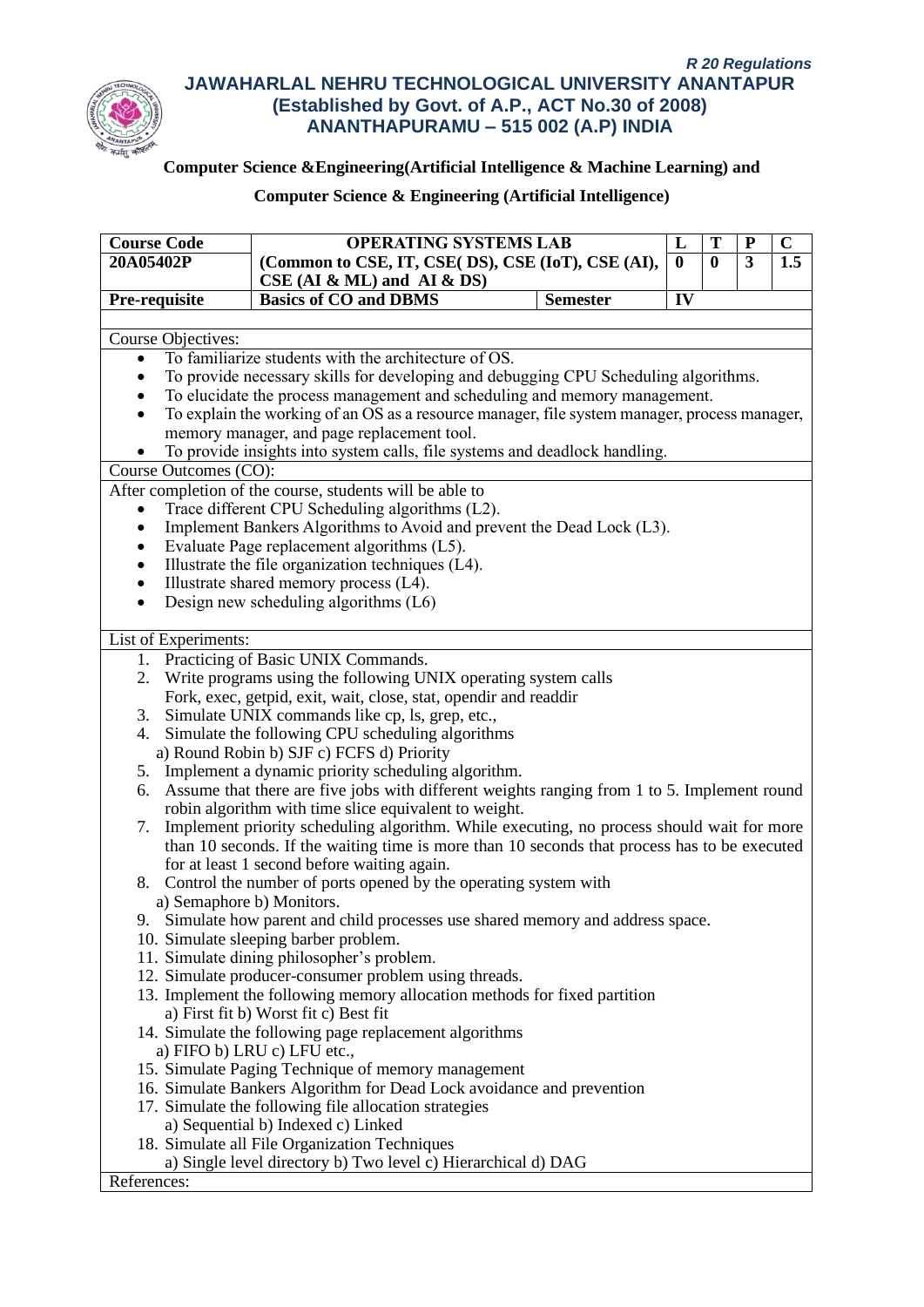

### **Computer Science &Engineering(Artificial Intelligence & Machine Learning) and**

### **Computer Science & Engineering (Artificial Intelligence)**

- 1. "Operating System Concepts", Abraham Silberchatz, Peter B. Galvin, Greg Gagne, Eighth Edition, John Wiley.
- 2. "Operating Systems: Internals and Design Principles", Stallings, Sixth Edition–2009, Pearson Education
- 3. "Modern Operating Systems", Andrew S Tanenbaum, Second Edition, PHI.
- 4. "Operating Systems", S.Haldar, A.A.Aravind, Pearson Education.
- 5. "Principles of Operating Systems", B.L.Stuart, Cengage learning, India Edition.2013-2014
- 6. "Operating Systems", A.S.Godbole, Second Edition, TMH.
- 7. "An Introduction to Operating Systems", P.C.P. Bhatt, PHI.

Online Learning Resources/Virtual Labs:

<https://www.cse.iitb.ac.in/~mythili/os/> <http://peterindia.net/OperatingSystems.html>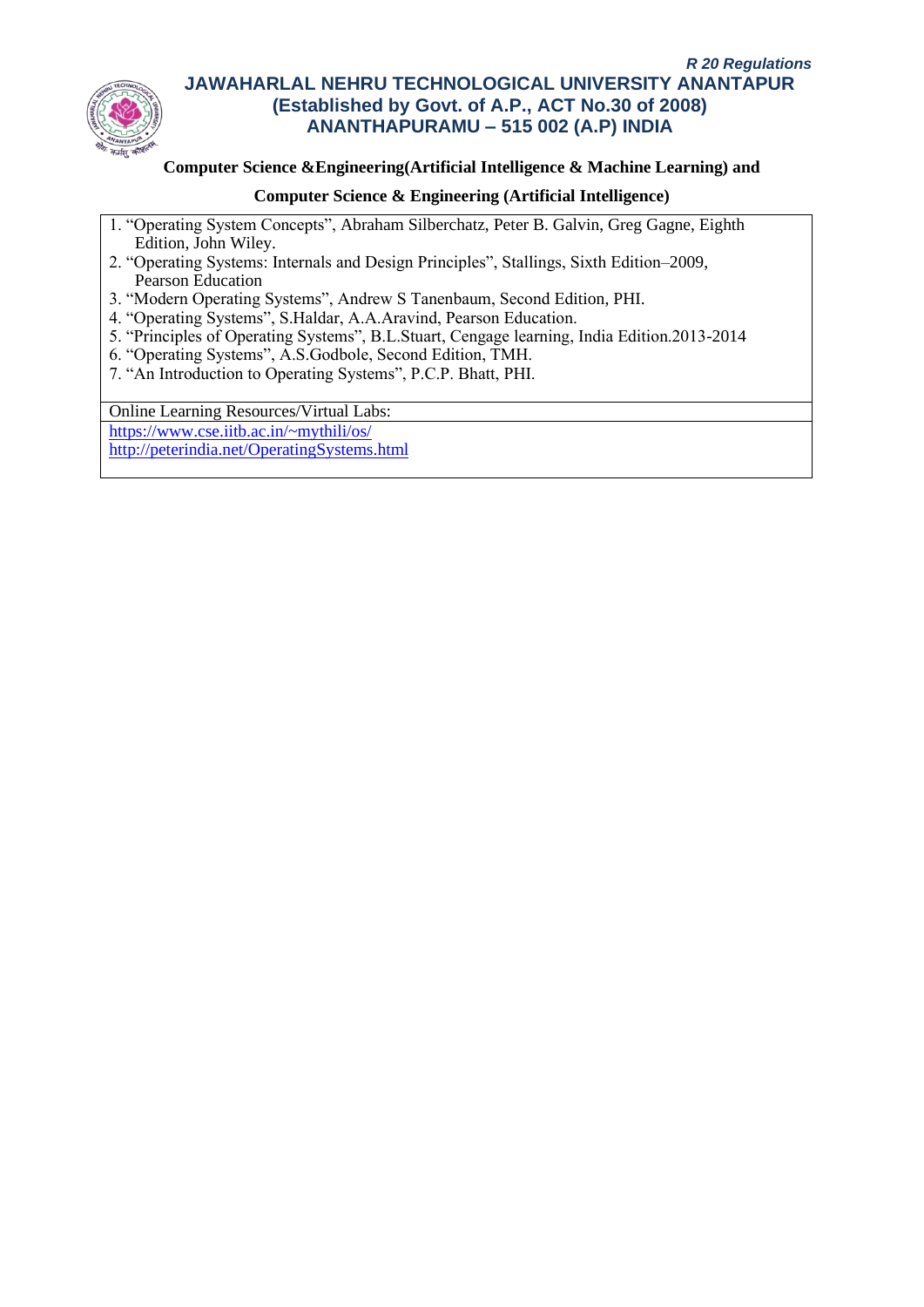

# **Computer Science &Engineering(Artificial Intelligence & Machine Learning) and**

| <b>Course Code</b>    |                                                                                                       |                 | L        | T        | ${\bf P}$ | $\mathbf C$ |
|-----------------------|-------------------------------------------------------------------------------------------------------|-----------------|----------|----------|-----------|-------------|
| 20A30401P             | <b>ARTIFICIAL INTELLIGENCE LAB</b><br>(Common to CSE (AI), CSE (AI $\&$ ML) and AI $\&$<br>DS)        |                 | $\bf{0}$ | $\bf{0}$ | 3         | 1.5         |
|                       |                                                                                                       |                 |          |          |           |             |
|                       |                                                                                                       |                 |          |          |           |             |
| Pre-requisite         | <b>Fundamental Programming</b>                                                                        | <b>Semester</b> | IV       |          |           |             |
|                       |                                                                                                       |                 |          |          |           |             |
| Course Objectives:    |                                                                                                       |                 |          |          |           |             |
|                       | To teach the methods of implementing algorithms using artificial intelligence techniques              |                 |          |          |           |             |
|                       | To illustrate search algorithms                                                                       |                 |          |          |           |             |
|                       | To demonstrate the building of intelligent agents                                                     |                 |          |          |           |             |
| Course Outcomes (CO): |                                                                                                       |                 |          |          |           |             |
|                       | After completion of the course, students will be able to                                              |                 |          |          |           |             |
| $\bullet$             | Implement search algorithms                                                                           |                 |          |          |           |             |
|                       | Solve Artificial intelligence problems                                                                |                 |          |          |           |             |
|                       | Design chatbot and virtual assistant                                                                  |                 |          |          |           |             |
|                       |                                                                                                       |                 |          |          |           |             |
| List of Experiments:  |                                                                                                       |                 |          |          |           |             |
|                       | 1. Write a program to implement DFS and BFS                                                           |                 |          |          |           |             |
|                       | 2. Write a Program to find the solution for traveling salesman Problem                                |                 |          |          |           |             |
|                       | 3. Write a program to implement Simulated Annealing Algorithm                                         |                 |          |          |           |             |
|                       | 4. Write a program to find the solution for the wumpus world problem                                  |                 |          |          |           |             |
|                       | 5. Write a program to implement 8 puzzle problem                                                      |                 |          |          |           |             |
|                       | 6. Write a program to implement Towers of Hanoi problem                                               |                 |          |          |           |             |
|                       | 7. Write a program to implement A* Algorithm                                                          |                 |          |          |           |             |
|                       | 8. Write a program to implement Hill Climbing Algorithm                                               |                 |          |          |           |             |
|                       | 9. Build a Chatbot using AWS Lex, Pandora bots.                                                       |                 |          |          |           |             |
|                       | 10. Build a bot that provides all the information related to your college.                            |                 |          |          |           |             |
|                       | 11. Build a virtual assistant for Wikipedia using Wolfram Alpha and Python                            |                 |          |          |           |             |
| string:               | 12. The following is a function that counts the number of times a string occurs in another            |                 |          |          |           |             |
|                       | # Count the number of times string s1 is found in string s2                                           |                 |          |          |           |             |
|                       | def countsubstring $(s1,s2)$ :                                                                        |                 |          |          |           |             |
| $count = 0$           |                                                                                                       |                 |          |          |           |             |
|                       | for i in range(0,len(s2)-len(s1)+1):                                                                  |                 |          |          |           |             |
|                       | if $s1 = s2[i:i+len(s1)]$ :                                                                           |                 |          |          |           |             |
| count $+= 1$          |                                                                                                       |                 |          |          |           |             |
| return count          |                                                                                                       |                 |          |          |           |             |
|                       |                                                                                                       |                 |          |          |           |             |
|                       | For instance, countsubstring('ab','cabalaba') returns 2.                                              |                 |          |          |           |             |
|                       |                                                                                                       |                 |          |          |           |             |
| the first character). | Write a recursive version of the above function. To get the rest of a string (i.e. everything but     |                 |          |          |           |             |
|                       |                                                                                                       |                 |          |          |           |             |
|                       | 13. Higher order functions. Write a higher-order function count that counts the number of             |                 |          |          |           |             |
|                       | elements in a list that satisfy a given test. For instance: count (lambda x: $x>2$ , [1, 2, 3, 4, 5]) |                 |          |          |           |             |
|                       | should return 3, as there are three elements in the list larger than 2. Solve this task without       |                 |          |          |           |             |
|                       | using any existing higher-order function.                                                             |                 |          |          |           |             |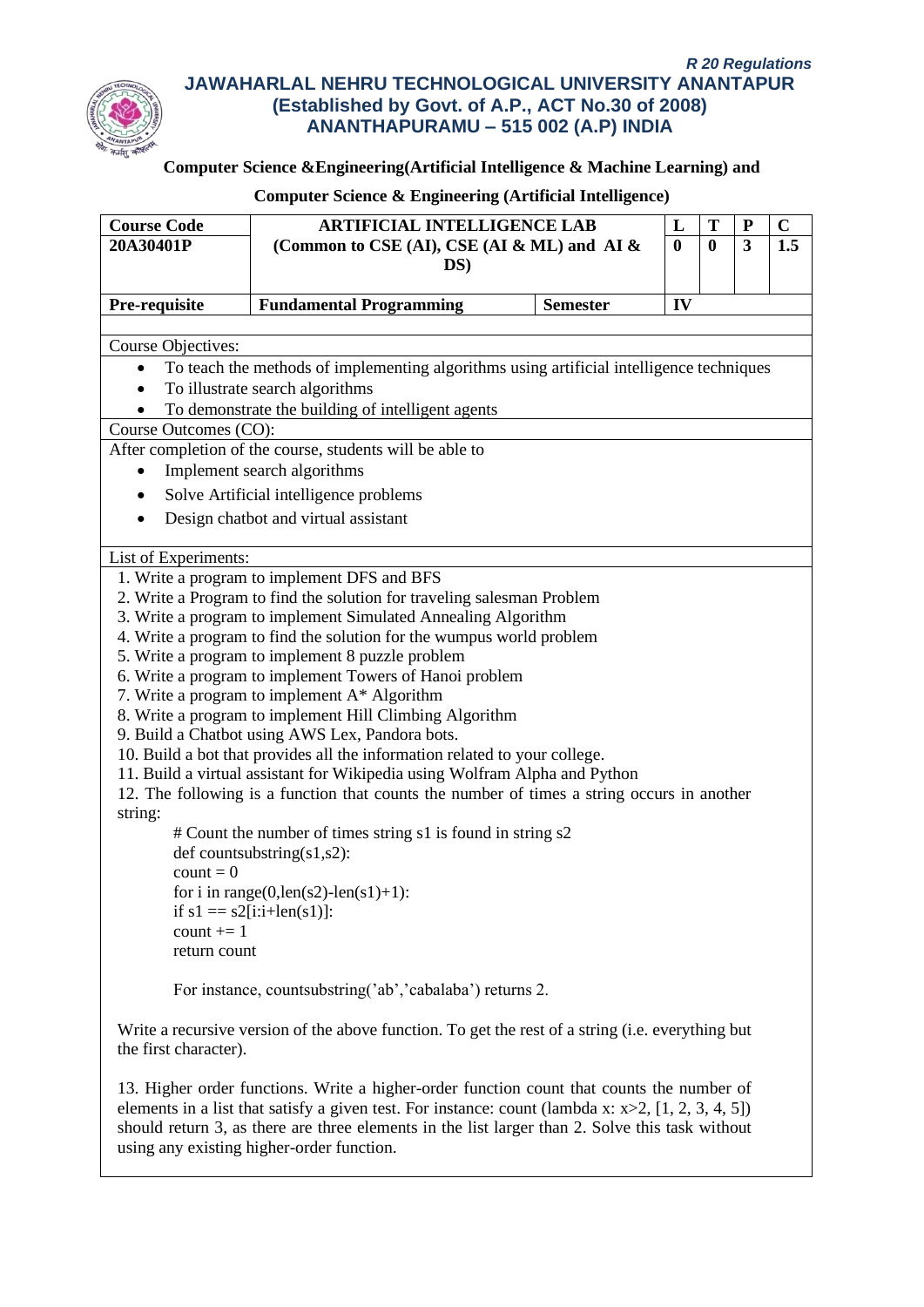

### **Computer Science &Engineering(Artificial Intelligence & Machine Learning) and**

### **Computer Science & Engineering (Artificial Intelligence)**

14. Brute force solution to the Knapsack problem. Write a function that allows you to generate random problem instances for the knapsack program. This function should generate a list of items containing N items that each have a unique name, a random size in the range  $1 \dots$ 5 and a random value in the range 1..... 10.

Next, you should perform performance measurements to see how long the given knapsack solver take to solve different problem sizes. You should perform at least 10 runs with different randomly generated problem instances for the problem sizes 10,12,14,16,18,20 and 22. Use abackpack size of 2:5 x N for each value problem size N. Please note that the method used togenerate random numbers can also affect performance, since different distributions of values can make the initial conditions of the problem slightly more or less demanding.

How much longer time does it take to run this program when we increase the number of items? Does the backpack size affect the answer?

Try running the above tests again with a backpack size of 1 x N and with 4:0 x N.

15. Assume that you are organising a party for N people and have been given a list L of people who, for social reasons, should not sit at the same table. Furthermore, assume that you have C tables (that are infinitely large).

Write a function layout  $(N, C, L)$  that can give a table placement (i.e. a number from  $0 : : :C$ 1) for each guest such that there will be no social mishaps.

For simplicity we assume that you have a unique number 0 ......N-1 for each guest and that the list of restrictions is of the form  $[(X, Y)$  ...] denoting guests X, Y that are not allowed to sit together. Answer with a dictionary mapping each guest into a table assignment, if there are no possible layouts of the guests you should answer False.

References:

- 1. David Poole, Alan Mackworth, Randy Goebel,"Computational Intelligence: a logical approach", Oxford University Press, 2004.
- 2. G. Luger, "Artificial Intelligence: Structures and Strategies for complex problem solving", Fourth Edition, Pearson Education, 2002.
- 3. J. Nilsson, "Artificial Intelligence: A new Synthesis", Elsevier Publishers, 1998.
- 4. Artificial Neural Networks, B. Yagna Narayana, PHI
- 5. Artificial Intelligence, 2nd Edition, E.Rich and K.Knight, TMH.
- **6.** Artificial Intelligence and Expert Systems, Patterson, PHI.

Online Learning Resources/Virtual Labs: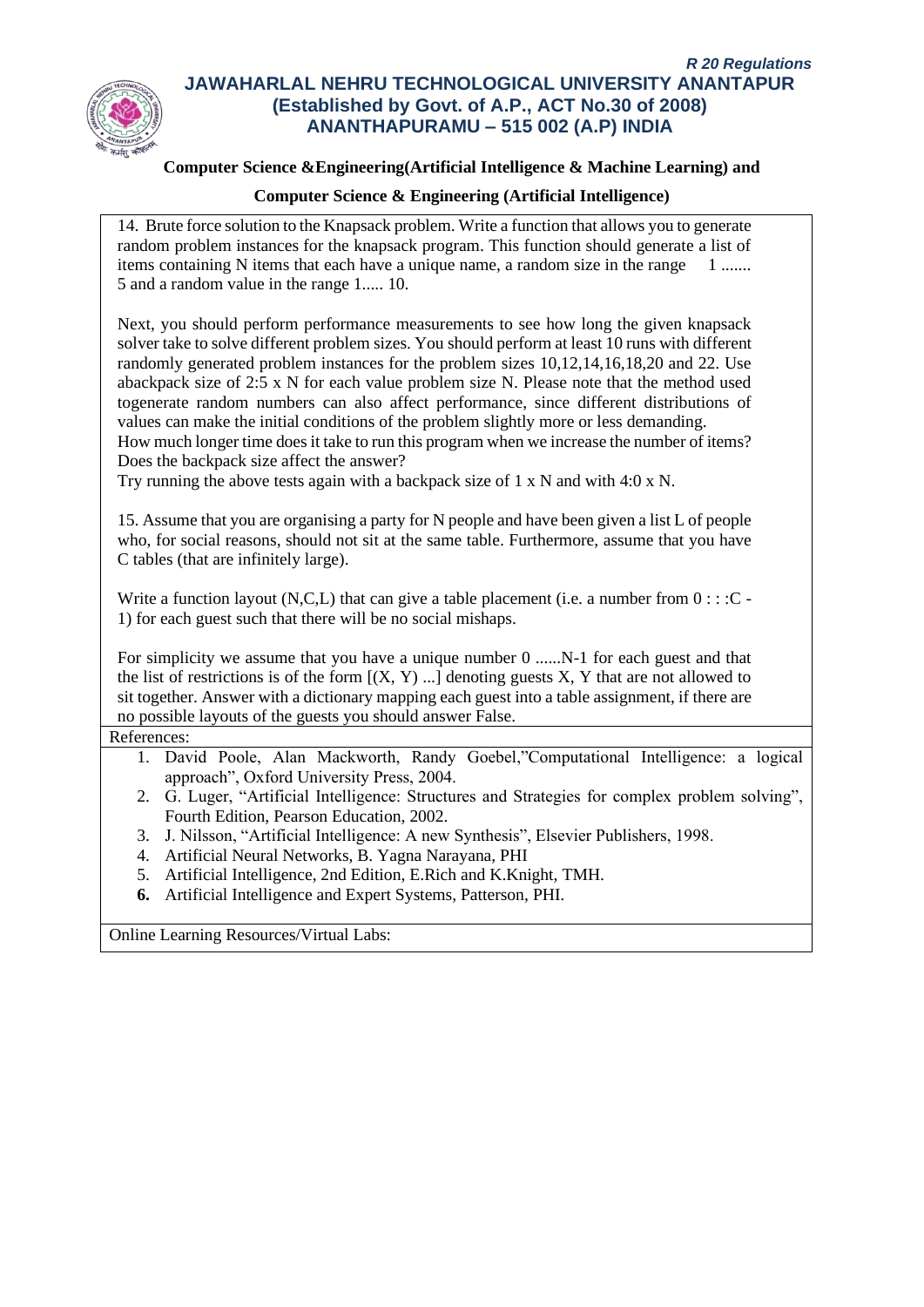

### **Computer Science &Engineering(Artificial Intelligence & Machine Learning) and**

### **Computer Science & Engineering (Artificial Intelligence)**

https://www.tensorflow.org/ https://pytorch.org/ https://github.com/pytorch https://keras.io/ https://github.com/keras-team http://deeplearning.net/software/theano/ https://github.com/Theano/Theano https://caffe2.ai/ https://github.com/caffe2 https://deeplearning4j.org/Scikit-learn:https://scikit-learn.org/stable/ https://github.com/scikit-learn/scikit-learn https://www.deeplearning.ai/ https://opencv.org/ https://github.com/qqwweee/keras-yolo3 https://www.pyimagesearch.com/2018/11/12/yolo-object-detection-with-opencv/ https://developer.nvidia.com/cuda-math-library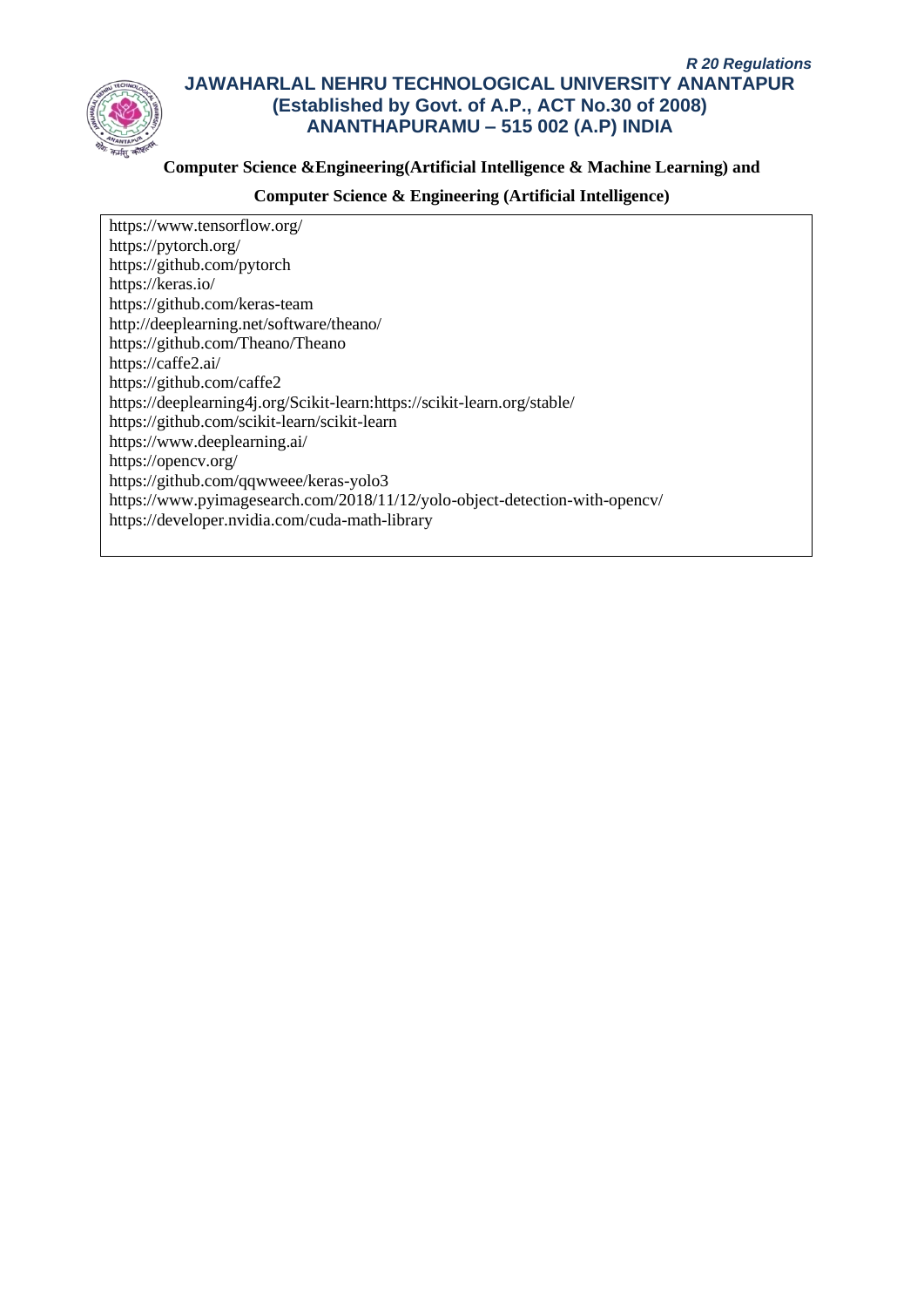

# **Computer Science &Engineering(Artificial Intelligence & Machine Learning) and**

| <b>Course Code</b>                                                                                       | <b>Exploratory Data Analytics with R</b>                                                           |                 | L            | T        | ${\bf P}$        | $\mathbf C$      |  |
|----------------------------------------------------------------------------------------------------------|----------------------------------------------------------------------------------------------------|-----------------|--------------|----------|------------------|------------------|--|
| Skill<br><b>Oriented</b>                                                                                 | (Common to CSE, CSE (AI), CSE (AI & ML) and AI&                                                    |                 |              | $\bf{0}$ | $\boldsymbol{2}$ | $\boldsymbol{2}$ |  |
| Course                                                                                                   | DS)                                                                                                |                 | $\mathbf{1}$ |          |                  |                  |  |
| 20A05404                                                                                                 |                                                                                                    |                 |              |          |                  |                  |  |
|                                                                                                          |                                                                                                    |                 | IV           |          |                  |                  |  |
| Pre-requisite                                                                                            | <b>Fundamental Programming</b>                                                                     | <b>Semester</b> |              |          |                  |                  |  |
|                                                                                                          |                                                                                                    |                 |              |          |                  |                  |  |
| Course Objectives:<br>The students will be able to learn:                                                |                                                                                                    |                 |              |          |                  |                  |  |
|                                                                                                          |                                                                                                    |                 |              |          |                  |                  |  |
| How to manipulate data within R and to create simple graphs and charts used in introductory<br>$\bullet$ |                                                                                                    |                 |              |          |                  |                  |  |
| statistics.                                                                                              |                                                                                                    |                 |              |          |                  |                  |  |
| ٠                                                                                                        | The given data using different distribution functions in R.                                        |                 |              |          |                  |                  |  |
| $\bullet$                                                                                                | The hypothesis testing and calculate confidence intervals; perform linear regression models        |                 |              |          |                  |                  |  |
| for data analysis.                                                                                       |                                                                                                    |                 |              |          |                  |                  |  |
| ٠                                                                                                        | The relevance and importance of the theory in solving practical problems in the real world.        |                 |              |          |                  |                  |  |
|                                                                                                          |                                                                                                    |                 |              |          |                  |                  |  |
| Course Outcomes (CO):                                                                                    |                                                                                                    |                 |              |          |                  |                  |  |
|                                                                                                          | After completion of the course, students will be able to                                           |                 |              |          |                  |                  |  |
| $\bullet$                                                                                                | Install and use R for simple programming tasks.                                                    |                 |              |          |                  |                  |  |
| ٠                                                                                                        | Extend the functionality of R by using add-on packages                                             |                 |              |          |                  |                  |  |
| Extract data from files and other sources and perform various data manipulation tasks on them.<br>٠      |                                                                                                    |                 |              |          |                  |                  |  |
| ٠                                                                                                        | Explore statistical functions in R.                                                                |                 |              |          |                  |                  |  |
| $\bullet$                                                                                                | Use R Graphics and Tables to visualize results of various statistical operations on data.          |                 |              |          |                  |                  |  |
|                                                                                                          | Apply the knowledge of R gained to data Analytics for real-life applications.                      |                 |              |          |                  |                  |  |
| List of Experiments:                                                                                     |                                                                                                    |                 |              |          |                  |                  |  |
|                                                                                                          | 1: INTRODUCTION TO COMPUTING                                                                       |                 |              |          |                  |                  |  |
| a. Installation of R                                                                                     |                                                                                                    |                 |              |          |                  |                  |  |
| b. The basics of R syntax, workspace                                                                     |                                                                                                    |                 |              |          |                  |                  |  |
| c. Matrices and lists                                                                                    |                                                                                                    |                 |              |          |                  |                  |  |
| d. Subsetting                                                                                            |                                                                                                    |                 |              |          |                  |                  |  |
| e. System-defined functions; the help system                                                             |                                                                                                    |                 |              |          |                  |                  |  |
| f. Errors and warnings; coherence of the workspace                                                       |                                                                                                    |                 |              |          |                  |                  |  |
|                                                                                                          |                                                                                                    |                 |              |          |                  |                  |  |
| 2: GETTING USED TO R: DESCRIBING DATA                                                                    |                                                                                                    |                 |              |          |                  |                  |  |
| a. Viewing and manipulating Data                                                                         |                                                                                                    |                 |              |          |                  |                  |  |
| b. Plotting data                                                                                         |                                                                                                    |                 |              |          |                  |                  |  |
| c. Reading the data from console, file (.csv) local disk and web                                         |                                                                                                    |                 |              |          |                  |                  |  |
| d. Working with larger datasets                                                                          |                                                                                                    |                 |              |          |                  |                  |  |
|                                                                                                          |                                                                                                    |                 |              |          |                  |                  |  |
|                                                                                                          | <b>3: SHAPE OF DATA AND DESCRIBING RELATIONSHIPS</b>                                               |                 |              |          |                  |                  |  |
| a. Tables, charts and plots.                                                                             |                                                                                                    |                 |              |          |                  |                  |  |
|                                                                                                          | b. Univariate data, measures of central tendency, frequency distributions, variation, and Shape.   |                 |              |          |                  |                  |  |
|                                                                                                          | c. Multivariate data, relationships between a categorical and a continuous variable,               |                 |              |          |                  |                  |  |
|                                                                                                          | d. Relationship between two continuous variables - covariance, correlation coefficients, comparing |                 |              |          |                  |                  |  |
| multiple correlations.                                                                                   |                                                                                                    |                 |              |          |                  |                  |  |
|                                                                                                          | e. Visualization methods - categorical and continuous variables, two categorical variables, two    |                 |              |          |                  |                  |  |
| continuous variables.                                                                                    |                                                                                                    |                 |              |          |                  |                  |  |
|                                                                                                          |                                                                                                    |                 |              |          |                  |                  |  |
| <b>4: PROBABILITY DISTRIBUTIONS</b>                                                                      |                                                                                                    |                 |              |          |                  |                  |  |

- a. Sampling from distributions Binomial distribution, normal distribution
- b. tTest, zTest, Chi Square test
- c. Density functions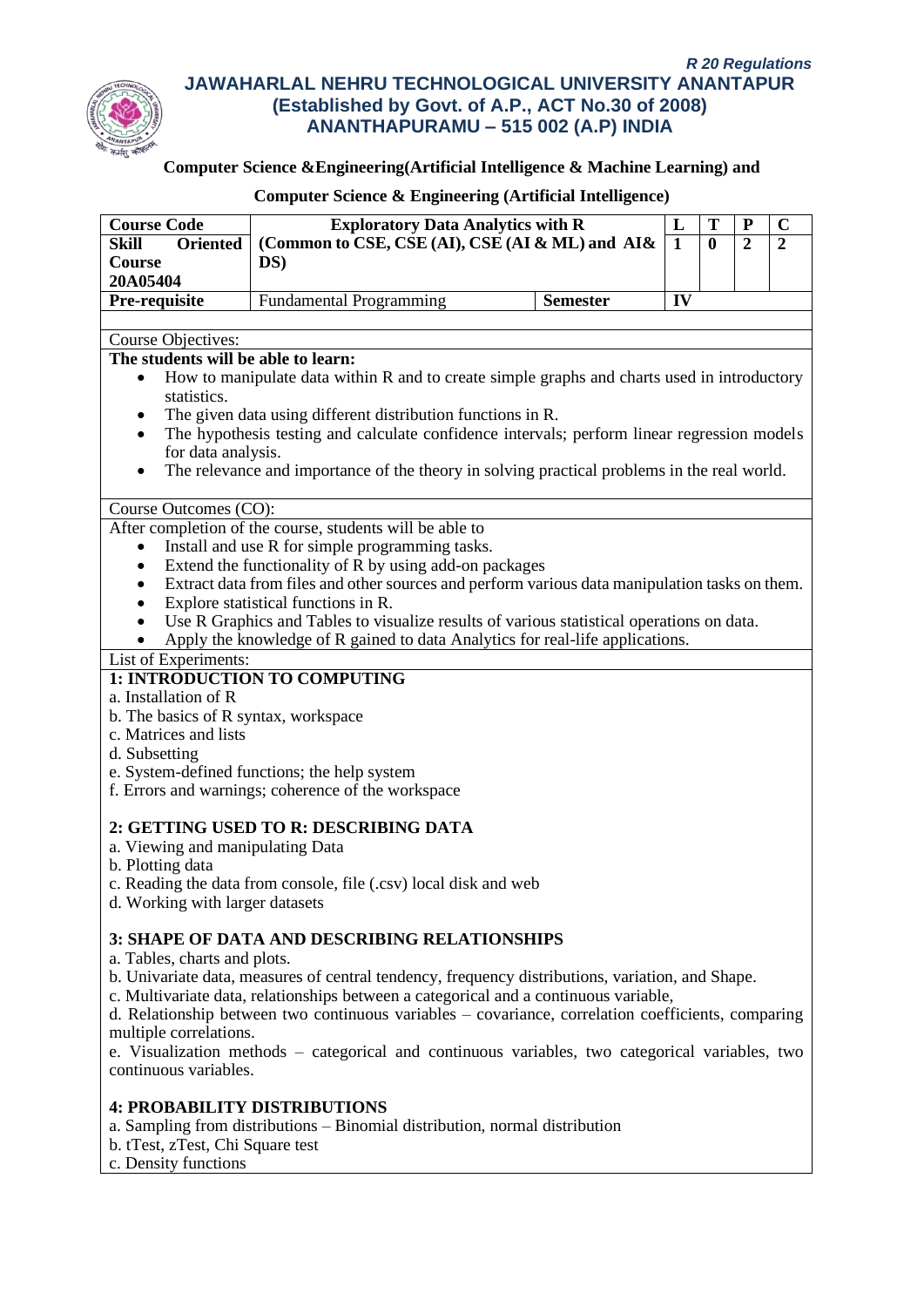

### **Computer Science &Engineering(Artificial Intelligence & Machine Learning) and**

### **Computer Science & Engineering (Artificial Intelligence)**

d. Data Visualization using ggplot – Box plot, histograms, scatter plotter, line chart, bar chart, heat maps

**5: EXPLORATORY DATA ANALYSIS** Demonstrate the range, summary, mean, variance, median, standard deviation, histogram, box plot, scatter plot using population dataset.

### **6: TESTING HYPOTHESES**

- a. Null hypothesis significance testing
- b. Testing the mean of one sample
- c. Testing two means

### **7: PREDICTING CONTINUOUS VARIABLES**

- a. Linear models
- b. Simple linear regression
- c. Multiple regression
- d. Bias-variance trade-off cross-validation

### **8: CORRELATION**

- a. How to calculate the correlation between two variables.
- b. How to make scatter plots.
- c. Use the scatter plot to investigate the relationship between two variables
- **9: TESTS OF HYPOTHESES**
- a. Perform tests of hypotheses about the mean when the variance is known.
- b. Compute the p-value.
- c. Explore the connection between the critical region, the test statistic, and the p-value

**10**: **ESTIMATING A LINEAR RELATIONSHIP** Demonstration on a Statistical Model for a Linear Relationship

- a. Least Squares Estimates
- b. The R Function lm
- c. Scrutinizing the Residuals

### **11: APPLY-TYPE FUNCTIONS**

a. Defining user defined classes and operations, Models and methods in R

- b. Customizing the user's environment
- c. Conditional statements
- d. Loops and iterations

### **12: STATISTICAL FUNCTIONS IN R**

a. Write Demonstrate Statistical functions in R

b. Statistical inference, contingency tables, chi-square goodness of fit, regression, generalized linear models, advanced modeling methods.

References:

1. SandipRakshit, "Statistics with R Programming", McGraw Hill Education, 2018.

2. Gareth James, Daniela Witten, Trevor Hastie, Robert Tibshirani, "AN Introduction to Statistical Learning: with Applications in R", Springer Texts in Statistics, 2017.

3. Joseph Schmuller, "Statistical Analysis with R for Dummies", Wiley, 2017.

4. K G Srinivasa, G M Siddesh, ChetanShetty, Sowmya B J, "Statistical Programming in R", Oxford Higher Education, 2017.

Online Learning Resources/Virtual Labs:

1. www.oikostat.ch

2. https://learningstatisticswithr.com/

- 3. https://www.coursera.org/learn/probability-intro#syllabus
- 4. https://www.isibang.ac.in/~athreya/psweur/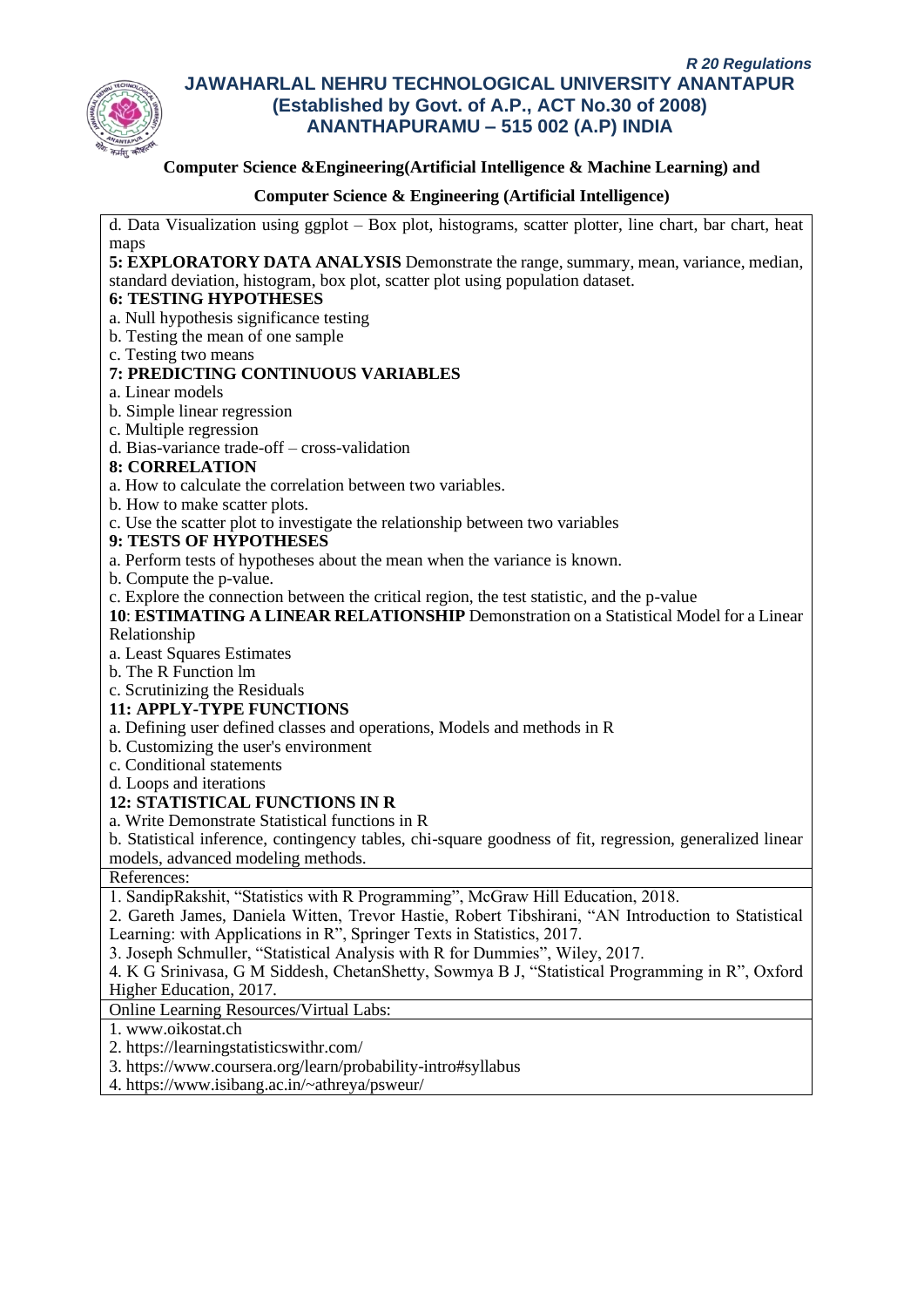

# **Computer Science &Engineering(Artificial Intelligence & Machine Learning) and**

## **Computer Science & Engineering (Artificial Intelligence)**

| <b>Course Code</b>                                                                                        | <b>Design Thinking for Innovation</b>                                                                                                       |                                         | L  | T                                                  | ${\bf P}$ | $\mathbf C$   |  |
|-----------------------------------------------------------------------------------------------------------|---------------------------------------------------------------------------------------------------------------------------------------------|-----------------------------------------|----|----------------------------------------------------|-----------|---------------|--|
| 20A99401                                                                                                  |                                                                                                                                             | (Common to All branches of Engineering) |    | $\overline{2}$<br>$\mathbf{1}$<br>$\boldsymbol{0}$ |           | $\mathbf{0}$  |  |
| Pre-requisite                                                                                             | <b>NIL</b>                                                                                                                                  | <b>Semester</b>                         | IV |                                                    |           |               |  |
| <b>Course Objectives:</b>                                                                                 |                                                                                                                                             |                                         |    |                                                    |           |               |  |
| The objective of this course is to familiarize students with design thinking process as a tool for        |                                                                                                                                             |                                         |    |                                                    |           |               |  |
|                                                                                                           | breakthrough innovation. It aims to equip students with design thinking skills and ignite the minds to create                               |                                         |    |                                                    |           |               |  |
|                                                                                                           | innovative ideas, develop solutions for real-time problems.                                                                                 |                                         |    |                                                    |           |               |  |
| <b>Course Outcomes (CO):</b>                                                                              |                                                                                                                                             |                                         |    |                                                    |           |               |  |
|                                                                                                           | Define the concepts related to design thinking.                                                                                             |                                         |    |                                                    |           |               |  |
|                                                                                                           | Explain the fundamentals of Design Thinking and innovation<br>Apply the design thinking techniques for solving problems in various sectors. |                                         |    |                                                    |           |               |  |
|                                                                                                           | Analyse to work in a multidisciplinary environment                                                                                          |                                         |    |                                                    |           |               |  |
|                                                                                                           | Evaluate the value of creativity                                                                                                            |                                         |    |                                                    |           |               |  |
| $\bullet$                                                                                                 | Formulate specific problem statements of real time issues                                                                                   |                                         |    |                                                    |           |               |  |
|                                                                                                           |                                                                                                                                             |                                         |    |                                                    |           |               |  |
| UNIT - I                                                                                                  | <b>Introduction to Design Thinking</b>                                                                                                      |                                         |    |                                                    |           | 10 Hrs        |  |
|                                                                                                           | Introduction to elements and principles of Design, basics of design-dot, line, shape, form as fundamental                                   |                                         |    |                                                    |           |               |  |
|                                                                                                           | design components. Principles of design. Introduction to design thinking, history of Design Thinking, New                                   |                                         |    |                                                    |           |               |  |
| materials in Industry.                                                                                    |                                                                                                                                             |                                         |    |                                                    |           |               |  |
| <b>UNIT - II</b>                                                                                          | <b>Design Thinking Process</b>                                                                                                              |                                         |    |                                                    |           | 10 Hrs        |  |
|                                                                                                           | Design thinking process (empathize, analyze, idea & prototype), implementing the process in driving                                         |                                         |    |                                                    |           |               |  |
|                                                                                                           | inventions, design thinking in social innovations. Tools of design thinking - person, costumer, journey                                     |                                         |    |                                                    |           |               |  |
|                                                                                                           | map, brain storming, product development                                                                                                    |                                         |    |                                                    |           |               |  |
|                                                                                                           |                                                                                                                                             |                                         |    |                                                    |           |               |  |
|                                                                                                           | <b>Activity:</b> Every student presents their idea in three minutes, Every student can present design process in                            |                                         |    |                                                    |           |               |  |
|                                                                                                           | the form of flow diagram or flow chart etc. Every student should explain about product development.                                         |                                         |    |                                                    |           |               |  |
| <b>UNIT - III</b>                                                                                         | <b>Innovation</b>                                                                                                                           |                                         |    |                                                    |           | 8 Hrs         |  |
|                                                                                                           | Art of innovation, Difference between innovation and creativity, role of creativity and innovation in                                       |                                         |    |                                                    |           |               |  |
|                                                                                                           | organizations. Creativity to Innovation. Teams for innovation, Measuring the impact and value of                                            |                                         |    |                                                    |           |               |  |
| creativity.                                                                                               |                                                                                                                                             |                                         |    |                                                    |           |               |  |
|                                                                                                           |                                                                                                                                             |                                         |    |                                                    |           |               |  |
|                                                                                                           | <b>Activity:</b> Debate on innovation and creativity, Flow and planning from idea to innovation, Debate on                                  |                                         |    |                                                    |           |               |  |
| value-based innovation.                                                                                   |                                                                                                                                             |                                         |    |                                                    |           |               |  |
| <b>UNIT - IV</b>                                                                                          | <b>Product Design</b>                                                                                                                       |                                         |    |                                                    |           | 8 Hrs         |  |
| Problem formation, introduction to product design, Product strategies, Product value, Product planning,   |                                                                                                                                             |                                         |    |                                                    |           |               |  |
| product specifications. Innovation towards product design Case studies.                                   |                                                                                                                                             |                                         |    |                                                    |           |               |  |
| <b>Activity:</b> Importance of modelling, how to set specifications, Explaining their own product design. |                                                                                                                                             |                                         |    |                                                    |           |               |  |
|                                                                                                           |                                                                                                                                             |                                         |    |                                                    |           |               |  |
| <b>UNIT - V</b>                                                                                           | <b>Design Thinking in Business Processes</b>                                                                                                |                                         |    |                                                    |           | <b>10 Hrs</b> |  |
| Design Thinking applied in Business & Strategic Innovation, Design Thinking principles that redefine      |                                                                                                                                             |                                         |    |                                                    |           |               |  |
| business – Business challenges: Growth, Predictability, Change, Maintaining Relevance, Extreme            |                                                                                                                                             |                                         |    |                                                    |           |               |  |
| competition, Standardization. Design thinking to meet corporate needs. Design thinking for Startups.      |                                                                                                                                             |                                         |    |                                                    |           |               |  |
| Defining and testing Business Models and Business Cases. Developing & testing prototypes.                 |                                                                                                                                             |                                         |    |                                                    |           |               |  |
|                                                                                                           | <b>Activity:</b> How to market our own product, About maintenance, Reliability and plan for startup.                                        |                                         |    |                                                    |           |               |  |
|                                                                                                           |                                                                                                                                             |                                         |    |                                                    |           |               |  |
|                                                                                                           |                                                                                                                                             |                                         |    |                                                    |           |               |  |

**Textbooks:**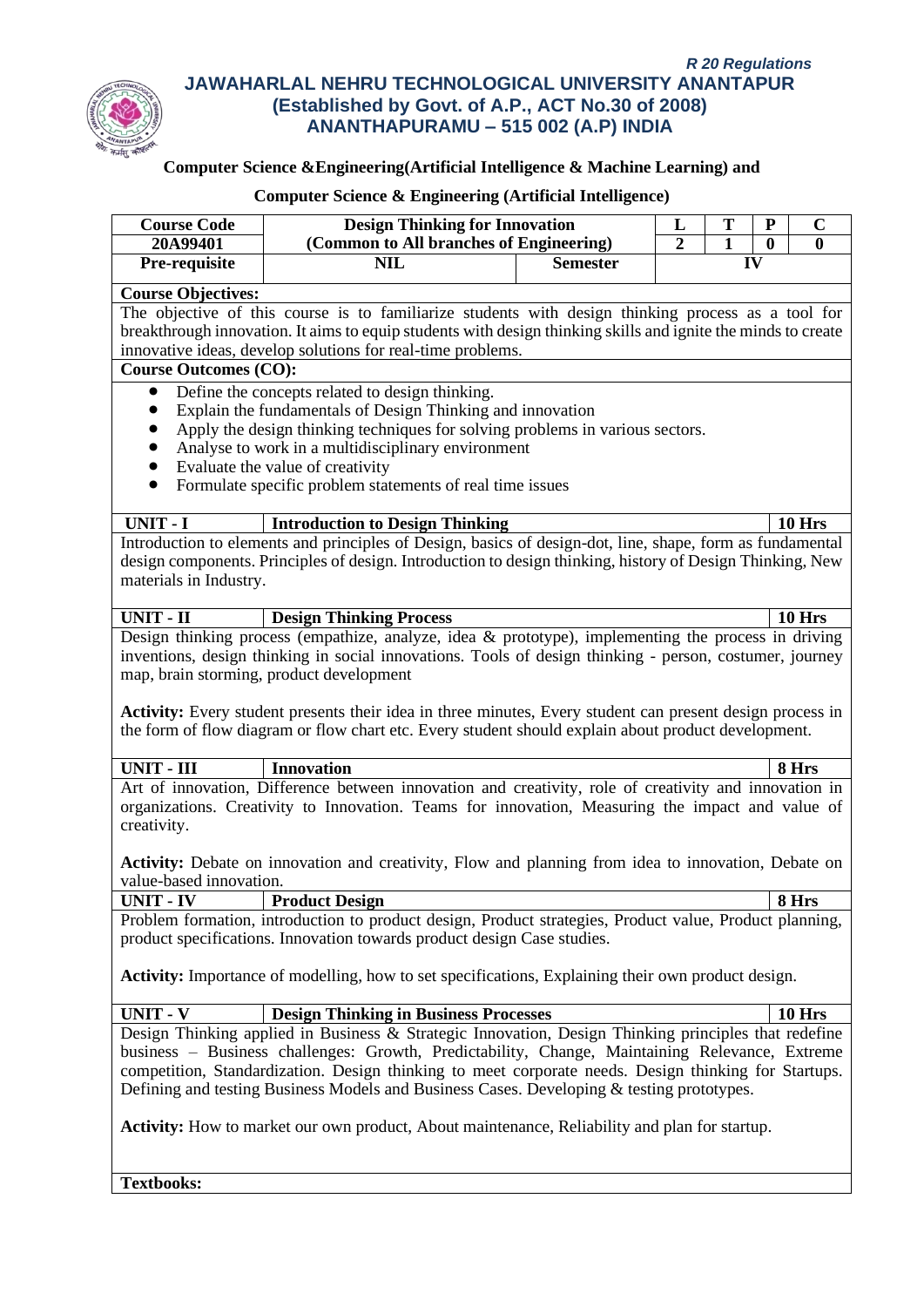

## **Computer Science &Engineering(Artificial Intelligence & Machine Learning) and**

### **Computer Science & Engineering (Artificial Intelligence)**

- 1. Change by design, Tim Brown, Harper Bollins (2009)
- 2. Design Thinking for Strategic Innovation, Idris Mootee, 2013, John Wiley & Sons.

## **Reference Books:**

- 1. Design Thinking in the Classroom by David Lee, Ulysses press
- 2. Design the Future, by Shrrutin N Shetty, Norton Press
- 3. Universal principles of design- William lidwell, kritinaholden, Jill butter.
- 4. The era of open innovation chesbrough.H

## **Online Learning Resources:**

https://nptel.ac.in/courses/110/106/110106124/ https://nptel.ac.in/courses/109/104/109104109/ https://swayam.gov.in/nd1\_noc19\_mg60/preview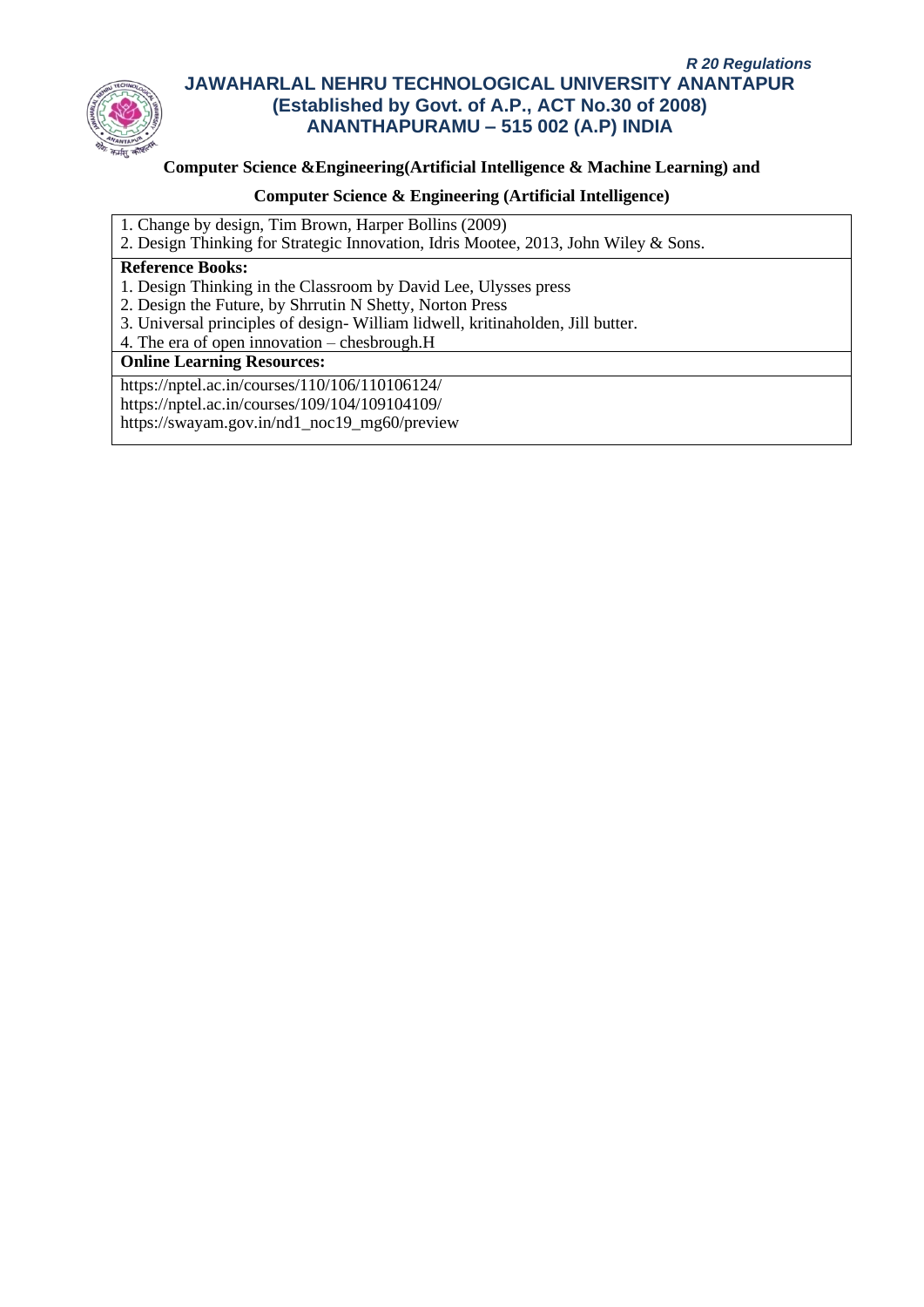

**Computer Science &Engineering(Artificial Intelligence & Machine Learning) and**

**Computer Science & Engineering (Artificial Intelligence)**

# **COMMUNITY SERVICE PROJECT**

# **……Experiential learning through community engagement**

# **Introduction**

- Community Service Project is an experiential learning strategy that integrates meaningful community service with instruction, participation, learning and community development
- Community Service Project involves students in community development and service activities and applies the experience to personal and academic development.
- Community Service Project is meant to link the community with the college for mutual benefit. The community will be benefited with the focused contribution of the college students for the village/ local development. The college finds an opportunity to develop social sensibility and responsibility among students and also emerge as a socially responsible institution.

# **Objective**

Community Service Project should be an integral part of the curriculum, as an alternative to the 2 months of Summer Internships / Apprenticeships / On the Job Training, whenever there is an exigency when students cannot pursue their summer internships. The specific objectives are;

- To sensitize the students to the living conditions of the people who are around them,
- To help students to realize the stark realities of the society.
- To bring about an attitudinal change in the students and help them to develop societal consciousness, sensibility, responsibility and accountability
- To make students aware of their inner strength and help them to find new /out of box solutions to the social problems.
- To make students socially responsible citizens who are sensitive to the needs of the disadvantaged sections.
- To help students to initiate developmental activities in the community in coordination with public and government authorities.
- To develop a holistic life perspective among the students by making them study culture, traditions, habits, lifestyles, resource utilization, wastages and its management, social problems, public administration system and the roles and responsibilities of different persons across different social systems.

# **Implementation of Community Service Project**

- Every student should put in a 6 weeks for the Community Service Project during the summer vacation.
- Each class/section should be assigned with a mentor.
- Specific Departments could concentrate on their major areas of concern. For example, Dept. of Computer Science can take up activities related to Computer Literacy to different sections of people like - youth, women, house-wives, etc
- A log book has to be maintained by each of the student, where the activities undertaken/involved to be recorded.
- The logbook has to be countersigned by the concerned mentor/faculty incharge.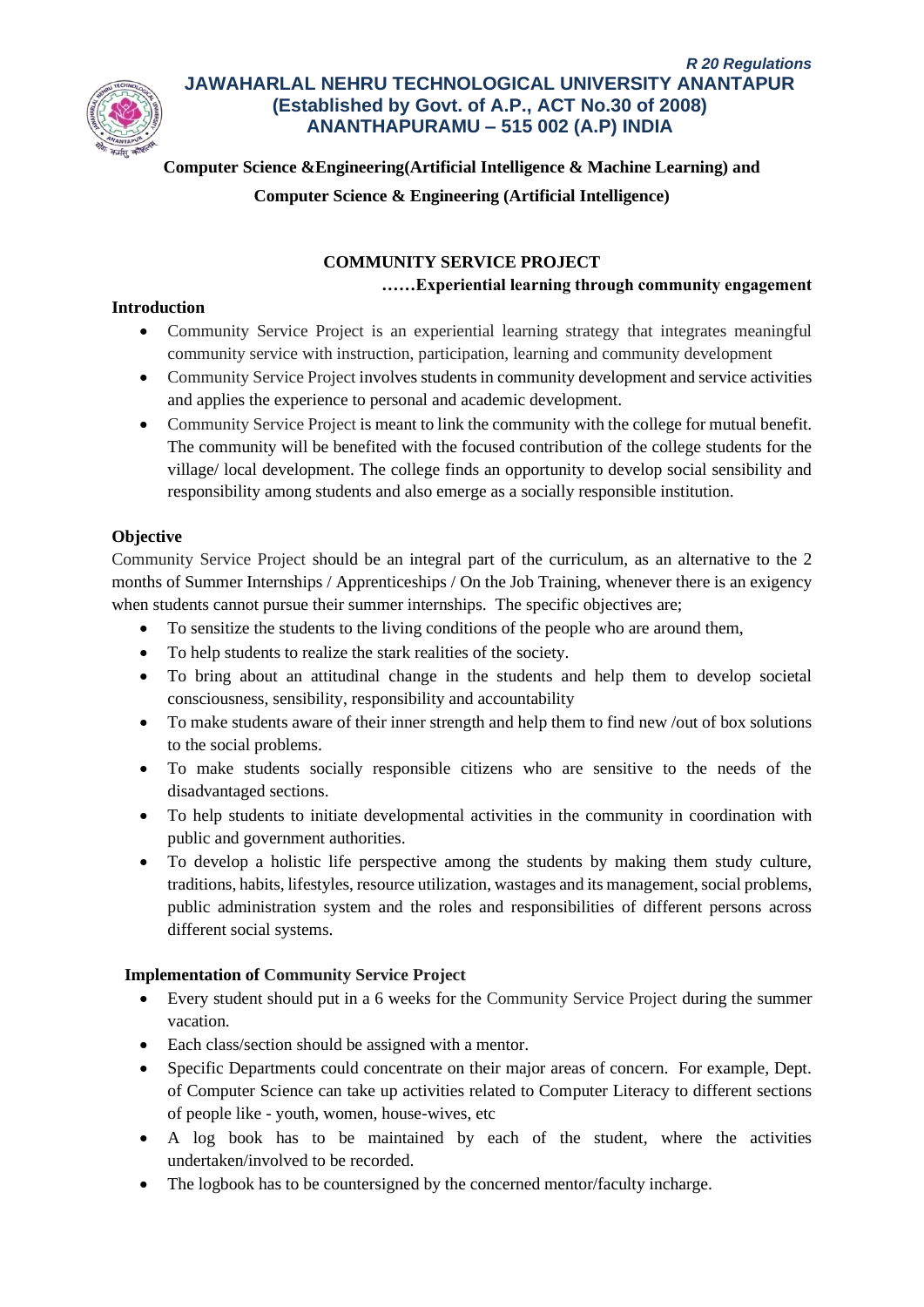

# **Computer Science &Engineering(Artificial Intelligence & Machine Learning) and**

## **Computer Science & Engineering (Artificial Intelligence)**

- Evaluation to be done based on the active participation of the student and grade could be awarded by the mentor/faculty member.
- The final evaluation to be reflected in the grade memo of the student.
- The Community Service Project should be different from the regular programmes of NSS/NCC/Green Corps/Red Ribbon Club, etc.
- Minor project report should be submitted by each student. An internal Viva shall also be conducted by a committee constituted by the principal of the college.
- Award of marks shall be made as per the guidelines of Internship/apprentice/ on the job training

## **Procedure**

- A group of students or even a single student could be assigned for a particular habitation or village or municipal ward, as far as possible, in the near vicinity of their place of stay, so as to enable them to commute from their residence and return back by evening or so.
- The Community Service Project is a twofold one
	- o First, the student/s could conduct a survey of the habitation, if necessary, in terms of their own domain or subject area. Or it can even be a general survey, incorporating all the different areas. A common survey format could be designed. This should not be viewed as a duplication of work by the Village or Ward volunteers, rather, it could be another primary source of data.
	- o Secondly, the student/s could take up a social activity, concerning their domain or subject area. The different areas, could be like –
		- Agriculture
		- Health
		- Marketing and Cooperation
		- Animal Husbandry
		- **Horticulture**
		- **Fisheries**
		- Sericulture
		- Revenue and Survey
		- Natural Disaster Management
		- **Irrigation**
		- Law & Order
		- **Excise and Prohibition**
		- Mines and Geology
		- **Energy**
		- **Internet**
		- Free Electricity
		- Drinking Water

# **EXPECTED OUTCOMES BENEFITS OF COMMUNITY SERVICE PROJECT TO STUDENTS**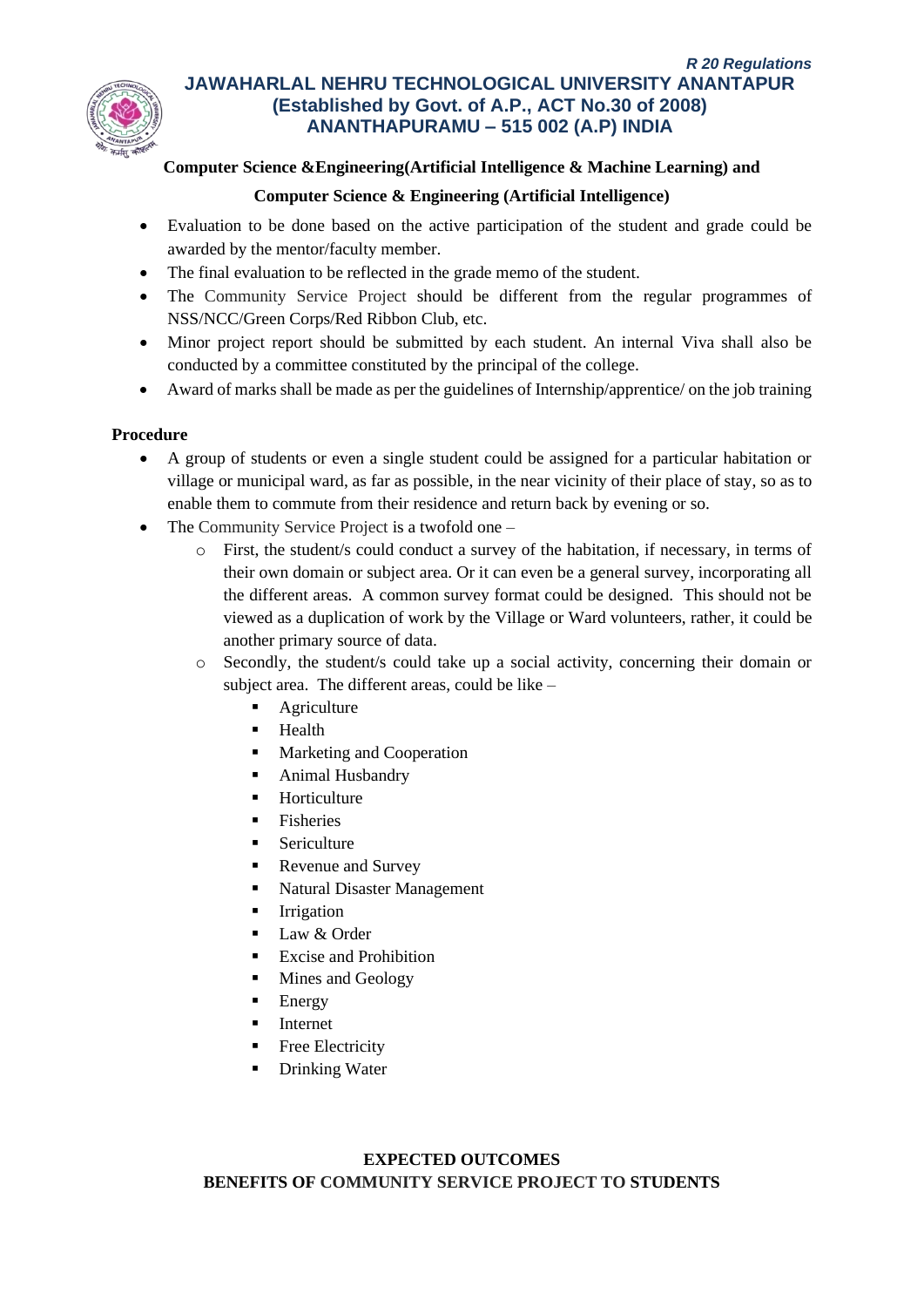

# **Computer Science &Engineering(Artificial Intelligence & Machine Learning) and**

# **Computer Science & Engineering (Artificial Intelligence)**

# **Learning Outcomes**

- Positive impact on students' academic learning
- Improves students' ability to apply what they have learned in "the real world"
- Positive impact on academic outcomes such as demonstrated complexity of understanding, problem analysis, problem-solving, critical thinking, and cognitive development
- Improved ability to understand complexity and ambiguity

# **Personal Outcomes**

- Greater sense of personal efficacy, personal identity, spiritual growth, and moral development
- Greater interpersonal development, particularly the ability to work well with others, and build leadership and communication skills

# **Social Outcomes**

- Reduced stereotypes and greater inter-cultural understanding
- Improved social responsibility and citizenship skills
- Greater involvement in community service after graduation

# **Career Development**

- Connections with professionals and community members for learning and career opportunities
- Greater academic learning, leadership skills, and personal efficacy can lead to greater opportunity

# **Relationship with the Institution**

- Stronger relationships with faculty
- Greater satisfaction with college
- Improved graduation rates

# **BENEFITS OF COMMUNITY SERVICE PROJECT TO FACULTY MEMBERS**

- Satisfaction with the quality of student learning
- New avenues for research and publication via new relationships between faculty and community
- Providing networking opportunities with engaged faculty in other disciplines or institutions
- A stronger commitment to one's research

# **BENEFITS OF COMMUNITY SERVICE PROJECT TO COLLEGES AND UNIVERSITIES**

- Improved institutional commitment
- Improved student retention
- Enhanced community relations

# **BENEFITS OF COMMUNITY SERVICE PROJECT TO COMMUNITY**

- Satisfaction with student participation
- Valuable human resources needed to achieve community goals
- New energy, enthusiasm and perspectives applied to community work
- Enhanced community-university relations.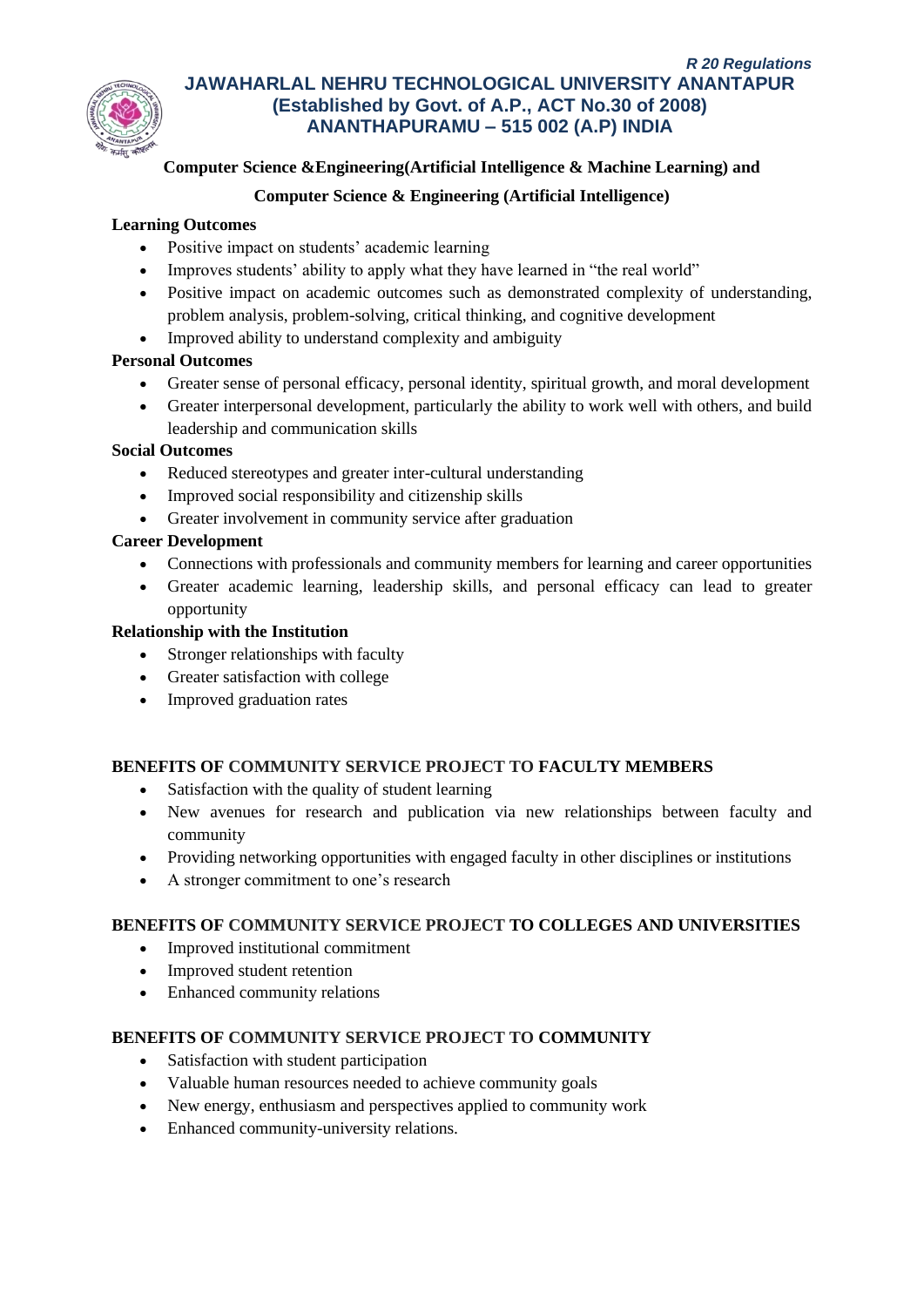

# **Computer Science &Engineering(Artificial Intelligence & Machine Learning) and**

# **Computer Science & Engineering (Artificial Intelligence)**

# **SUGGESTIVE LIST OF PROGRAMMES UNDER COMMUNITY SERVICE PROJECT**

The following the recommended list of projects for Engineering students. The lists are not exhaustive and open for additions, deletions and modifications. Colleges are expected to focus on specific local issues for this kind of projects. The students are expected to carry out these projects with involvement, commitment, responsibility and accountability. The mentors of a group of students should take the responsibility of motivating, facilitating, and guiding the students. They have to interact with local leadership and people and appraise the objectives and benefits of this kind of projects. The project reports shall be placed in the college website for reference. Systematic, Factual, methodical and honest reporting shall be ensured.

# **For Engineering Students**

- **1. Water facilities and drinking water availability**
- **2. Health and hygiene**
- **3. Stress levels and coping mechanisms**
- **4. Health intervention programmes**
- **5. Horticulture**
- **6. Herbal plants**
- **7. Botanical survey**
- **8. Zoological survey**
- **9. Marine products**
- **10. Aqua culture**
- **11. Inland fisheries**
- **12. Animals and species**
- **13. Nutrition**
- **14. Traditional health care methods**
- **15. Food habits**
- **16. Air pollution**
- **17. Water pollution**
- **18. Plantation**
- **19. Soil protection**
- **20. Renewable energy**
- **21. Plant diseases**
- **22. Yoga awareness and practice**
- **23. Health care awareness programmes and their impact**
- **24. Use of chemicals on fruits and vegetables**
- **25. Organic farming**
- **26. Crop rotation**
- **27. Floury culture**
- **28. Access to safe drinking water**
- **29. Geographical survey**
- **30. Geological survey**
- **31. Sericulture**
- **32. Study of species**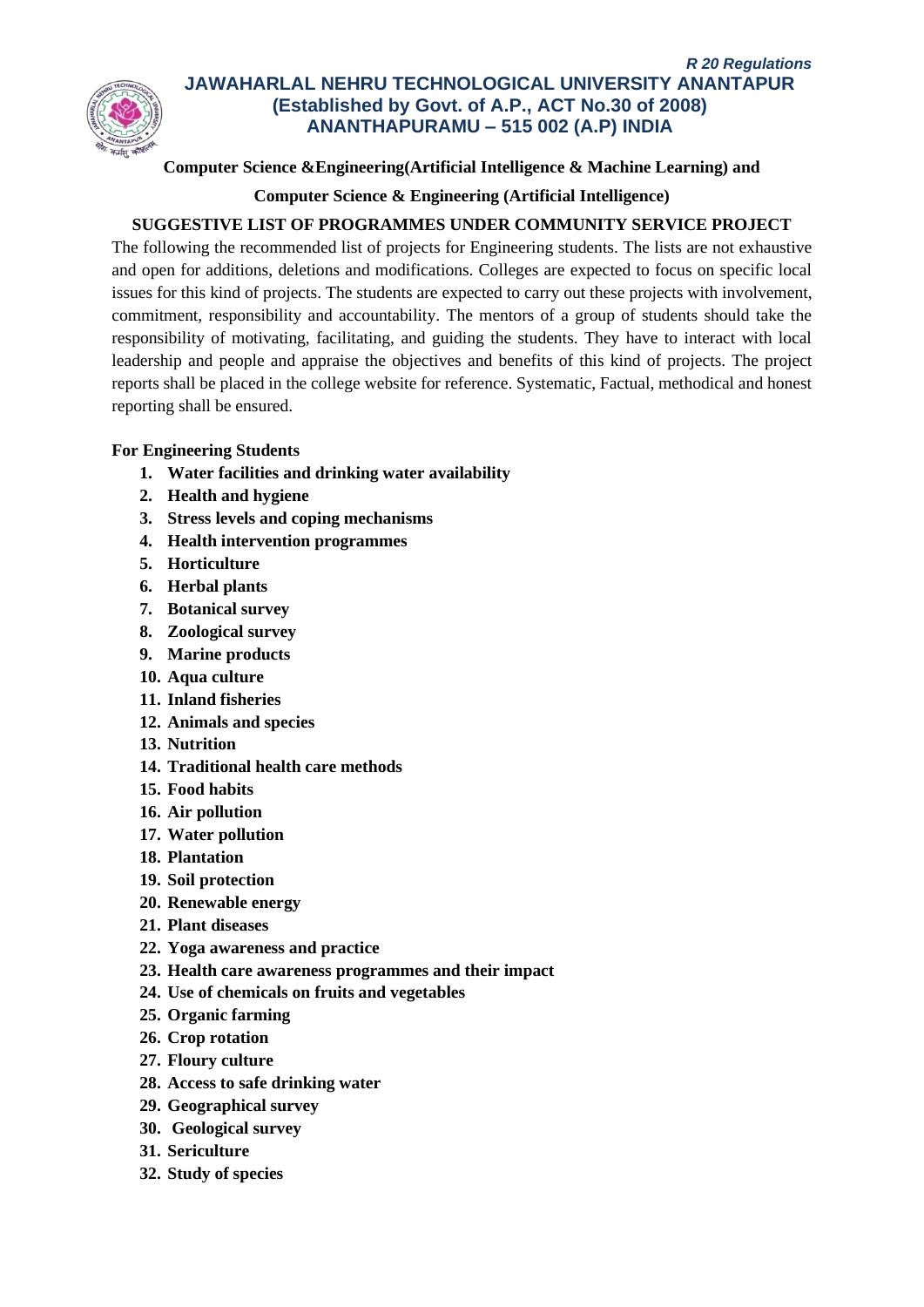

**Computer Science &Engineering(Artificial Intelligence & Machine Learning) and**

**Computer Science & Engineering (Artificial Intelligence)**

- **33. Food adulteration**
- **34. Incidence of Diabetes and other chronic diseases**
- **35. Human genetics**
- **36. Blood groups and blood levels**
- **37. Internet Usage in Villages**
- **38. Android Phone usage by different people**
- **39. Utilisation of free electricity to farmers and related issues**
- **40. Gender ration in schooling lvel- observation.**

**Complimenting the community service project the students may be involved to take up some awareness campaigns on social issues/special groups. The suggested list of programmes are;**

# **Programmes for School Children**

- 1. Reading Skill Programme (Reading Competition)
- 2. Preparation of Study Materials for the next class.
- 3. Personality / Leadership Development
- 4. Career Guidance for X class students
- 5. Screening Documentary and other educational films
- 6. Awareness Programme on Good Touch and Bad Touch (Sexual abuse)
- 7. Awareness Programme on Socially relevant themes.

### **Programmes for Women Empowerment**

- 1. Government Guidelines and Policy Guidelines
- 2. Womens' Rights
- 3. Domestic Violence
- 4. Prevention and Control of Cancer
- 5. Promotion of Social Entrepreneurship

# **General Camps**

- 1. General Medical camps
- 2. Eye Camps
- 3. Dental Camps
- 4. Importance of protected drinking water
- 5. ODF awareness camp
- 6. Swatch Bharath
- 7. AIDS awareness camp
- 8. Anti Plastic Awareness
- 9. Programmes on Environment
- 10. Health and Hygiene
- 11. Hand wash programmes
- 12. Commemoration and Celebration of important days

# **Programmes for Youth Empowerment**

- 1. Leadership
- 2. Anti-alcoholism and Drug addiction
- 3. Anti-tobacco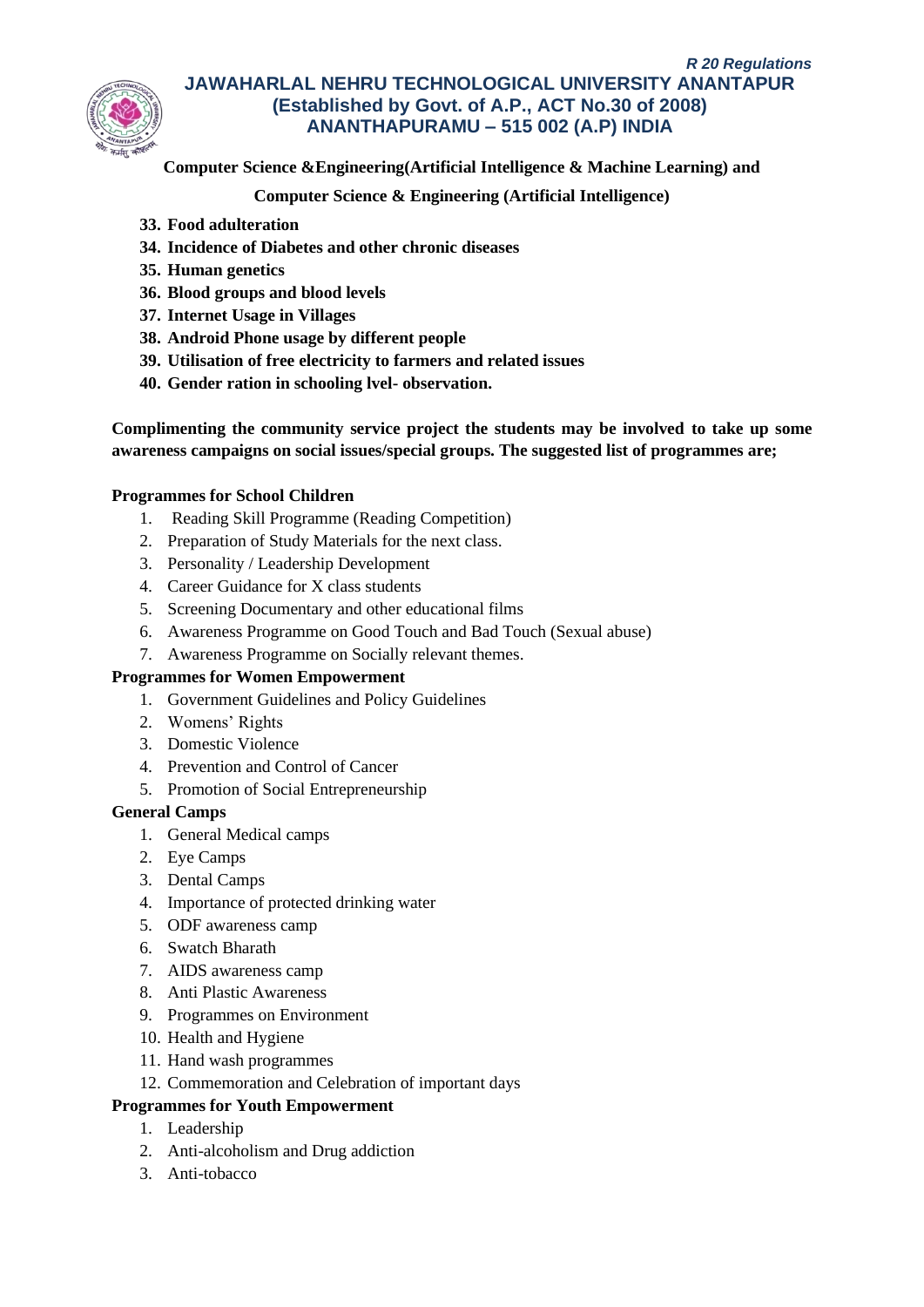

# **Computer Science &Engineering(Artificial Intelligence & Machine Learning) and**

# **Computer Science & Engineering (Artificial Intelligence)**

- 4. Awareness on Competitive Examinations
- 5. Personality Development

# **Common Programmes**

- 1. Awareness on RTI
- 2. Health intervention programmes
- 3. Yoga
- 4. Tree plantation
- 5. Programmes in consonance with the Govt. Departments like
	- i. Agriculture
	- ii. Health
	- iii. Marketing and Cooperation
	- iv. Animal Husbandry
	- v. Horticulture
	- vi. Fisheries
	- vii. Sericulture
	- viii. Revenue and Survey
	- ix. Natural Disaster Management
	- x. Irrigation
	- xi. Law & Order
	- xii. Excise and Prohibition
	- xiii. Mines and Geology
	- xiv. Energy

### **Role of Students:**

- Students may not have the expertise to conduct all the programmes on their own. The students then can play a facilitator role.
- For conducting special camps like Health related, they will be coordinating with the Governmental agencies.
- As and when required the College faculty themselves act as Resource Persons.
- Students can work in close association with Non-Governmental Organizations like Lions Club, Rotary Club, etc or with any NGO actively working in that habitation.
- And also with the Governmental Departments. If the programme is rolled out, the District Administration could be roped in for the successful deployment of the programme.
- An in-house training and induction programme could be arranged for the faculty and participating students, to expose them to the methodology of Service Learning.

### **Timeline for the Community Service Project Activity**

### **Duration: 8 weeks**

# **1. Preliminary Survey (One Week)**

• A preliminary survey including the socio-economic conditions of the allotted habitation to be conducted.